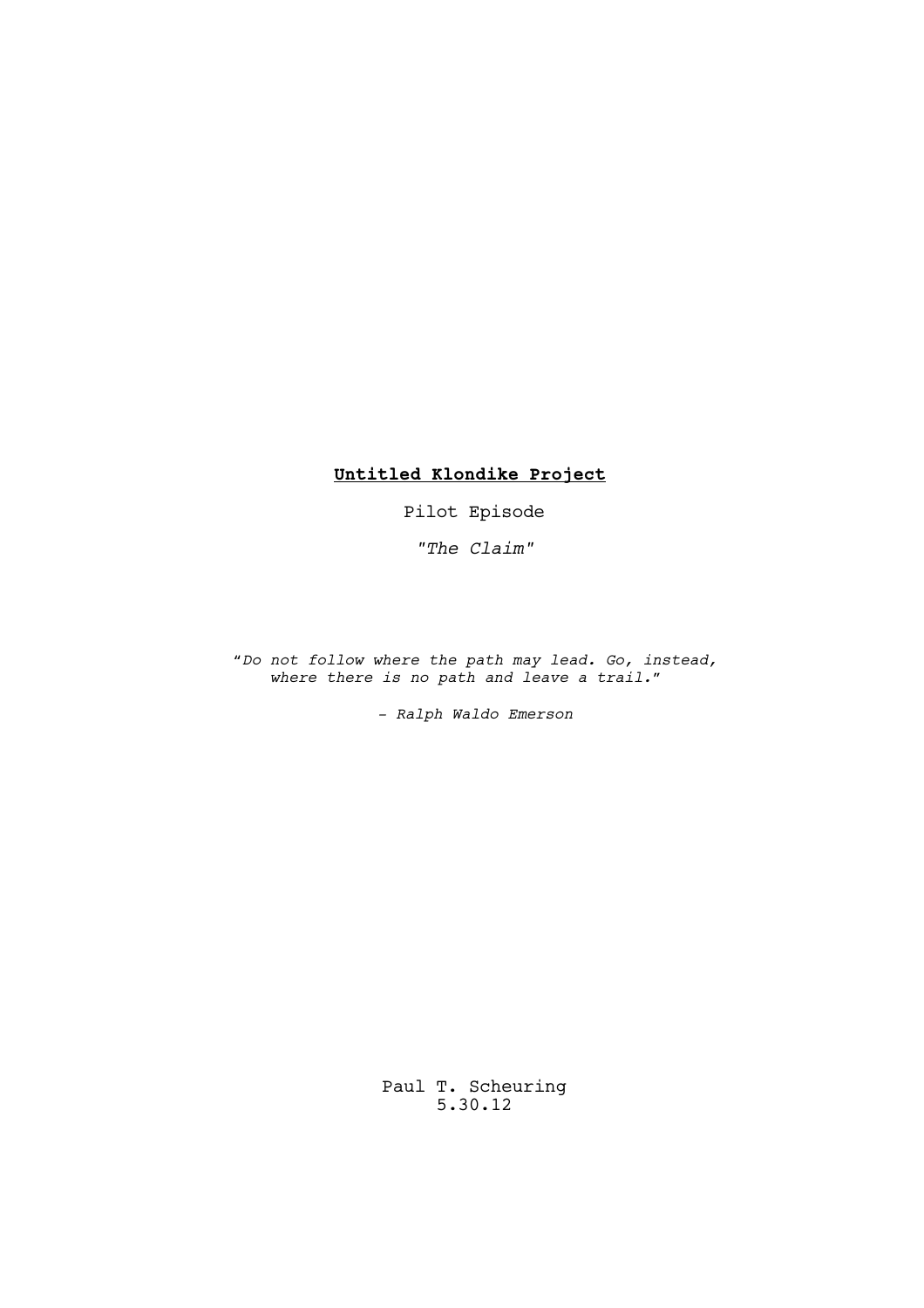#### ACT ONE

EXT. FROZEN WILDS - DAY

Camera looks skyward from under a frozen sheet of ice. Tracking. Finding above: boots, legs, finally the whole of a man. One BILL HASKELL, 20s. Bearded and freezing to death.

He's lying prone atop a frozen river in the wickedest of blizzards. Nothing but whiteness and death out there. His breaths come slow. Near death. Calmly, in v.o.:

> BILL (V.O.) *You're looking at a rich man.*

A long beat as his life starts to ebb before our eyes...

BILL (V.O.) *I wasn't that once.*

DISSOLVE TO:

INT. MIDDLE CLASS HOUSE - NIGHT

--young BILL HASKELL, 10. Middle class house. Standing before a mirror in his bedroom, clad in Sunday's finest. He's looking uncomfortably at himself as he holds a <u>tie</u> before his throat. You get the impression the child's never even seen a tie before.

Chyron: "*Windham County, Vermont, 1887*."

Camera drifts over, reveals through the window, coming up the driveway, a HORSE & CARRIAGE. Something unsettling about that to young Bill...

INT. MIDDLE CLASS HOUSE / FOYER - CONTINUOUS

His father, BENJAMIN HASKELL, on the first floor, has an entirely different response. He straightens his own tie, eyes the coming buggy, calls anxiously to his WIFE:

> BENJAMIN HASKELL Look prim, Elizabeth. Is our boy ready? First impressions are everything. Everything dominoes from that first impression. I want him in a tie if he's not already-- (calling upstairs) William!

ANGLE. WILLIAM. In his room. This all too much, too officious...

ANGLE. FATHER. Surveying the glimmering appointments of the buggy through the window:

> BENJAMIN Good God, look at that buggy. What do you think something like that costs?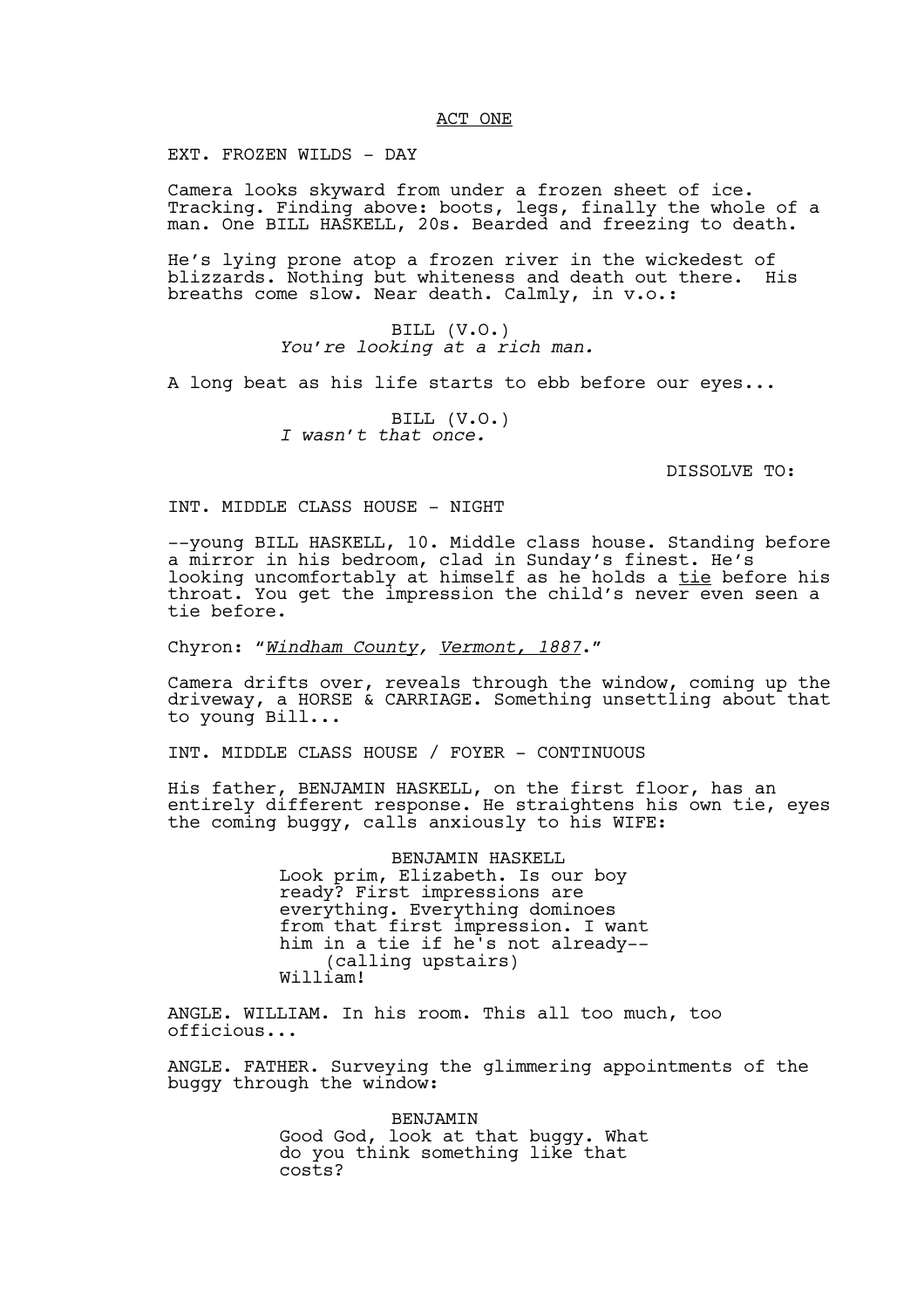ANGLE. BILL'S MOTHER--ELIZABETH--ascending the stairs, calling out to Bill--

> ELIZABETH HASKELL William, Mr. Chandler's here--

Following her as she steps into Bill's room. It's empty.

ELIZABETH HASKELL (CONT'D)

*William*?

Her eyes falls across the window. It's open...

EXT. VERMONT COUNTRYSIDE - NIGHT

FIND Young Bill, running off through the darkness. Sans tie.

Running. Running. Til he finds a familiar haven. A towering oak over a river. He knows this tree well. Where the footholds are. He climbs deftly.

Finds respite in the boughs. Sits there. Catches his breath.

We are with him for a beat. This place: his hideout, refuge. And whatever was back there...was *not* what he wanted.

After a moment, he senses a presence. Someone else in the tree. A few boughs up. Silhouetted there: another boy. Young BYRON EPSTEIN, also 10.

They sit there in silence together. You get the sense they've done this a lot over the years. Finally:

> YOUNG BILL They're sending me to boarding school. I didn't think they were actually going to do it--

YOUNG EPSTEIN What's at boarding school?

YOUNG BILL They keep saying it's gonna get me manners.

YOUNG EPSTEIN You got a shit-ton of manners.

YOUNG BILL They say it's gonna get me prepared for preparatory school.

YOUNG EPSTEIN Isn't that what prep school's for? To prepare you? For whatever it is you're supposed to be prepared for?

YOUNG BILL

College.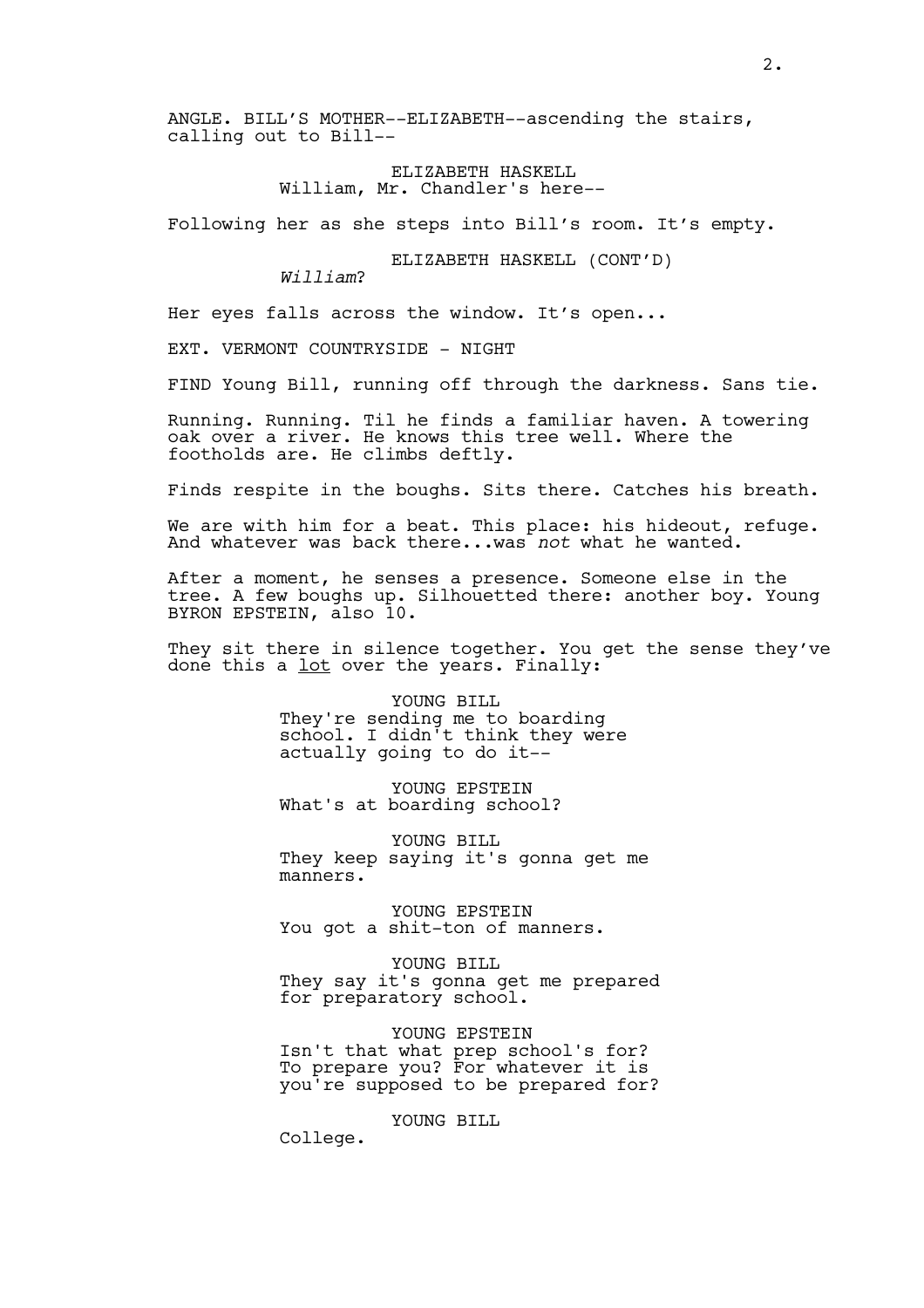YOUNG EPSTEIN (INCREDULOUS) You're 10.

YOUNG BILL (SURVEYS RIVER) Doesn't matter. Everyone's doing it earlier and earlier now. And my dad, if there's one thing he hates, it's being left behind.

YOUNG EPSTEIN But it's not about him--

Bill gives him a knowing look.

YOUNG BILL<br>It's not about me. (considers the night) Feel like I'm in a box. Locked up in my own life. Without a key.

### YOUNG EPSTEIN

No way. Me and you...we're free. Look at us. They can put you in school for a bit, but that ends. Me and you, the world can't hold us. Anything we wanna do, anywhere we wanna go...when we're older, we can do it. Me and you.

YOUNG BILL

Not *anywhere*...

YOUNG EPSTEIN Yes anywhere. Like there. We could go there.

Said with a nod up at the full moon.

YOUNG BILL No we couldn't.

YOUNG EPSTEIN You just gotta think you can. That's the point.

YOUNG BILL Even if there's no chance we could ever get there. The moon.

YOUNG EPSTEIN Way I see it, if you aim for it, and you don't get there... I bet you still get somewhere interesting. Somewhere you never woulda thought--

He's interrupted by the appearance of a lantern, bouncing toward them in the darkness--

> BENJAMIN HASKELL William! Get down here!

Bill eyes Epstein in the moonlight.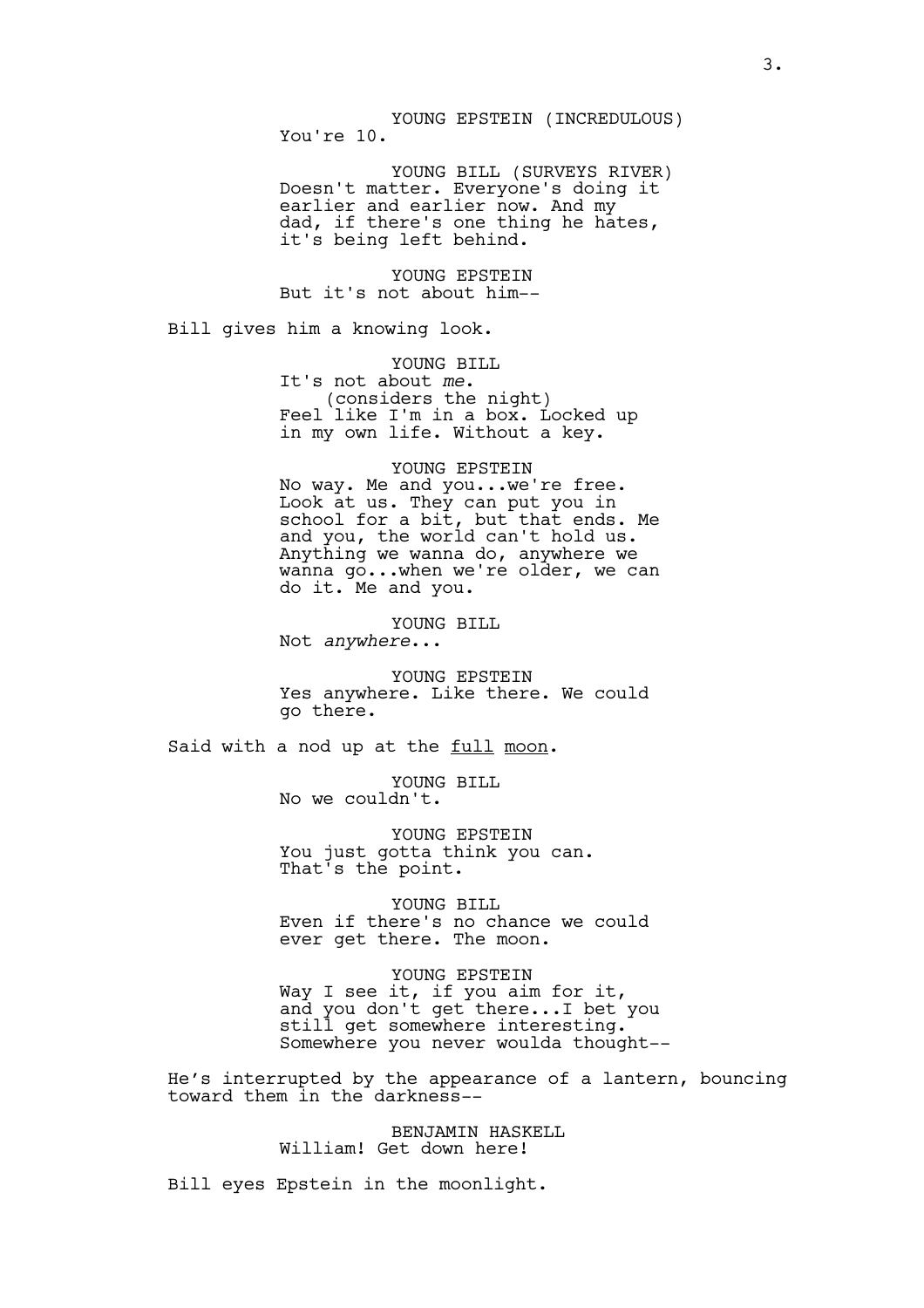Coming.

As he dutifully descends the tree--CUT TO--

EXT. VERMONT COUNTRYSIDE - MOMENTS LATER

Bill's Father, hurriedly ushering him back toward the house. Epstein follows at a small remove--

> BENJAMIN HASKELL I have saved every penny I have to afford you this opportunity. You will not embarrass your mother and myself--

His eyes fall across MR. CHANDLER--the spitshined buggy driver--in the yard.

> BENJAMIN HASKELL (CONT'D) Mr. Chandler! So sorry. A small indiscretion. My profound apologies-

As he hastens forward to shake Chandler's hand, camera lingers behind with Bill & Epstein...

This is it. Goodbye time for best friends.

YOUNG EPSTEIN Me and you. We shoot for the moon. Got it?

YOUNG BILL (DUBIOUS) Even if we've got no chance of getting there...

Epstein nods with a grin. Exactly the point.

YOUNG EPSTEIN Even if we've got no chance of getting there.

A final wan smile between them. Then they separate, cutting off toward their respective houses. Linger on Young Bill--

> BILL (V.O.) *My whole life: planned out for me. Fast-tracked to get me to the Promised Land. My father told me not to complain, because guys like Byron Epstein...didn't have that same sort of opportunity...*

And we see: Epstein's house--as he moves for it--slightly better than a hovel.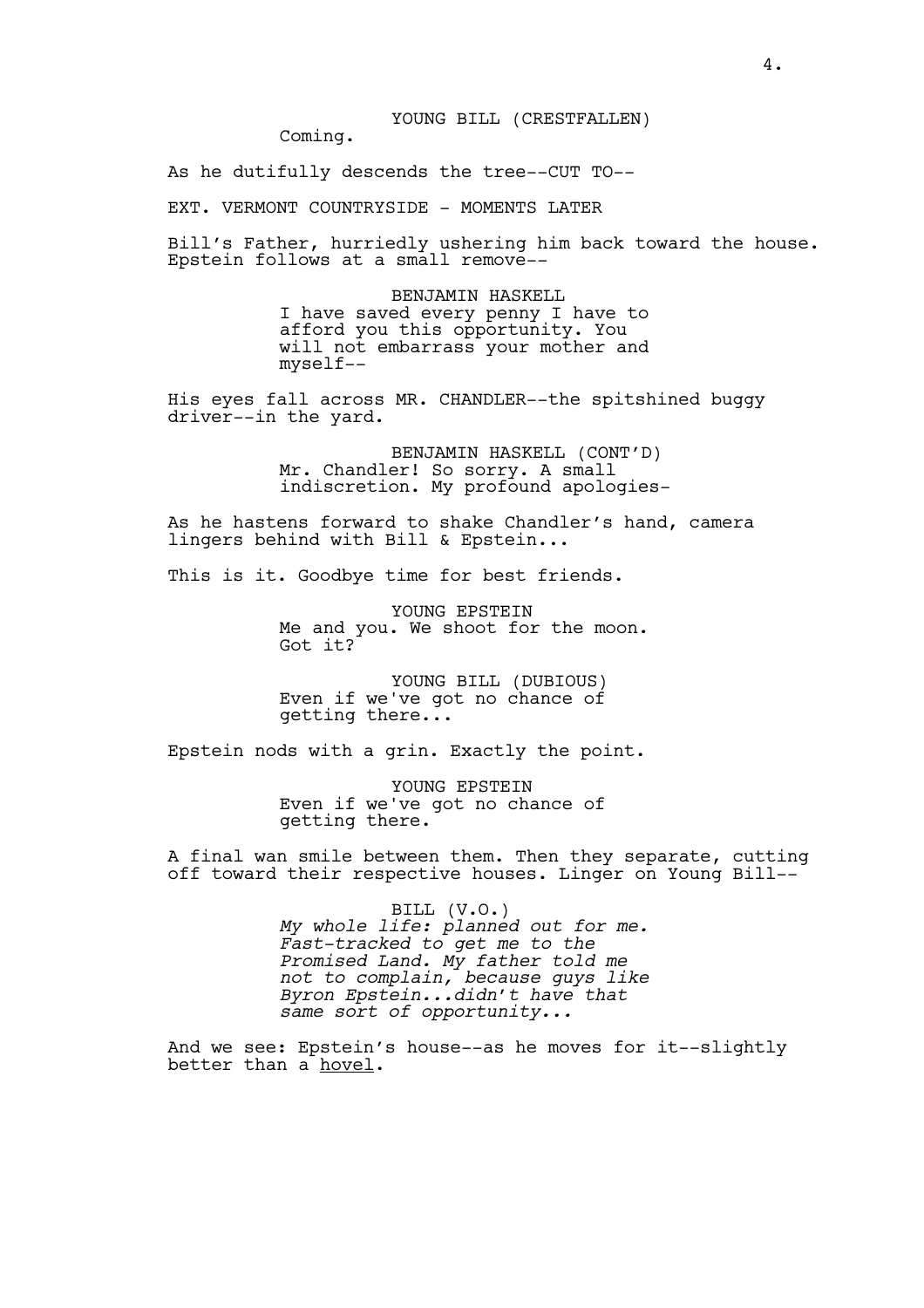INT. UNIVERSITY - DAY

Quick hits: tracking from other students reading math texts, business texts....to a COLLEGIATE BILL flipping through "travel lit", 1890's-style--Bret Harte's accounts of the California Gold Rush, W.L. Stevenson's south seas stories--

> BILL (V.O.) *They prepared me, all right. For 10 years, I read every book under the sky.*

EXT. BIG CITY - DAY

Quick hits: Epstein in the broad-shouldered industrial world of American cities in the 1890s...

> BILL (V.O.) *And while I was reading...Bill was living. He saw the world. The unvarnished one that was not in books.*

Epstein: exiting a Loan Shop with a turn-of-the-century version of a payday loan in hand--PROPRIETOR emerging behind him, watching him go with the eyes of a shark...

> BILL (V.O.) *The one filled with bank failures, with families being tossed out of homes, 4 million men wandering the continent looking for work...*

As Epstein stands in an impossibly long unemployment line:

BILL (V.O.) *This couldn't be it. There was no possibility in it. There had to be more. A place where there was nothing but possibility.*

INT. BALLROOM - DAY

A banner fills frame: CONGRATULATIONS CLASS OF 1897! Camera booms from this down to a coat-and-tie affair. A bit stiff, if we may call a spade a spade. It's *"May 1, 1897.*"

We find Bill here, newly graduated, being introduced to various movers-and-shakers by an enthusiastic COLLEAGUE.

> COLLEAGUE Captains of industry everywhere you look. Guy over there's in the horseless carriage game. Guy over there: telephones. Supposedly he's figured out how to lower rates so the common man can afford it. And if the common man can afford it...sky's the limit. Those are the games we wanna be in.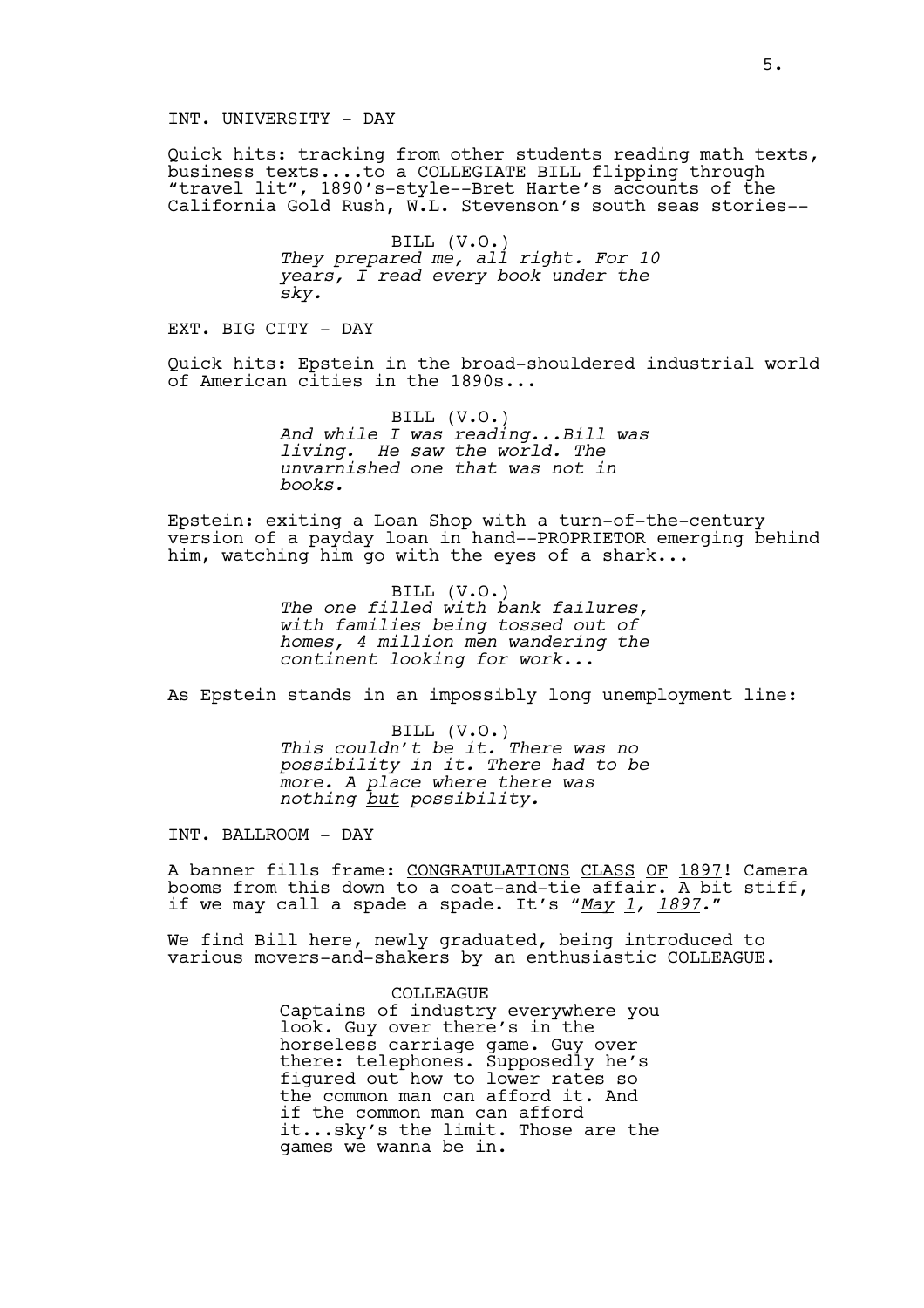While all of this is going on, we are with Bill: amicable, if uncomfortable. These people: the 1%. Not, at the end of the day, his people. Colleague, noticing:

> COLLEAGUE (CONT'D) I'm not detecting ambivalence am I?

Misinterpreting Bill's silence:

COLLEAGUE (CONT'D) God, of all people, *you* shouldn't be nervous. Your dad's been pulling strings with all of these people. Candidly, I'm a bit jealous...

Bill's demeanor changes when he *does* spot one of his people. Arguing with the Concierge at the door.

A scruffy guy with a poor suit. Epstein.

BILL

Excuse me.

Before Colleague can respond, Bill excuses himself, pardons his way through the crowd to Epstein & the Concierge.

> BILL (TO CONCIERGE, REASSURING)  $(CONT'D)$ It's okay. He's with me.

Concierge relents. Bill and Epstein step inside the party. Epstein's got a shit-eating grin. Bill, pleased as hell to see him:

> BILL (CONT'D) See you wore your finest. (re Epstein's natty wool suit) Are there actually *moths* in there?

EPSTEIN This coming from a guy who looks like a constipated penguin.

They embrace with a sincere pat on the back.

EPSTEIN (CONT'D) Congratulations, brother.

They separate. Colleague has appeared.

BILL Richard. Meet Byron Epstein.

Colleague nods affably, but you can tell the man's a bit confused about Epstein's low-brow presence here.

> COLLEAGUE (TO BILL) Come over. I want you to meet the telephone guys.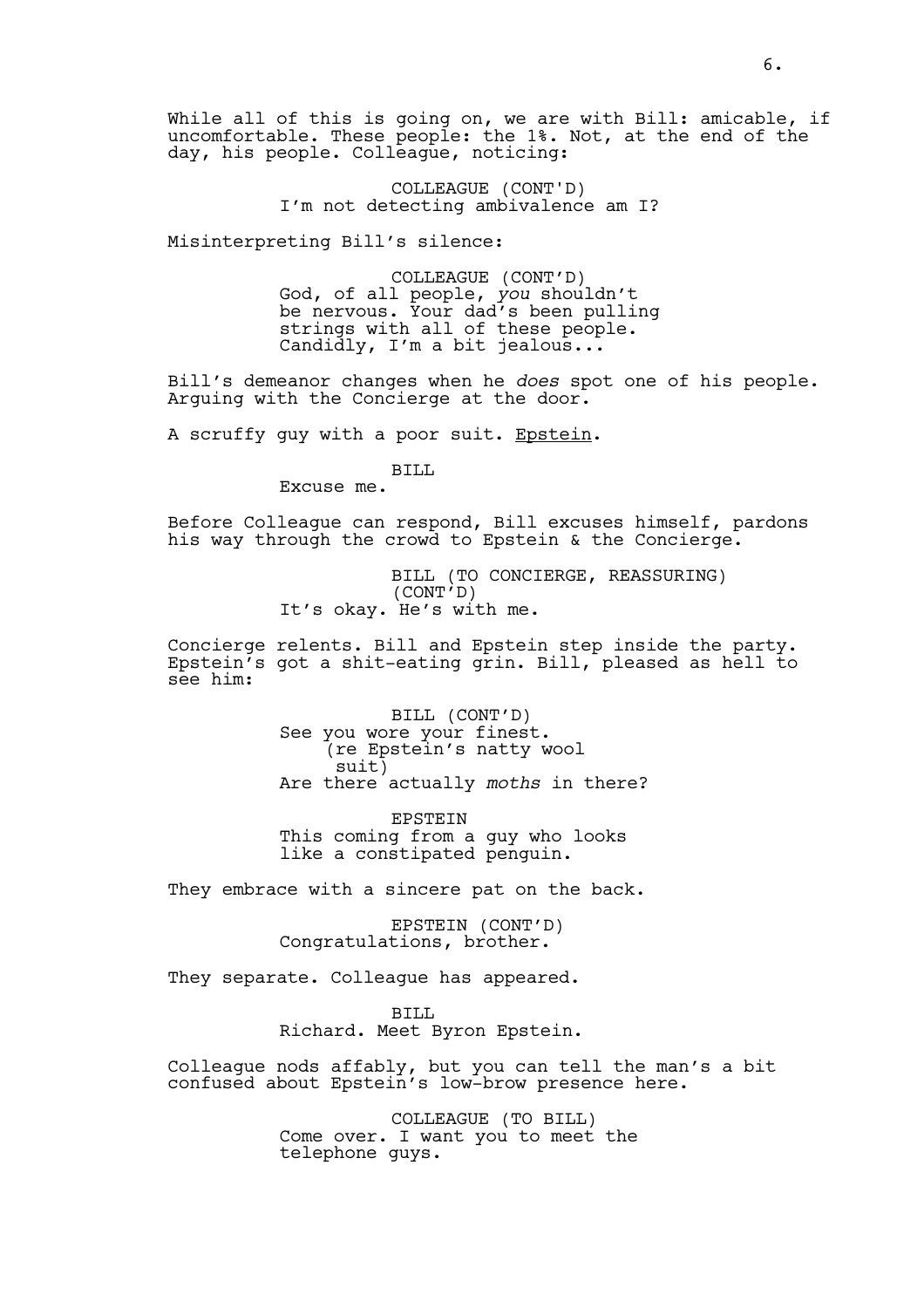Bill meets eyes with Epstein. A knowing look there.

BILL Actually, we've got a train to catch.

A waiter passes. Epstein procures two glasses of champagne. As he hands one to Bill:

> COLLEAGUE Where're you headed?

> > EPSTEIN

West.

COLLEAGUE West? Why west?

BILL (WRY) Because that's where every young man goes...

COLLEAGUE Yeah, but what's out there?

BILL (SUBTLE GLEE) *I don't know.*

**EPSTEIN** And that, my friend... (swallows champagne) ...is exactly the point.

As Bill and Epstein clink glasses--CUT TO--

EXT. URBAN TRAIN STATION - DAY

--the duo moving quickly through the bustling downtown station. Around them, the advanced urban sprawl of 1897 America. They reach the train just as it's set to depart. As they climb aboard, settle on the steps--

> EPSTEIN Can still back out. You did, after all, have more opportunity back in that room than most human beings will have in a lifetime.

BILL Wouldn't be on my terms.

EPSTEIN

(invigorated) All I know is you may be highfalutin school-boy, and all that, but soon as we hit on that train, and we're about 2000 miles that way, that diploma of yours won't be anything more than a piece of paper. Just be us, a couple of men on the land. (MORE)

7.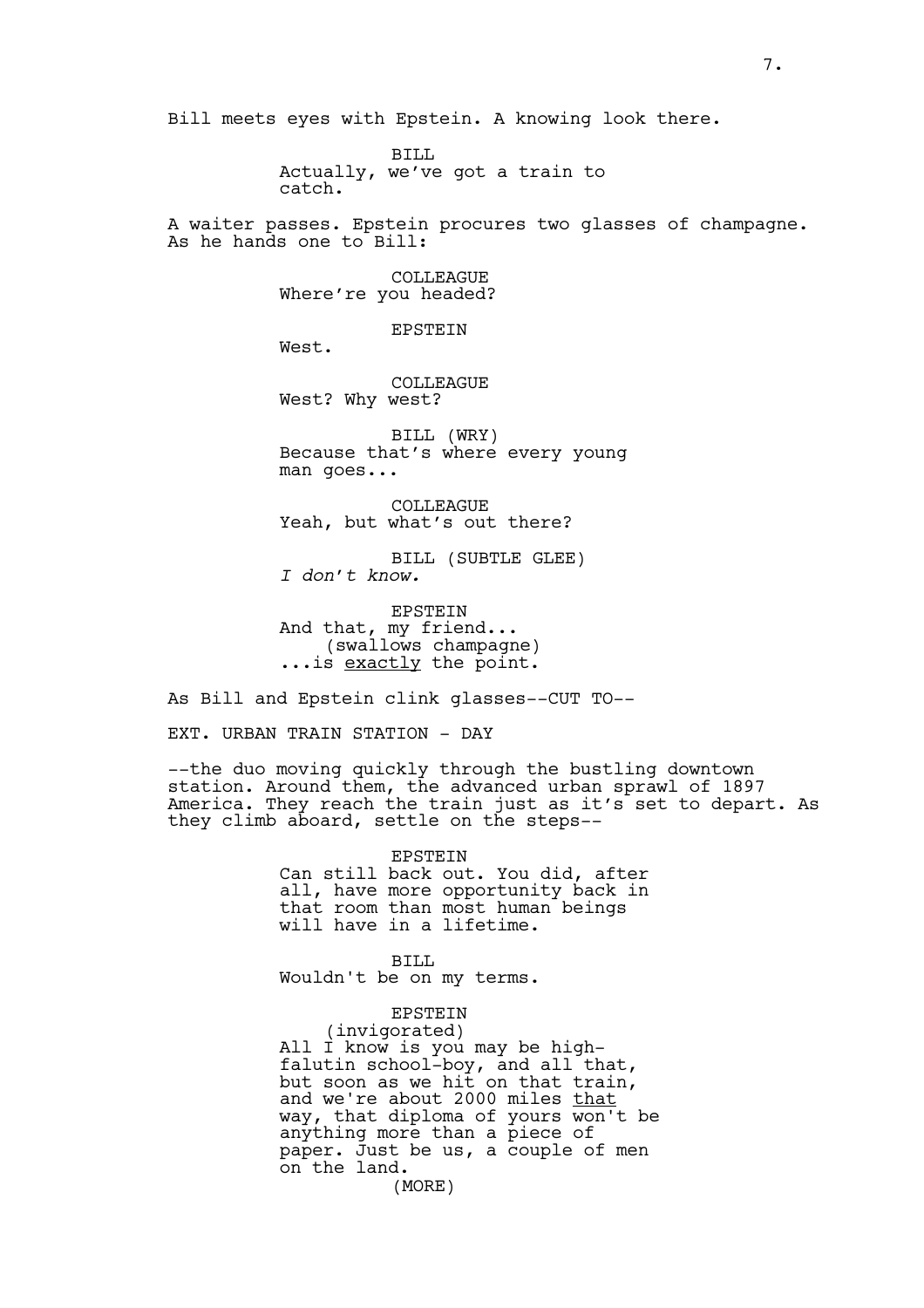And damn if it's not gonna be me with the idea that makes us rich. EPSTEIN (CONT'D)

RTT.T. We wanna bet on this?

EPSTEIN

1000 bucks.

BILL You don't got 1000 bucks.

Epstein unfurls a cocky grin.

EPSTEIN Not yet I don't. (puts a hand out) 1000 bucks. I'm the guy the comes up with the idea that makes us rich.

Bill's eyes, though, are on the COMMUTERS hurrying by in the station with their suits and valises. Brow-furrowed, stressedout ants, all of them.

> BILL What if I say it's not about getting rich for me?

EPSTEIN Then I'd say you're full of shit.

The train chugs to life. Begins to leave the station. Epstein gazes into Bill challengingly.

> EPSTEIN (CONT'D) We got a bet or don't we?

As Bill meets his gaze, shakes his hand with a knowing smile--

EXT. FROZEN WILDS - DAY

We are back in the frozen wild. Bearded Bill's near-frozen lips curl a half a percent in bemused, wizened reminiscence.

> BILL (V.O.) *1000 dollars. Seemed like a million then. Like something that actually...mattered.* (beat) *But even then, whether we knew it or not, the bet wasn't about the money. It was about the bet itself.*

Around him in the whiteness...shouts, euphoric, unbridled...

INT./EXT. TRAIN - DAY

Various shots of Bill & Epstein, young men emancipated upon the land: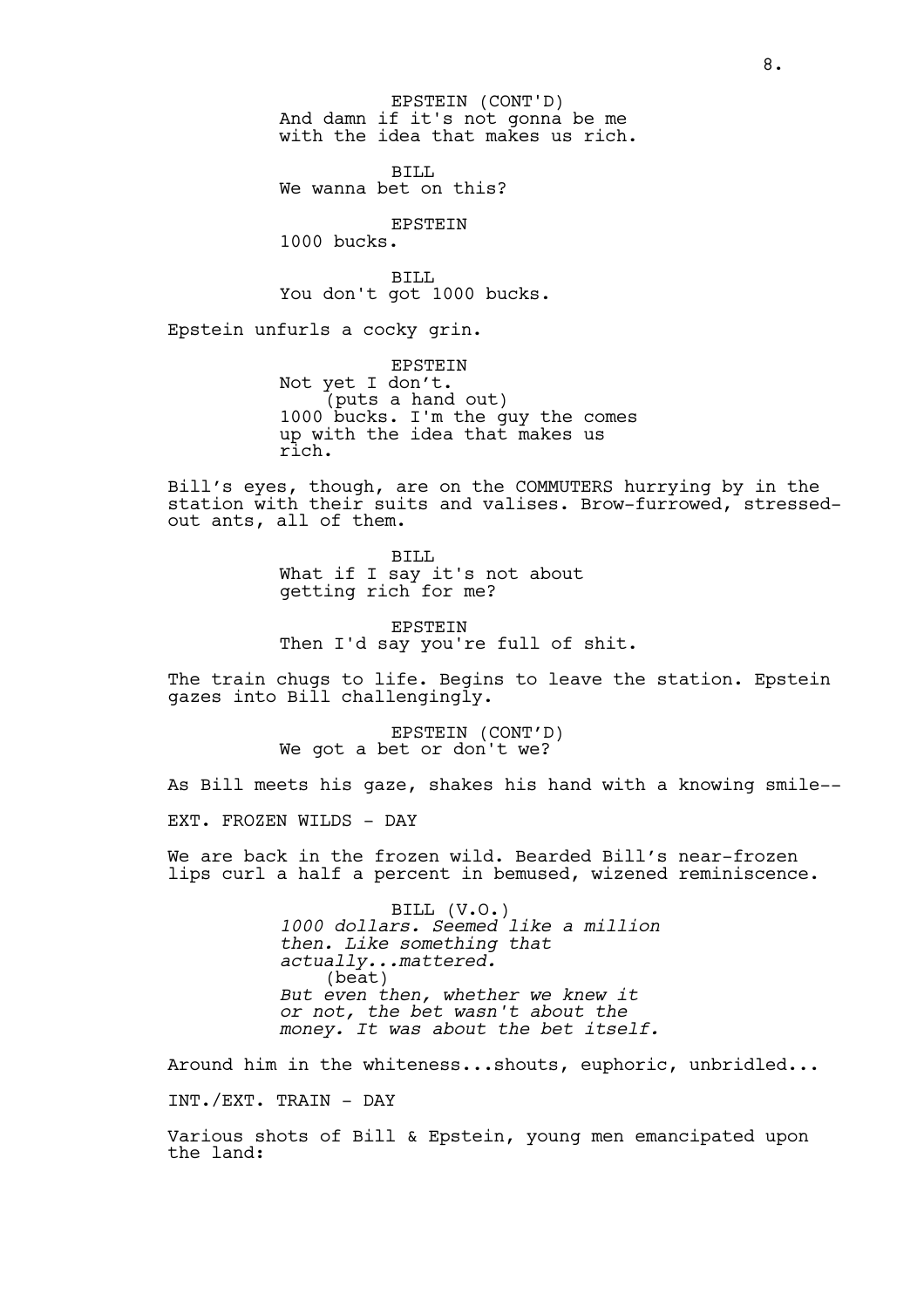• Hanging heads out the window, shouting exultantly out at the passing America landscape.

> BILL (V.O.) *Epstein wanted to prove he was the dog with the runny nose, the poor man that society couldn't keep down. And to him, even though I was his best friend...I was society.*

Camera drifts back to Bill in the window behind him--

BILL (V.O.) *Thing he didn't get was that was the last thing I wanted to be. All I wanted was to get away and find my own thing. Something that was real, bare-boned...*

CUT TO--BILL & EPSTEIN--in the back of the dining car, tossing dice and drinks with negro porters and cooks.

> BILL. *A place to set up shop...and carve out my future with my own two hands.*

INT. TRAIN - LATER

CASH--being tossed into a hat. Widen. Bill & Epstein--forming a "kitty" for their coming endeavor.

> BILL That's all of it. 350. Every cent I got for graduation.

EPSTEIN (CONSIDERING CASH) (mild disappointment) Huh.

BILL Huh what?

EPSTEIN Thought it'd be more, that's all.

BILL Don't look a gift horse in the mouth, brother. I'm putting all that into the kitty.

It's then that Epstein unfurls his own wad of cash and tosses it into the kitty.

> EPSTEIN Just...I got, what, 400 here. Thought it'd be me that'd be the one light on the contribution.

BILL (INCREDULOUS) What, you rob someone?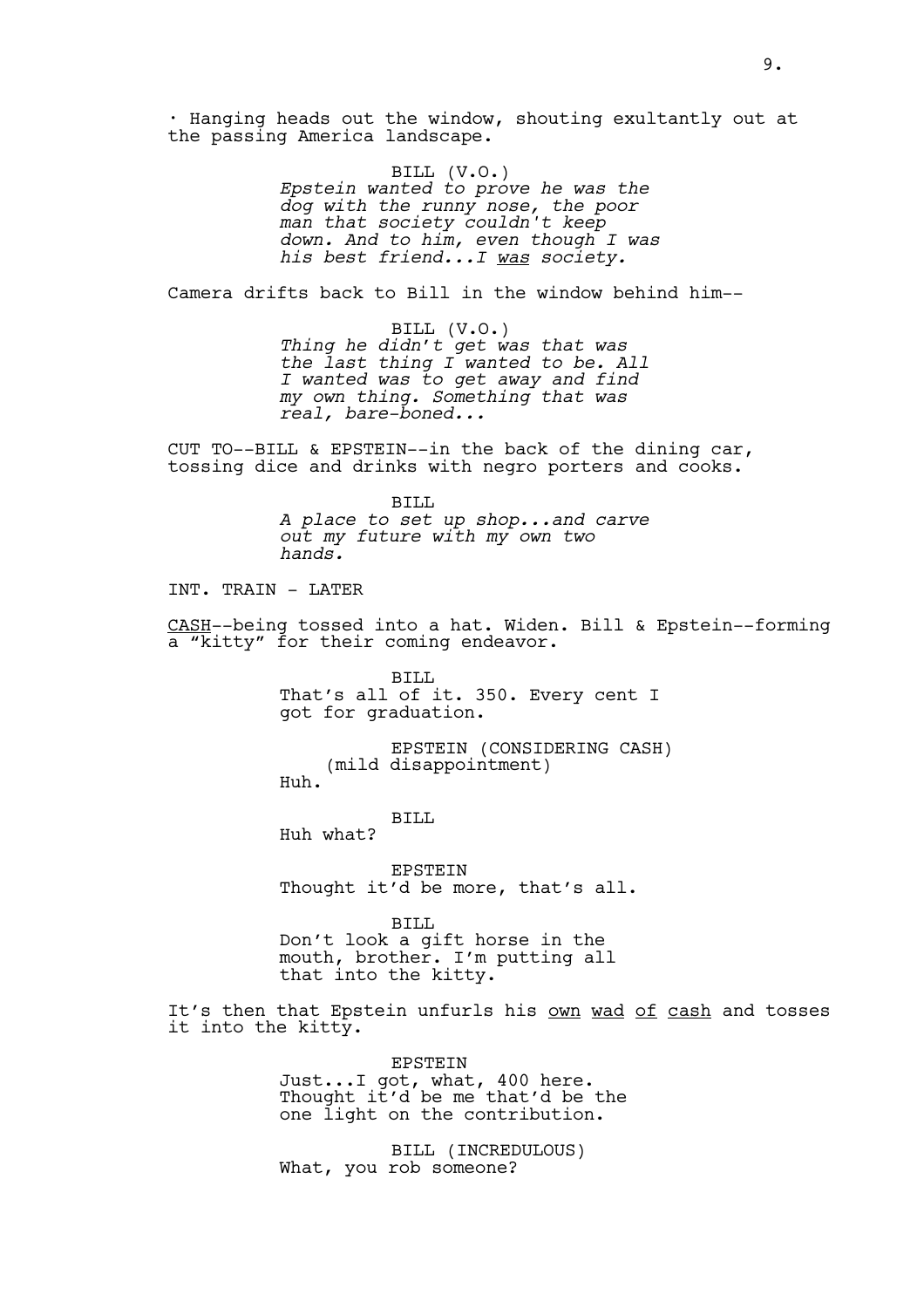#### EPSTEIN

*Funny*. That there is legally acquired tender, *brother*. Which I prefer to call capital investment, if we're going to be business men about things.

BILL (COUNTING) So we're looking at...750.

EPSTEIN Ain't much of a nest-egg, but it's something.

BILL (NODS) Who we kidding. It's nothing.

EPSTEIN Makes the story all the more beautiful though, doesn't it? When we're millionaires...we can say we started with nothing.

Bill nods. Liking that.

BILL. Here's to nothing, brother.

Epstein smiles. Nods.

EPSTEIN

To nothing.

Off their smiles, CUT TO--

EXT. TRAIN - DUSK

--the DUO, sitting topside, the wind in their hair, looking out at an illimitable sunset over the Buffalo-swollen prairies of middle America.

> BILL (V.O.) *In that moment, we were one of the most potent and foolish forces in the world. Two men shooting for the moon...even if they didn't have a chance in hell of getting there.*

INT. BAR - DAY

*"Colorado Springs, Colorado. May 7, 1897."* Bill & Epstein idle over beers, the latter reading classified ads in a paper.

> EPSTEIN Thought the west was supposed to be about opportunity. Ain't seeing Jack for opportunity. It's all menial stuff.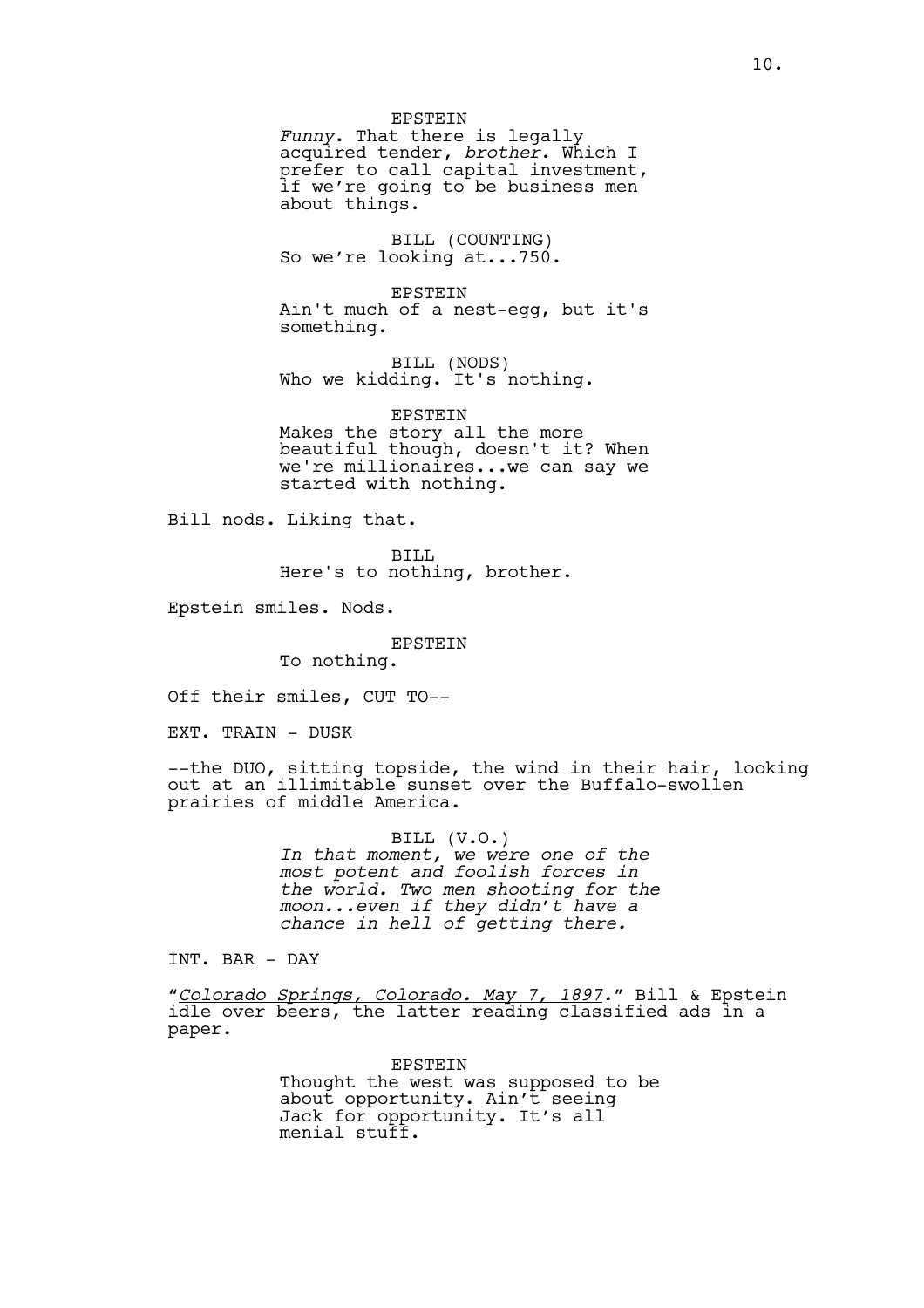BILL Don't mind menial. If that's where we gotta start and work our way up...

#### EPSTEIN

Always amuses me how the rich man romanticizes the menial life. Thinks it's closer to the earth. Like it'll deliver him.

BILL I am *nowhere* near rich.

EPSTEIN All I'm saying is, I've *lived* the menial life, brother. Ain't nothin' romantic about it.

BILL (RE NEWSPAPER) How 'bout you stop sermonizing and start telling me what you're seeing in there.

EPSTEIN (READING) Let's see...they're looking for cowherds.

BILL Don't know about the first thing about animals.

**EPSTEIN** Railroad men.

BILL. Coulda done it back home.

Epstein orders 2 more beers, returns to the classified.

EPSTEIN We could be soldiers, go to the Philippines...

BILL Got no interest in dying anytime soon.

EPSTEIN Not for a dollar a day.

The new beers come. Bill moves to pay for them.

BILL What do I owe you?

Bartender nods up the bar.

BARTENDER Our man down there's fronting drinks til closing time.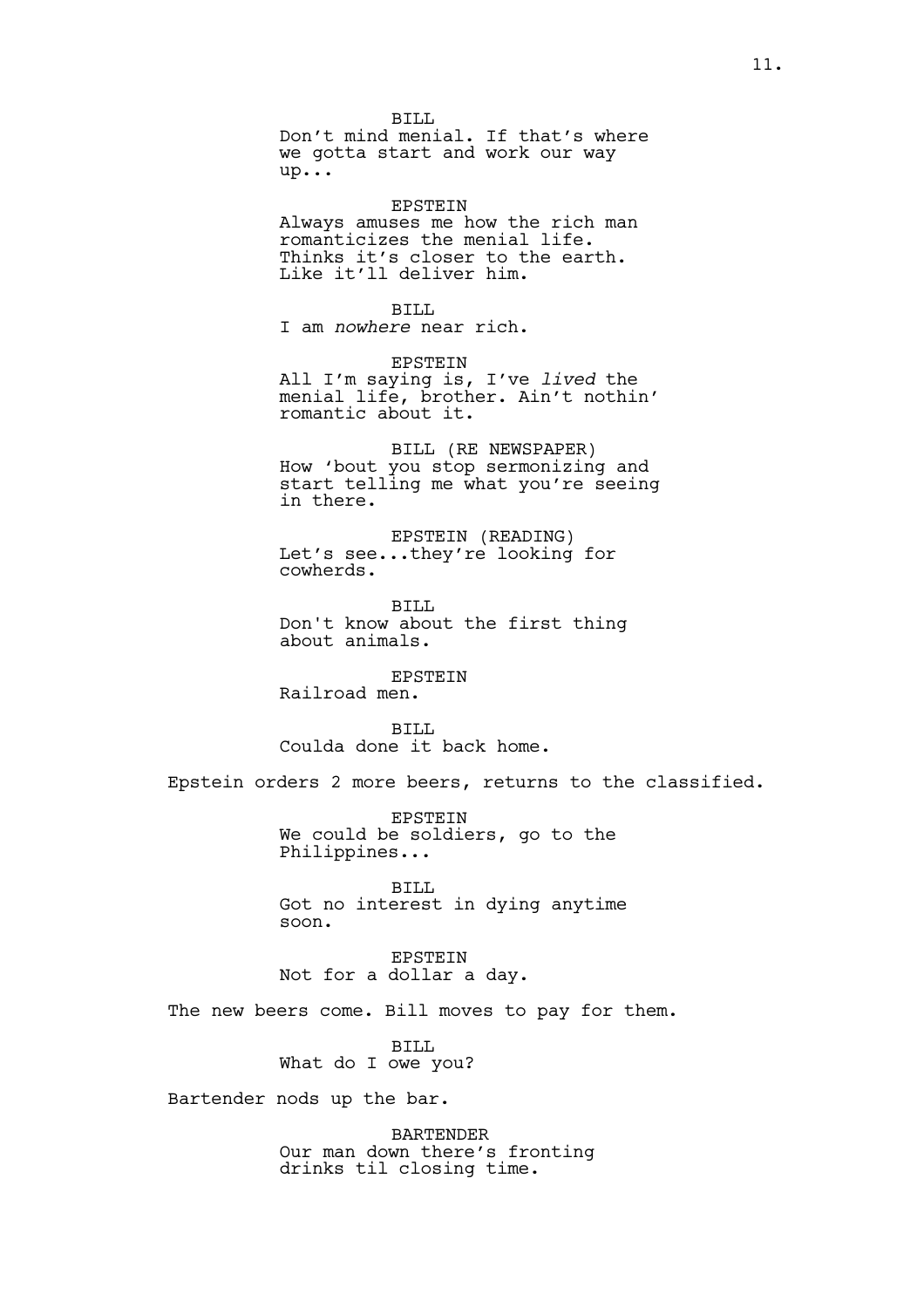And it's here we meet a crucial figure in our story. A man the end of the bar: The One Who Kept Going. An impossibly weathered veteran of the gold fields. Call him BECKETT.

Bill & Epstein cross to him.

BILL Wanted to thank you for your generosity.

BECKETT It's only generous if it hurts. And buying drinks...ain't no pain in that for me ever again. Sorta beyond that phase, if you get me.

BILL Thanks all the same.

BECKETT

Telling you, thanking a rich man for a nickel's like thanking the sky for air. Drink up. Take a coupla bottles with you.

Bill and Epstein meet eyes. The man's clothes bespeak a hard life. The only thing currently with him is a rusting coffee tin on the bar before him.

> EPSTEIN Mind us asking what sorta business you're in--?

In answer, Beckett produces a gold nugget, drops it on the counter before them.

This is a big moment. The first time we see gold in the series. And goddamn if it isn't beautiful.

The size of a man's thumb. Radiant with a deep luster native only in the purest of gold.

Bill's putting two and two together in his head. Ah...

BILL Colorado. That's right. They been saying in the papers for a while now miners've been pulling all sorts of gold out of the ground...

BECKETT (KNOWING SMILE) If it's in the newspaper, it's over. (beat) Colorado's panned out. Has been for a long time. Just like Black Hills and California before that.

**EPSTEIN** Then where were you?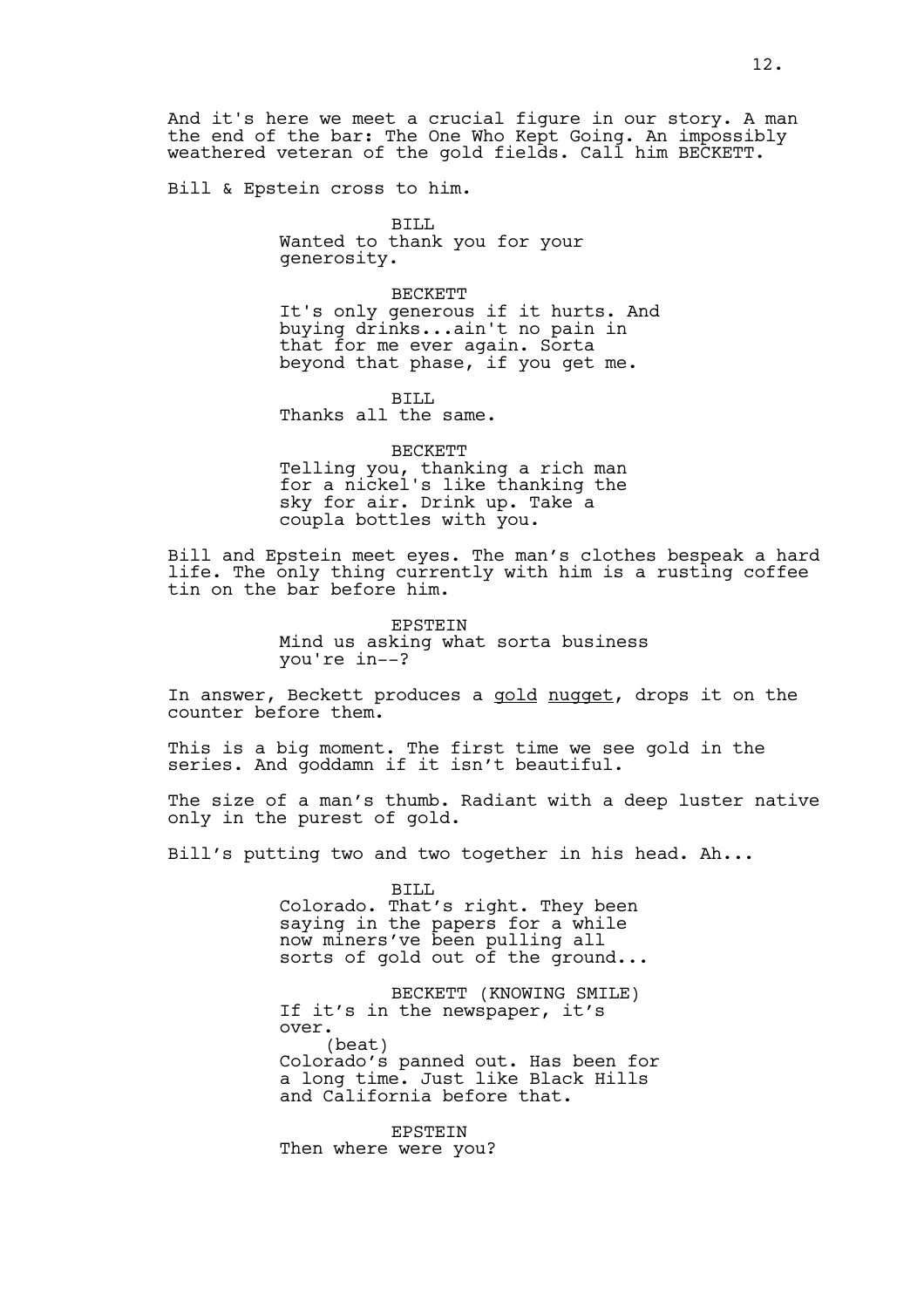**BECKETT** Just like anything else, if you really wanna be the trailblazer, you go as far as everyone else does...then you keep going.

BILL

And that gets you where exactly?

Beckett mulls, finally nods.

BECKETT

The Yukon. (beat) Placer fields have been locked beneath permafrost for thousands of years. Only now are people starting to realize what's down there.

He finishes his beer. Nods knowingly.

BECKETT (CONT'D) But...you gotta get there before the newspaper does.

He hefts his coffee tin, moves to leave.

Epstein & Bill quickly realize the man's left that beautiful nugget on the counter.

> EPSTEIN Forgot something, boss.

Beckett looks back. Shakes his head with a subtle smile.

BECKETT No. I didn't.

He lifts the lid off the coffee tin. Revealing within, crammed all the way to the top, more gold nuggets. Bigger and more beautiful than the first one. A knowing smile from him.

BECKETT (CONT'D)

Keep it.

Then he's gone.

EXT. COLORADO SPRINGS TRAIN STATION - DAY

Bill & Epstein sit on their satchels. Consider the nugget. Mulling the man's advice.

> BILL Just so you know, technically, <u>if</u> we were to go up there, and were we to strike it rich, it's wouldn't have been your idea. It was his. So don't think you're getting the thousand.

Epstein hefts the nugget Beckett gave them.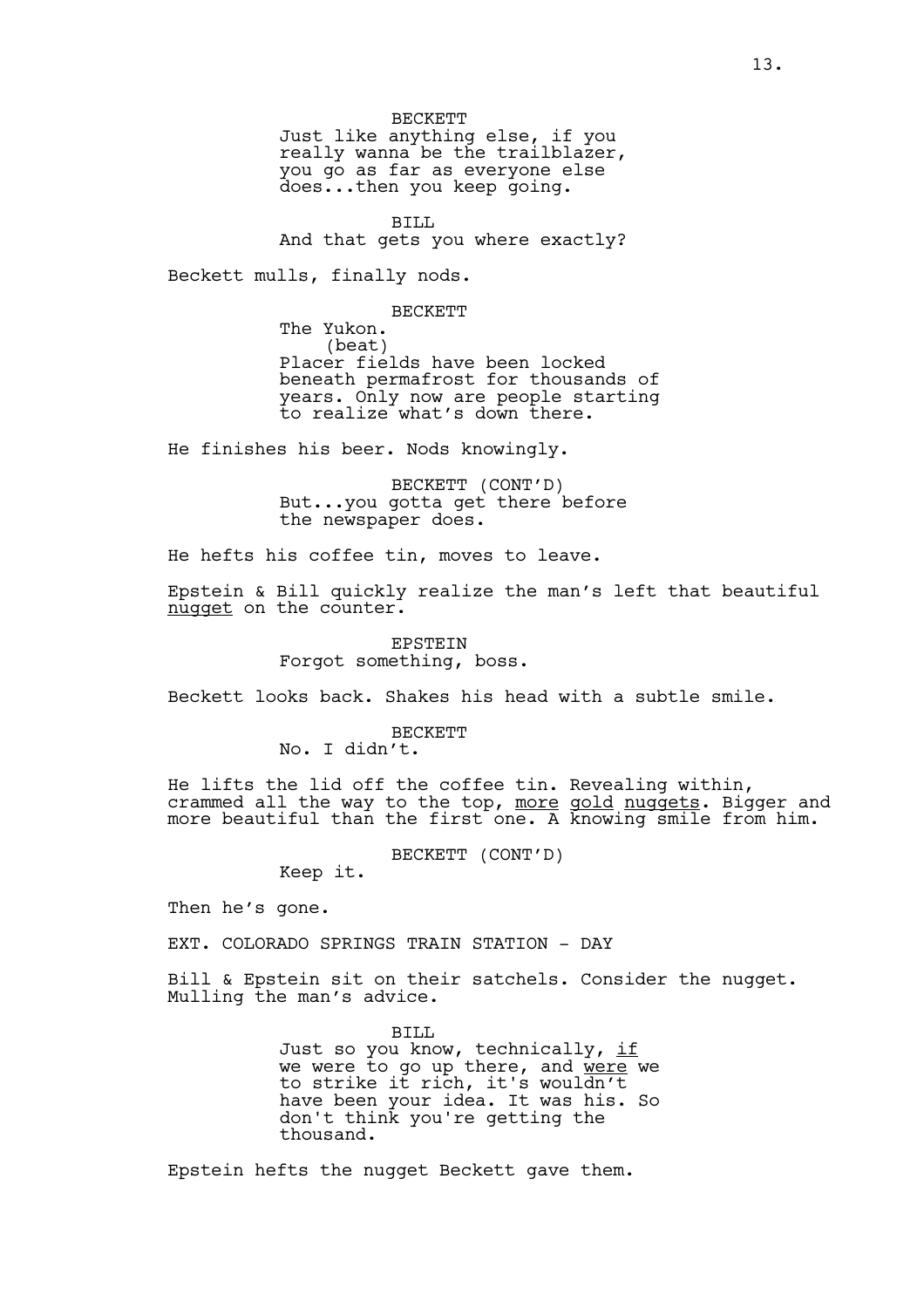EPSTEIN We land coffee cans full of this...I'll give exactly half a damn about a thousand bucks.

Off that nugget, glinting in the sunlight--DISSOLVE TO--

EXT. ALASKAN STRAIT - DAY

.foam dancing in the wake of a ship. Rise to find Epstein & Bill on dock. Looking out at yet another world: black cliffs with jagged peaks, coastline shrouded in fog. We are a long way from anything they've known.

This is *"The Lynn Canal, Alaska, June 2, 1897"*.

As Bill considers the foreboding allure of the landscape, he turns his attentions to the curious assortment of other passengers. A diverse ship of fools and aspirants. A fat SOCIETY LADY in tailored garb. Drinking tea being served to her by a SERVANT.

A priest (later, FATHER JUDGE, 40s), with a rifle slung over his shoulder. Consorting with a young native HAN WOMAN in Western clothes. The woman, an early example of the local population being "civilized". Their relationship, seen in pantomime, is a head-scratcher. What exactly *are* the terms?

As Bill absorbs it all in contemplative silence...he notices a snaky little pickpocket (later, SOAPY SMITH, 30s), trying to get into the Fat Lady's purse while her back's turned.

Yet every time he's about to consummate the nab, she shifts just enough to almost notice him and he retreats. This happens 2 or 3 times, Soapy being silently and humourously frustrated...then...

STEWARD (O.C.)

DY-E-A!

Everyone turns their gaze to the shoreline ahead. What materializes from the mist is technically a 'town', but one about as far removed from civilization as you can get. Dyea.

EXT. DYEA STREETS - MOMENTS LATER

Bill & Epstein disembark amongst the others, regard the foreboding end-of-the-world town.

Visible in the streets, a surprising amount of MINERS. Hastily rigging sleds, gearing up. Almost like one might expect to see before the start of a modern Iditarod.

Bill nears Father Judge, who's some ways ahead of them, investigating the commotion.

> BILL. What's going on?

FATHER JUDGE Evidently, the Pass has been locked up for last 4 weeks with storms.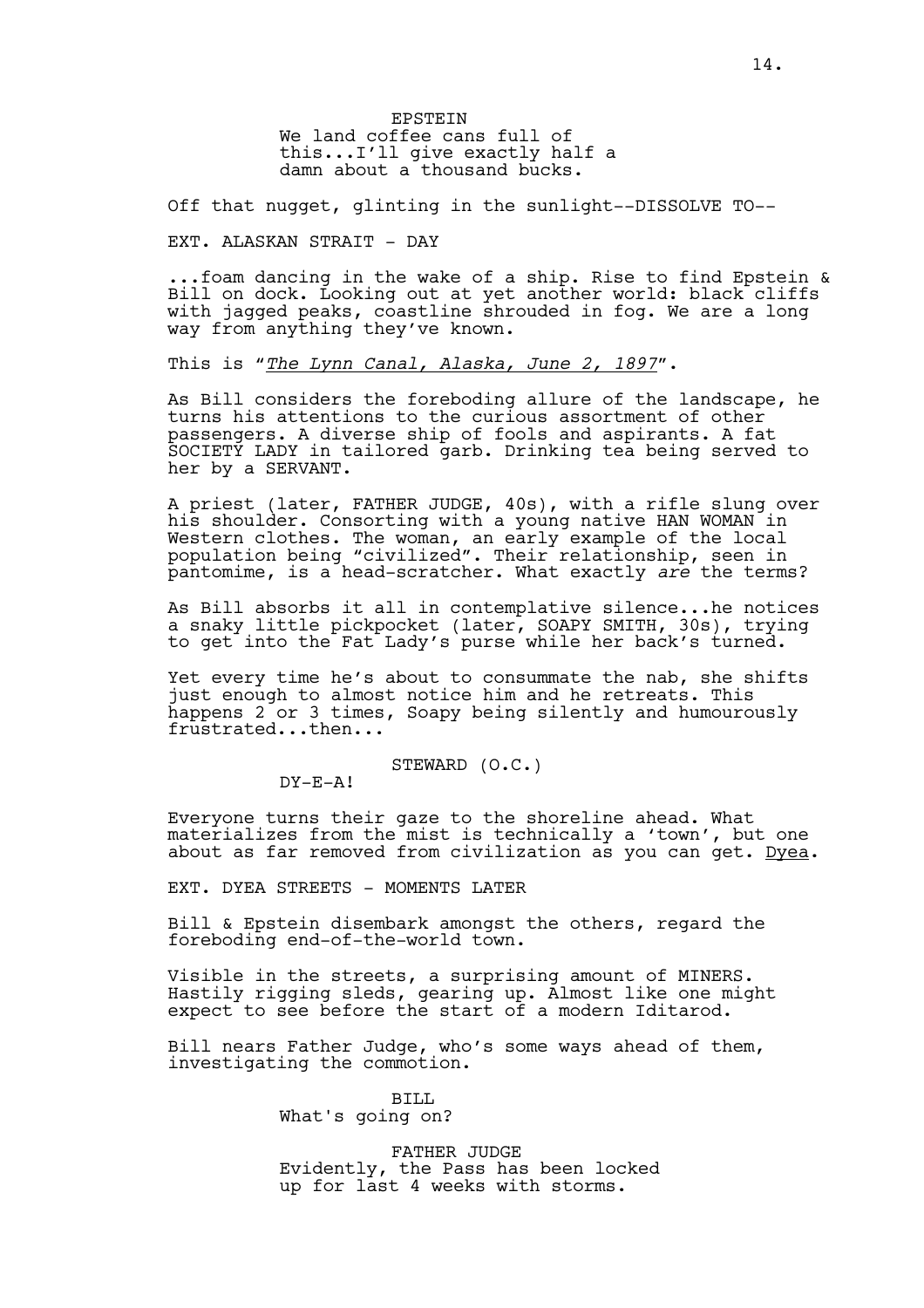Said with a nod to the imposing mountain range behind town. The Chilkoot Pass climbs up through a narrow shoot. It's heavy with snow. Impossibly steep. Intimidating.

> FATHER JUDGE (CONT'D) This is apparently the first window they've had in the weather. So now everyone's heading out. Trying to get over before the next storm hits. Which, by the look of it... (he considers his portable barometer...) ...won't be long.

EXT. DYEA STREETS - MOMENTS LATER

Bill & Epstein, moving through the miners--

BILL Obviously, we wait.

EPSTEIN What do you mean? Obviously we go.<br>Remember what our boy back in Colorado said. *Get there first*.

BILL. You don't get anywhere first if you die on the way.

Epstein nods to a nearby VENDOR, hawking provisions & gear.

EPSTEIN What's it cost to kit up?

VENDOR 300'll get you a sled, provisions, shelter, clothes. Cover you for the next six months.

EPSTEIN (PROFFERS MONEY) Sign us up--

Bill coolly guides Epstein aside--

BILL

No, no. Hold up. We've got to think about this. I'm serious.

#### EPSTEIN

So am I. You wanna wait here til it's summer, be my guest. But I'm buying that kit, even if I got to separate out my own money to do it.

BILL

Oh don't do that. We're doing this together. That was the agreement.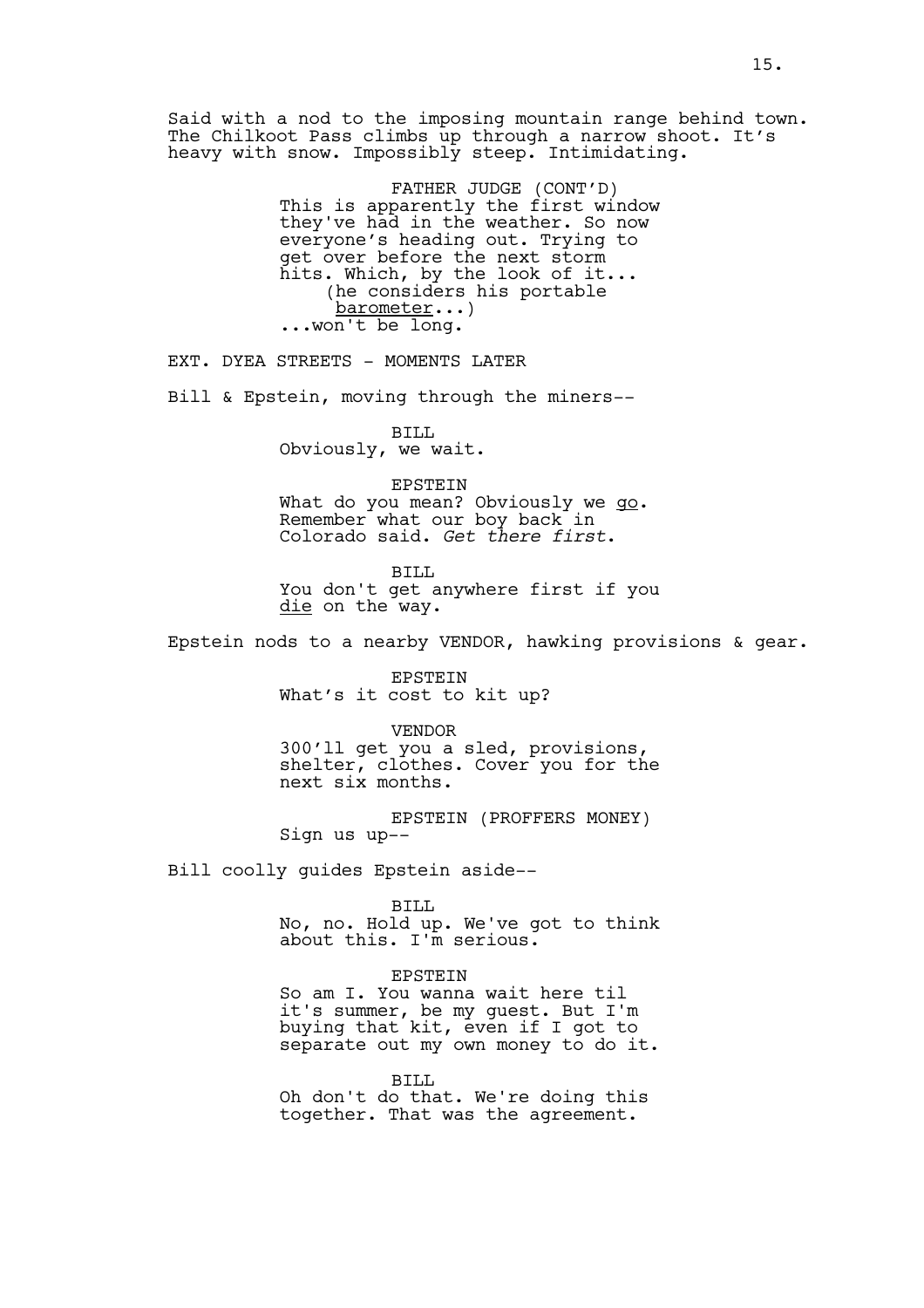EPSTEIN Then you better put on your climbing shoes. 'Cause I am going up that, today.

Said with a nod toward Chilkoot. Upon which a thin river of ascending miners can be seen.

> EPSTEIN (CONT'D) Every miner up there stakes a plot ahead of us. First guy chooses the best claim, second guy the second best...all the way down the line til we get there. You really want the hundredth best claim? The thousandth? (to Vendor) I'll take the kit.

Bill simmers. Knowing he can't stop Epstein's impulsiveness--

BILL (TO VENDOR) We'll take half the kit. For 150.

EPSTEIN 'Hell you talking about? Now's not the time to be *saving money*--

BILL

Full kit's gonna slow us down. And if you want to go up  $that...we're$ </u> gonna have to hustle our ass. Less time we're on that mountain, better chance we have at actually living.

He shakes his head. More to himself than anyone else:

BILL (CONT'D) Goddamn I don't believe this.

EXT. CHILKOOT PASS - LATER

XCU...the skids of a sled, as it's slowly dragged up a snowy slope. Very slowly dragged. Widen. Find Bill & Epstein straining to pull their heavy kits up the mountainside.

> BILL You're a son of a bitch, you know that.

EPSTEIN If it weren't for me, You'd be sitting behind a desk somewhere, selling stocks. Getting old and cynical before you ever even lived.

BILL And if it weren't for me, you'd be dragging that crap up the mountain.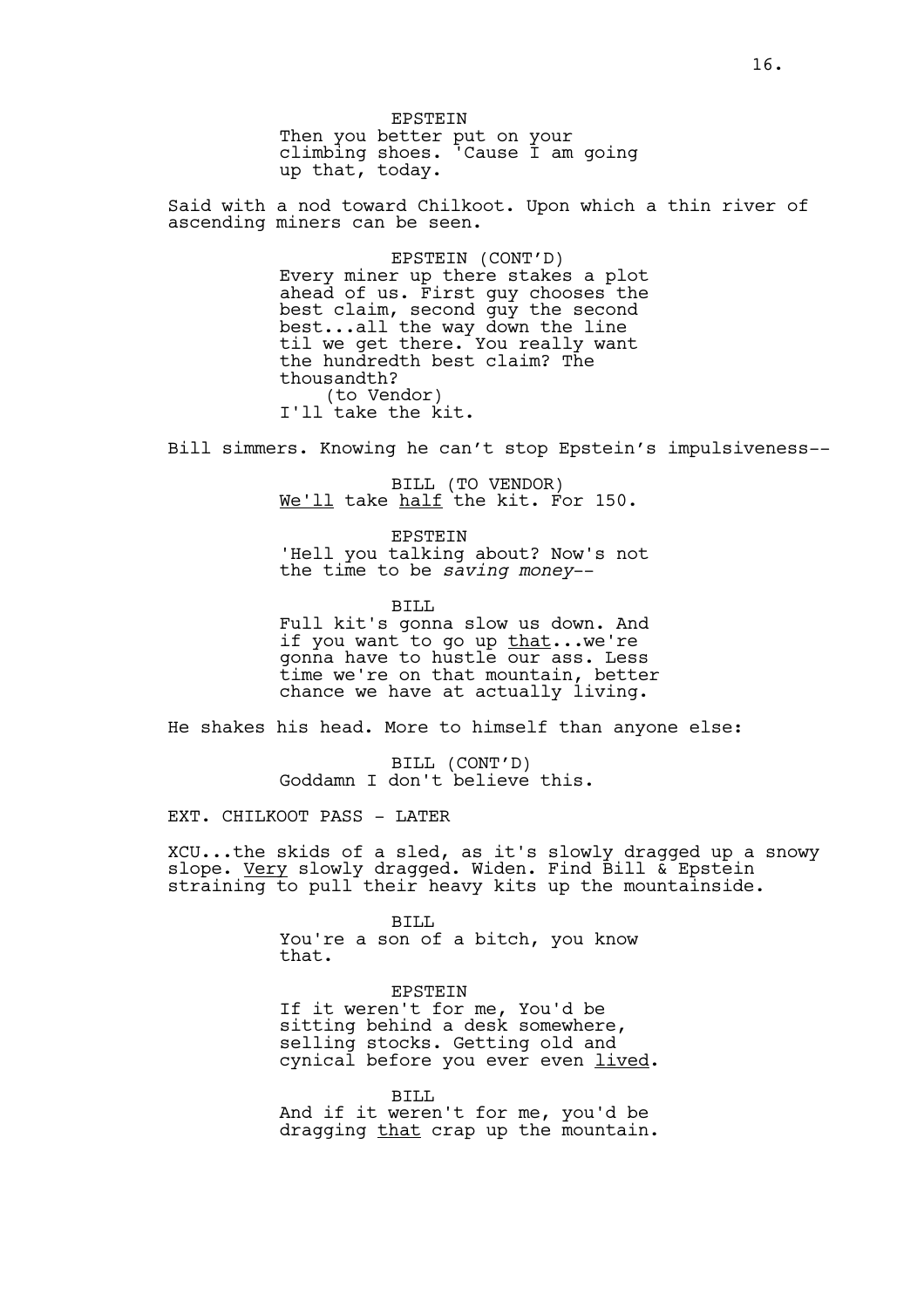Said with a nod ahead to the Society Lady and her Servant, the latter struggling mightily to coax the heavy fully-kitted sled up the mountainside.

> BILL (CONT'D) Sitting goddamn ducks for the storms.

EXT. CHILKOOT PASS - DAY

More strain. More struggle. Bill & Epstein have left a number of the more heavily-kitted groups behind. Ahead, they spot Judge and his female colleague. Putting up a tent in the shelter of a solid rocky crag.

> BILL (RE TIME OF DAY) Folding up early there, Father.

### FATHER JUDGE

You put a month's worth of snow up on that ridge, sooner or later it's coming down. Heat's sinking into it by the hour. Best travel at night. When the snow's frozen back up. Less likely to come roaring down on you.

Bill & Epstein smile, continue onward.

**EPSTEIN** See you on the other side, Father.

FATHER JUDGE Assuming that's the ridge you're talking about.

A nod and a smile as Bill & Epstein move on.

EXT. CHILKOOT PASS - NIGHT

A string of lights is distributed sparsely up the mountainside. Hikers, climbing at night according to Judge's logic. Come in on one of those lights...the lantern clasped in Bill's hand. Epstein's gassed by the cold and altitude.

EPSTEIN

I'm shot.

BILL Keep moving. Every hour we move is an hour sooner we're off this mountain.

As they move on, someone comes into view, appearing at the peripheries of their lamplight. A HALF-MAD MINER, blackfaced and ghastly in the night. His tattered kit beside him. Rubbing something again and again over that blackened face.

> BILL (CONT'D) You all right there?

Miner looks up. Sees the looks of consternation.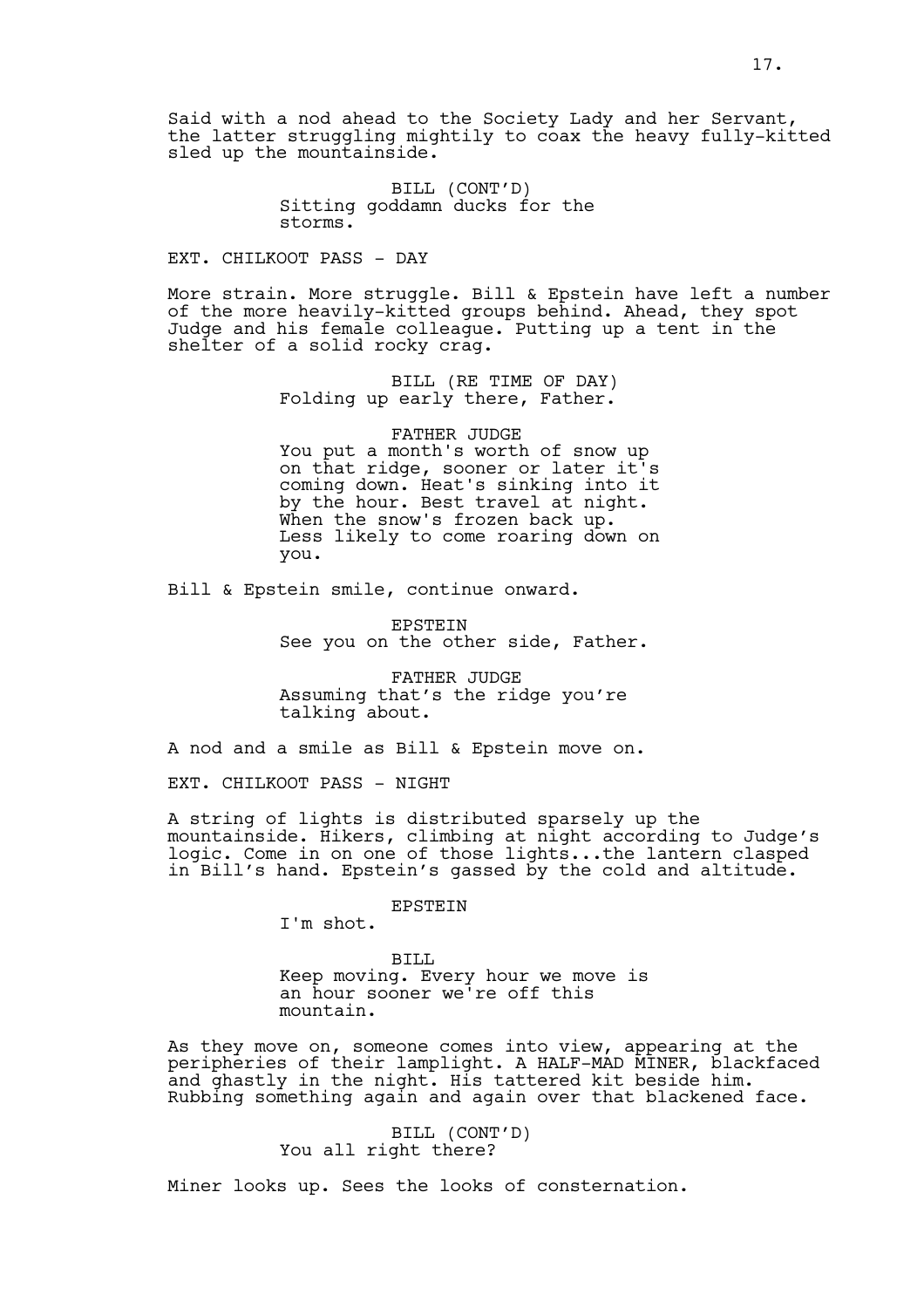HALF-MAD MINER (RE HIS FACE) Charcoal. And I'd do it too if I were you. 'Less you wanna lose your lips and nose to the cold.

**EPSTEIN** Get the sense you been out here for a while, boss--

HALF-MAD MINER

Shh... (beat) Hear that?

EPSTEIN

Hear what?

HALF-MAD MINER (REVERENCE) The sound of  $life$ .<br>(beat)</u> The sound of nothing. And that's exactly what you wanna hear on Chilkoot. Nothing. Soon as you hear a rumble up there in the darkness, you got about 10 seconds til you're dead. You gotta listen. Otherwise the mountain'll eat you in the night.

BILL Sure you're all right?

HALF-MAD MINER Sooner you shut up and start *listening* I will be.

He glares at them. Bill nods. He & Epstein move on.

EXT. CHILKOOT PASS - DAY

"*June 13, 1897. Chilkoot Pass*."

Beneath a cluster of rocks, Bill & Epstein's tent. The latter inside, stirring uncomfortably in his sleeping bag.

> EPSTEIN Goddamn half-kit. Coulda had real blankets. Instead, I'm an ice cube in an old wet sock. I'm serious, Haskell. This is a deal-breaker for me.

Bill's outside. Eyeing the train of ascending miners below.

BILL You're the guy that wanted to get there first. I'd say on that front...we're doing a pretty good job.

He turns his gaze then from the miners to the sky. To the sun burning brightly there.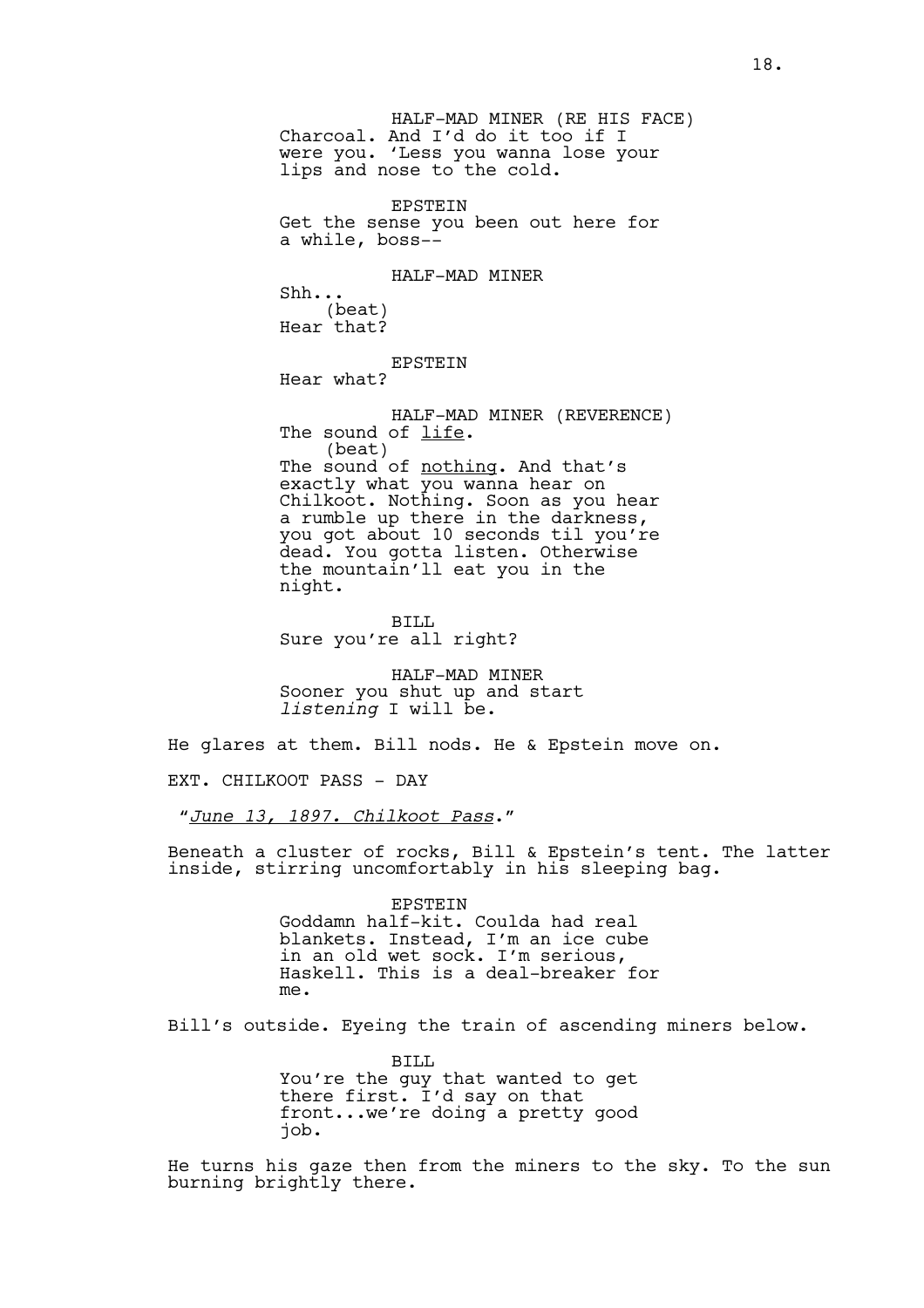Lastly, he turns to look up at the <u>cornice</u> high on the ridge above. It looms there, wind-swept, way-too-steep and high. Off it, glistening in the heat...

EXT. CHILKOOT PASS - NIGHT

"*June 20, 1897. Chilkoot Pass*."

The slope: now a near-impossible 45 degrees. Bill & Epstein: persevering, their faces frozen constellations of beard, charcoal, and snow.

Below, the ever-present string of lights in the night, connoting the other miners as they climb.

Bill's eyes are on the sloping darkness above. *His ears, per earlier wisdom, are trained on the silence.* It's different out here in the wilderness. Illimitable. Behind him:

> **EPSTEIN** 10 days we been on this hill. (beat; off Bill's look) And you thought I couldn't count.

BILL (DISTRACTED) Nope. Yesterday you told me it was 9. Day before that, 8. You're a counter.

EPSTEIN Feel like that Greek king--the one pushin the boulder up the hill for eternity--what's his name-- Syphilis...

BILL Sisyphus. (eyeing mountain above) Difference is we chose to be here. For him it was punishment--

EPSTEIN Sure as shit feels like punishment about now, Haskell--

BILL (LISTENING TO DARKNESS) Shh....

Epstein pauses. Sees Bill listening...

BILL (EAR UPSLOPE) (CONT'D)

Hear it?

EPSTEIN

Hear what--

And then it comes. The rumble.

Half-beat. No doubt about. Something above. Roaring down toward them unseen in the darkness. Something massive.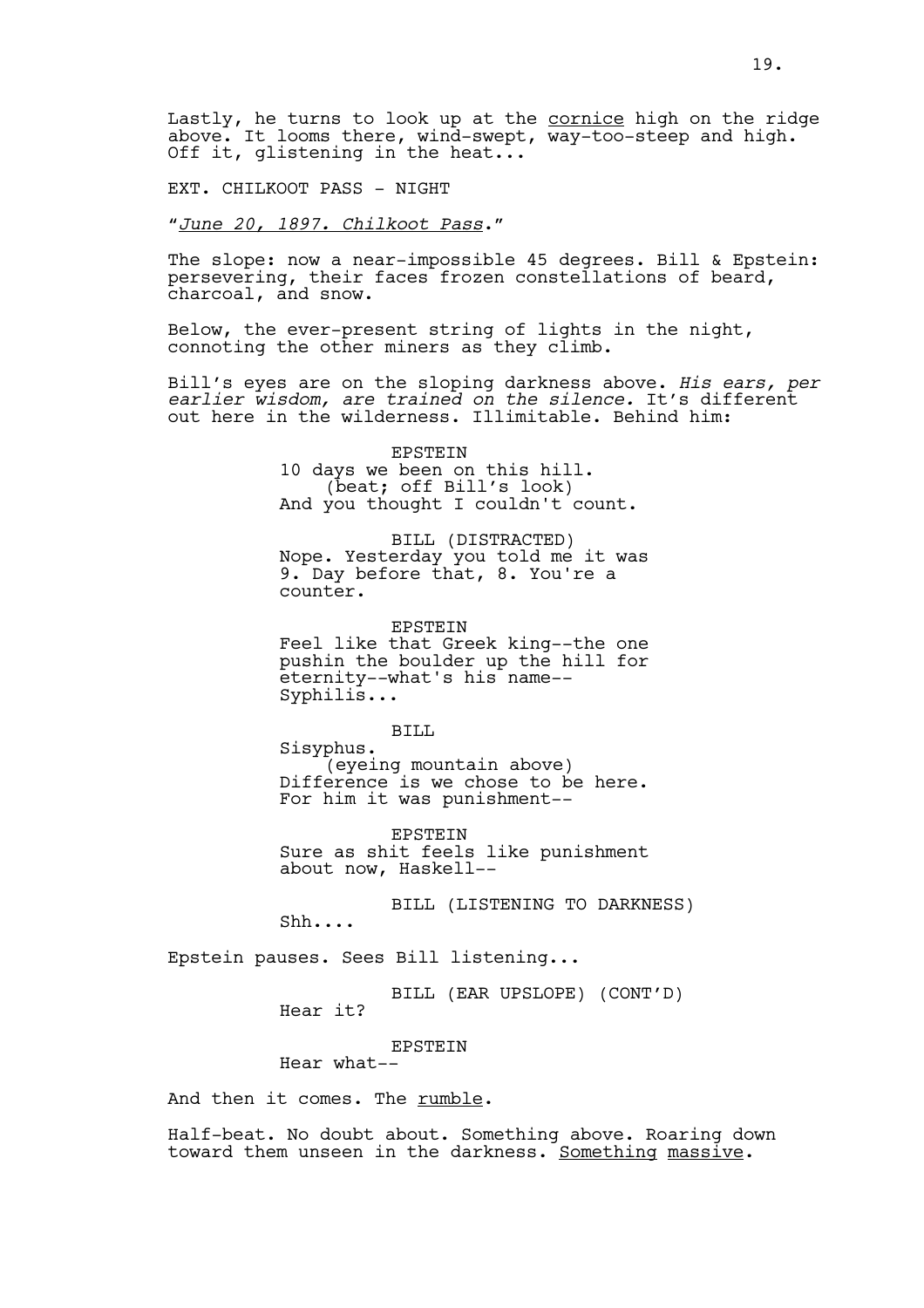Epstein turns to run downslode. Bill, though, spots, 15 feet above, a rock outcropping--

BILL  $\qquad \qquad \star$ Not down. Not down! What?!  $*$ What?!

BILL

UP! UP!

RUMMMMBLLLLEEEE!

EPSTEIN You outta your head--

Bill yanks Epstein upward. They scramble up toward the rock outcrop--

--JUST AS THE AVALANCHE HITS. A HUGE WAVE OF SNOW ROARS PAST--CRESTING OVER THE ROCK OUTCROPPING--

It just gets a hold of Epstein's shoulder, spins him away--

BILL

But for a moment, all he can do is press himself against the outcropping--

--then it's past.

EP!

Bill leaps into action. Pushes downhill through the swirling mist, his light refracting eerily in the snowy haze.

Epstein's visible--his legs are, anyhow. Half-buried.

Bill descends on him. Feverishly begins digging...

BILL (CONT'D) Ep...Come on, Ep....!

And out comes Epstein, gasping, shocked.

EPSTEIN Jesus Christ...Jesus Christ!

As he catches his breath, the mist settling, Bill holds up his lantern, looks downslope. Epstein follows his gaze.

Below, where seconds before there had been a trail of lights connoting the miners...there is only darkness.

No lights. Not a single one.

END ACT ONE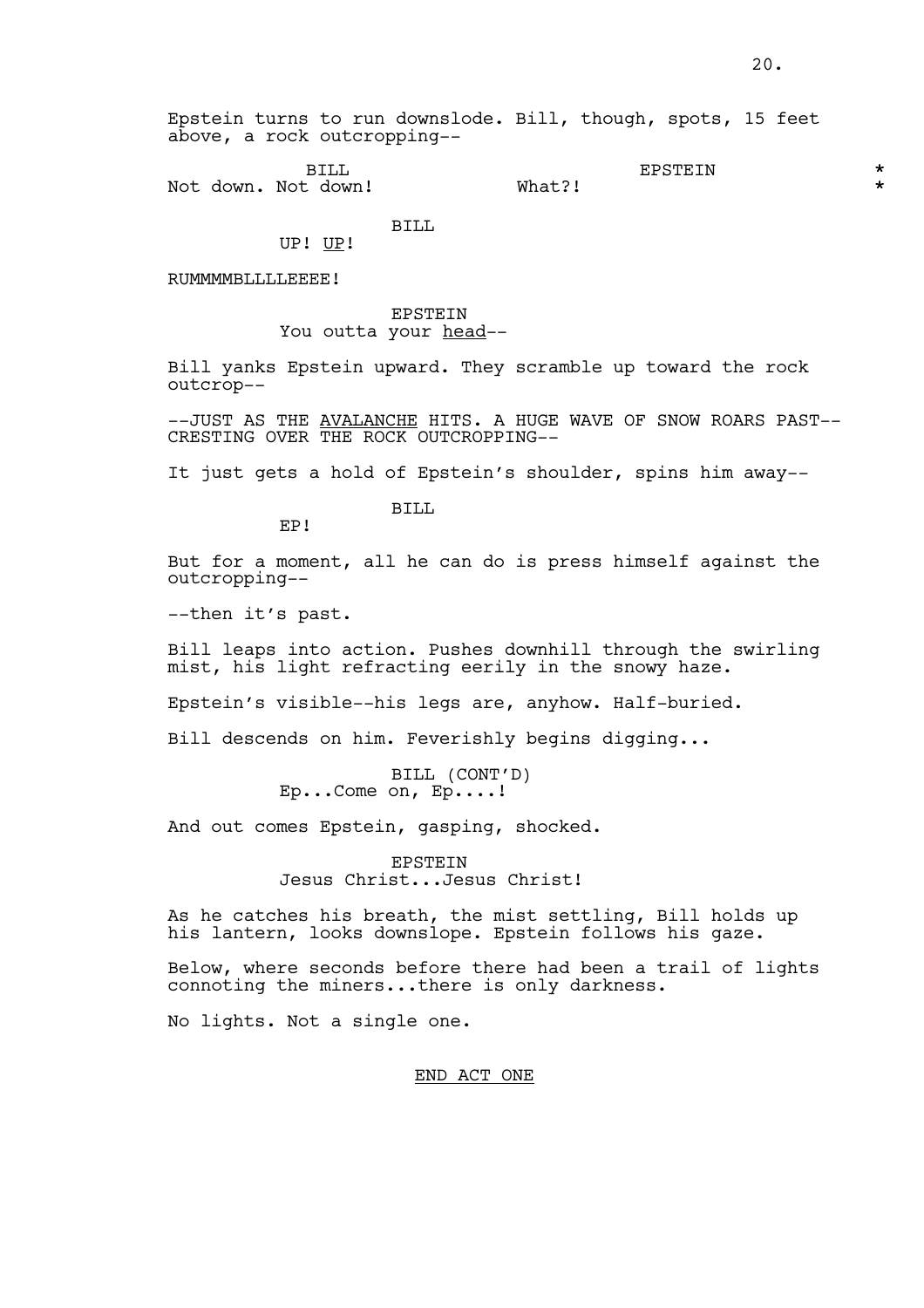EXT. CHILKOOT PASS - DAWN

Death.

The rising sun illuminates the aftermath of the avalanche: bodies--already in rictus--being pulled from the snow by those lucky enough to survive. Townspeople, working their way up to the torn, pockmarked slope.

And Bill & Epstein--assisting--seeing familiar faces being pulled from snowy tombs--the Fat Society dame, her Servant...

Epstein can barely speak. Aside, to Bill:

EPSTEIN If we'd still been down here... (..we'd be dead, but...) You and your goddamn half-kit, brother.

He looks to Bill. That small choice likely saved their lives.

EPSTEIN (HEARTFELT) (CONT'D)

Thank you.

EXT. CHILKOOT PASS - LATER

Bill & Epstein move through the carnage--bodies being loaded onto sleds once designed to carry these people and their dreams to the promised land--now conscripted to carry them downslope to their grave.

Bill watches as Father Judge says prayers over the half dozen or so fallen. Epstein, sensing the thoughts behind Bill's ashen demeanor:

> EPSTEIN You're not thinking about quitting, are you?

Bill doesn't respond.

EPSTEIN (CONT'D) It ain't gonna bring them back. It's not.

Epstein turns, looks up at the ridge. They're that close. Bill looks to him, then back down at the dead...

EXT. CHILKOOT PASS - LATER

The slope, a near-impossible 45 degrees. Bill & Epstein strain against gravity as they pull their sleds ever higher.

Behind Bill's goggles: eyes hollow, haunted, on auto-pilot.

He presses on, ever harder--the ridge just above--the mud and rocks calving beneath his feet.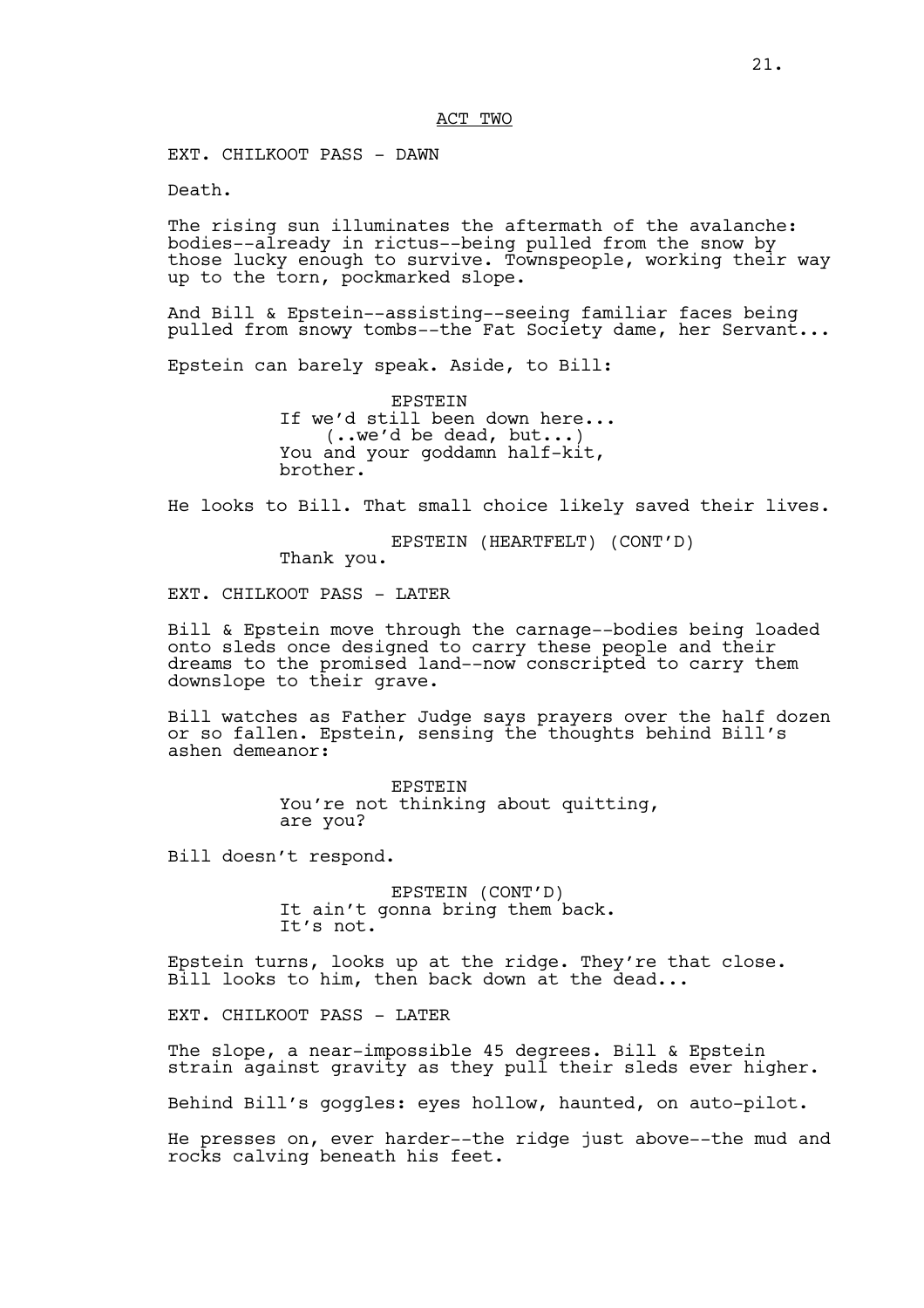Below, Epstein senses Bill's dogged drive:

**EPSTEIN** Go easy, brother. Maybe you oughta slow it down...

But Bill presses on--

EXT. CHILKOOT RIDGE - DAY

--and moments later crests the ridge. As does Epstein beside him a moment later. Both men pulling away their goggles from their blackened faces. Tears come to Bill's eyes. A nearbroken man. But unbowed.

Both men look ahead, o.s., with astonishment...

EXT. CHILKOOT RIDGE - CONTINUOUS

Camera rises behind them, revealing on the other side, a chasm in the clouds, allowing the sun's full radiance to fall on the basin on the other side.

Everything is visible: the splendor of far-off snow-capped mountain ranges. The fluid magnificence of the caribou herds. A string of frozen lakes like diamonds on the land.

It is nature unfettered. So sublime it seems incapable of the raw fury it unleashed just pages earlier.

For a long time, they just behold it.

EXT. CHILKOOT RIDGE - LATER

Epstein, peering down the far side of the ridge. A long, steep pure slope of snow slants away toward the valley floor below. 100 years later, this is a snowboarder's dream. A long, untrammeled ride...

> EPSTEIN Takes us almost 2 weeks to get up...what do you reckon it'll take to get down?

BILL If we walk it, few days...

EPSTEIN (NODS TO HIS SLED) And if we sled it?

Bill considers his sled, then the steep slope.

BILL 10 minutes. If we don't break our necks.

**EPSTEIN** Maybe we walk it then.

Bill eyes the black-diamond slope again.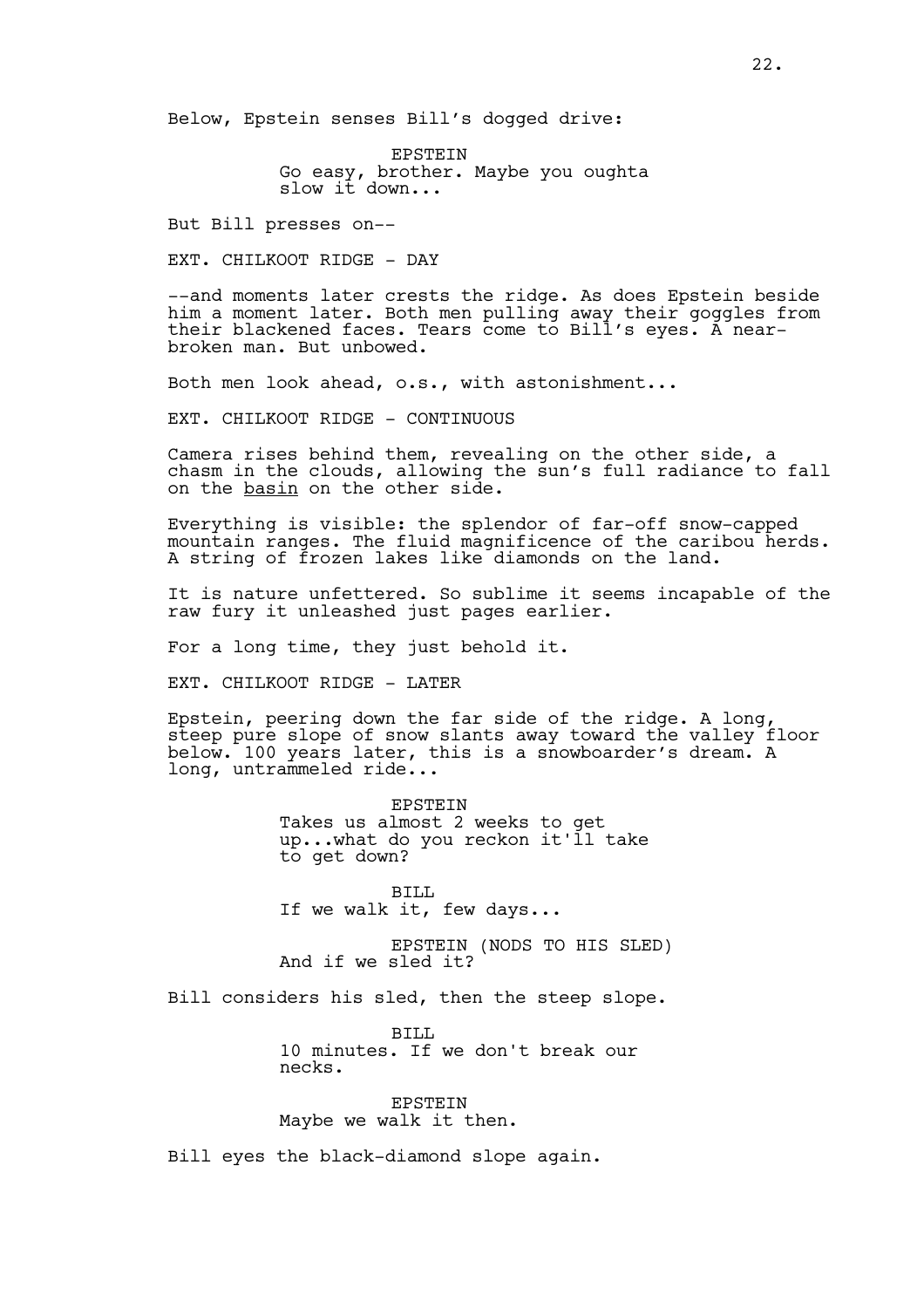BILL (WEARY) Goddamn am I tired of walking.

### EPSTEIN Hoping you would say that.

They share a look. Ease their sleds toward the cornice.

And for the first time in 3 weeks, let gravity claim them.

Two sleds & two men drop down onto the slope. And in moments are roaring valley-ward...

It's a short-cut. A thrill-seeker's move. Simultaneously an adrenaline rush and horrifying...

Down they go, white-knuckled, runnels of tears streaming from their wind blown eyes--

EXT. FROZEN LAKE / MAKESHIFT COMMUNITY - MOMENTS LATER

CRASH! A few beats later, Bill's sled finally careens, catches an edge, and flips, spilling him onto the snow in a tumble.

He's at the bottom, though. Flat land. For a moment, he just sits there, a smile threatening to cross his lips for the first time in days. The mountain, in that moment, beneficent...

Then a pair of boots appears beside him in the snow. Shiny, well-polished Balmorals. Delicate. A woman's.

He looks up to see something so wholly anomalous upon this landscape that he can scarcely process.

A woman. SABINE, 20s. Good-looking, too.

SABINE I trust you had a good ride.

Bill stands. Fresh off 3 weeks of blizzard, fatigue, and neardelirium, he's wholly unprepared for witty rapport.

> BILL I, uh, I did.

Bill quickly takes in the surroundings, a couple other prospectors are visible, bivouacked for the day.

Bill fumbles a bit, both with his tongue and the glove he tries to remove to shake her hand:

> BILL (CONT'D) Bill, uh...Bill...

You get the sense that Sabine's accustomed to this. Men fumbling before her beauty. Playfully:

> SABINE Nice to meet you Billa Bill.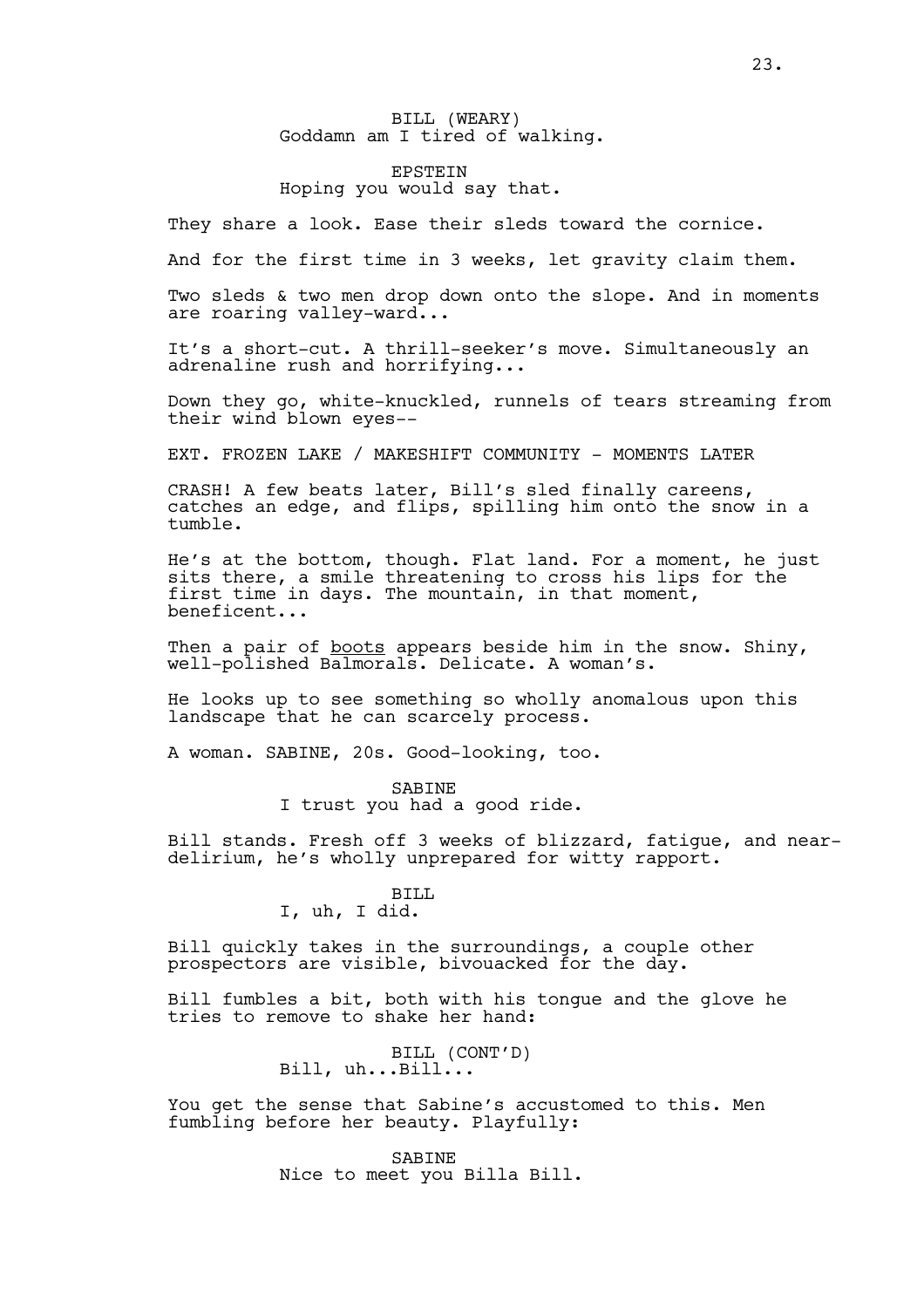He finally gets his glove off. Shakes her hand. There's a great asymmetry here--she in her fineries, he looking like he's just returned from polar exploration--

> BILL It's Haskell, actually. Bill Haskell.

> > SABINE

Sabine.

There's a half beat in which they meet eyes with enough mutual appreciation that we think this might be the start of something--down the road, perhaps--then--

> EPSTEIN (O.S.) Lady, you are either a dream or a mirage.

Reveal Epstein, a weather-beaten abomination like Bill, tramping across the snow toward them. He thrusts a mitt toward her.

> EPSTEIN (CONT'D) But either way, I'm going with it. Byron Epstein.

As she clasps his hand, nodding politely--CUT TO--

EXT. FROZEN LAKE / MAKESHIFT COMMUNITY - LATER

Along the river, a makeshift camp: two dozen people, toiling to build boats--essentially from scratch--along the shoreline...

Bill & Epstein follow Sabine through it all.

SABINE Heard about the avalanche. (it's a shame) Third one this year. (knowing exhale) Can only reckon you two're bound for Dawson City like the rest of us. "Paris of the North".

BILL (SURPRISED) Wouldn't expect a Paris anywhere up here.

SABINE There's a lot of things up here you wouldn't expect.

Said as they pass the first of the many self-styled entrepreneurs they will encounter going forward--a weathered vet--call him BOATSELLER--

> BOATSELLER Got a vessel: tarred, sealed; proven workhorse that's already made the journey up and back. (MORE)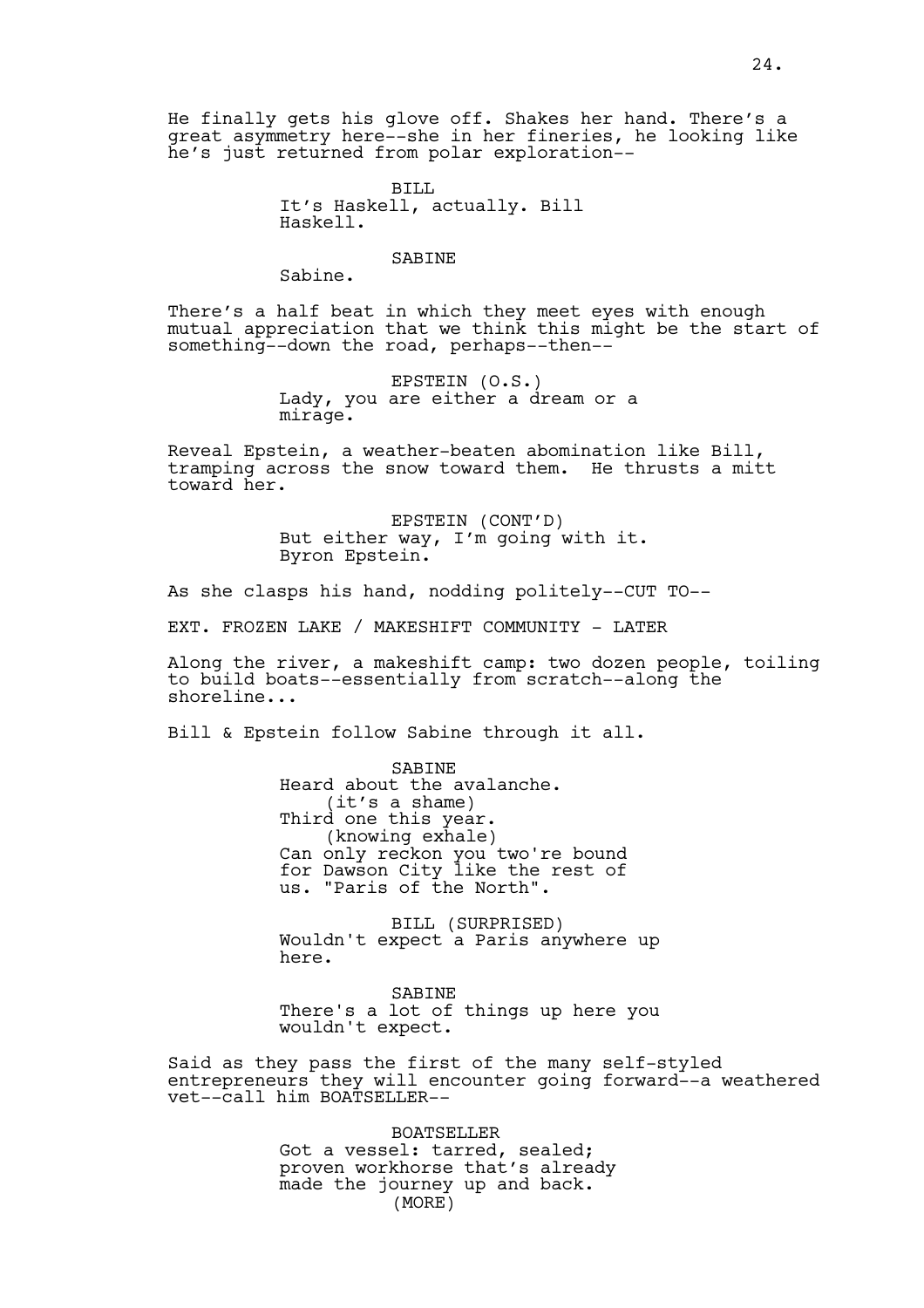Put a hundred in my hand and I'll give you the oars. BOATSELLER (CONT'D)

As they pass, to Sabine--

BILL 100 bucks. Boat's worth 5 tops!

SABINE Not if it gets you upriver first and you get your hands on that *million dollar* claim.

Bill's intentions are of course elsewhere--

BILL

If you don't mind me saying, miss-- I wouldn't've expected to find someone so...*cultivated*--this far north.

SABINE (PLEASED) Cultivated. That's got more syllables and sentiment than anything I've heard in months. Thank you. (wry smile)

*But*...I'm as derelict as the rest of you, trust me. Come this ridiculous long way to make a whole bunch of money in a very short while.

She nods to a compatriot across the way.

SABINE (CONT'D) Nice meeting you Billa Bill. Byron.

She smiles warmly at them, heads off. Bill watches her go. Epstein looks over at Bill. Sees the fixity of gaze he's following Sabine with.

> EPSTEIN Oh don't go gettin' *that* look.

He moves off. Leaving Bill there, cool as a cucumber, but smitten nevertheless...

EXT. FROZEN LAKE / MAKESHIFT COMMUNITY - LATER

Bill & Epstein, moving through the workers, surveying the fairly impressive progress they've made on the boats--given that the wood's not milled and their tools are limited.

> EPSTEIN How in the hell we gonna build a boat?

BILL Just like everything else, I reckon. You start...and you don't stop til you're done.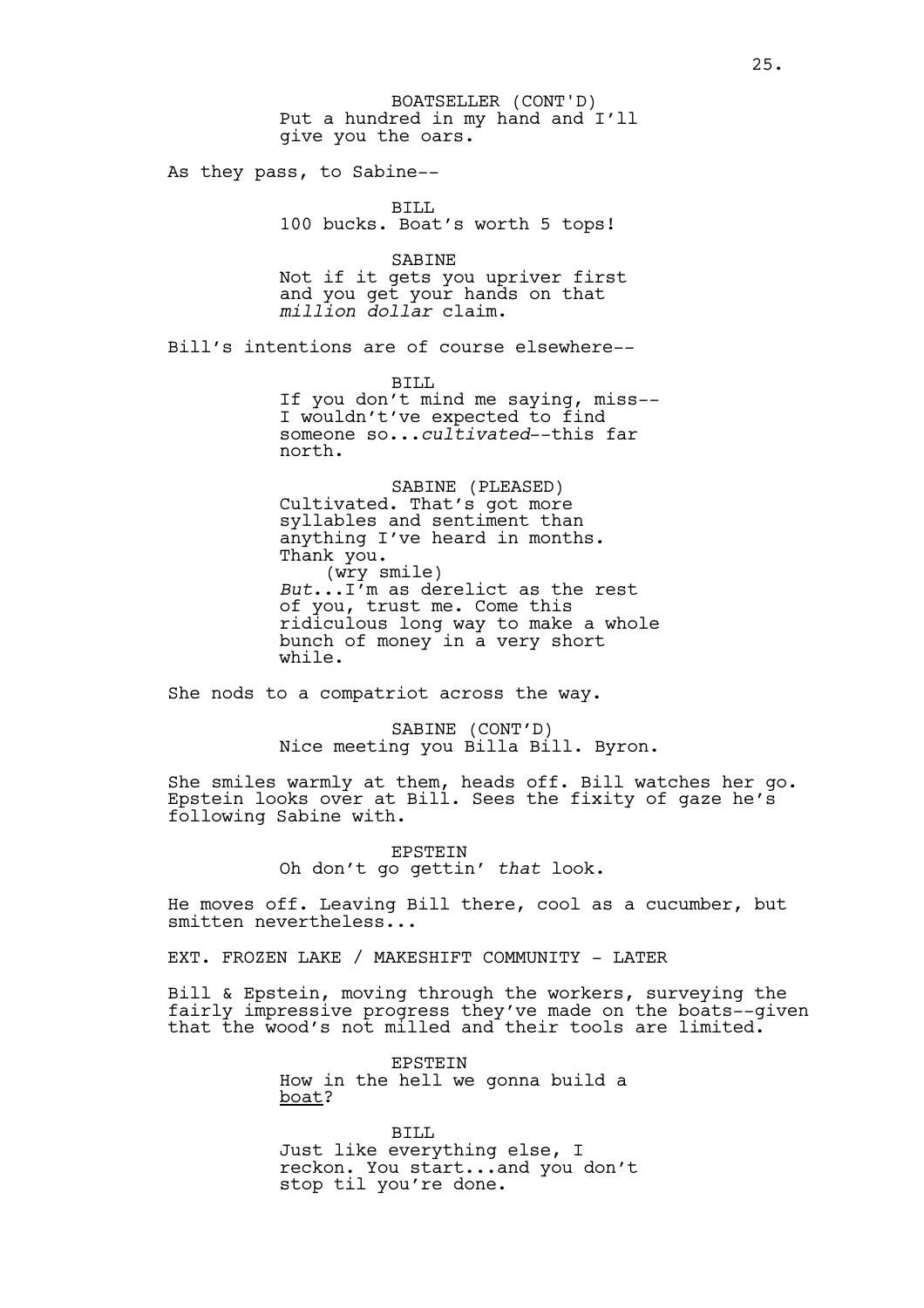They're interrupted by a familiar face. Soapy Smith.

SOAPY SMITH Gentlemen. S. Rochester Smith. Enchanted to make your acquaintance.

Bill & Epstein meet eyes.

SOAPY SMITH (CONT'D) I am not a mincer of words, and as such, will get to the point. I can safely assume that you two men are bound for the Paris of the North.

A nod from Bill.

SOAPY SMITH (CONT'D) Well then, I'm here to tell you that, land-wise, it is feedin' frenzy up there. Fortunately, I am a representative of the only certified real estate company up there at present. I have on offer gen-yine deeds to prime real estate, as well as claims to millionaire-making mining concerns on the creeks in the Yukon.

Soapy: diminutive, dumb as a log, though convinced he's a mover like none other. He presses DEEDS into Bill & Epstein's hands. Bill & Epstein consider them. Written there, in big letters, "Lawson City..." It's such an oversight, it's almost laughable.

> BILL Think you might mean 'Dawson City' here, boss.

Soapy gives the deeds a gander, quickly comes to realize he's made a rather big mistake here.

> SOAPY SMITH Well, Alackaday. That is a grade-A head-scratcher, ain't it?

Epstein crowds him.

EPSTEIN And brother, you are grade-A lucky there ain't a woodshed around here. 'Cause if there were, my partner and I'd be obliged to take you 'round back and give you a princely ass-whooping.

Soapy, in life preservation mode, makes a realist plea--

SOAPY SMITH It's nothing personal--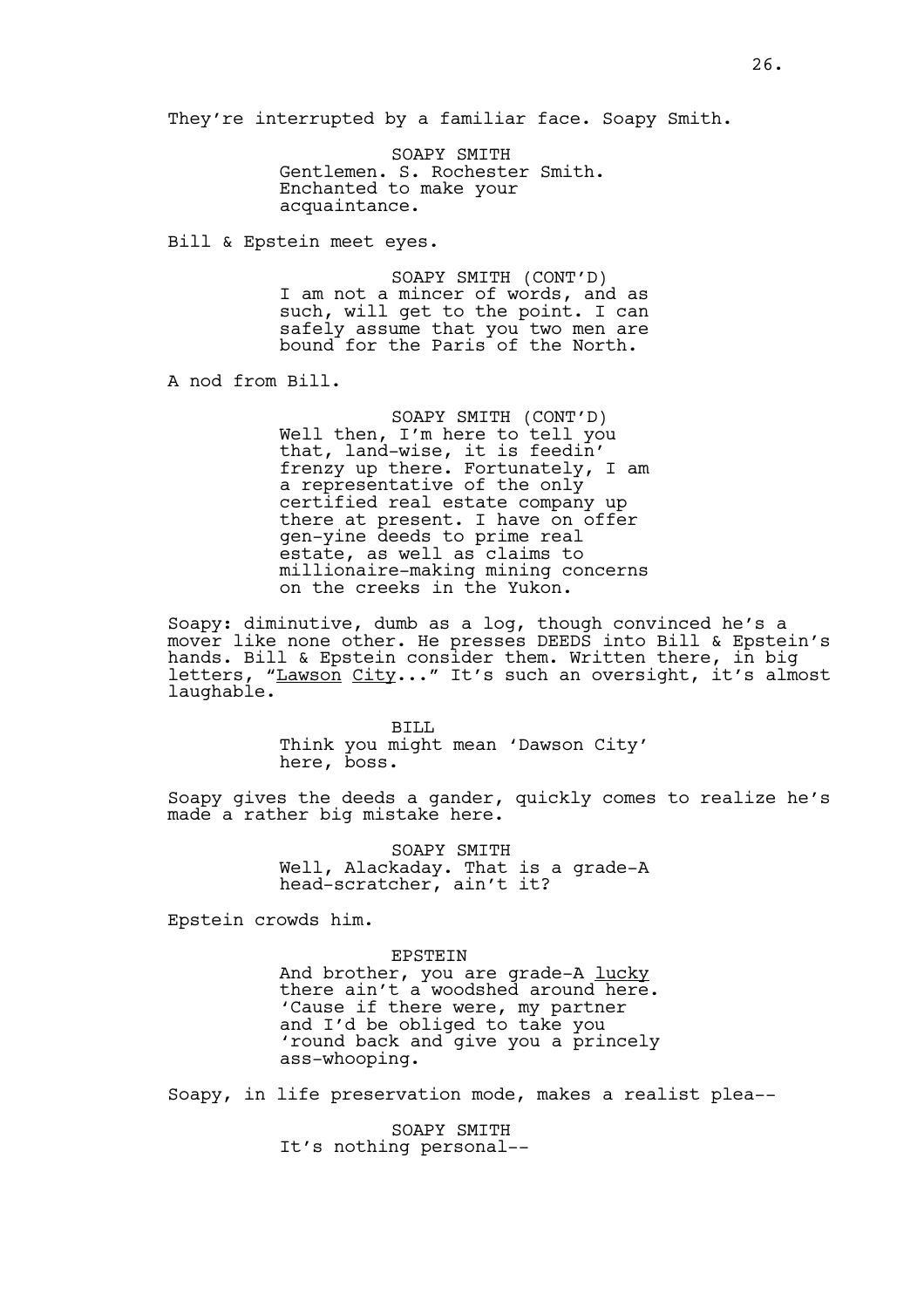SOAPY SMITH I don't you know either of ya's from Adam. And if that's the case...think about it. How could it be personal?

Bill & Epstein meet eyes again--is this guy *kidding*--?

SOAPY SMITH (CONT'D) It's just how it goes up here, you understand? It's the Game you're in now.

EPSTEIN Ain't seeing nothing about this that's a game.

SOAPY SMITH Then boy, you don't know people. Up here, the mask is off. You're either gittin', or you're gittin' *got*.

Epstein slowly lets go of him.

EPSTEIN Try to rip us off again, and I'll build that woodshed myself, got me?

A big, dumbass Labrador smile from Soapy--

SOAPY SMITH No, we're boys now. We're boys. We understand each other. Right?

He pats both men on the shoulder, quietly tucks the deeds under his arm, retreats.

Bill looks to Epstein. Both men quietly shake their heads. Soapy's dirty as they come. But strangely, in his stupidity, without malice.

EXT. FROZEN LAKE / MAKESHIFT COMMUNITY - LATER

ON FATHER JUDGE & THE 'SQUAW'--arriving at the encampment. Bill, seeing this. Curious couple, these two. As he sorts, repacks his gear--

> SABINE (O.S.) Guess that's it for me.

Bill turns to see Sabine standing there. She nods to her compatriots, loading their newly constructed boat.

> SABINE (CONT'D) They're telling me she's seaworthy. (smiles) Maybe we'll see each other. (MORE)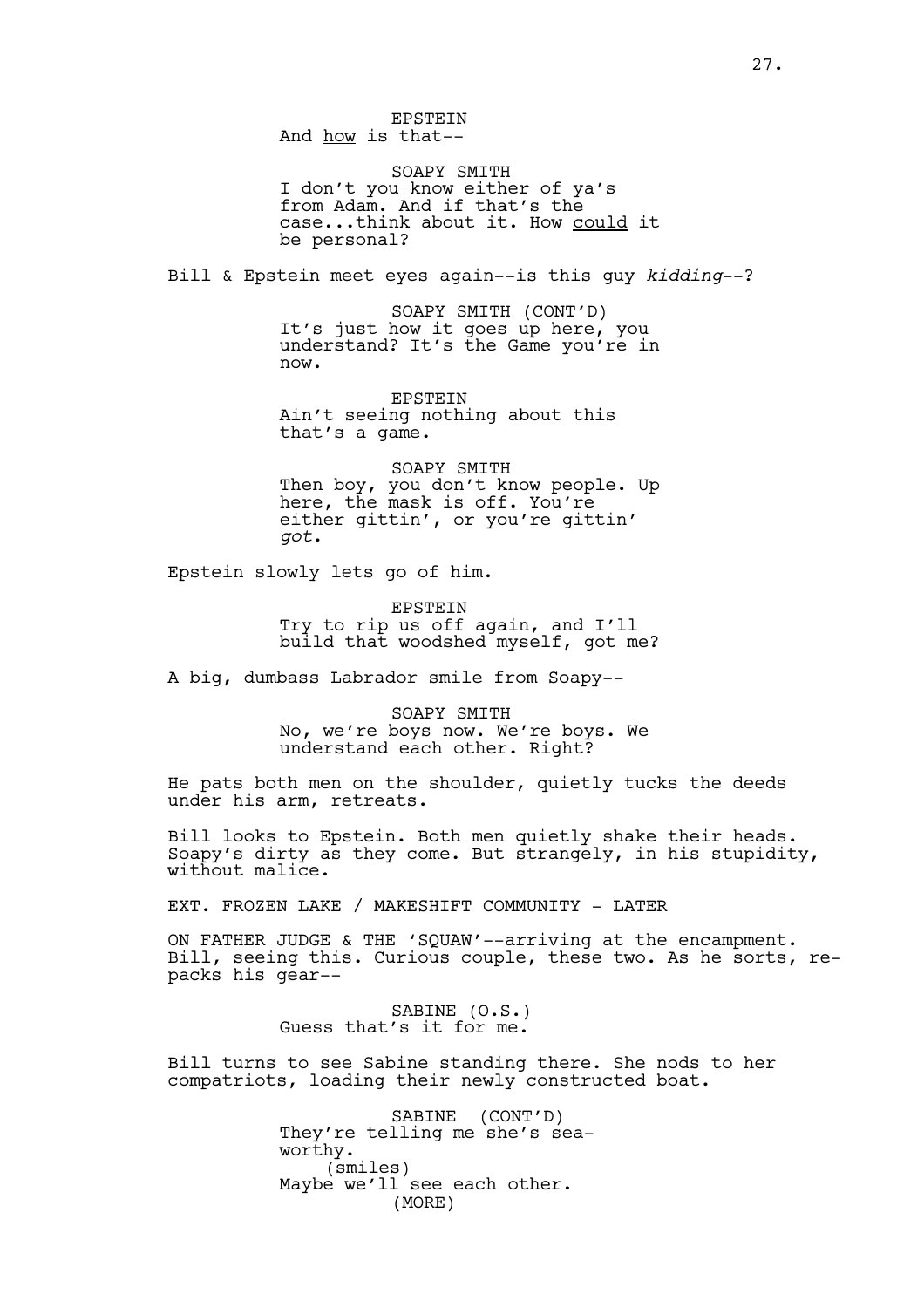### BILL

Hope so.

They share a smile, She turns to cross to her boat. As Bill watches her go, he takes notice of something else, a few yards downriver from her boat. Epstein, haggling with the earlier Boatseller.

ON BILL--crossing to Epstein--hearing--

BOATSELLER Hundred's the price.

EPSTEIN You think I'm going north of eighty, you are one shithouse loon-- *Eighty*...

As Bill moves to intercede--

BOATSELLER (TO EPSTEIN) Put eighty US in my hand right now and we're dutch.

Epstein quickly does so before Bill can arrive.

EPSTEIN

Gimme the oars.

BILL

Wait--

But the Boatseller takes the cash, presses the oars into Epstein's hands before Bill can do anything. As he turns to other business, Epstein turns to Bill, sees the look of anguish on his face.

> EPSTEIN What's that look for? We got a boat. We're in the game--

BILL You gotta stop pissing our money away--we make these decisions together, always--

EPSTEIN Yeah, no shit--

BILL We're gonna be living here indefinitely, and we're down already, what, half our money?

**EPSTEIN** Ah, once our stake's up and rolling- -we'll be fine--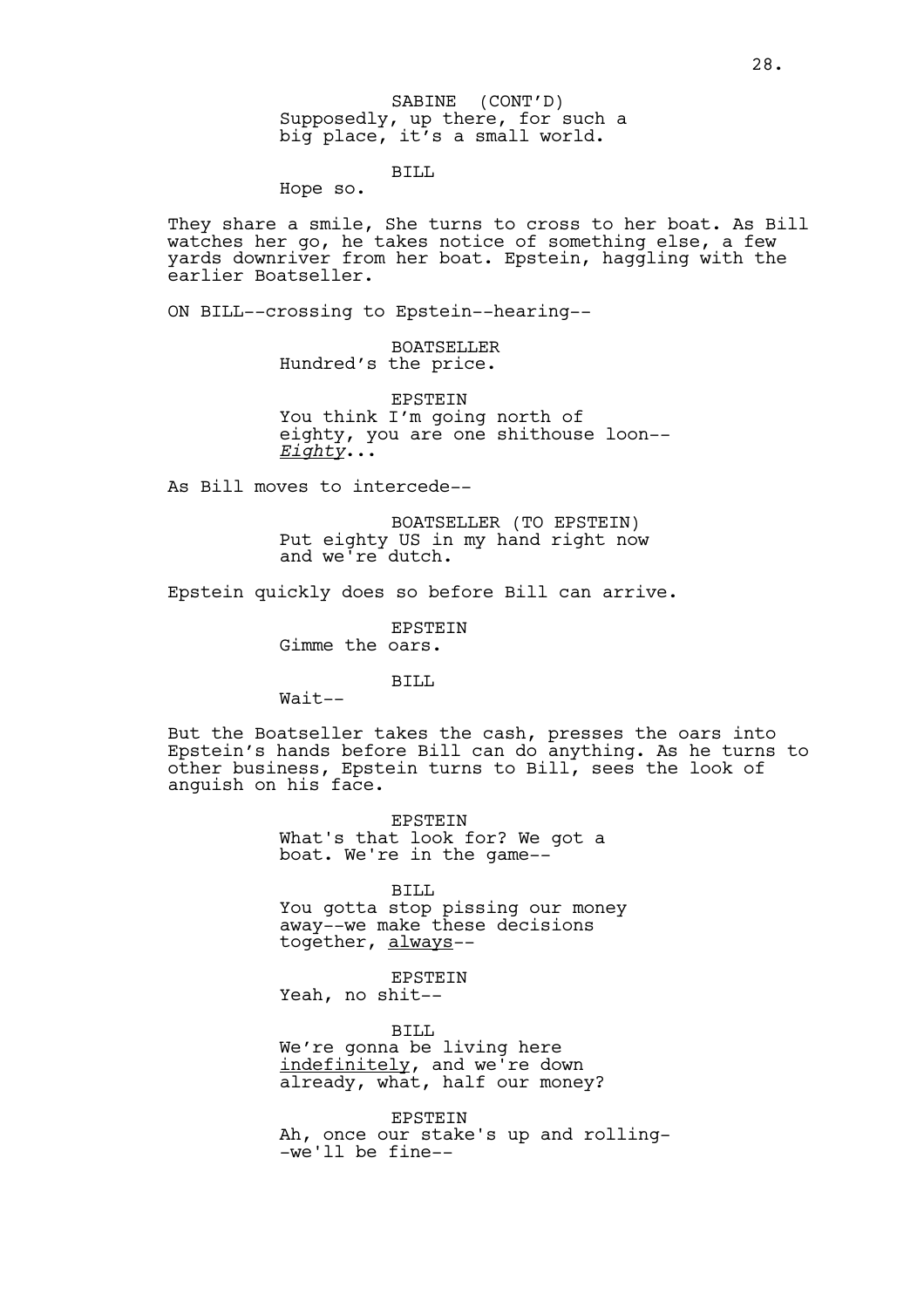BILL. *We are in the middle of the Yukon, brother*. We run outta money we are dead. Epstein gives him a look. Yeah, no shit. Like I don't know that? Bill puts out his hand. BILL (CONT'D) I want it. The money. I'm treasurer now. EPSTEIN Says who? BILL Says logic. Of the two of us, who's just a tad less likely to run off and spend it than the other? Epstein rolls his eyes. Fine. Whatever. Hands him the cash. BILL (CONT'D) Is that all of it? Epstein nods. Yes! Bill folds it up, puts it away. EXT. FROZEN LAKE / MAKESHIFT COMMUNITY - LATER As Bill & Epstein slide their new purchase into the shallows

of the river--

EPSTEIN And don't act like you're secretly not happy. Imagine us sitting here for a month trying to figure out how to carve a boat out of that goddamn forest. Then getting upriver and finding out the claims are all full. You know what you would've said to me then?

BILL (GOOD-NATUREDLY) "We shoulda bought the boat."

EPSTEIN You're goddamn right.

The men smile, of one mind again. As they lay the boat into the shallows--CUT TO--

EXT. RIVER - DAY

"*Yukon River, June 27, 1897*."

MONTAGE: the men, navigating downriver. Around them, the majesty of the Yukon Territory in summer. An illimitable riot of jagged topography and color. Sky, land, and water teem with life.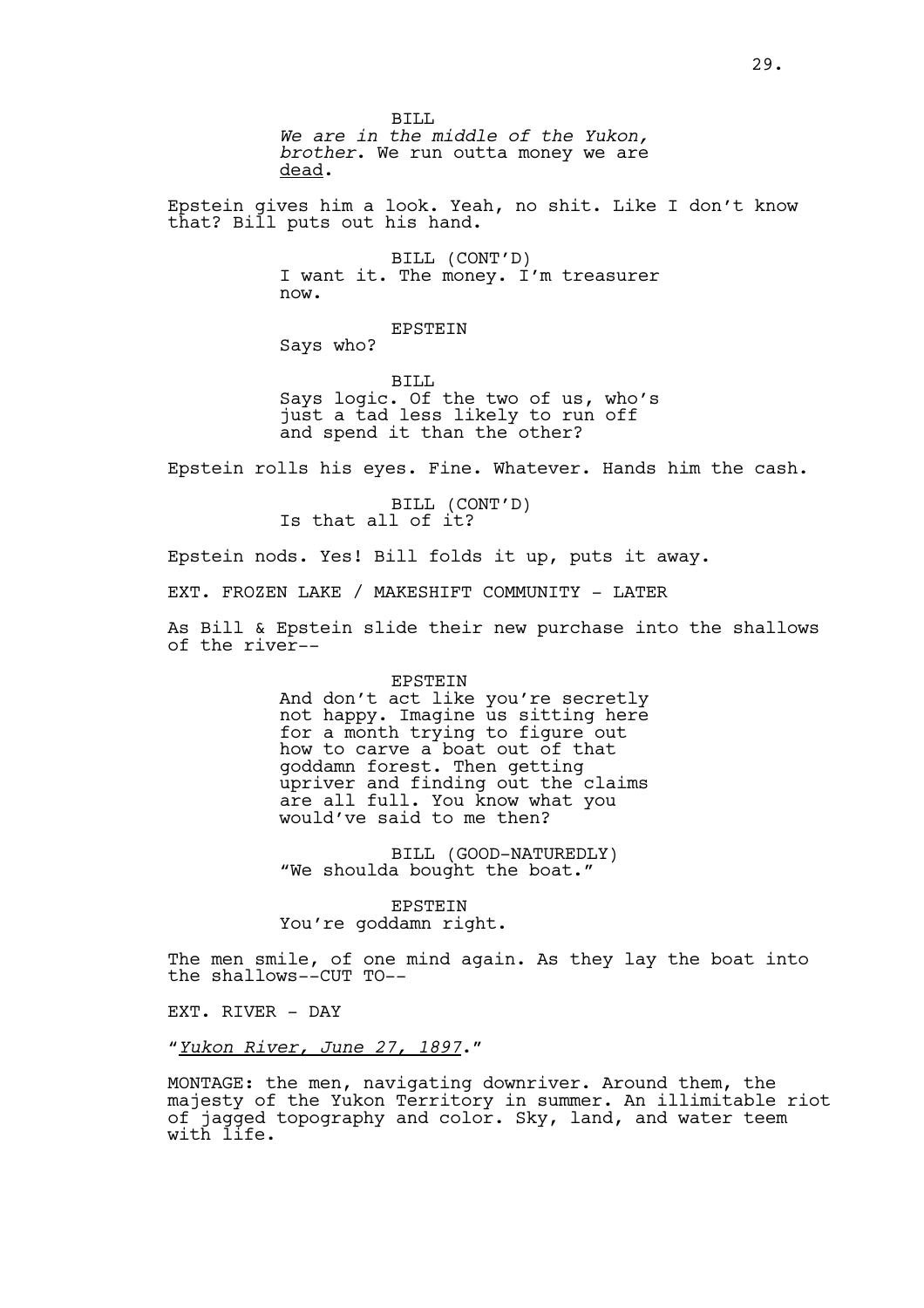As the boat glides along, camera looks down at it, finds it ensconced in a sea of salmon, massive like they were 100 years ago, spawning tenthousandfold from bank-to-bank.

Bill's absorbing it all like a silent, awed pilgrim.

He pauses then. Up in the trees, people. The Tlingit.<br>Watching them as they move down river. A couple of the tribesmen, faces partially painted, shadow them through the trees 40 feet away on the shoreline. Their faces impassive, ancient.

BILL

Ep.

Epstein looks up. Sees what Bill sees. In the tribesmen's hands...weapons.

> EPSTEIN Sonofabitch. Why didn't I buy a rifle?

BILL Just wave. (doing so) Make nice.

Both men wave. Smile. But the Tlingit, reaching a crop of boulders that impede their movement, stop, just stand there, watching with their dark, impassive expressions.

Then the raft's around the bend and they're gone from view.

But the feeling they've left in the pit of the men's stomach remains.

For a long time, Bill & Epstein say nothing.

EXT. RIVER / RAPIDS - DAY

Class 4 rapids fill frame. A nasty, deadly white water roller coaster. Camera rises to find, upstream: Bill & Epstein's boat approaching. *"July 1, 1897."*

ON BILL--spotting the rapids ahead. Coming on fast. Over the roar of rushing water:

> BILL We gotta portage! (beat) Portage! Get to the side--!

They scramble like hell, rowing madly, trying to get out of the current--

--but they're too late.

The churn claims them. They fight to keep the boat balanced--

--but there's a stomach-turning drop--the boat clips a rock, spins, lurching from the water at 45 degrees--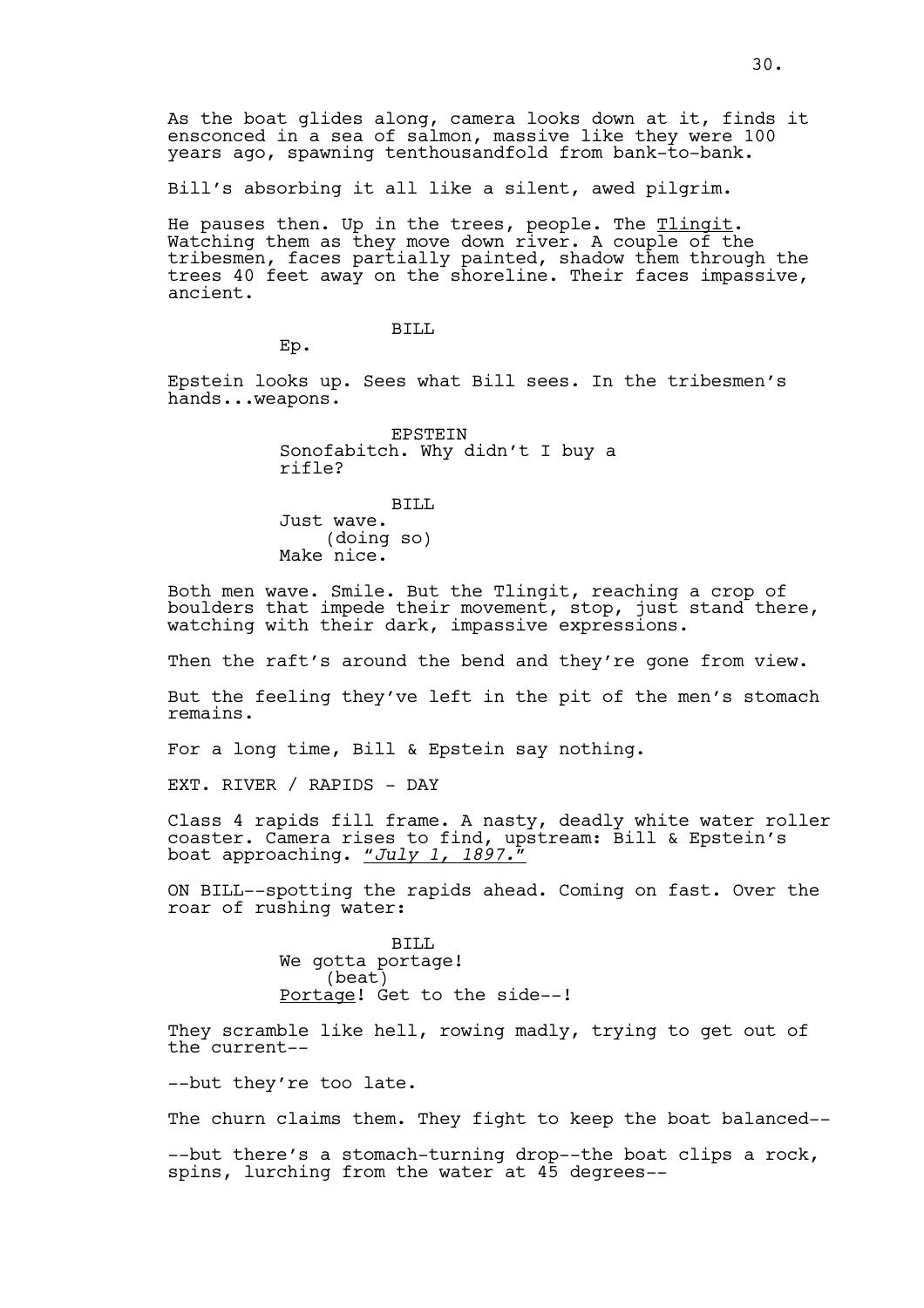ON BILL--struggling against the churn beneath the surface- it's like being inside of a washing machine on 'spin'--

ON EPSTEIN--the boat miraculously slamming back down, rightside up, with him still aboard. He tries to arrest its progress as it races out of the chute, at the same time trying to spy Bill in the frothy water--

He accomplishes neither. Before he knows it he's 100 yards downriver, hopeless in the intense flow, yelling back:

### EPSTEIN

## Bill! BILL!

His POV--that wicked churn, diminishing upriver by the second- -the water's surface there belying no sign of his friend...

CUT TO:

--BILL, gasping, pushing through the surface, slamming into rocks, reaching for anything, any purchase--

--his fingers barely seize hold of a heavy boulder. He pulls himself into the shallows. Look downriver in vain for Epstein. Nothing visible--

### BILL.

Ep! EP!

Nothing. Just him, the river, and the stream of blood that runs from a gash over his eye.

He spots something then, eddying briefly before him before cascading away downstream. One of the \$10 bills he'd pocketed earlier. A couple more are visible quickly coursing away. Bill quickly turns out his pockets. Empty.

Their money's gone. All of it. Lost to the river.

He takes stock then, considers the foreboding wilderness around him. He may have far more immediate concerns...

EXT. RIVER BANK - LATER

ON BILL--shaken, trying to negotiate his way downriver along the banks. But the shoreline's an impassible tangle of rocks and foliage. No choice but to go inland and around...

As he pushes through the dense greenery,  $rain starts to fall.$ </u> This is the first time we've seen Bill alone on the land, without human company or equipment. It's a sobering thing.

He thinks Tlingit thoughts. Discomfiting. He presses on, the rain blending with the blood coursing from his head wound...

CUT TO: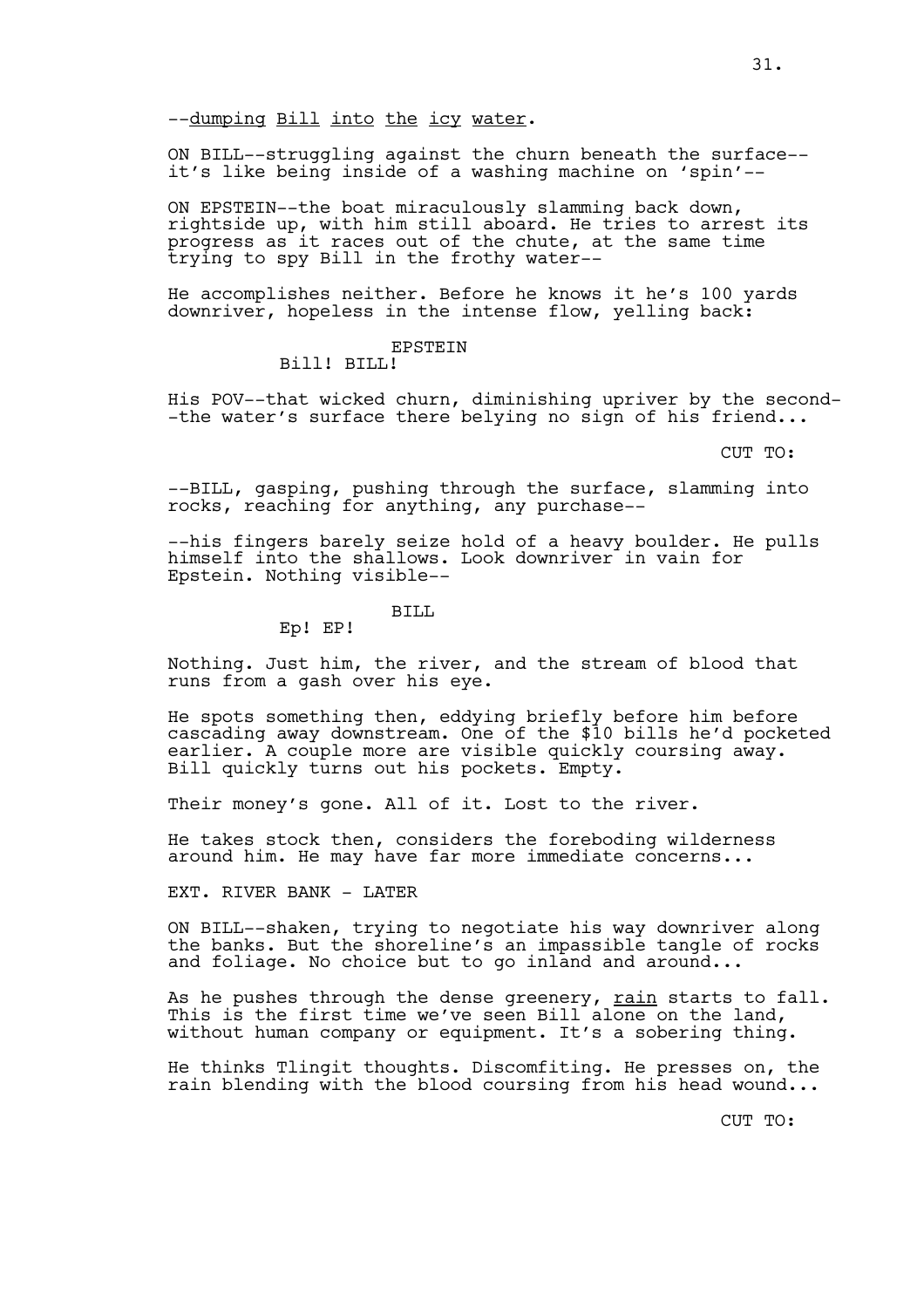...Bill, pressing ever onward. Exhausted. Shivering in the falling rain. The sound of the river has diminished here. He tries to push back toward it, but it's difficult.

He stops. Listens for the river. The falling rain's not helping on this account. Everything is hissing whispers and susurrations. An auditory maze.

And night is starting to fall.

CUT TO:

Bill, moving ever onward. Listening...

Sounds distinguish themselves from the falling rain.

It's not the river, though. It's something else. At first he thinks it's the Tlingit...but soon realizes it's something *bestial*.

Bill stops. Sees, barely--through the darkness and downpour and foliage--the rain-slickened form of a GRIZZLY, sniffing the air...

An icy wall of fear slams into Bill. He tries to move away.

The Grizzly looks up, aware...olfactory nerves locking in...

ON BILL--the forest labyrinthine around him in the darkness. He's reduced to **feeling** his way through. He can't see the bear anymore. Is instead reduced to listening to the darkness behind him...

THE GRIZZLY--though it's not yet lain eyes on Bill--seems to know unfailingly where he's going. Sniffing the air. Smelling...the blood?

And it goes on this way, a game of blind man's bluff...neither using sight...but the bear grows ever nearer...

Bill can hear him now. The snorts. The heavy footfalls. Those claws on the rain-slickened rocks...

Bill breaks out into a flat, panicked run...pushing everything out of his way--

--the bear hears this of course--

--and a few beats later, Bill wends through the forest, and sloshes down into a summer-thawed marsh. *Swamp'*s a more apt description. All mud and standing water.

The mud locks up around him. He struggles. Can move no more than a few inches at a time--

He turns. Behind him, the Grizzly comes into view. For the first time laying a direct sightline on Bill.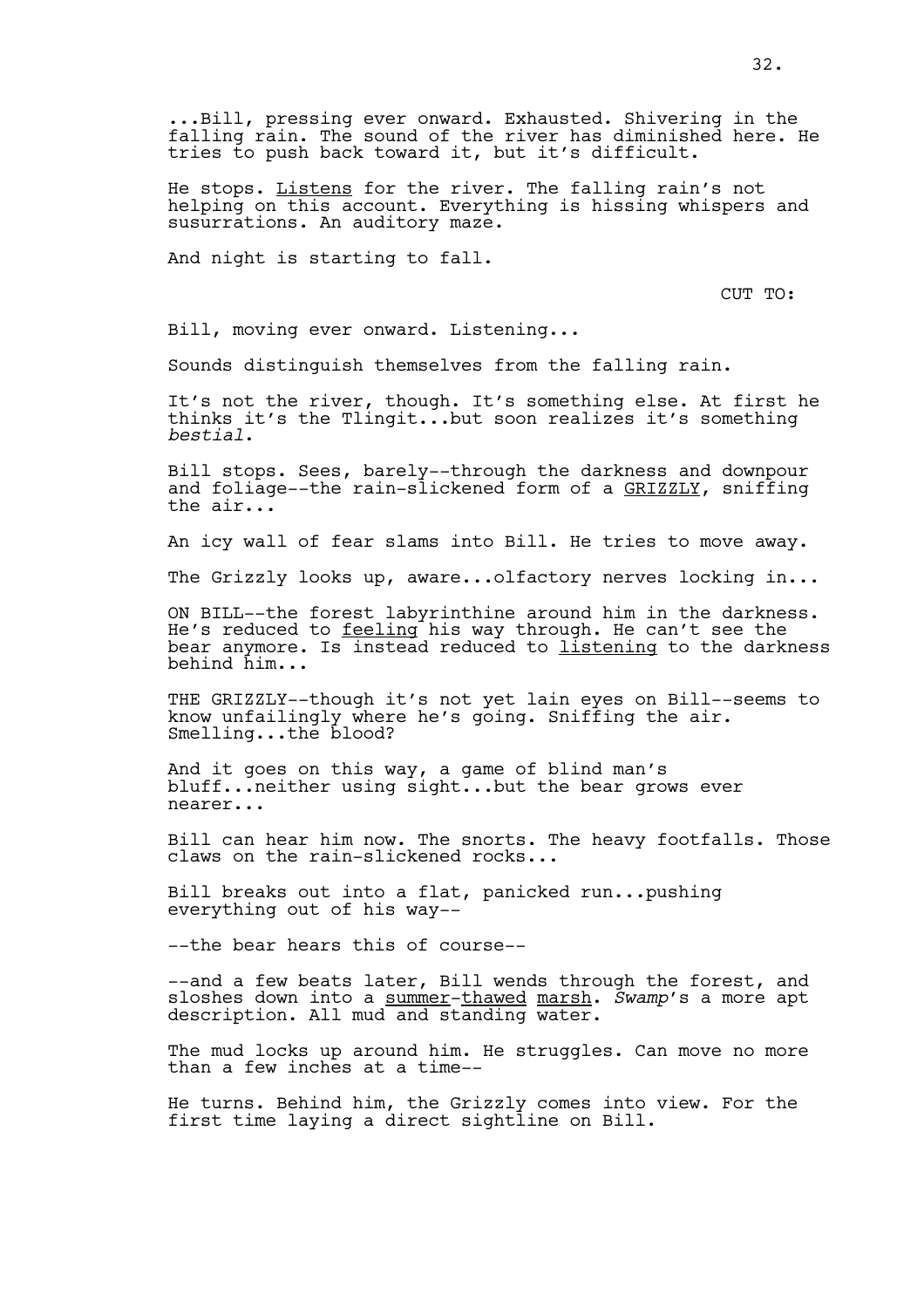It's not the roar that you'd expect that comes out of the Grizzly's mouth, but instead a gnashing of teeth. Hungry. Feral. Razor sharp.

Bill struggles. The Grizzly comes down into the marshwater. Begins trudging powerfully and inexorably toward Bill.

Bill yells at him. A primal bit of nonsense that does nothing but unsettle himself all the more.

The bear, 10 feet away...8 feet away...

Bill yells again. Tries to get 'big'. Which only incenses the bear. 6 feet. 5 feet...

A <u>shot rings out</u> in the night, filling the surrounding terrain like thunder. <u>The bear roars</u>, hit.

Bill spins. Sees a darkened shooter in the trees. Another muzzle flash--

--another bullet slams into the bear.

But the bear keeps coming for Bill. Bill tries to back up. Good God, what does it take to stop one of these things?!

A third shot strikes home. The bear keeps coming. Scant feet from Bill now, a blood thing delirious with pain and fury.

Then a fourth shot rings out, and the bear goes down for good. Splashing in the mud right before Bill.

Bill looks up, shocked...

The shooter circles around the edge of the marsh. Holding a hooded lantern up. In the radiance, we see <u>Father Judge</u>,<br>rifle in hand.

Judge extends Bill a branch. Bill reaches it...pulls himself up out of the swamp.

Off Bill--collapsing with muddy, shocked gratitude at the priest's feet--

END ACT TWO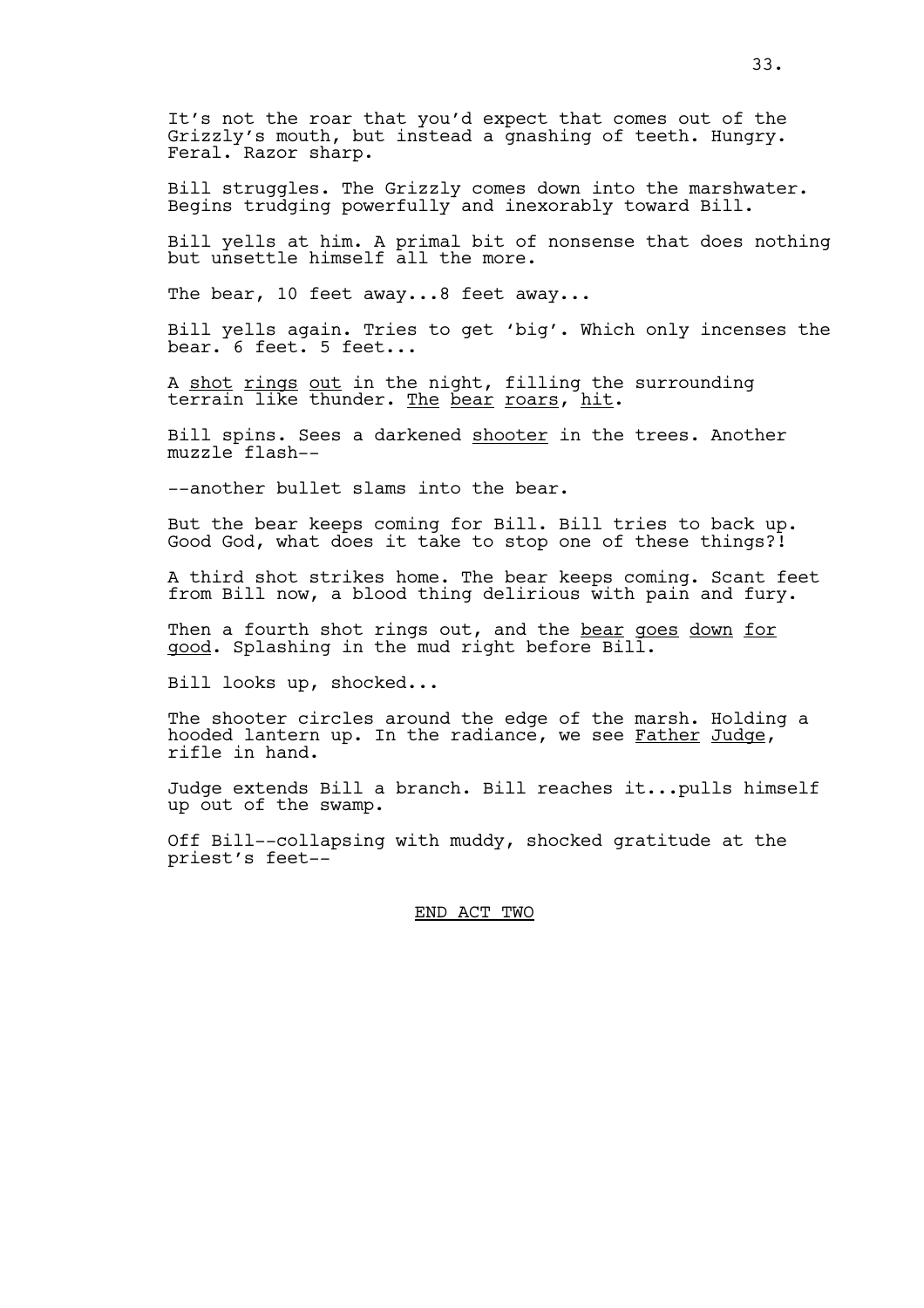EXT. FOREST - NIGHT Judge guides the shaken, bloody Bill back through the trees. FATHER JUDGE Heard a boat'd gone over. (beat) Lucky I was able to get through to you. Bill: still collecting himself. FATHER JUDGE (CONT'D) What's the matter, boy? That bear take your tongue?

> BILL Just...don't know if I'm more shocked to be *alive*...or seeing a man of the cloth with a *gun*...

We get our best look at Judge yet. The priest: definitely no mountain man. Patrician, wire-rim glasses, a slight build.

> FATHER JUDGE I of course don't agree with Darwin on much...but up here, there's a certain credence to his idea of survival of the fittest. End of the day, you can't negotiate with nature. You either best it, or it bests you.

Hefting his rifle ever so slightly:

FATHER JUDGE (CONT'D) However that may be.

EXT. RIVER BANK - LATER

ON JUDGE & BILL--reaching the shoreline an hour later. Sun's coming up. Judge's boat is visible, with the Han woman waiting stoically. Downriver, across the flow, there's an elated whoop:

> EPSTEIN Son of a bitch!

Visible on the opposite bank: Epstein & their boat. Epstein looks like he's going to piss himself with happiness at the sight of Bill.

> EPSTEIN (CONT'D) Son of a *bitch, you made it*! (re language in Judge's presence) Sorry, father! (to Bill) How are you, you old halfass?! (MORE)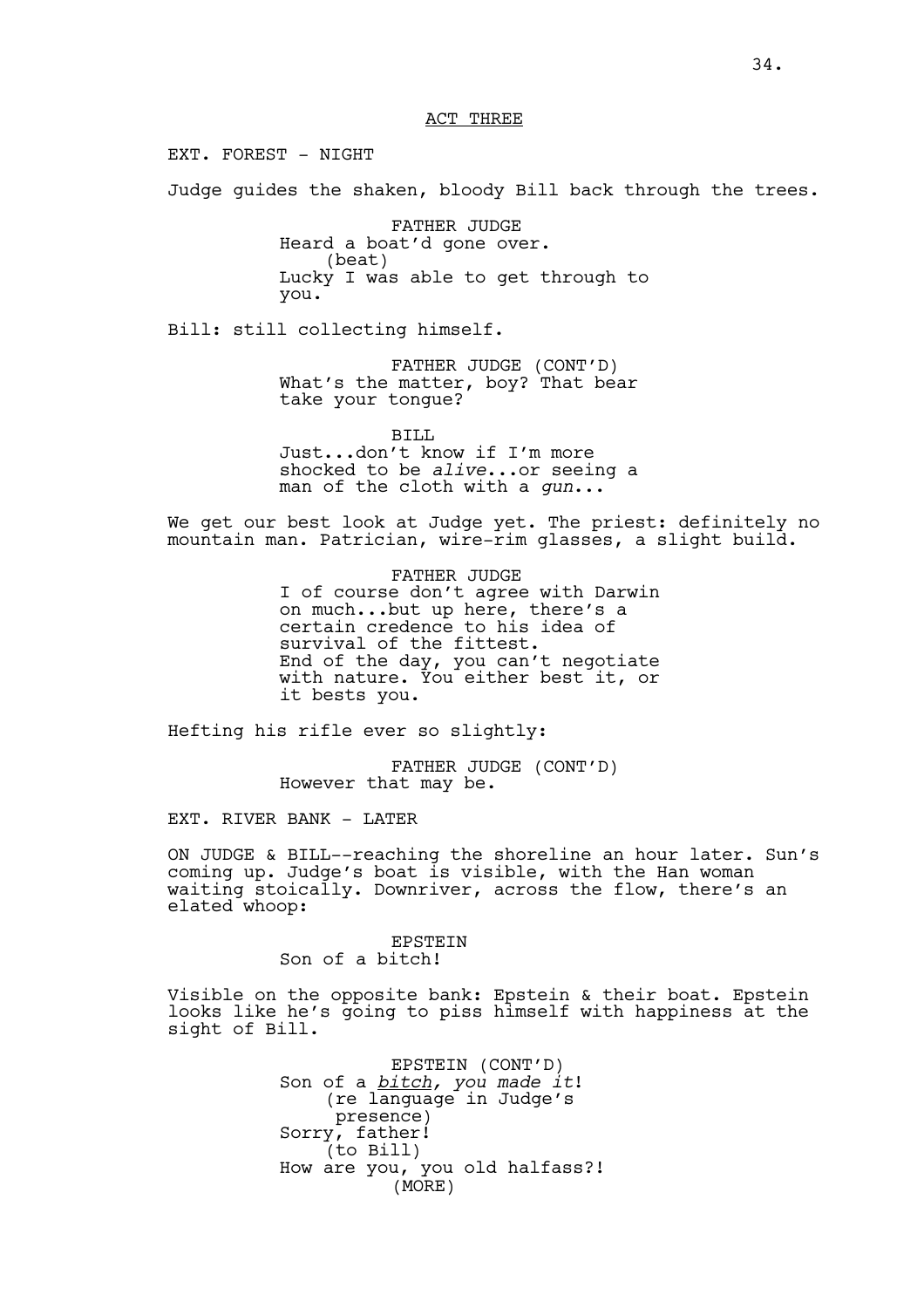(to Judge) Sorry again, father! EPSTEIN (CONT'D)

Bill gives Epstein a wave. I'm good. I'm good. You just work on shutting up. To Judge:

> BILL I don't know how to repay you...

> FATHER JUDGE Just pay me a visit at my chapel sometime when you're in Dawson.

BILL (IMPRESSED) You got a chapel in Dawson?

FATHER JUDGE Not yet. But I'm fixing to. (knowing smile) Man's gotta have a dream, doesn't he? Otherwise...what in God's name'd any of us being doing up here just a chip shot away from Hell?

Off their shared smile--CUT TO--

EXT. RIVER BANK / RAFT - MOMENTS LATER

Bill boards the raft. Epstein embraces him.

EPSTEIN Thought I lost you.

A nice moment for Bill. But he's troubled.

BILL Got an admission to make. Maybe I shouldn't've been treasurer.

EPSTEIN (SURVEYS HIM) You didn't.

BILL (NODS) I did. Lost it all when I was in the river.

(shakes his head) I don't know if we've got to sell the boat and head back...but without cash, we can't get gear, can't get a stake...I'm sorry, brother...I was just being, I don't know, righteous, thinking you were the untrustworthy one.

EPSTEIN Well...you were right about that.

He sits back. Smiles. Digs into his sock.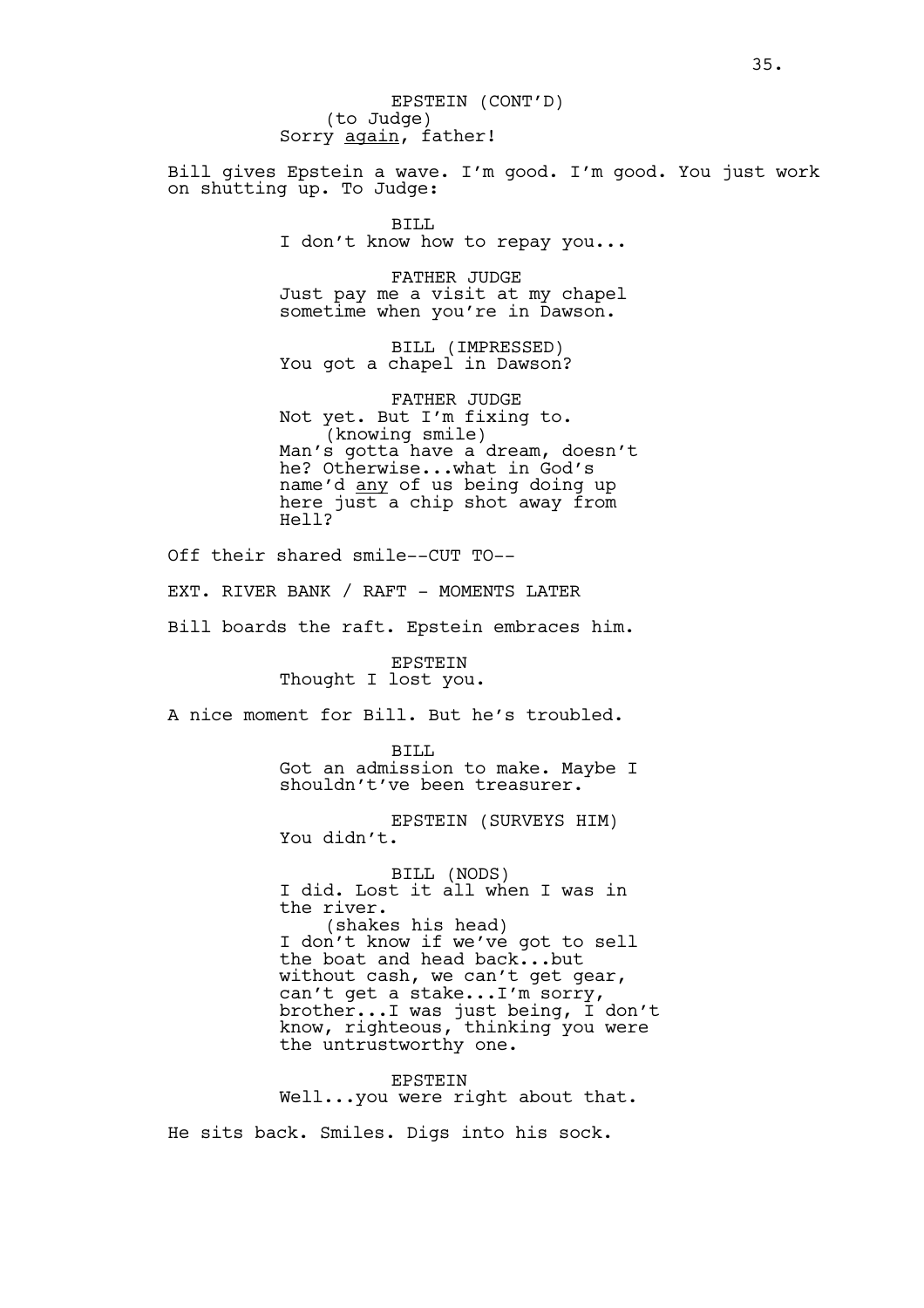EPSTEIN (CONT'D) And God Bless me for it. God Bless both of us.

From his sock, he withdraws a small "reserve" wad of bills.

BILL You sneaky son of a bitch--

EPSTEIN Only a fool gives all his money away. (looks up into rain) Never know when a rainy day's coming.

Bill embraces him again, both chagrined and relieved.

BTLL. *You sneaky son of a bitch*.

EXT. RIVER - DAY

--rain. Relentless. The landscape is brutally beautiful around the boat. Bill shivers. His clothes, unable to dry in the unrelenting downpour, are clammy and wet. Epstein's erected a makeshift shelter with his oilcloth parka, has built a small fire in a coffee tin, but Bill's failing. Shivering, fetal.

"*Yukon River, July 7, 1897*."

Bill's spirits: shot. Epstein: trying to buoy him.

BILL Be a shame...to come all this way just to die.

Epstein shakes his head confidently.

EPSTEIN You ain't dying. (beat) Know why?

BILL

Why?

EPSTEIN You're too damn responsible.

BILL How's that figure into things?

EPSTEIN

See, if you die, then it's just me out here on this river. Million miles from home. No clue how to mine for gold, no clue how to get back once the cash runs out. (shakes head) (MORE)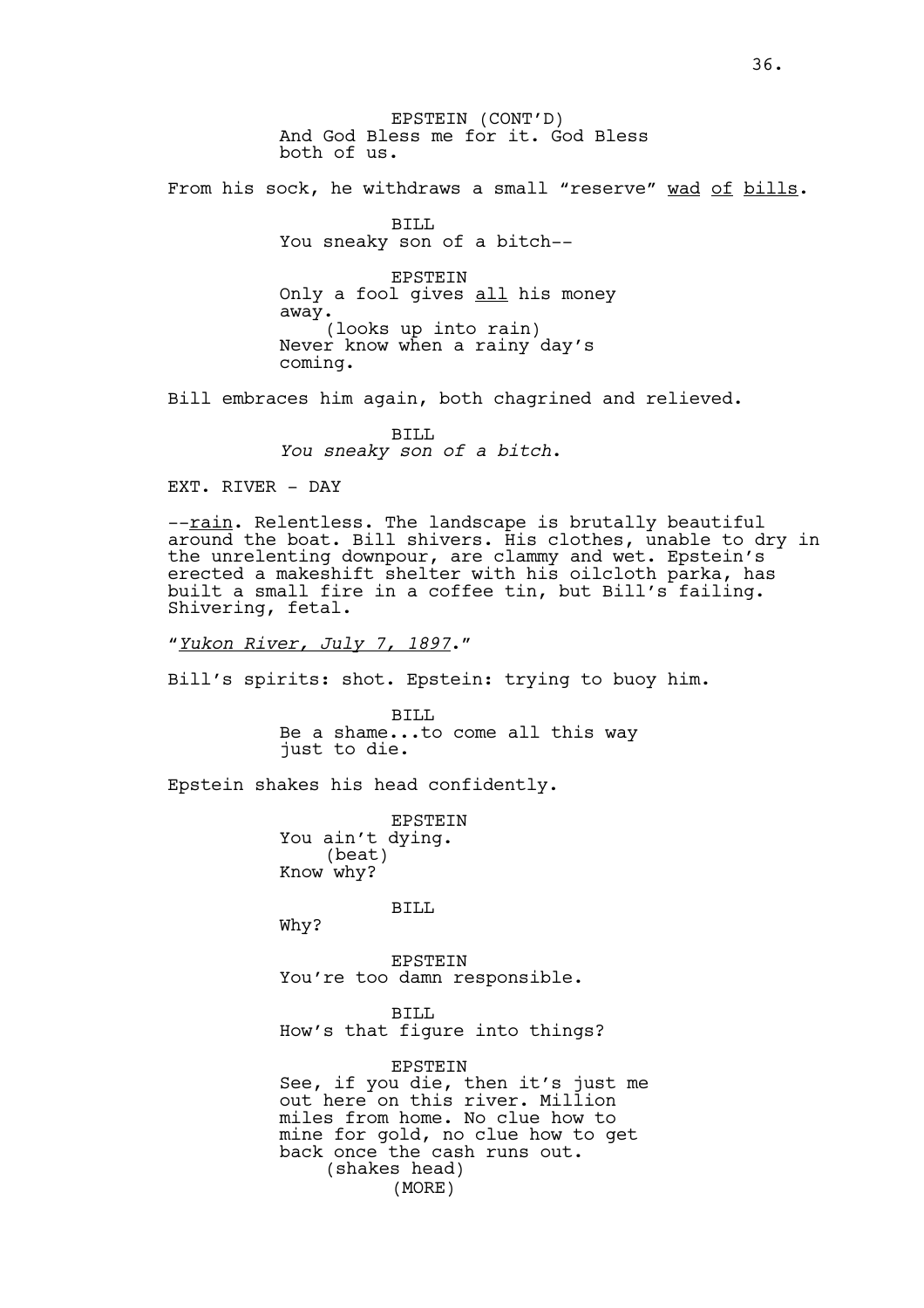Bill Haskell I know...wouldn't screw a man like that. EPSTEIN (CONT'D)

Bill smiles at the sentiment.

BILL Hang around long enough, I just might.

EPSTEIN Nah. You're not gonna die. All you need is a nice, warm bath.

BILL Now you're just being an asshole.

Epstein's eyes are on the river ahead. Philosophically:

EPSTEIN I acknowledge I'm not exactly the reading type, but if I'm not mistaken...that *does* say "Bath" doesn't it?

Bill weakly looks up. Incredulity washes over his face.

Reveal ahead, massive letters painted on the side of a building. **HOT BATHS - 5\$.**

Around it, a visage so welcoming it verges on impossible...

A CITY. With wharves. A mainstreet. Saloons. Brothels. Electric light in places.

It's a chunk of civilization carved impossibly out of the foreboding landscape.

It's Dawson City. Paris of the North.

Off the music and laughter, the people in clean clothes moving back and forth on the sidewalks--and Bill & Epstein's faces, regarding it all in dumbfounded amazement--

### END ACT THREE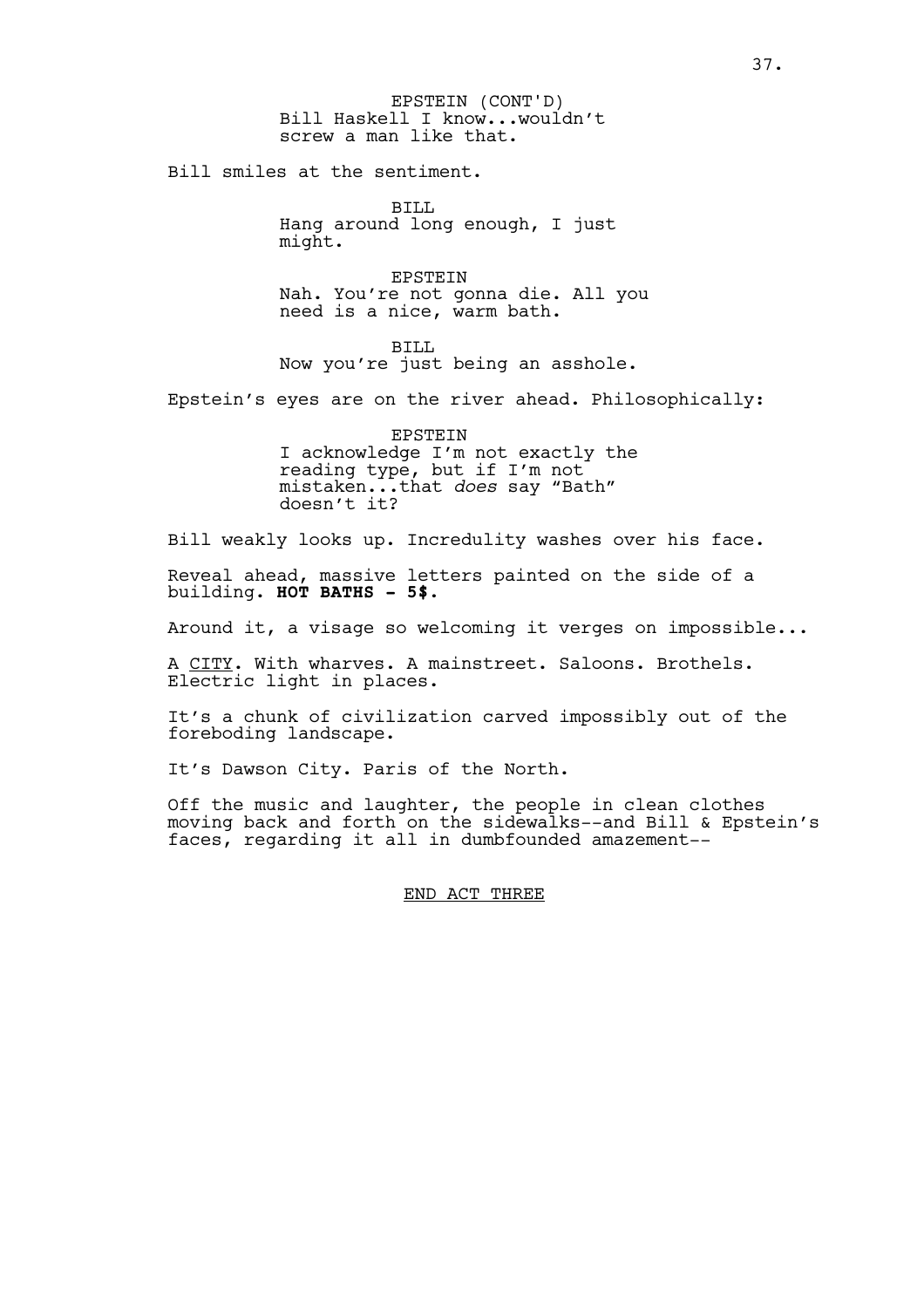EXT. DAWSON CITY STREETS - DAY

BILL & EPSTEIN--coming up from muddy wharves into the main artery of Dawson City. Everywhere is signage, every thing and service imaginable for sale. Around them, a babel of languages: Russian, German, French.

They pass a REALTOR touting a lot in the middle of the block.

REALTOR This is prime real estate, my fellow pilgrims! Location, location, location. You open your concern here, you will have no more 'concerns'! More foot traffic here than anywhere in the entirety of the Yukon Territory.

HECKLER Not 6 months ago that chunk of mud couldn't even sell for 5 bucks!

HECKLER #2 And not only that, it's next to a whorehouse!

Which, Bill & Epstein see, is true. A brothel, right there.

REALTOR (UNFAZED) Finest views in all of the northwest territories, gentlemen!

There's raucous laughter all around.

Bill & Epstein pass by, absorbing the aforementioned views: COURTESANS, advertising their wares from balconies and windows of the brothel.

Like that first glimpse we got of the gold earlier in Colorado, there is something so beguiling about these women- seen as they are through the eyes of men that have long been in the field--they are in a word, like that gold, sumptuous.

Off Bill & Epstein, as mesmerized by the women as they are by the high-strung energy and possibility of the town--CUT TO--

--a POV of them--from a window across the street...

INT. BUILDING - DAY

Reveal BELINDA MULRONEY, 30. Stolid. Prepossessing. Watching their arrival with silent consideration. With eyes that overlook nothing--or anyone--that comes to Dawson...

INT. DAWSON CITY HOTEL - DAY

Epstein & Bill enter. Approach the CLERK.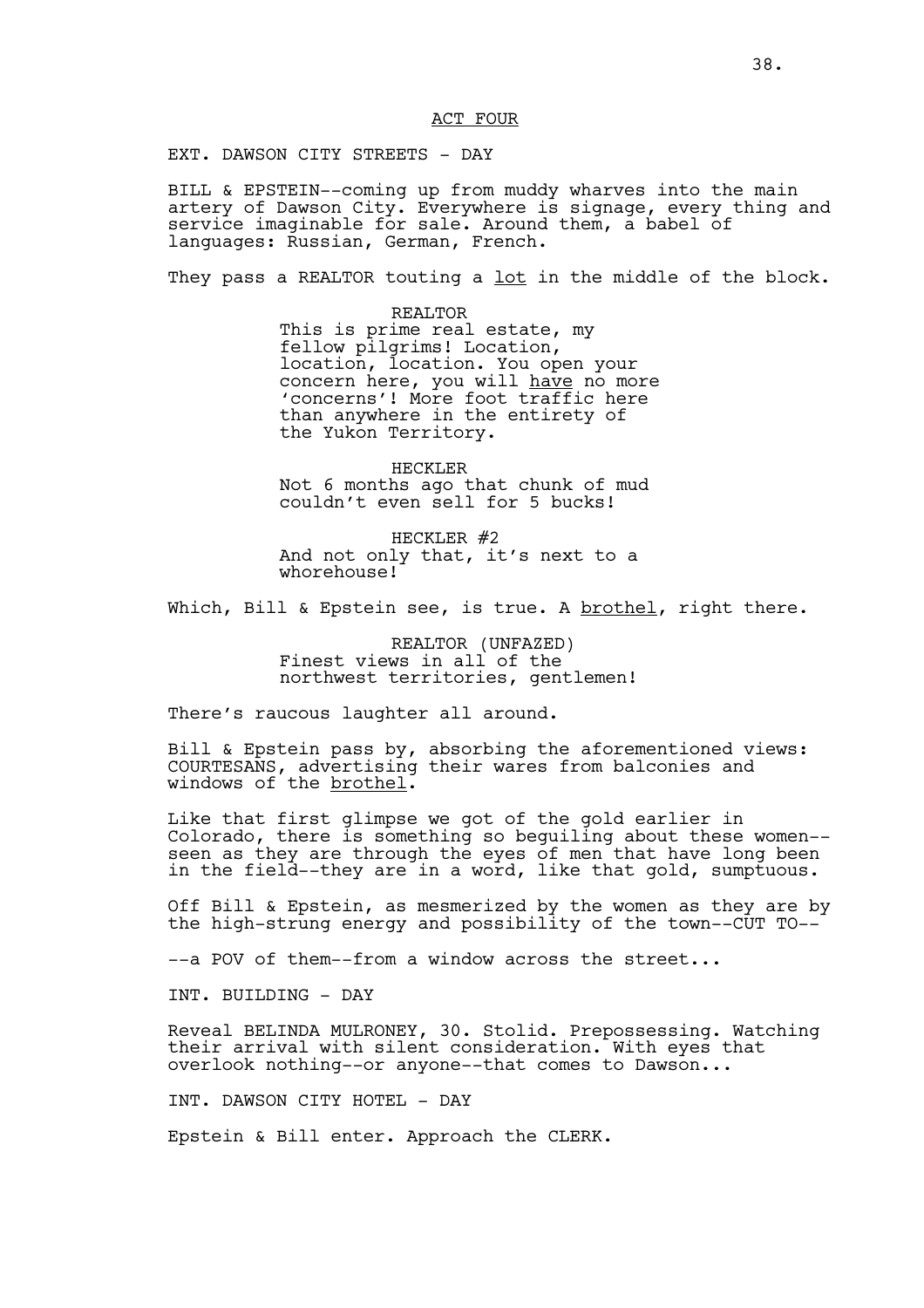An uncomfortable beat as the CLERK surveys Epstein.

CLERK

No Jewboys.

#### EPSTEIN

What?

CLERK You want a room, go tent up with the niggers outside of town.

Epstein & Bill look at him incredulously. He's a big nasty bastard. A hardened Yukon vet. He turns away from them to other business, as if they don't exist.

> CLERK (CONT'D) Go on now. Get out of here.

Epstein, incensed, produces a fisftul of cash. Insistent:

**EPSTEIN** My friend wants a bath. (beat)<br>He's a god-fearing Catholic...pretty sure he won't sully your water.

Bill gives him a look--don't be a spendthrift--

EPSTEIN (CONT'D) Not a word, squeaky pockets.

The clerk begrudgingly takes the cash. Epstein grits his teeth, looks to Bill.

> EPSTEIN (CONT'D) I'll be in the saloon.

He exits. Bill looks back to the Clerk. No love lost there. His eyes say: Jew-lover. But his hand begrudgingly slips Bill a set of keys.

INT. DAWSON CITY HOTEL ROOM - LATER

ON BILL--standing unmoving in his room. Simultaneously miffed by the Clerk and in a state of disbelief over the amenities he stands amidst.

A TLINGIT WOMAN, slave-like, finishes filling the bath with buckets of heated water. Departs.

Bill slowly unpeels the wet clothes he's worn for 6 straight days. Slips into the water. To say it's exquisite is an understatement. It's tremulous, skin-prickling as his flesh hits the water...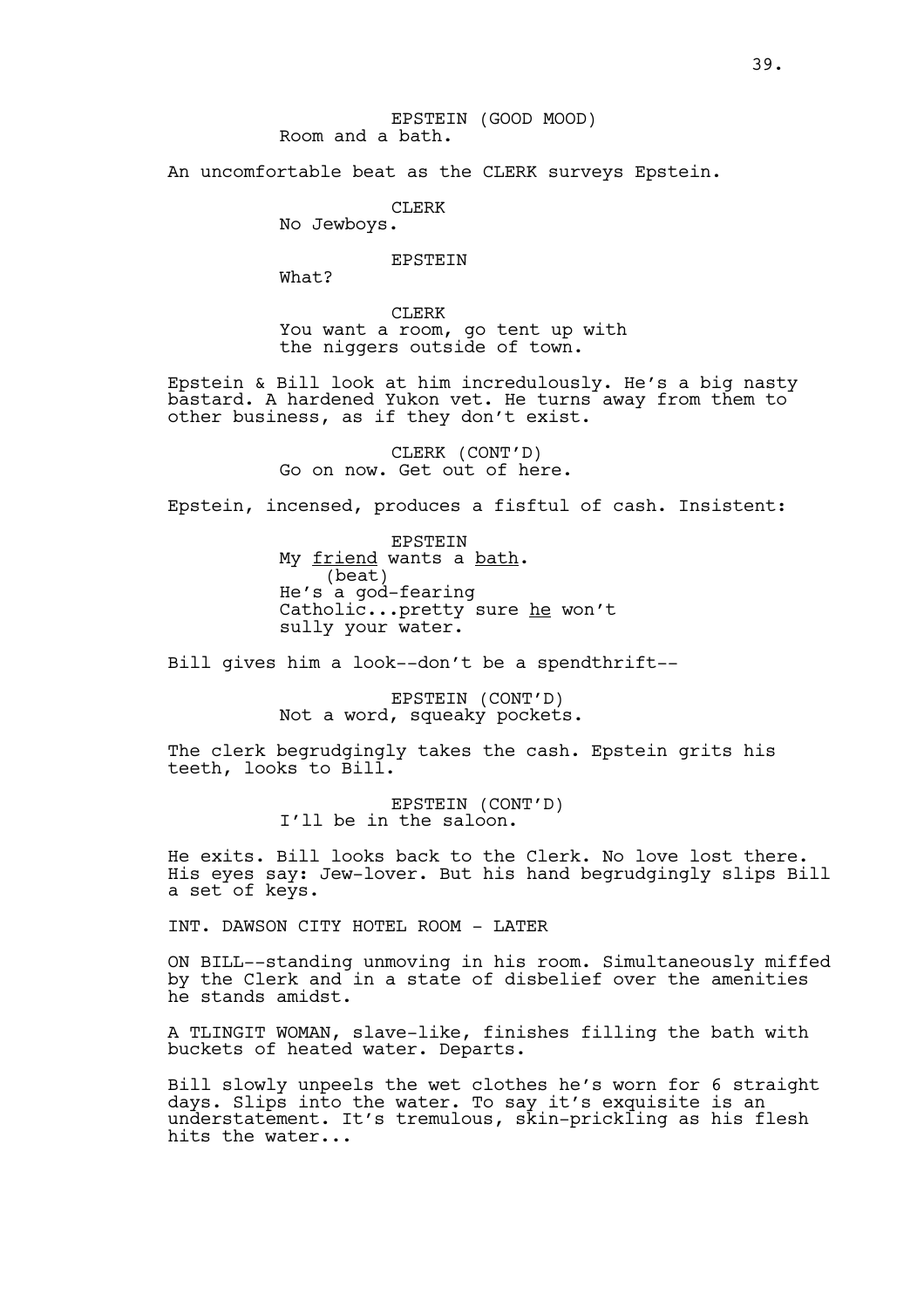EXT. DAWSON CITY STREETS - DAY

Epstein moves through the streets. Still fuming. He considers his wallet. In his anger, he's probably plopped down a little more money than he should have. His wallet's looking *very* light...

Across the street: a loan shop. Off Epstein--CUT TO--

INT. LOAN SHOP - MOMENTS LATER

Epstein enters.

EPSTEIN What's it take for a loan?

The PROPRIETOR eyes him. Coolly, simply:

PROPRIETOR

Collateral.

Off Epstein--CUT TO--

EXT. DAWSON CITY STREETS - MOMENTS LATER

--Bill, emerging out in the streets, cleaned up, rejuvenated.

EPSTEIN (O.S.)

Hey. Hey!

He turns to see Epstein motioning him excitedly from the saloon. *Get your ass in here*!

INT. SALOON - MOMENTS LATER

A veritable zoo in here. Gambling. Drinking. Whores. Burlesque show. Epstein pulls Bill through the crowd.

> EPSTEIN I have never been to Paris, but this has gotta out-Paris Paris...

BILL Hey, about that guy back there--

EPSTEIN What? You think I'm gonna let some anti-Semite piss on *this* parade--?

He stops, finding the guy he was looking for--an excitable, impressionable 19-year-old--JACK LONDON--

> EPSTEIN (CONT'D) Hey Bill, I want you to meet my new buddy-- (forgetting) W...what was your name again?

JACK LONDON Jack London.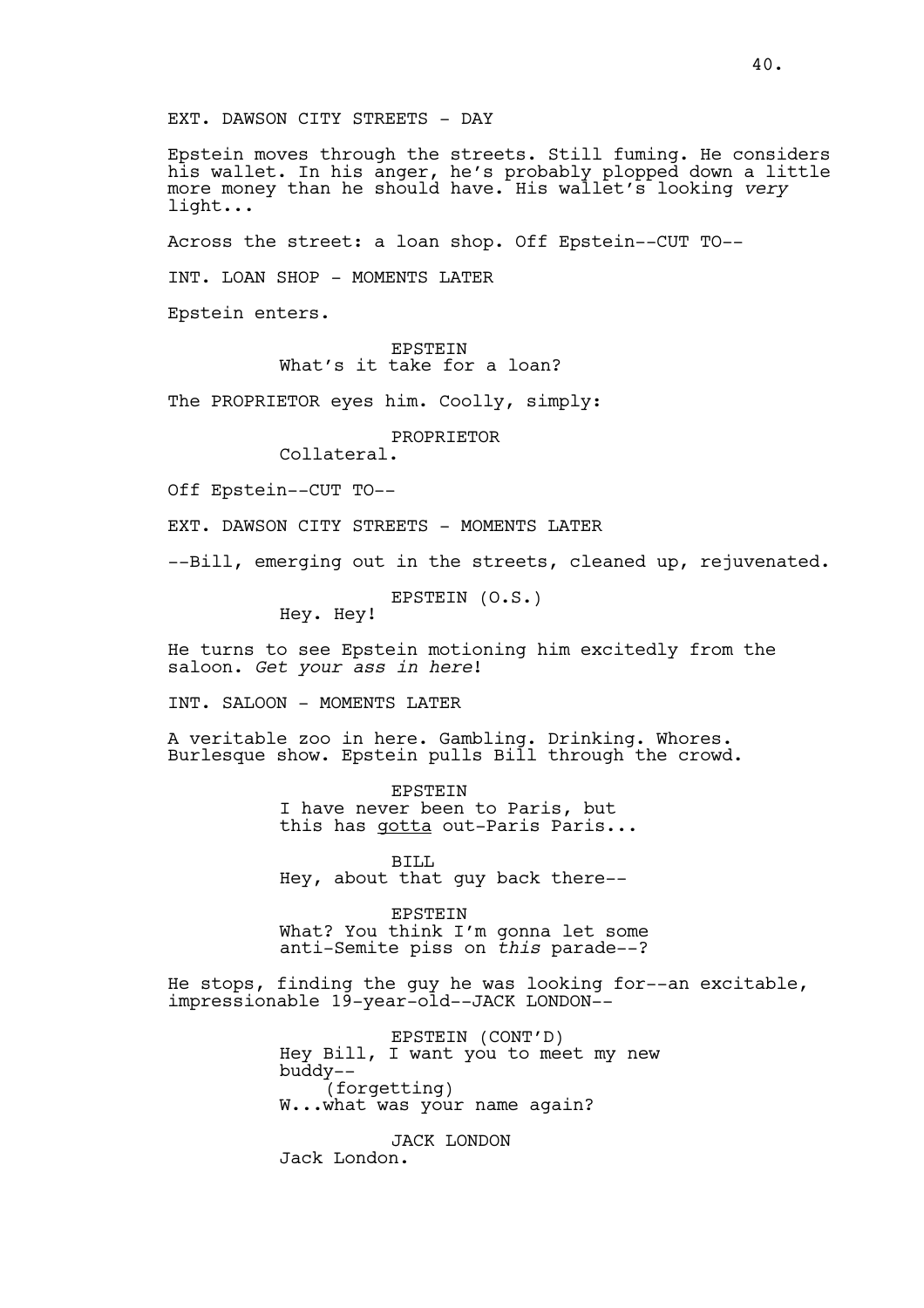Bill & Epstein share a look. Kid's apparently dead serious about 'branding' himself.

> EPSTEIN By the looks of you, I wouldn't peg you as the formal type. How 'bout tossing in your middle name while you're at it?

JACK LONDON Jack, you won't remember. London, on the other hand, that's indelible. (drinks) Fair number of men'll come out of here rich, but only a handful will be *remembered*.

A good-natured chuckle from Epstein.

EPSTEIN Right on, you nut.

JACK LONDON Give it a chuckle if you want, but you are looking at a walking, talking novel here. (re environs)

A shelf full of novels. Penwright there: dumber'n a crate of turnips. Goes on a drunken bender upriver at 40 Mile, sobers up a week later and he's stakeholder to the hottest claim on El Dorado Creek. No clue how he got it. But he's sitting on a half million in nuggets and it hasn't even been a month yet.

BILL.

El Dorado Creek. That's the place then.

JACK LONDON Sure. Only if you don't wanna get rich. El Dorado's already panned out.

BILL Already panned out--

JACK LONDON Staked anyhow. So unless you're gonna jump someone, I wouldn't put any mud on your boots heading up that way.

London: fully immersed in all that he says. He's a junkie for the hardscrabble Yukon life. A prodigious drinker, too, though at 19, it's yet to show a downside. Instead only fuels his excitement. Epstein, meanwhile, can only be interested so long, and gets distracted by a courtesan across the way.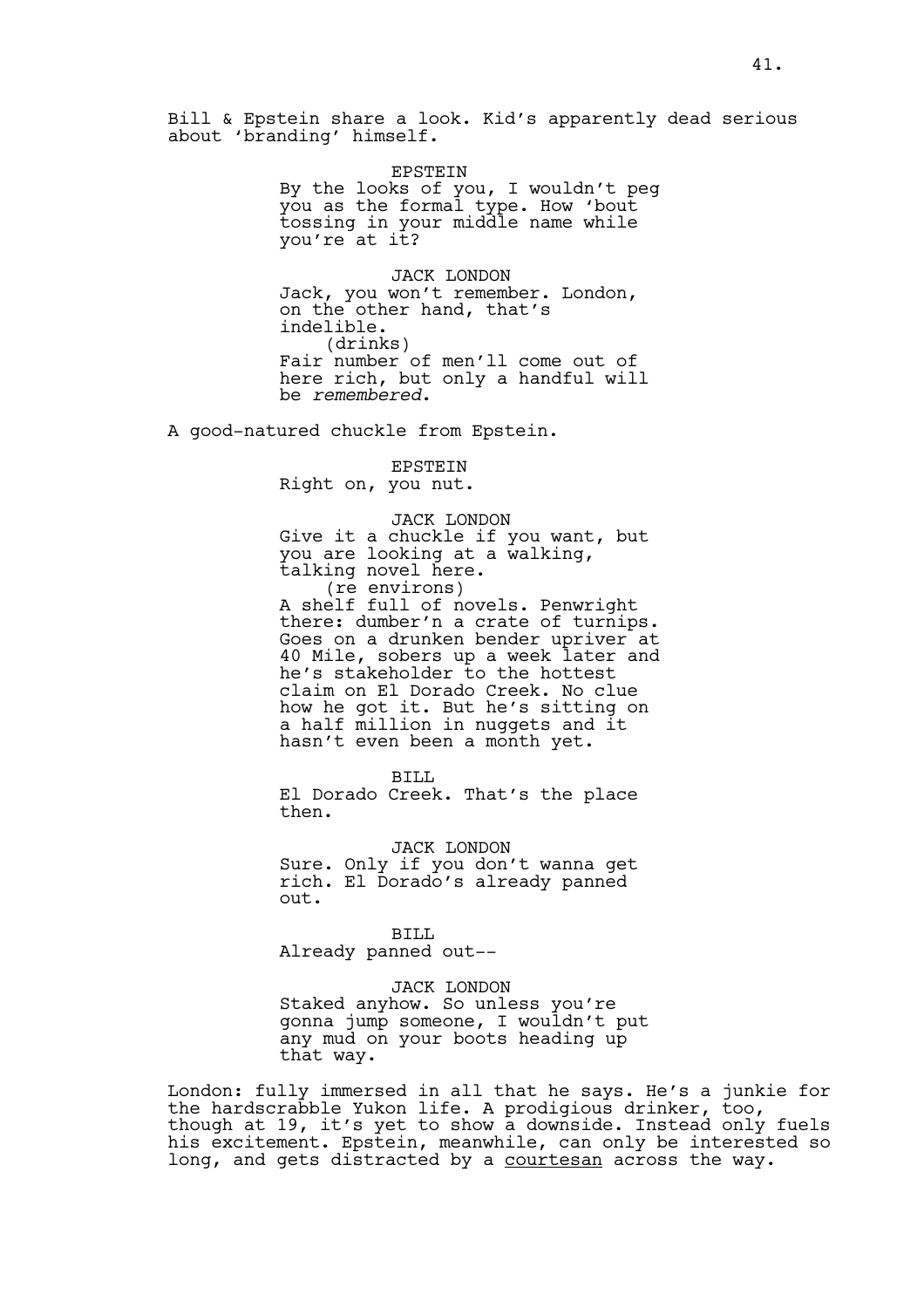EPSTEIN (RE COURTESAN) She's giving me the love-eye. I'm telling you. That right there is the love-eye.

London nods in another direction--to an elegant-looking 40 year-old GERMAN man with a retinue around him.

> JACK LONDON Take the Count over there: German nobility. Got all the equipment, the men...and they've been pulling nothing but mud for almost 6 months. Not a spot of color. Just goes to show...Yukon's the only place in the world where a dumbshit can be a king and a king can be a dumbshit.

He decides he likes that last line. Scribble it on the back of a scrip of paper.

> BILL So if it's not El Dorado Creek, where is it?

> > JACK LONDON

Bonanza.

BILL. Where's that?

JACK LONDON Oh, Bonanza's easy: just go looking for the cloud of smoke...

He pauses as a FRIEND comes over, whispers something to him.

JACK LONDON (CONT'D)

No...

Friend gives him an enthusiastic, silent nod. *Yes*...

London stands. To Bill & Epstein--

JACK LONDON (CONT'D) C'mon. (off their looks)

Swiftwater Bill is here.

EPSTEIN Swiftwater who?

JACK LONDON Swiftwater Bill. Richest prospector in all of north America. Maybe the world. Spends it faster than he makes it. And they're telling me he's got a girl upstairs.

EPSTEIN There's girls down here.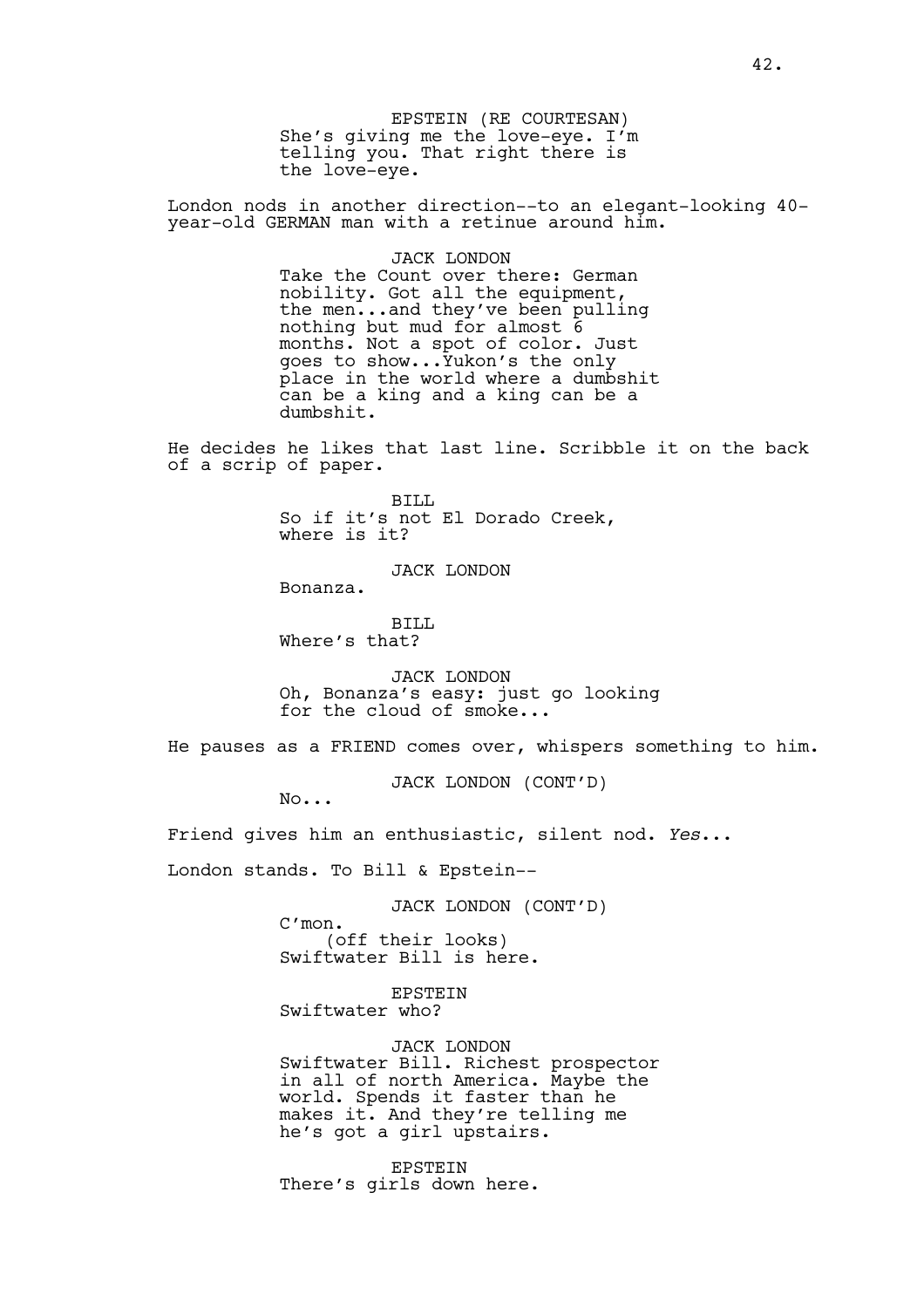London swallows the rest of his drink. Grin.

JACK LONDON Not in a tub of champagne there's not.

INT. SALOON / UPSTAIRS - MOMENTS LATER

FOLLOWING LONDON, BILL, EPSTEIN as they crest the steps--

EPSTEIN And what do you mean a 'girl', by the way?

JACK LONDON A courtesan. A whore. A hooker. One that *hooks*--

Ahead: men clamor, trying to get into a room, get a view of the spectacle.

London pushes past with Bill & Epstein in tow.

Buoyant music cranks from a phonograph. People are dancing, drinking, laughing. Very much the penthouse crowd, Dawsonstyle. SWIFTWATER BILL, 50s, holds court. He's a rugged, low IQ, high-enthusiasm, high-net worth Zorba of the North. He's passing around champagne:

> SWIFTWATER BILL Drink up. Drink up before the bubbles escape!

He pours for everyone--even Bill, who accepts it with ready enthusiasm--

Bill pauses, seeing Swiftwater's next stop. The girl in the bathtub who becomes visible as the crowd shifts.

Swiftwater Bill pours her a drink. Bill beholds, for a moment caught up in the strange burlesque elegance of it.

Seen from behind, she's a dorsalist's dream, the way the champagne and water hang on her bare back. A courtesan evidently, she seems perfectly comfortable nude amidst the drunken masculinity around her. Her carriage: confident...

Then she turns. And meets eyes with Bill.

Bill dies a bit.

It's Sabine.

INT. SALOON - NIGHT

Bill, crestfallen, descends the stairs with Epstein in tow. Epstein, though, doesn't have intentions of hanging around. His eyes fall across his earlier COURTESAN. She of the loveeye. He claps Bill on the shoulder.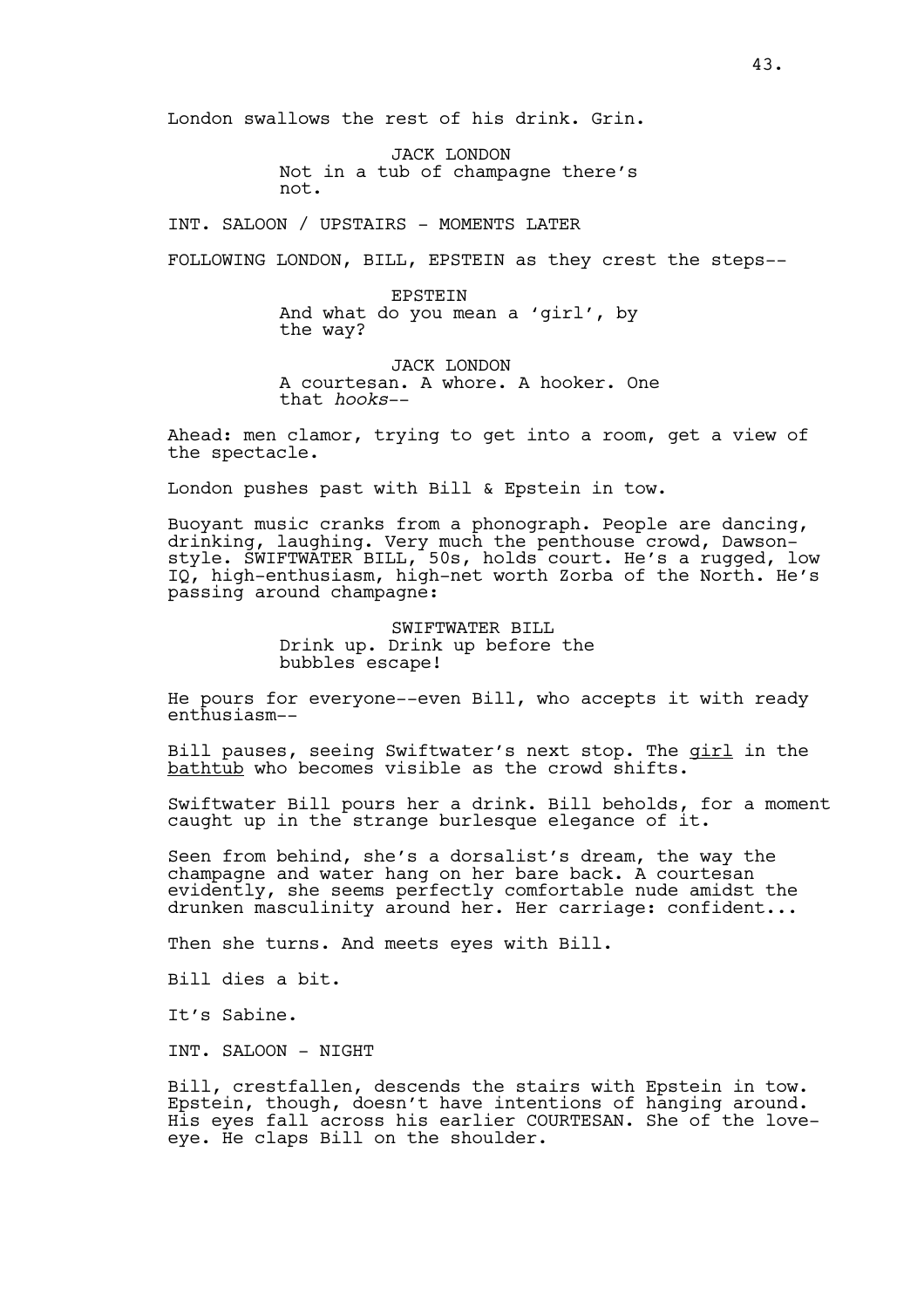EPSTEIN Think I'm gonna go do some prospecting.

He peels off. Bill returns to the bar. Orders a drink from the bartender (later, JOE MEEKOR). Beside him:

> BELINDA MULRONEY (O.S.) Dawson City. Where naivete comes to die.

Bill looks up to see Belinda there. Imposing despite her stature. It's the confidence. The gun strapped to her leg. She swallows a mouthful of booze, eyes the place.

> BELINDA MULRONEY (CONT'D) Everybody comes a saint, and leaves as something less than that. (off Bill's silence) Give him another, Joe. Man's tongue's still too tight.

Meekor serves up Bill a drink. Bill nods politely.

BILL Thank you, ma'am--

BELINDA MULRONEY Don't "ma'am" me. I'm still south of 30. Despite what these northern climes have done to my otherwise youthful, pearly skin.

BILL Thanks all the same.

BELINDA MULRONEY Belinda Mulroney.

RTT.T. Bill Haskell.

They shake hands. She eyes him.

BELINDA MULRONEY You labor or management, Haskell?

# BILL

How's that?

#### BELINDA MULRONEY

Only two types come up here: the guy with the shovel and the guy with the business plan. Shovel guys, they're welcome. One thing Yukon's not short on is dirt to dig in. Boys wanna be boys and play in the big old sandbox, that's up to you. Guy with the business plan, on the other hand...Dawson's full-up. (MORE)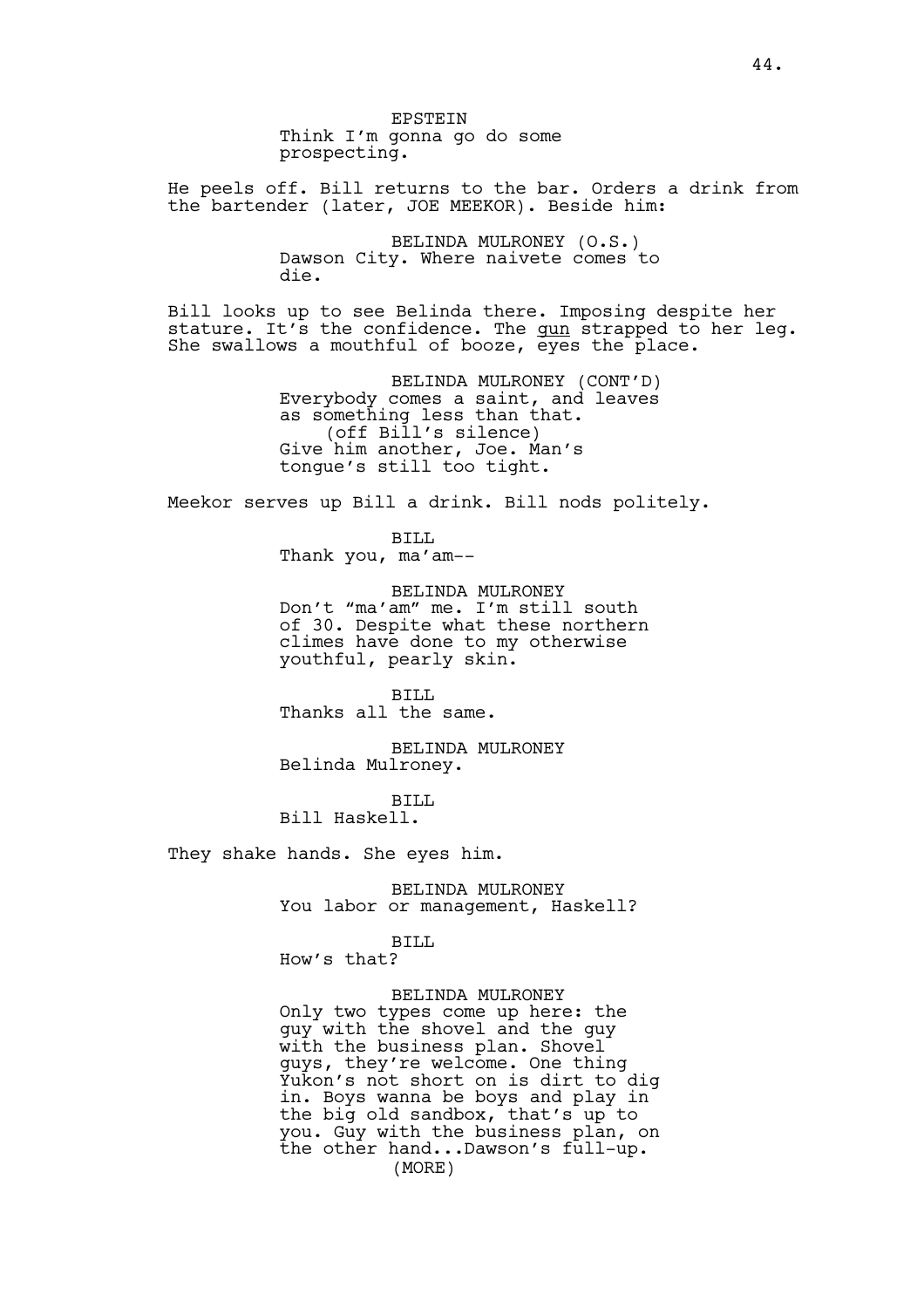We got more middle-men and businessmen and hucksters than we know what to do with. Blight on the landscape, if I can be perfectly honest. BELINDA MULRONEY (CONT'D)

BILL

Nope. Shovel guy. Looking to get into the sandbox. And pull out a future.

BELINDA MULRONEY You keep believing that, and you and me are gonna be just fine.

BILL

How's that?

BELINDA MULRONEY 'Tween the two of us--and not to rain on your parade in advance- there's no money in gold.

She nods to the revelry around her.

BELINDA MULRONEY (CONT'D) Soak it up, Haskell. How much of that gold being pulled up out of those hills is ending up in their pockets?

She motions vaguely to the elegant BURLESQUE DANCER on stage. Exquisitely lit. Spellbinding.

> BELINDA MULRONEY (CONT'D) Gold's a whore, Haskell. Just like her up there. More beautiful than the rest. Can't take your eyes off her. But she gets passed around. And that's the thing about whores: you may lust after them--you may even think you love them--but you don't need them.

Said as she draws a toothpick from her mouth. Considers it.

BELINDA MULRONEY (CONT'D) This, on the other hand...you need.

Bill looks to her curiously. The way she holds that tiny, 2" span of wood.

> BELINDA MULRONEY (CONT'D) And when you need something up here, there's nothing you won't do to get it. No price you won't pay.

She turns it in her fingers slightly so the wood's fibers buckle slightly. In XCU we see *wood like we have not before. Like the gold and courtesan before, sumptuous, elemental...*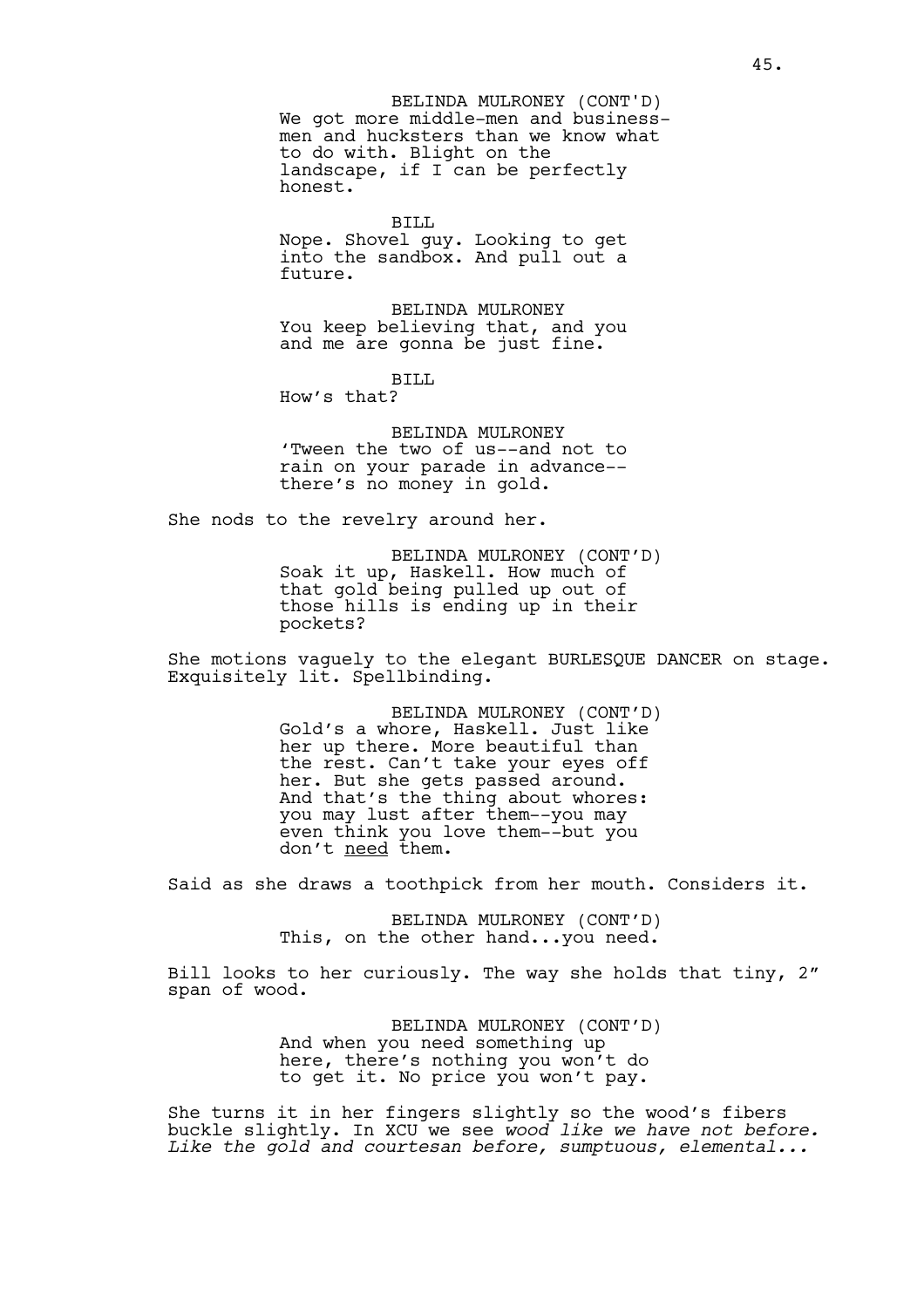BELINDA MULRONEY (CONT'D) To build a fire so you can survive the winter. To build these precious buildings. To melt the permafrost so you can get to your gold in the first place.

She looks to Bill.

BELINDA MULRONEY (CONT'D) Without wood, there's no Dawson City. And if there's no Dawson City, there's none of you boys foraging out there in the dirt for your future.

BILL And you're telling me this why?

BELINDA MULRONEY I own the mill, Haskell. Everything in Dawson comes through me.

Bill smiles inwardly. Of course.

BELINDA MULRONEY (CONT'D) You stay out of the wood business, I'll stay out of your sandbox, how's that strike you?

She smiles at him when she says this. But the implicit threat is clear. Bill isn't cowed. He returns the smile.

# BILL

Strikes me fine.

Belinda nods to herself like she's gotten what she wanted. She nods to Meekor for 2 more drinks.

> BELINDA MULRONEY Then you and me, Haskell...we might be copacetic yet.

As they drink--CUT TO--

EXT. SALOON / BACK HALLWAY - CONTINUOUS

--Epstein and the Courtesan, slamming up against the wall, hot and heavy.

As they're getting into it--both of them harebrained, excited-

EPSTEIN Just so you know...I can't pay.

COURTESAN That's okay. (kisses) For the ones I like, I'll go gratis.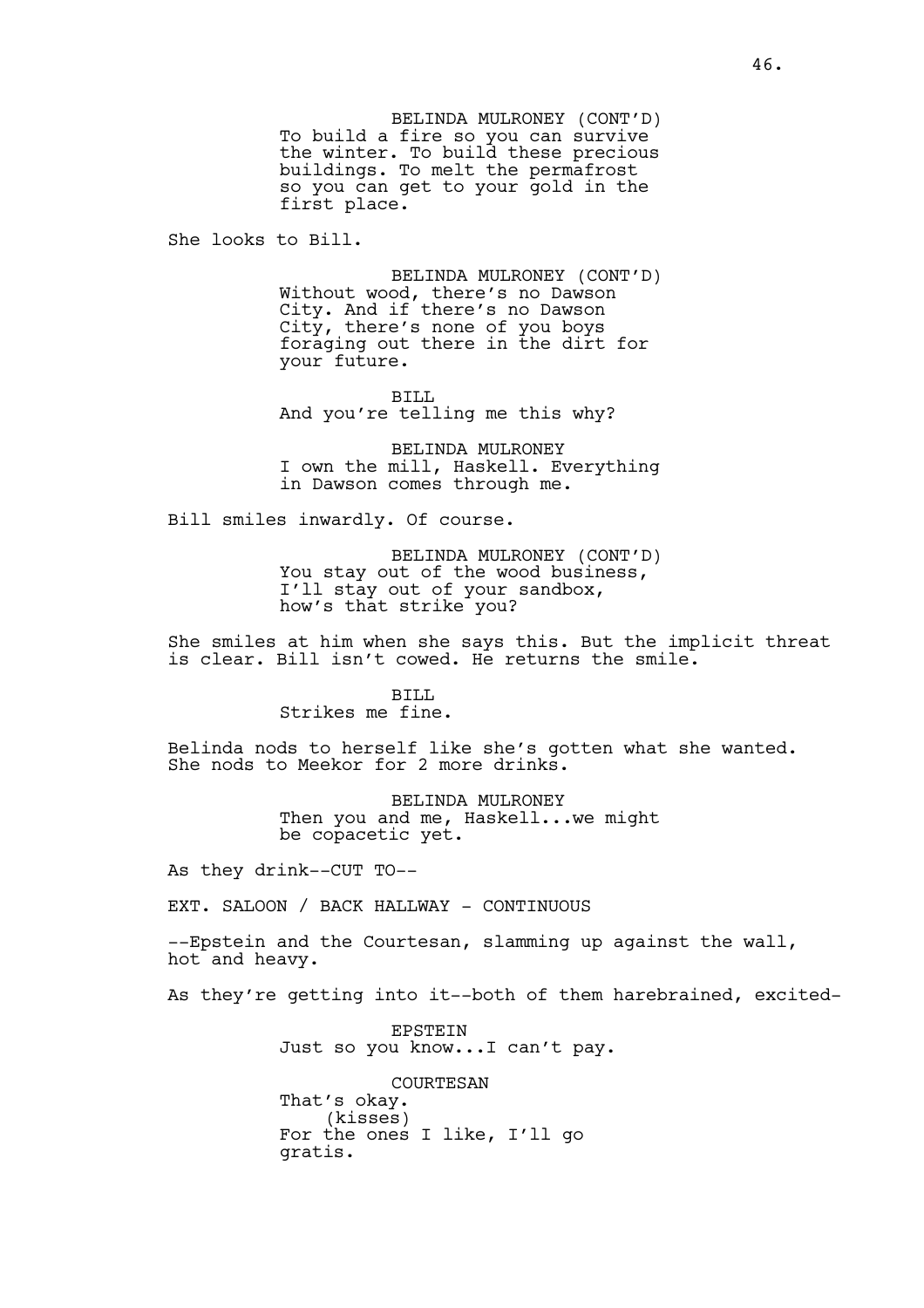A little more escalation--

COURTESAN (CONT'D) You are a rabbit. I must really like you...' cause I don't even give it to my boyfriend for free--

Which makes Epstein take pause.

EPSTEIN You got a boyfriend?

Seeing him regard her dubiously--

COURTESAN Sorta yes. Sorta no.

EPSTEIN There's no sorta. It's one or the other.

She kisses him again. And damn is she hard to say no to.

INT. SALOON - CONTINUOUS

Bill--finishing his drink--Belinda, wrapping up too--

BILL Say I wanna stake up on Bonanza. How do I go about doing that?

BELINDA MULRONEY Like anything else up here. You just go up and do it. Then come back, drop a few bucks at the Recorder's office, and you're official. (beat) Word of warning, though. There's no law up there, Haskell. And you leave a bunch of men alone to their own devices, and there's money involved, suddenly they aren't men anymore.

BILL You get a gun, you only end up using it.

Belinda moves as if to respond--but they're interrupted by-- --a gunshot--somewhere in back.

Everyone looks up.

A moment later, Epstein runs out, pulling his pants up. As he nears Bill, excitedly:

> EPSTEIN Think I jumped someone's claim!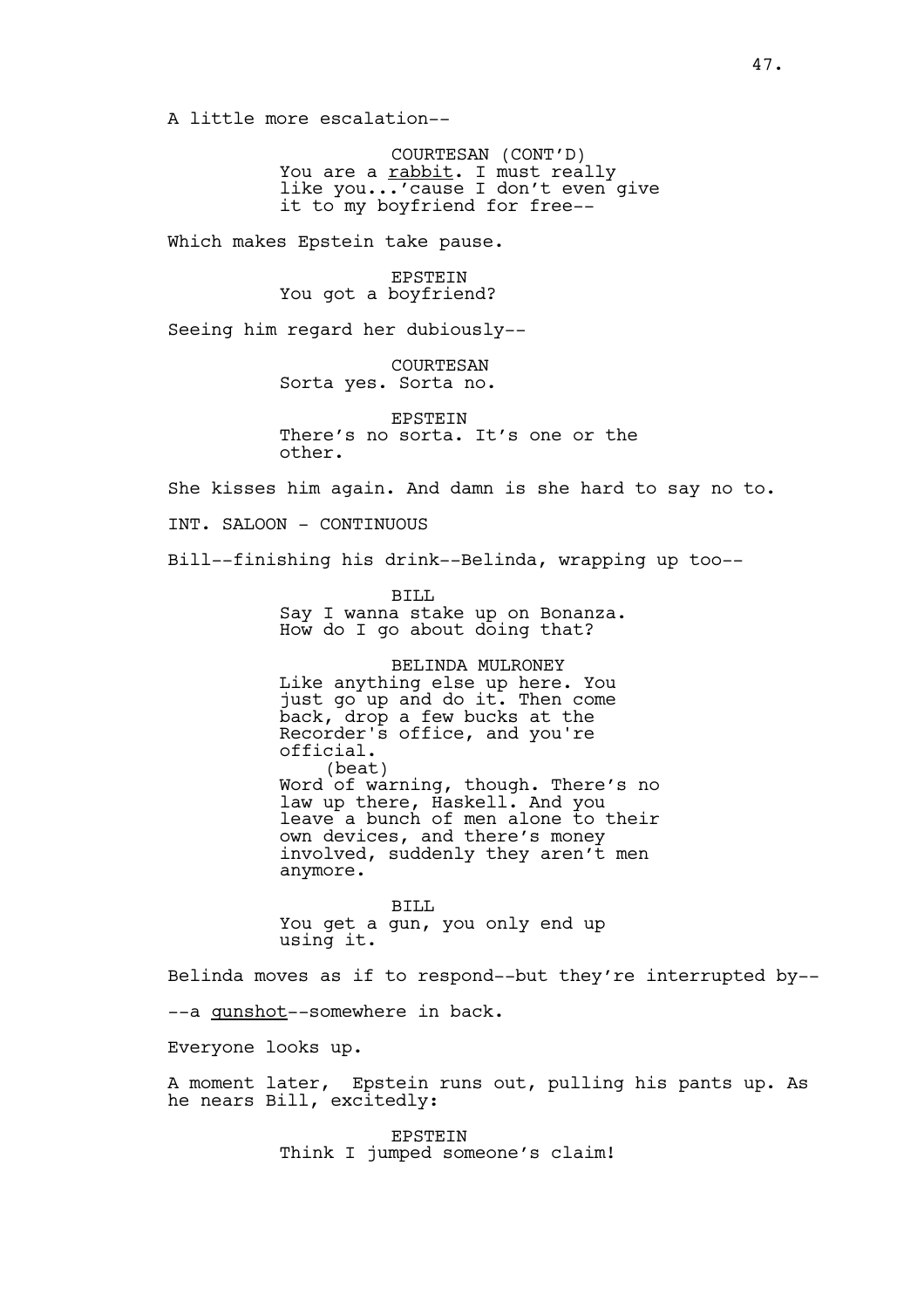Belinda eyes him, darkening. To Bill:

BELINDA MULRONEY Best get him out of here.

EXT. DAWSON CITY STREETS - NIGHT

Bill & Epstein spill into the street--

BILL Just had to go get into it, didn't you--

EPSTEIN I didn't *know*!

Screaming behind them. A Russian pimp, known locally as TOLSTOY, comes out of the saloon, a stream of others in tow.

He discharges a double-barreled shotgun into the air, freezing Bill & Epstein in their path.

They turn to see Tolstoy reloading. He's drunk, fingers coursing with booze and adrenaline as they fumble to slide 2 new shells into the shotqun.

> TOLSTOY I will kill you once, then kill you again, son of a bitch!

All around them, people materialize from buildings. Keep a safe distance, but watch the spectacle with interest. Epstein, still buckling his pants, looks ready to bolt. Bill though, is strangely calm:

BILL (TO EPSTEIN, QUIETLY)

Go easy.

Epstein gives him a look--*the hell you talking about*--?!

BILL (CONT'D) He put that one in the sky when he coulda put it in your back. He's trying to scare you.

Tolstoy: cursing, reloading, spittle flying--

EPSTEIN He's doing a hell of a job.

Epstein almost bolts again--Bill seizes his arm--

BILL (SOTTO)

Do not run.

Epstein looks back at him. Bill, aware of all the eyes:

BILL (CONT'D) Only one chance to make a first impression, brother. And we got all of Dawson looking at us.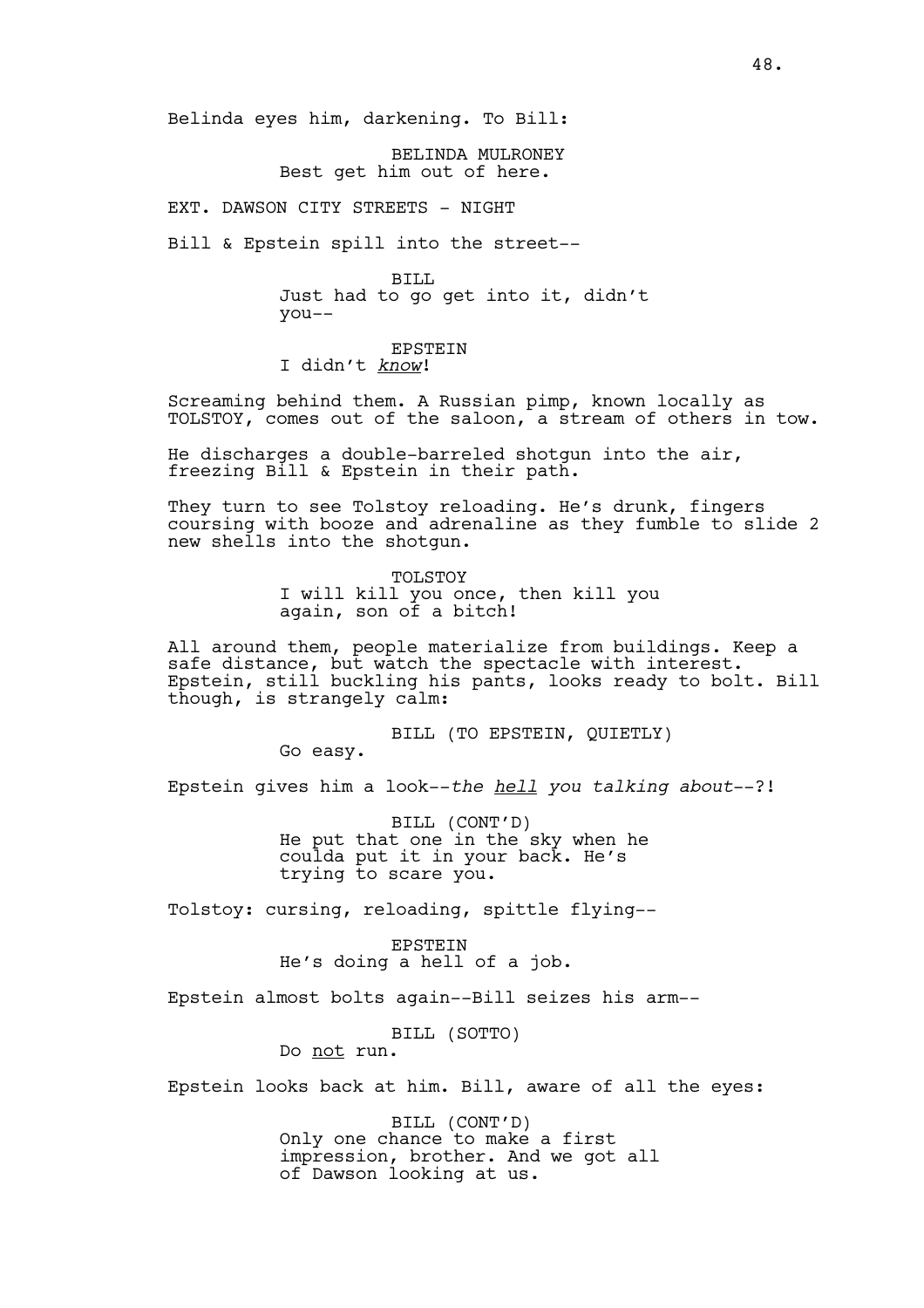EPSTEIN

So does he.

# BILL (COOLLY) All bark, no bite. Trust me.

Tolstoy snaps the shotgun to his shoulder. He's scarcely 10 feet from them. Gun leveled right at their chests.

Around them, the whole town bristles.

Tolstoy bristles, fingers uncertain on the trigger--

There's subtle commotion to their left. Bill & Epstein turn to see--along with Tolstoy--Father Judge stepping forth calmly from the crowd.

Sitting down on the steps nearest them, as if to get the best seats in the house.

A beat as everyone looks at him incredulously. He shrugs to Tolstoy, as if apologizing for the interruption.

# FATHER JUDGE Proceed. Please.

A chuckle or two emanates from the crowd.

Tolstoy dithers. Discomfited by the nearness of a priest to his homicidal intent.

Does he really want to gun two men down in the street? In front of a man of the cloth?

The crowd begins to laugh, knowing what his intent will be before he does.

Finally, Tolstoy lowers the gun.

People erupt into laughter, jeers, cheers. The public arena: tickled, as always, by spectacle.

As everyone begins to disperse, Tolstoy lingers briefly. Gives Epstein the stink-eye.

> TOLSTOY God looks after you, does he? (pure spite) But even God, one day, must turn his gaze elsewhere...then you'll be in God's blind spot, my friend...God's blind spot...

He retreats with a glare. Epstein breathes for the first time in about 3 minutes. Bill looks appreciatively to Judge sitting there calmly.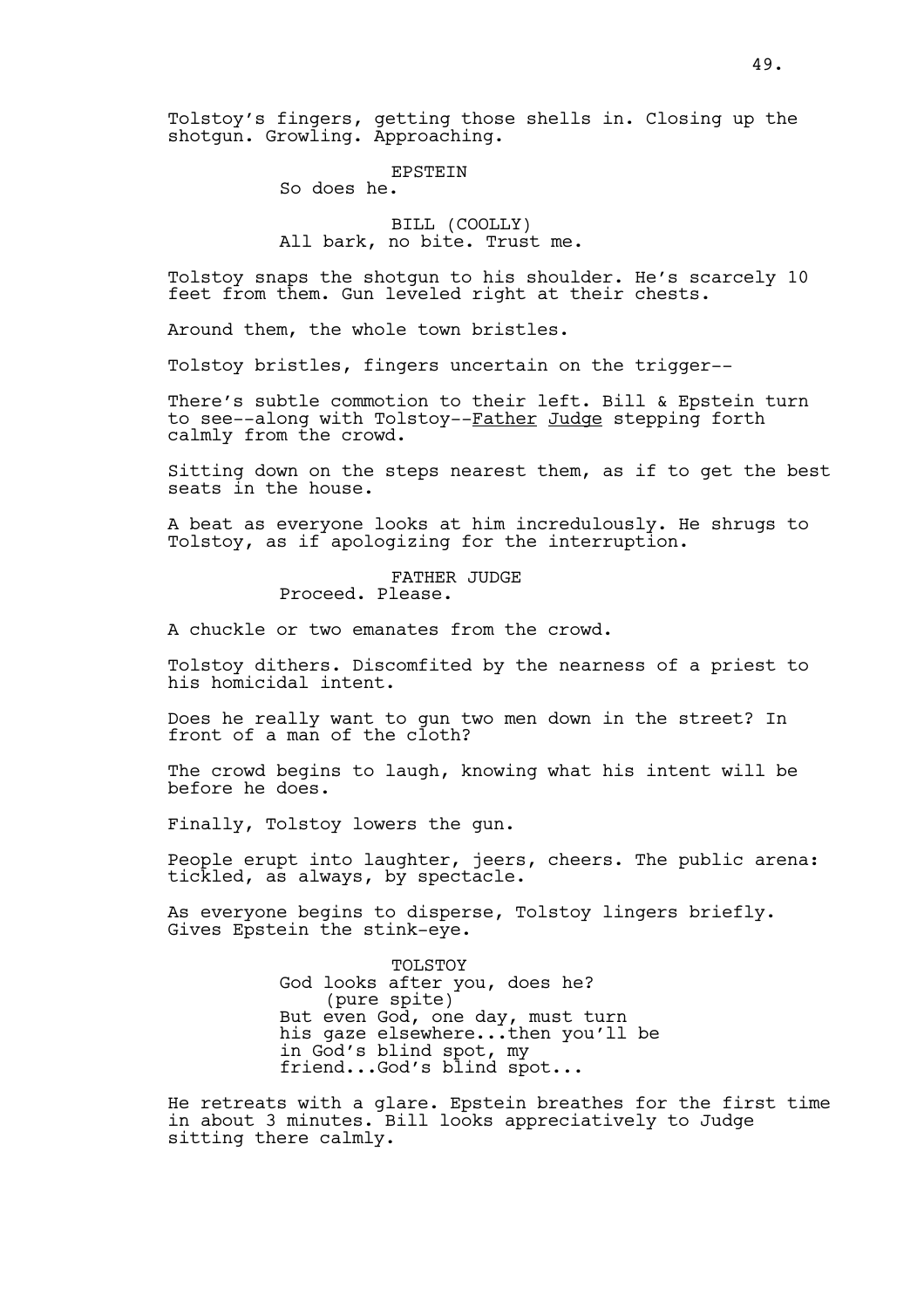BTLL That's twice you've saved us.

Judge shrugs, stands.

FATHER JUDGE Saving a man's hide's not saving him.

He smiles, bleeds away into the crowd. Leaving Epstein and Bill there in the street. Epstein looks to Bill.

> EPSTEIN What'd he mean by that? Saving a man's hide isn't saving him?

Off Bill, faintly bemused--CUT TO--

EXT. DAWSON CITY STREETS - LATER

--Bill, tossing Epstein a satchel.

BILL We'll get the rest of our kit once we've staked. (beat) Best we put Dawson in our wake...and get on with the business we came here for.

As they head out into the dawn landscape, shovels and gear clanking from their packs, a handful of people watch from sidewalks and windows. People aware of them now before of that earlier drama in the street.

A few we don't know. But a few we do. Not the least of which is Soapy Smith, who's apparently made town. He considers the young men with his usual opportunistic eye.

A few windows down, up in window, is another: a bleary-eyed Tolstoy, watching. He gives them a twice-over, then closes the curtains, turning in after the long night. Saving his ire, and intentions apparently, for later.

Off the boys--oblivious to this--disappearing into the landscape--

END ACT FOUR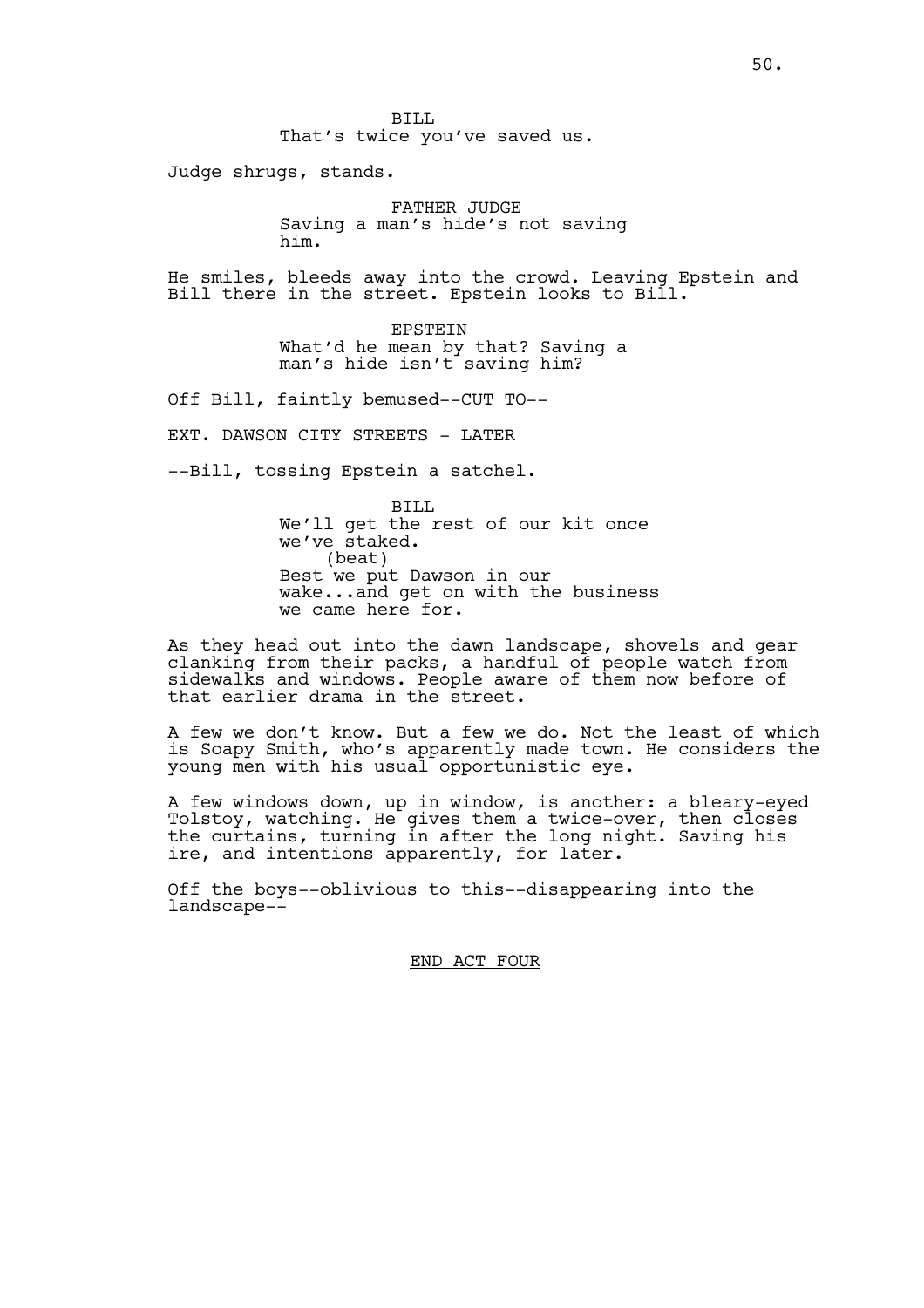#### ACT FIVE

EXT. LANDSCAPE / "BONANZA CREEK" - DAY

The men move through the early morning swampy landscape, fording rivers across fallen logs.

Bill surveys the landscape ahead. A knowing look on his face.

BILL "Just look for the cloud of smoke."

Reveal, ahead: the sprawling madness that is Bonanza.

10 miles of back-to-back claims. It's a strange marriage of the industrial and the primitive: windlasses, sluices, a permanent haze hanging over everything from the ever-burning fires thawing the permafrost. Dried food hanging in trees, litter of empty tins. In microcosm, we are looking at Man, butchering the land in search of resource...

EXT. BONANZA CREEK - LATER

FOLLOWING THE PAIR--further upriver--passing a claim. A familiar face there. The Clerk from the hotel, visiting who'd appear to be his brother.

Both men, no fans of the Semite, scowl at Epstein.

Bill & Epstein press on.

Everywhere, though, men look at them with gaunt, distrustful eyes. A foreboding pervades. To these men, they are competition. And they are not welcome.

Bill's got the geology book in his hand, dog-eared by now from travel and study.

> BILL Look for alluvia. Natural dams. All gold needs is a calm spot to rest. Swiftwater'll carry it for a bit, but gold, I've learned, is 19 times heavier than water, and as such, it's gonna wanna rest. And all it takes is that  $\frac{\text{calm}}{\text{left}}$  little spot... That's all we're looking for, brother. That calm little spot.

EXT. "BONANZA CREEK" / UPRIVER - LATER

Many hours later, Bill & Epstein arrive at the end of the claims. It's less than ideal. No more flatland. Just steep rising knuckles of granite and scree.

The LAST CLAIMANT beside them, a bitter man hardened by too much time work and too little reward, eyes them darkly. His eyes survey them. Their nearness to the tattered string he's erected to demarcate the limits of his claims. Might as well be the Great Wall of China.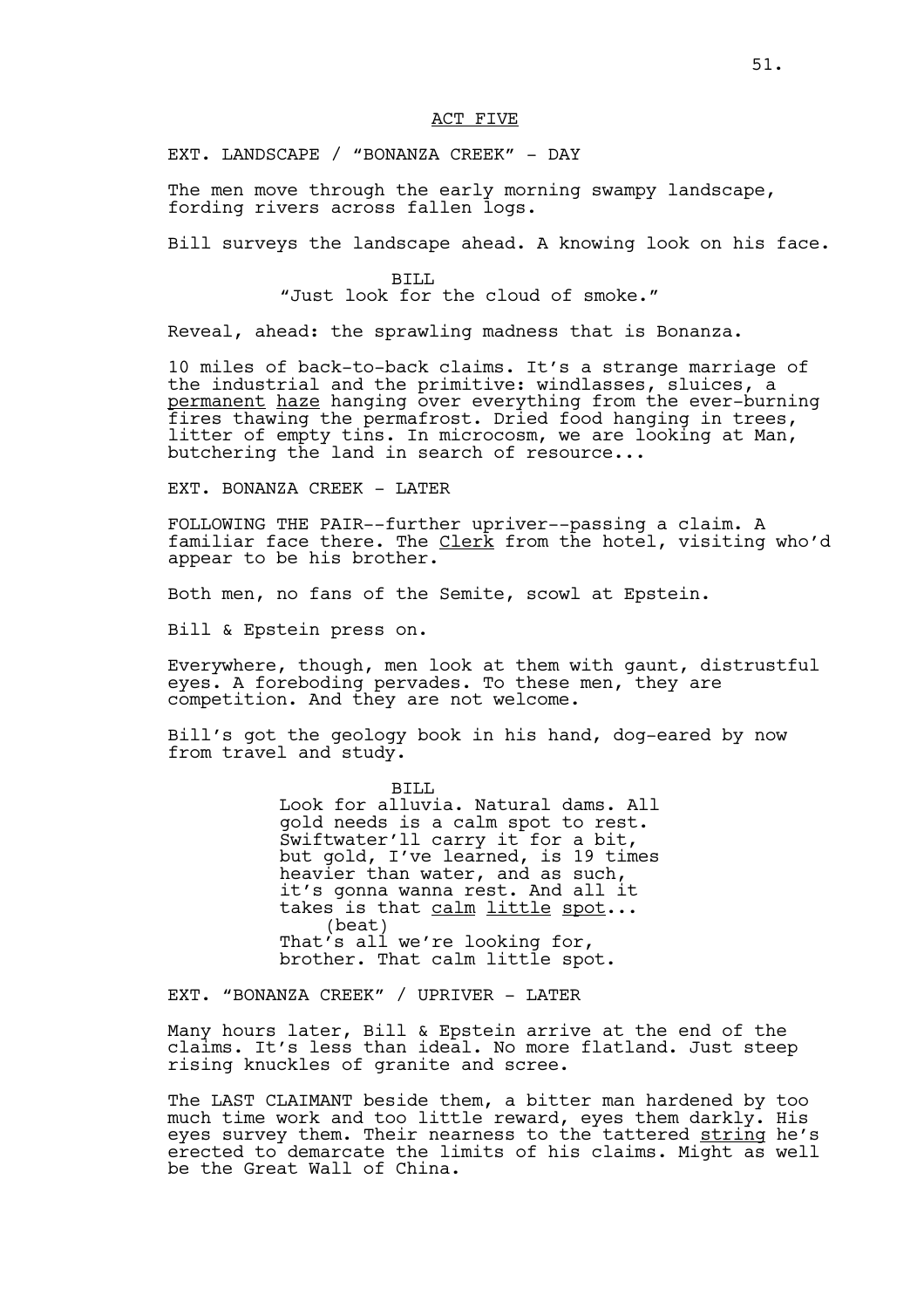THE LAST CLAIMANT You come to do some vulturin' off my claim, you ain't welcome.

BILL Trust me. We respect the sanctity of your claim. Which lies, if I'm not mistaken, everywhere within that finely expressed bit of string you got there.

Motioning to their side of the string:

BILL (CONT'D) Here now, if I'm again not mistaken, is No Man's land. Staked by no one and thus available.

Bill turns his eyes to the jagged land, surveying.

THE LAST CLAIMANT Flap em all you want. Doesn't matter no how, 'cause there's no creek left anyhow. Not unless you wanna haul up 100 tons of equipment and do some lode mining up in them cliffs!

Said with a motion up the impossibly steep slope beyond them.

THE LAST CLAIMANT (CONT'D) Do everyone a favor and go back to the Outside, you jackholes.

He goes back about his business. Epstein shakes his head. Bill's eyes, though, are intent upon what he was looking at earlier.

He quietly guides Epstein's gaze to a faint *undulation* in the creekbed just upriver from the Last Claimant's site. At the foot of the escarpment. It's...

> BILL ...a carve-out. Like there's a turn in the creek there...

EPSTEIN Even though there isn't...

BILL.

Unless...there is.

He traces the carve-out in the streambed with his finger, the way it arcs *across* the creek's flow, as if joining the creek at a 90 degree angle from an unseen source...

Both men's eyes rise up the far bank...to the massive field of scree there, sloping down from the high palisades above.

Unclaimed space. By all appearances worthless.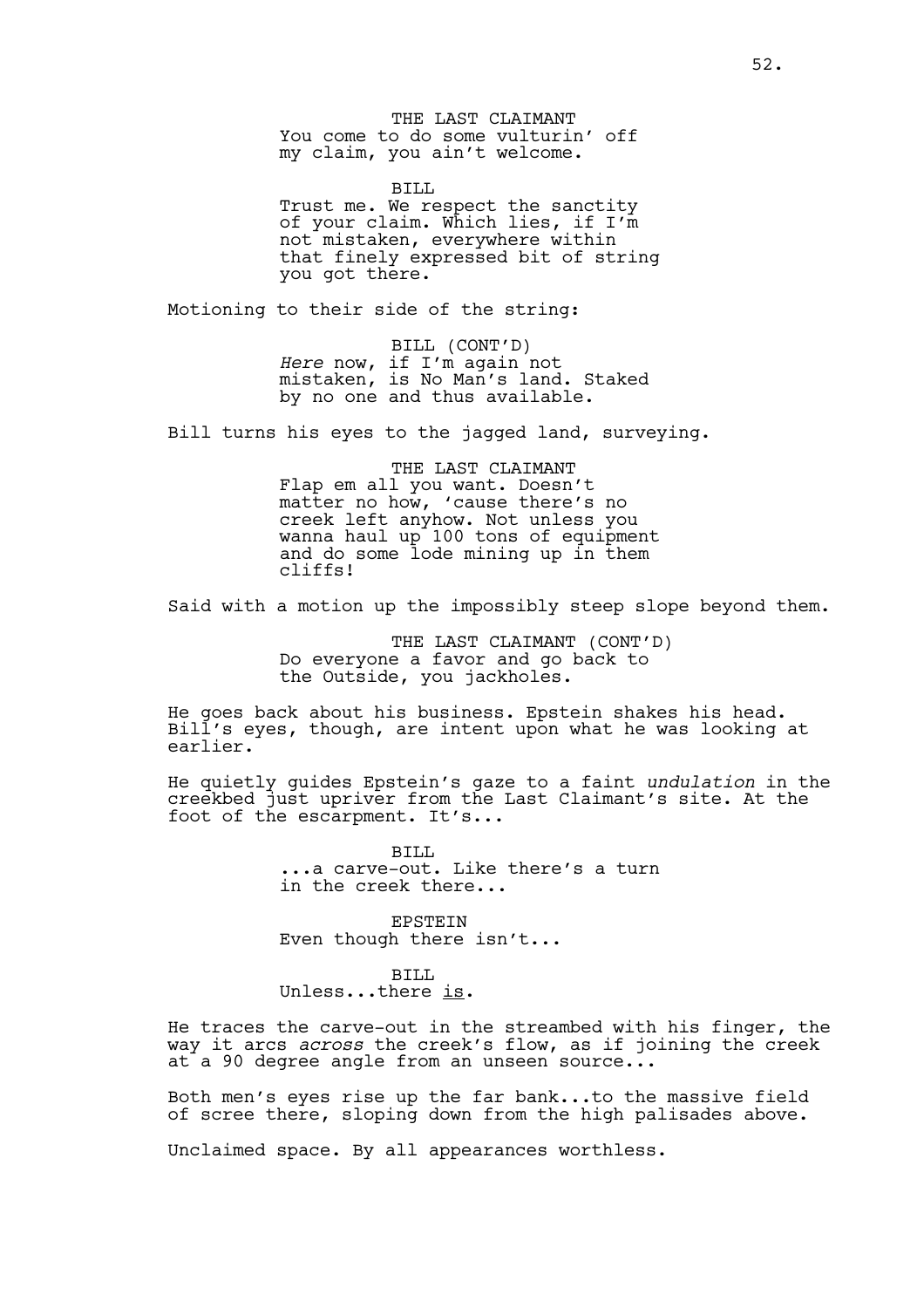BILL (CONT'D) If there's a flow under those rocks, and we can get to it, we'd be upriver from everyone else. With God knows how much unexposed creekbed waiting for us. Untouched for God knows how many years.

Epstein looks at the daunting field of scree.

EPSTEIN

If we can get to it.

EXT. "BONANZA CREEK" / UPRIVER - LATER

Hours later. Bill & Epstein, toiling. Struggling to clear the sizeable chunks of scree. Back-breaking work, this. Last Claimant casts a constant glare at them.

As they work, Bill's thinking aloud:

BILL

Figure, what, 100 years ago, 1000 years ago, there's a landslide. Covers the creek. Which by the looks of it is pretty damn near its source. And if run-off's slowly pulling gold out of the mountains over the century...depositing it along the creek...there are all sorts of obstructions here...be first stop for a lot of that gold...gold'd sit right here, in that calm little spot, waiting for a couple of halfasses like us to come around and show it the light of day...

EPSTEIN (STRAINING) You're. Just. Guessing.

Bill nods downriver to the primitive-industrial string of claims.

> BILL We're. All. Just. Guessing.

EPSTEIN Ain't exactly a convention of academics, is it?

BILL Which means, couple of halfasses like us...

Bill moves a final stone, then peers down into the darkness between the stones below.

> BILL (CONT'D) ...might just have a chance.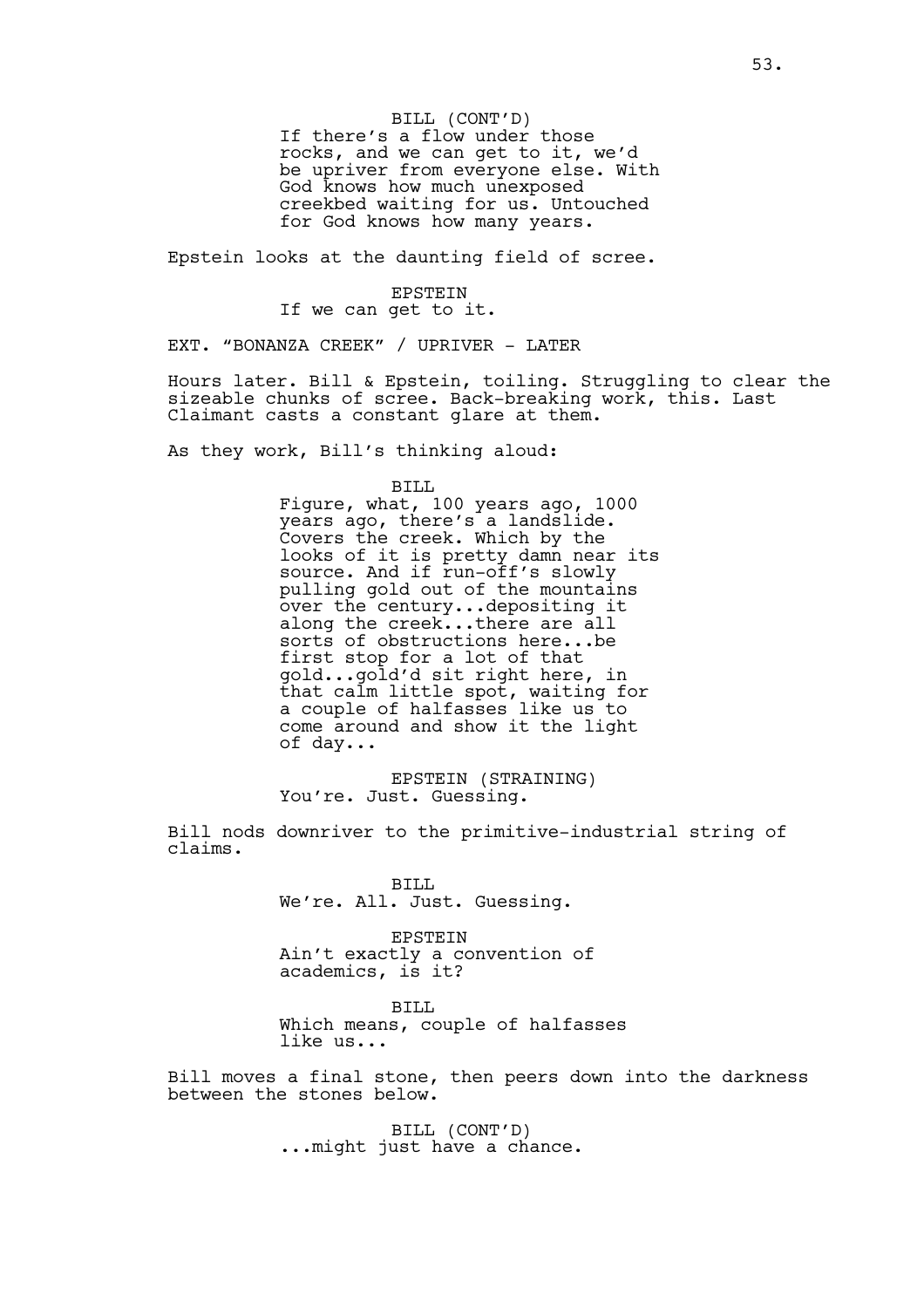He reaches down between the thick stones...stretches...and we're with his hand in that moment, straining into the darkness, away from the light...fingertips just barely reaching...

...wet, unadulterated sand.

He slowly pulls it up into the light. It scarcely covers the tips of his fingers. But it's beautiful and pure in the light. A promise there might indeed be creekbed below. He meets eyes with Epstein.

> BILL (CONT'D) We may just have creekbed down there, brother.

They clasp hand, that bit of wet paydirt sliding down between their palms. Genuinely excited, though not exactly sure what it all means just yet.

Nevertheless, Epstein looks around at the incredible amount of scree around them.

> EPSTEIN Creekbed or not, we're gonna need a locomotive to move all of this.

EXT. DAWSON CITY - DAY

Bill & Epstein move back through town, their excitement palpable. Both men checking their wallets--

> BILL What do you got?

> > EPSTEIN

Cobwebs.

BILL I'm sittin' on a fiver. Which should just get the claim recorded.

EPSTEIN Gonna wrap a few things up. Meet back in 20?

A nod from Bill. He steps into the Recorders Office.

Epstein peels off.

We follow him. Up the street.

To the Loan Shop. As he steps inside--CUT TO--

EXT. DAWSON CITY STREETS - LATER

--Bill, emerging from the recorder's office with claim in hand. That piece of paper: empowering, legitimizing. He looks up, sees Father Judge on the sidewalk.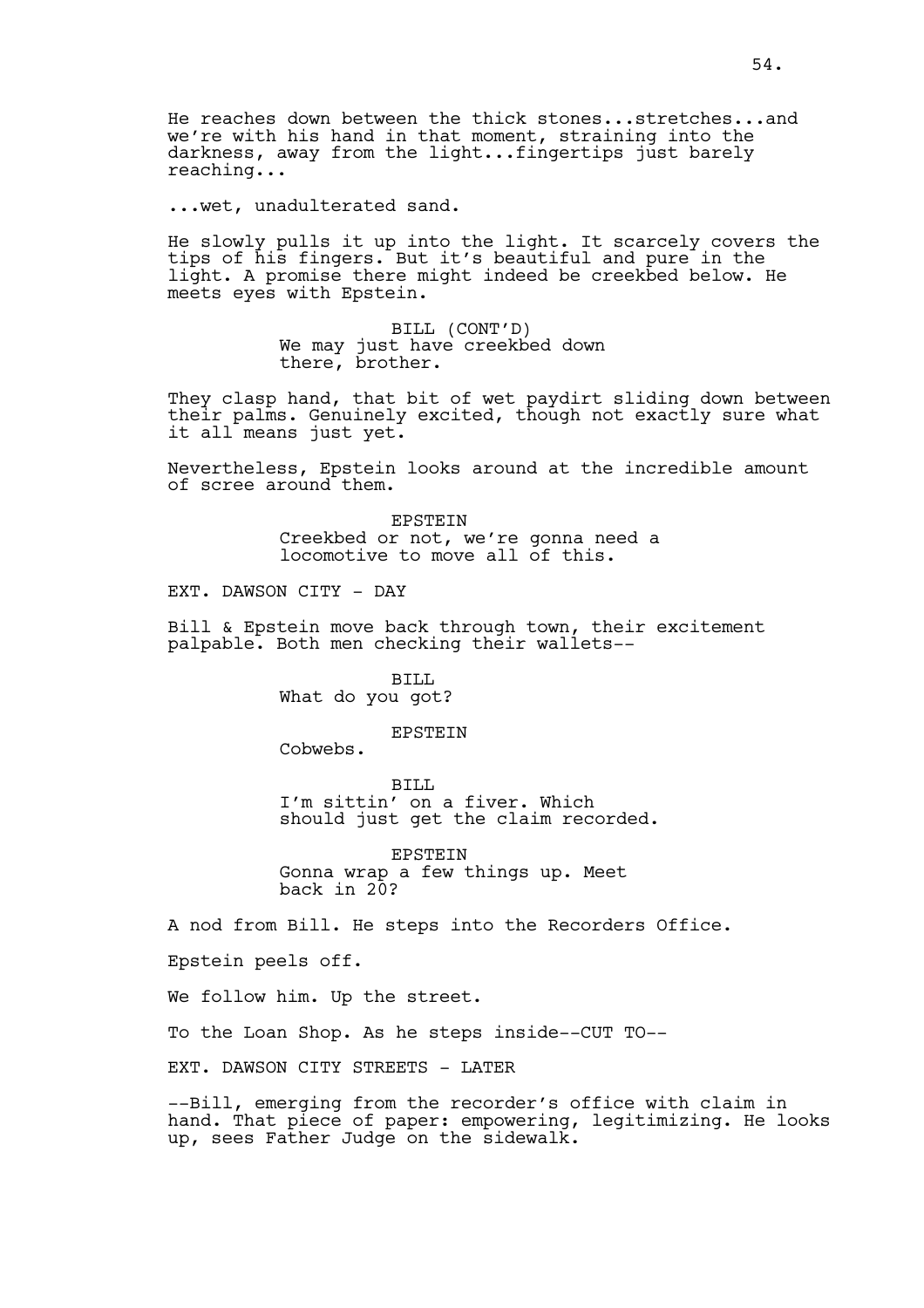BILL Wanted to thank you again, Father.

Judge nods. Bill hefts his claim:

BILL (CONT'D) I'm in business.

Judge smiles knowingly:

FATHER JUDGE

So am I.

Said as he nails a sheet of paper to a pole in front of that primo plot of land mid-street, next to the brothel.

"*Future Site of St. Mark's Catholic Chapel*."

Bill eyes the declaration, the brothel, then Judge.

BILL You bought it.

FATHER JUDGE (PLEASED) Got thoroughly ripped off, too.

An appreciative chuckle between them.

FATHER JUDGE (CONT'D) We come with different yearnings. But perhaps we're equally foolish in our ambition.

They share a smile. Bill looks up.

BILL You seen my friend anywhere?

Judge shakes his head.

BILL (CONT'D) I'll come see you when you're up and running. And I'll promise not to look at your neighbors when I do.

FATHER JUDGE First part, I believe. Second part, I don't believe for a minute.

He smiles. So does Bill. Bill peels off.

FOLLOWING BILL--surveying the streets for Epstein. No sign of him. A brief sense of anxiety burgeons...

Then Epstein comes into view. Rounding a corner. He's got a wide, proud smile.

> EPSTEIN Meet our Locomotive.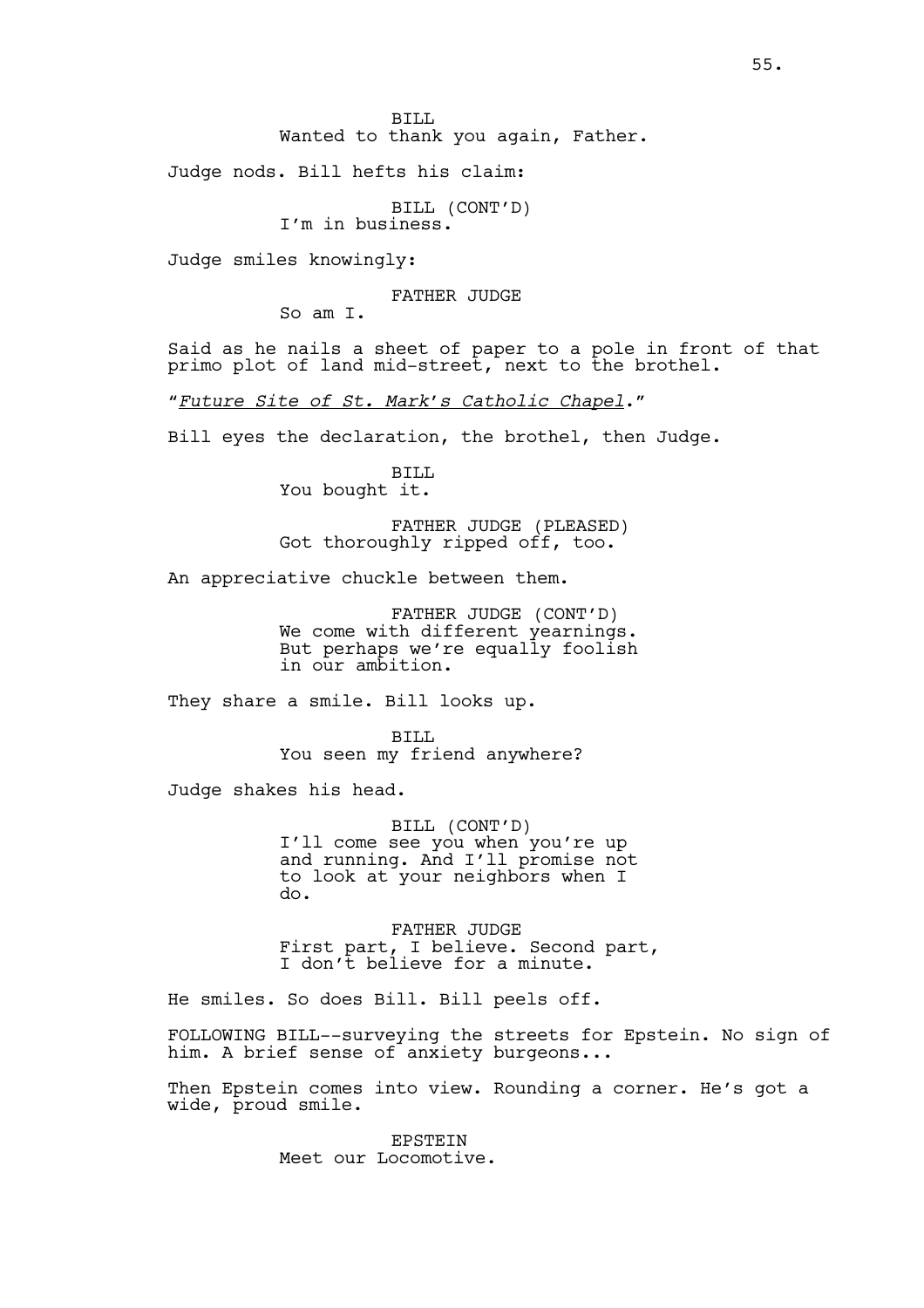EXT. DAWSON CITY / MILL - LATER

--'LOCOMOTIVE'--harnessed now with a wagon. Bill & Epstein load milled wood into the wagon-bed.

Bill crosses to Belinda, who's considering his claim document.

> BELINDA MULRONEY It's official. Which mean's you're official now.

BILL You say that like it's a bad thing.

BELINDA MULRONEY Not necessarily. People know where to find you, that's all.

She produces a REMINGTON ROLLING BLOCK RIFLE. Slips it into his wagon. Off Bill's look, she nods over to Epstein:

> BELINDA MULRONEY (CONT'D) Your friend here bought it.

> BILL We ain't gonna be doing the firearm thing--

EPSTEIN After the things I seen, brother...I'm not taking any chances. We can do it with *my* money or *our* money, but either way I'm buying it.

BELINDA MULRONEY (NODS) Hundred.

Epstein pays her out as Bill eyes her.

BILL (WAY TOO HIGH A PRICE)

Hundred.

BELINDA MULRONEY Suppose you're gonna tell me it's grand larceny.

BILL

It is.

BELINDA MULRONEY Not if it saves your life it's not.

BILL It's just the good samaritan in you, is it?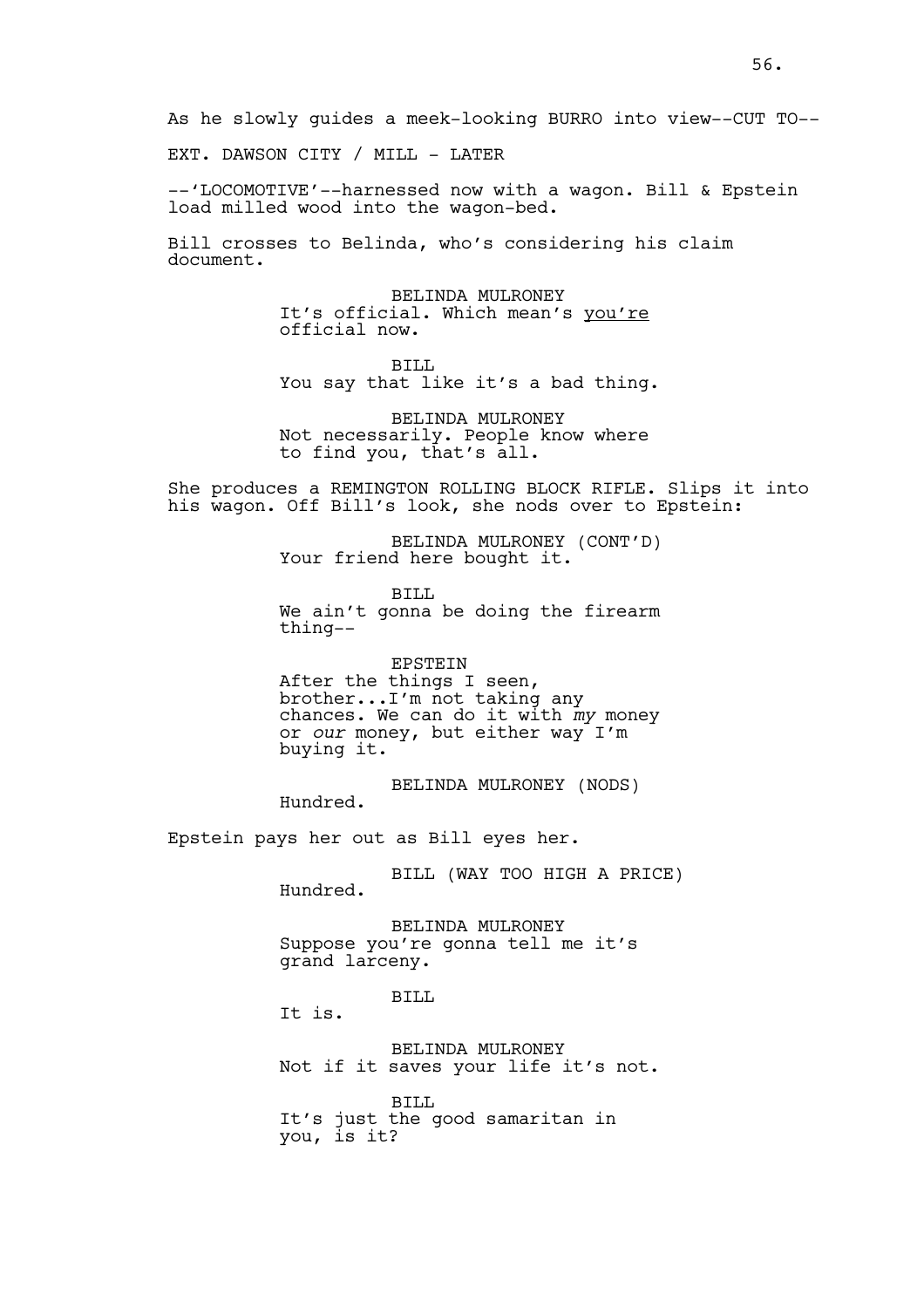BELINDA MULRONEY Nope. I just stock the things desperate men need. And watch 'em shell out ungodly amounts of money to get them. It's up to them to say no. (to Epstein) You saying no there, mister?

Epstein shakes his head. He's all good. Bill eyes her a moment longer, then climbs aboard the wagon. As he & Epstein head out, Belinda watches.

> BELINDA MULRONEY (CONT'D) Good luck.

Something not insincere in that. As if she's watching yet another young troop go to war, unaware of what's about to hit them...

EXT. THE CLAIM - DAY

A week later. "*August 2, 1897*." Bill & Epstein's fledgling claim is coming together. Loco's methodically moving away stones, revealing the first hints of prime alluvial creekbed beneath the scree.

Bill's midway through building a cabin. He senses eyes, however far away, on him.

He looks up, sees high on the ridge, spectral forms in the treeline. The Tlingit. Pushed to the peripheries by all the prospecting. For a moment, he locks distant gaze with them. Their faces, impassive.

He turns then, looks down Bonanza's expanse behind him.

The permanent haze. The fires burning. The denuded hillsides. The equipment and detritus cast about. White Man, and his industry, has definitely staked its claim.

He turns then, looks back at the Tlingit, but they're gone.

EXT. THE CLAIM - NIGHT

For Alaska, a 'pleasant' evening. Bill and Epstein, idling before the campfire. Epstein, introspective:

> EPSTEIN Tell me again why you came up here.

BILL Told you. Just trying to find a piece of something that's mine. Carve out my future with my own hands.

EPSTEIN I got a different take.

Bill gives his an inquisitive look.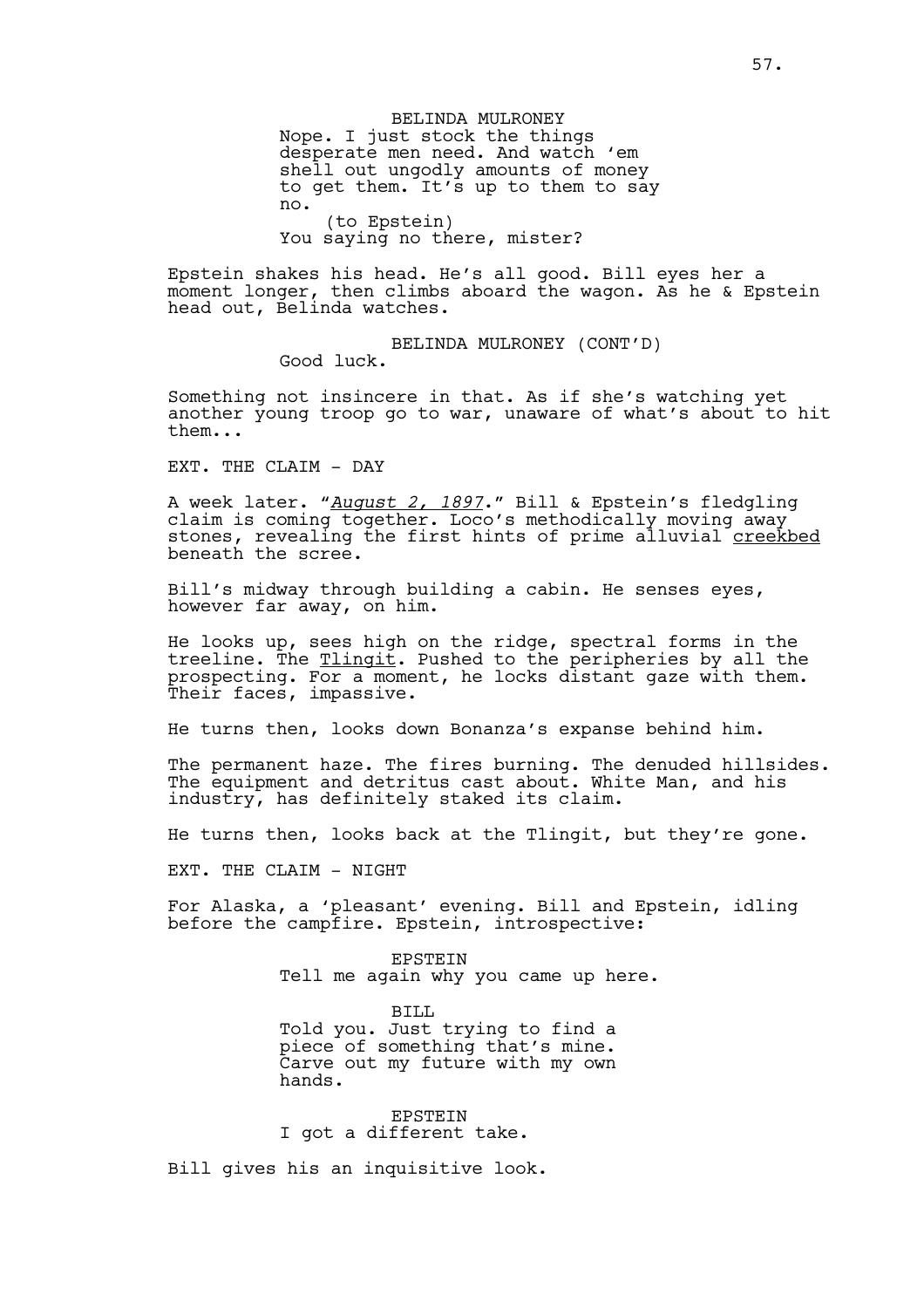Bill smiles. Absurd.

EPSTEIN (CONT'D) I'm the halfass here, we both know it. A man of no prospect. You on the other hand, sky's the limit. And you knew, guy like me, only way he was gonna come out this way and make something of his life, is if you went with him.

Bill smiles. There's truth there, even if he didn't fully realize it at the time. He nevertheless coolly demurs:

> BILL I like my theory better.

They share a knowing smile.

**EPSTEIN** Thank you all the same, brother.

It's as sincere as we'll ever see him. He's genuinely moved by Bill's friendship.

Bill nods. You bet. Epstein hefts his cup.

EPSTEIN (CONT'D) To aiming for the moon.

Bill hefts his own.

BILL Even if we don't have a chance in hell of getting there.

Off them, clicking cups--CUT TO--

EXT. THE CLAIM - LATER

--Bill, later, going out into the creek for ablutions. He rinses his mouth. Washes his face.

Standing ankle deep in the creek, he pauses. Looks down.

A glint there in the dark water.

He squats to get a closer look. Realizes it's not *below*...but instead a reflection on the water of something above.

Camera pivots as he slowly looks up--Dear God what a show--

The Northern Lights. Flickering into existence across the night sky.

And for a moment we revel in it along with Bill. It's staggering.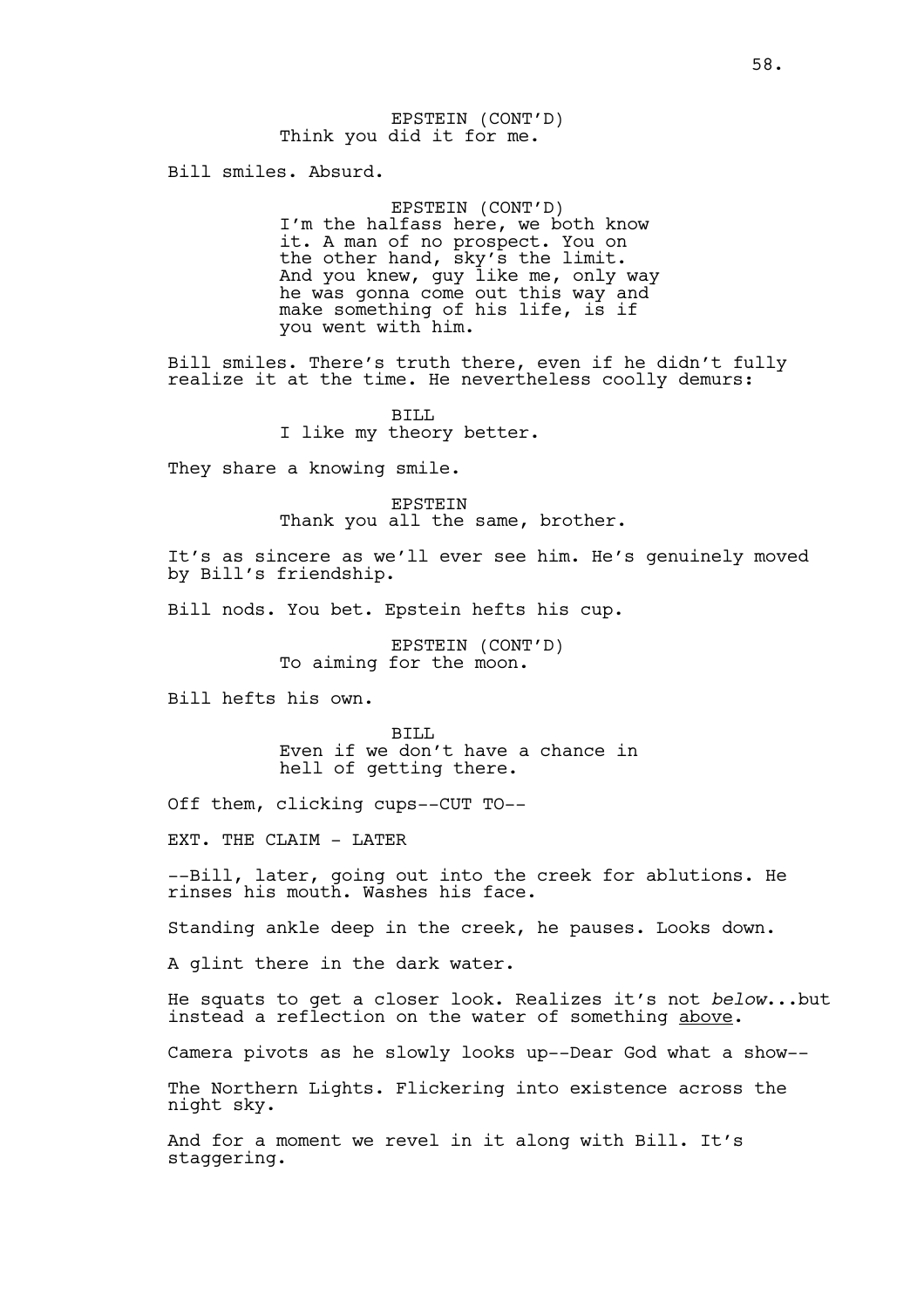If only for a moment, alone worth coming this entire way...

BILL(V.O.) *It's hard to describe. The feeling of arrival, of accomplishment, of having come this whole way and staking a small piece of the world for yourself, however tiny that stake was. It was ours. Down to the center of the earth, we'd earned that plot of land. It gave you a sense of potentiality that was as vast as the sky itself. If you could do this, what else could you do? And perhaps in that was the real wealth to was gained: The sense that nothing in the world could stop us.* 

We linger with Bill, his wonder at that sky above...then...

A gunshot rings out.

Bill wheels, sees that FLAMES are starting to kick up around their cabin.

He races back across the creek, but before he can get to the cabin, he finds Epstein, mortally wounded on bank before him.

Epstein struggles to say something, but he can't. Bill simultaneously tries to stem the flow of the mortal wound and scan the surrounding for the assailant.

Nothing. Only darkness.

Around them, flames lick up the cabin's timbers, consume their fledgling sluice.

Epstein struggles, fading. As a last act, he reaches up, seizes Bill's hand, the one he's attempted to stanch the blood's flow with.

In those hands, that scant beats before together held the promise of newfound paydirt, now only blood.

Then Epstein expires.

Bill, horrified, scans the environs again.

He scrambles across the dirt, grabs the Remington. Returns to Epstein's body.

OFF BILL, a tiny man with his friend dead in his arms, a gun unfamiliar but necessary in his hands, surrounded by the illimitable expanse of night and all its unseen threat...

# END PILOT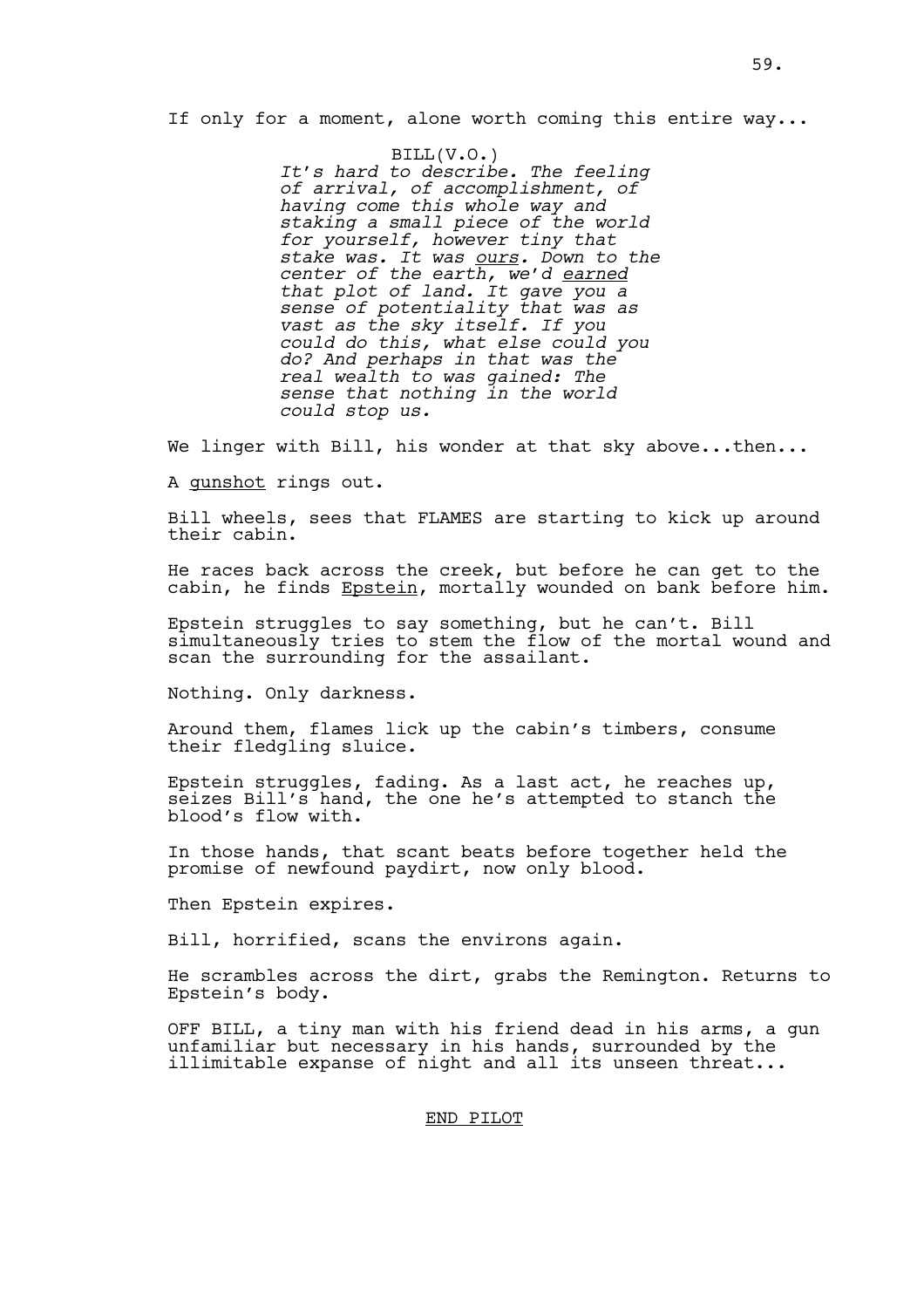# **KLONDIKE - EPISODE 2**

"Epstein's Boots'

by

Josh Goldin and Rachel Abramowitz

(Second draft

Created by: Paul Sheuring Discovery Channel Scott/Free Prods. Nov. 24, 2012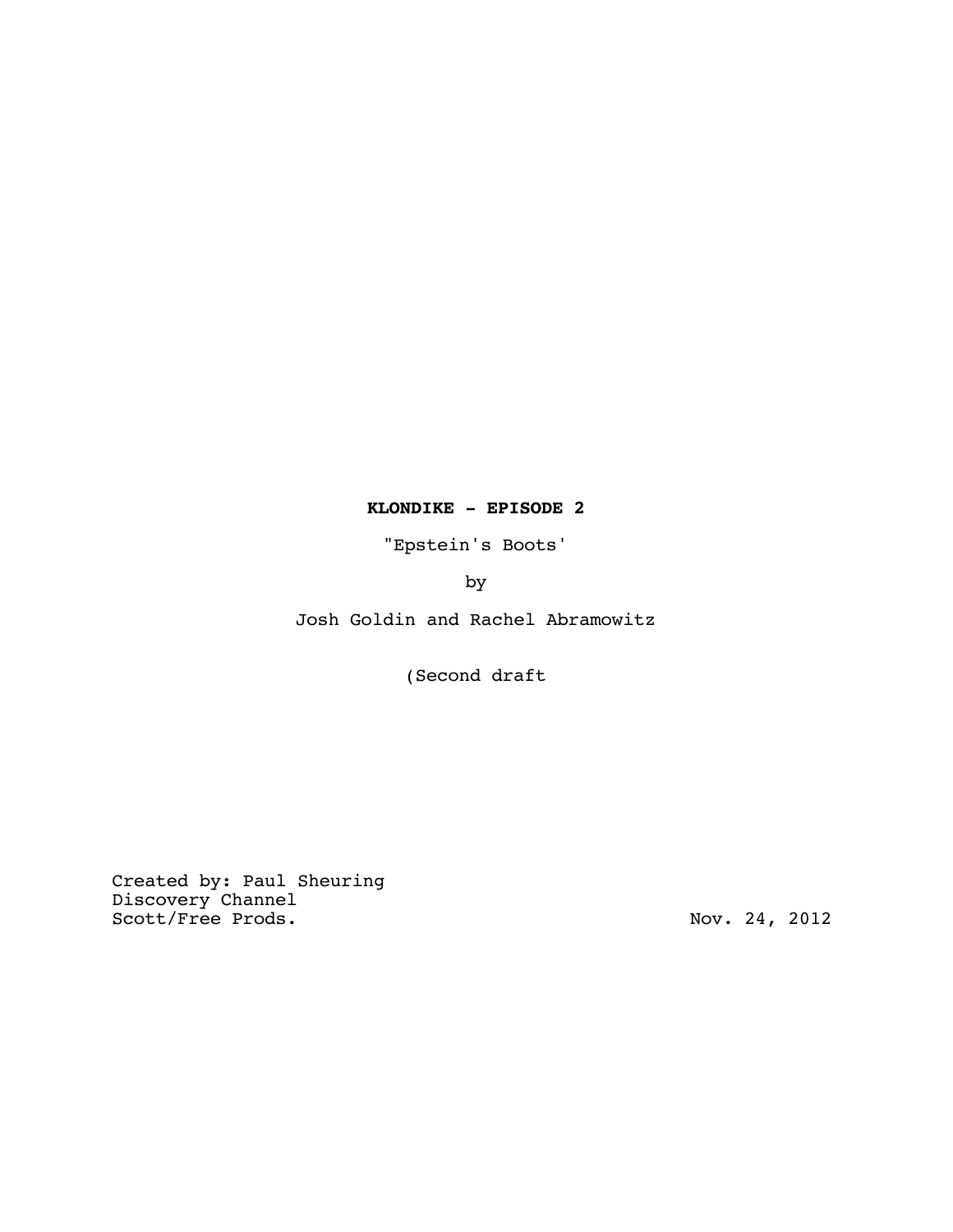### FADE IN

Nothing but fog as far as the eye can see. We could be anywhere. The Himalayas, Norway... Heaven.

Our view drifts with the fog as it curls over a puddle of BLOOD (we are definitely not in heaven)... Words appear on screen:

#### **OUTSIDE DAWSON - ALASKA TERRITORY**

WE MOVE UP the body of EPSTEIN. Eyes open and glassy. A figure stands over him.

It's Bill. Eyes bloodshot. There are tears somewhere back there. He leans over his friend. Puts his head on his chest.

ANGLE ON THE TWO BEST FRIENDS

Bill's breath is visible, coming out in short bursts. No breath comes from Epstein's mouth.

The living and the dead.

Tenderly, Bill closes Epstein's eyes. He loves this man. He lifts him and places him on a makeshift cart.

Now there are truly tears in Bill's eyes.

EXT. TRAIL TO DAWSON - LATER

Bill emerges from the fog, dragging the cart on which lies his best friend. Exhausted eyes filled with ragged determination.

A blanket covers Epstein's body. A single booted foot sticks out.

EMBOSSED ON THE LEATHER OF THE BOOT

is the image of *a cowboy whirling a lasso--*an emblem of the adventurous creed Epstein lived by.

ANOTHER SWADDLED FIGURE

passes in the fog. A HARD-FACED woman, also dragging a cart. Cargo covered with an oil cloth. Her cart hits a bump.

A DEAD hand drops out from under the oil cloth. Small. White. A child's hand.

Death a common occurrence here.

Bill looks away... rattled. This is not the world he wants the world to be.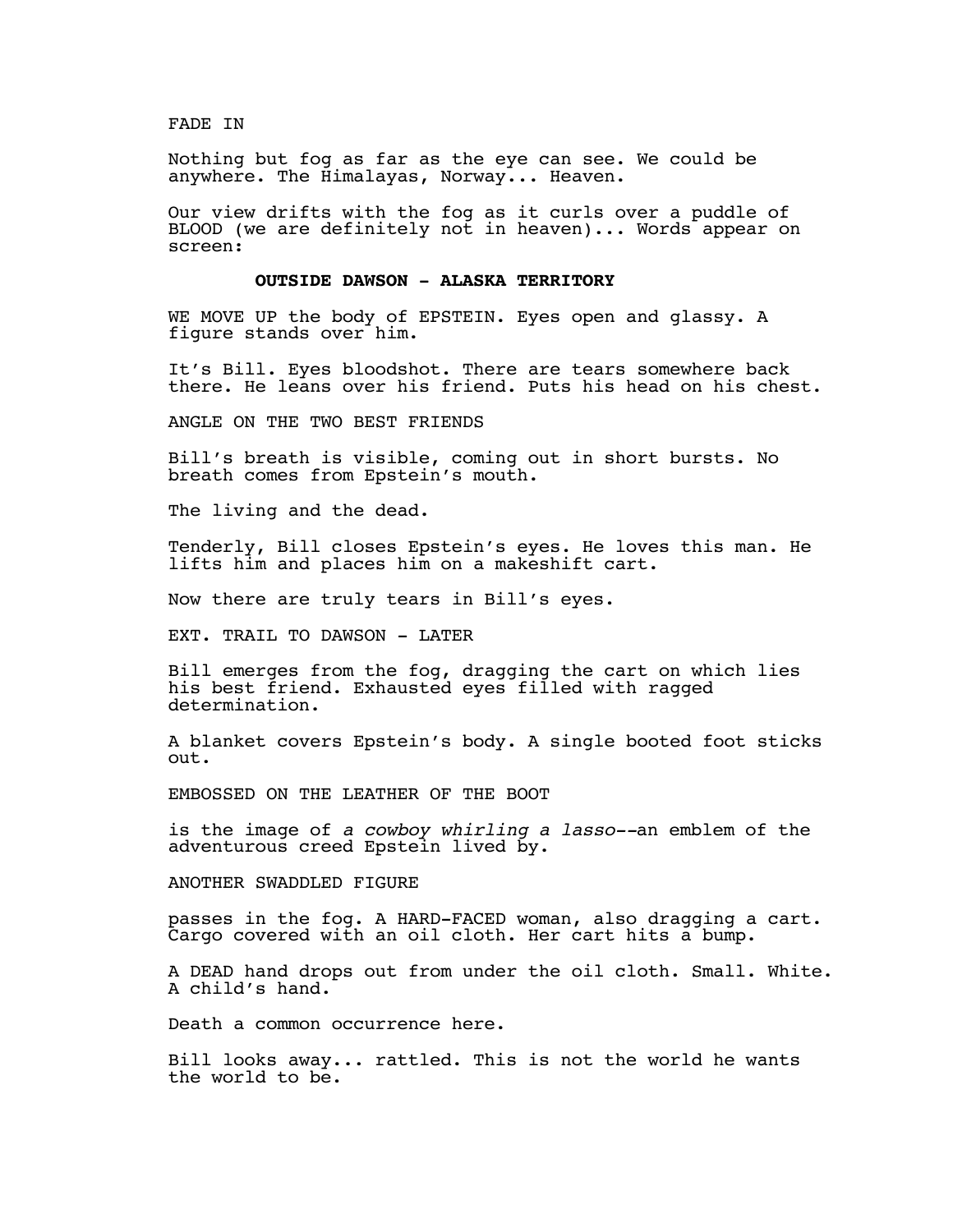EXT. TOWN OF DAWSON - LATER

Weak early morning light cuts through the fog. Bill pulls the cart through the near-empty street. He pauses to stare around him.

A BAR

is the only commercial enterprise open at this early hour.

INT. BAR

LAUGHTER and LOUD TALK dims as ...

... a Bill enters, walks up to THE BARTENDER.

BILL (quiet) Where can I find the law?

THE BARTENDER--skinny, sweaty, drunk--heads toward him from behind the bar.

> BARTENDER Ain't no law around here.

Voice of a patron, "You're *IN* the Town Hall."

The bartender notes Bill's bulky cart through the window. Doffs his dirty woolen hat in deference.

> BARTENDER (CONT'D) Mortuary ain't open yet. Animals gonna get him, you leave him outside.

BILL (intently) He doesn't need a mortuary. I intend to take him home.

PATRON Don't look like he's got a lotta walking in him.

Bill turns... Stares with searing eyes at the patron who made a joke about his dead friend.

> BILL You make jokes about funny things.

PATRON You're supposed to make jokes about funny things.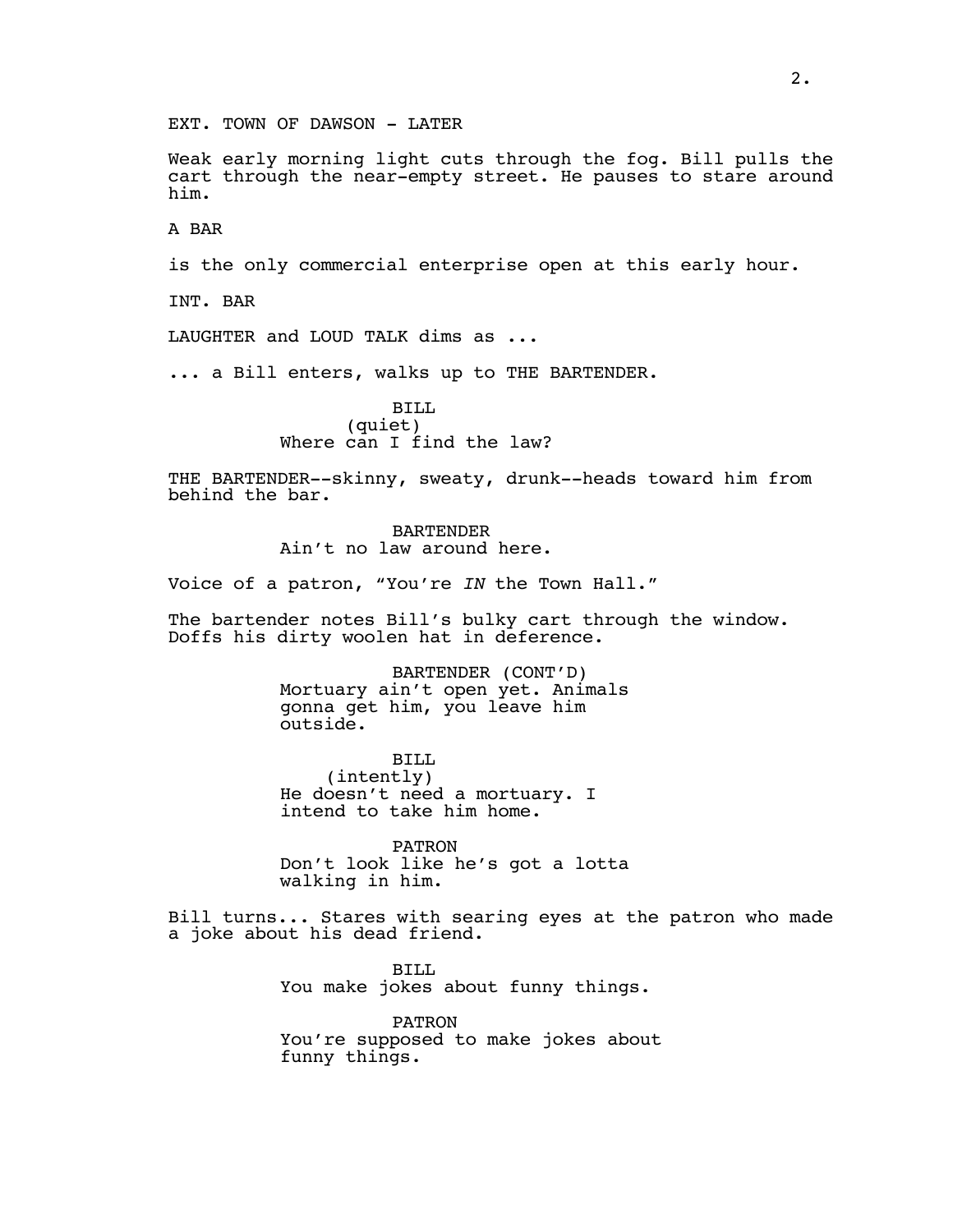Man's amped up on booze. A kid nearly, but grown big and strong. Rises from his stool. Legs shifting, everything about him shifting.

Just Itching for a fight.

A hand grabs Bill's shoulder. It's Soapy.

SOAPY Hey, hey... Don't let him in, don't let him in. Your brains'll be mixing in with the sawdust.

Bill allows himself to be pulled toward a stool a bit further down the bar.

> SOAPY (CONT'D) (to bartender) Give my friend a drink.

The bartender pours. Soapy pushes away the glass.

SOAPY (CONT'D) Not that cedar bark shite. The good stuff. Only the good stuff for my friend.

Turns ingratiatingly to Bill.

SOAPY (CONT'D) You pay me back later, huh?

A drink is put before Bill, He gulps it down. It lightens him a bit.

He turns to the window. Outside, a few stragglers pass on the packed clay street. Across the street, stand a row of stores... all shut down.

> BILL. Why's all the stores closed up?

Soapy stares at Bill. Does he really *not know?*

SOAPY Because it's midnight.

Bill's fatigued eyes wince in the sunlight coming through the window. *A world where even the sun's upside down.*

> BILL (some urgency now) When's the next boat out of here?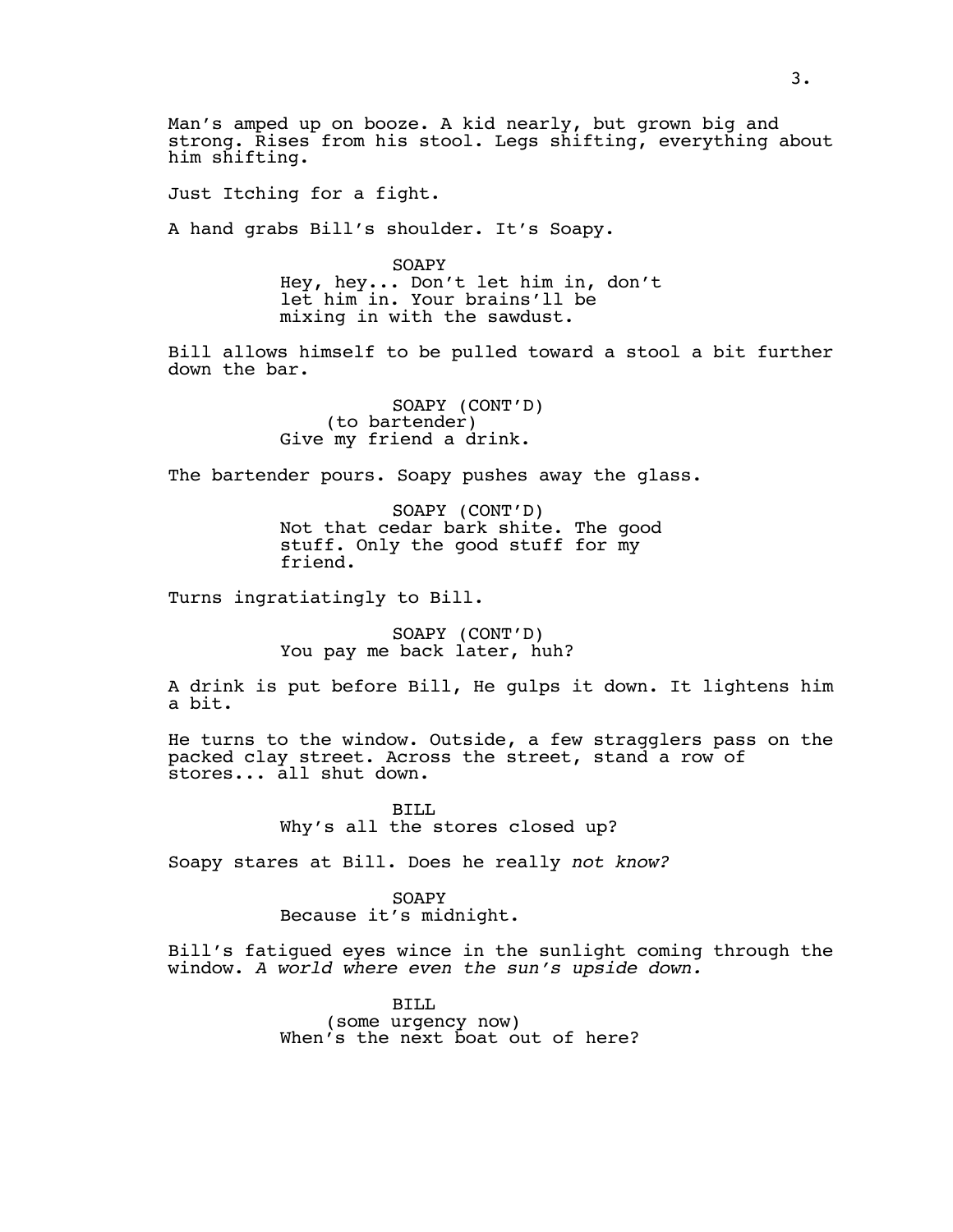SOAPY I'll answer you straight. I see you're an honest man and your query deserves an honest answer. Boat comes in two days...

Soapy makes his face go sad in an almost Kabuki way.

SOAPY (CONT'D) ... but *your friend* won't be on it.

Referring to *the cargo* just outside the bar. A tremble of anger goes down Bill's spine.

> BILL Why's that, grifter?

SOAPY (to bartender) Give my friend another drink.

Bill pushes away his glass. Doesn't want another drink.

BILL (anger beginning to boil) Why won't he be on the boat?

Soapy can't contain his giddiness any longer.

SOAPY Because he's DAY--ED!

Soapy CACKLES with laughter. A few other patrons join in. Bill whips around him.

Bill only now takes in his surroundings. Patrons all staring at him. A dream-like hostility palpable in the dusky light from kerosene lanterns.

*Bill is definitely the outsider here.*

SOAPY (CONT'D) Death brings death. I for one try to stay away from it lest I catch what it's got. Boat captains think like I do. All of us here and I'm including you in my arithmetric, we don't leave when we're healthy?

He pauses for dramatic emphasis... then speaks ominously.

SOAPY (CONT'D) We gonna be *buried here*. That's a fact. You look hearty now, but no one can speak to the future.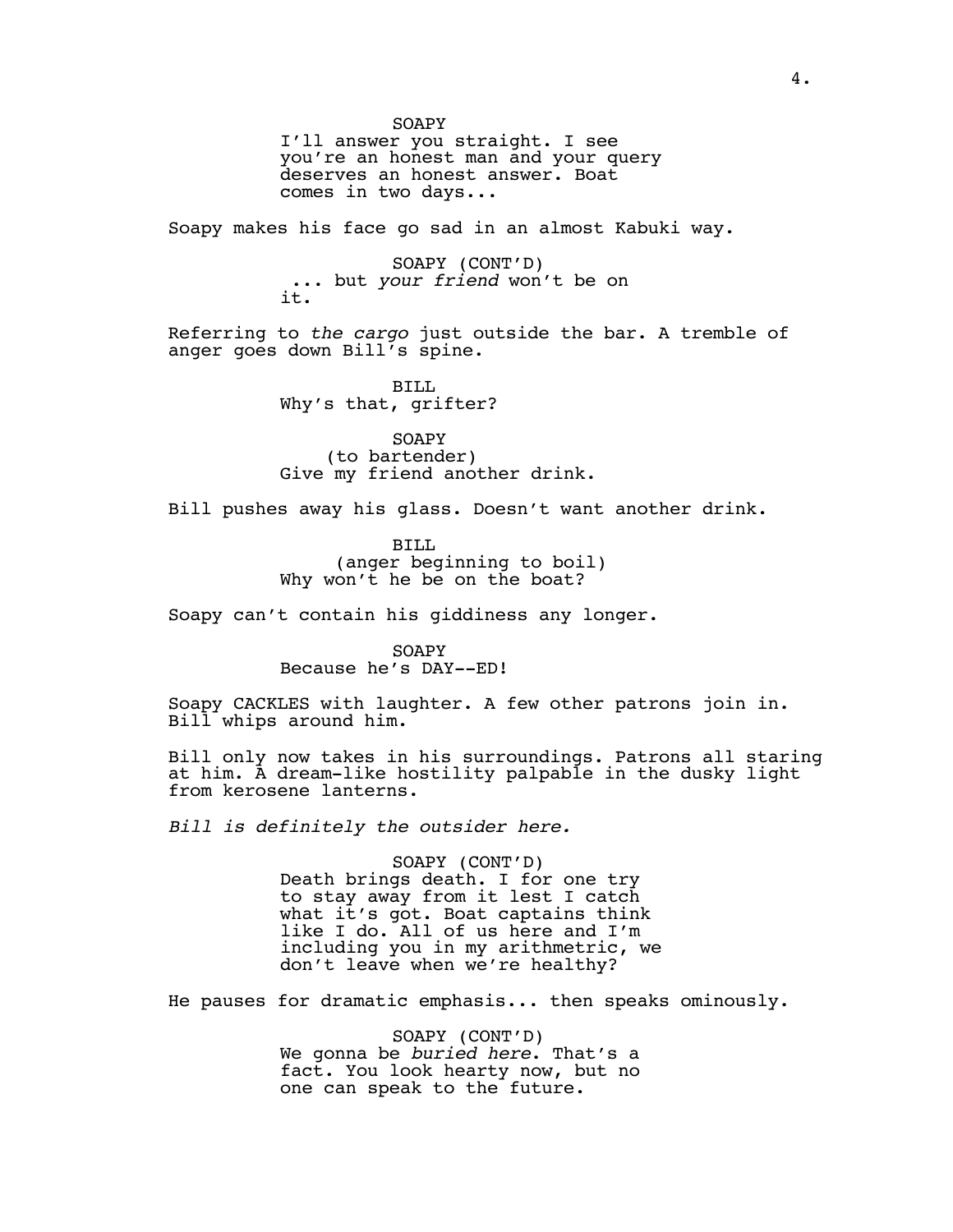A threat there. Soapy stares at Bill with what he thinks is *a wise expression*.

> SOAPY (CONT'D) The future's *wanton.*

BILL You take the scenic route, get where you going, don't you? Let's hear your pitch, grifter.

SOAPY I got the gift of gab. A curse and a blessing. Here's how it is.

A different look in Soapy's eyes now. Business excites him. He lives for it.

# SOAPY (CONT'D) Just because your partner's gonna be buried in this hard, cold clay, don't mean a man such as you, with other options, got to.

BILL What *other options*?

Soapy's eyes are afire with the sexiness of this opportunity... *for him.*

#### SOAPY

*Your claim*.

Bill glances around him. Everyone seems to be listening to the conversation. Awaiting his response

> BILL It ain't even been dug on. Might yield nothing.

SOAPY You used a great word there. *Might.*  Might be something. Might be nothing*.* That's the beauty of a claim such as yours, staked up in the hill, the only one so far. It could be anything.

Soapy's eyes are searing. He may not be the brightest guy in the world, but he has an uncanny understanding of what we call *the bottom line.*

> SOAPY (CONT'D) What you got to understand is, the folks around here are hungry for gold. They've travelled a thousand miles for it. Nearly died for it. (MORE)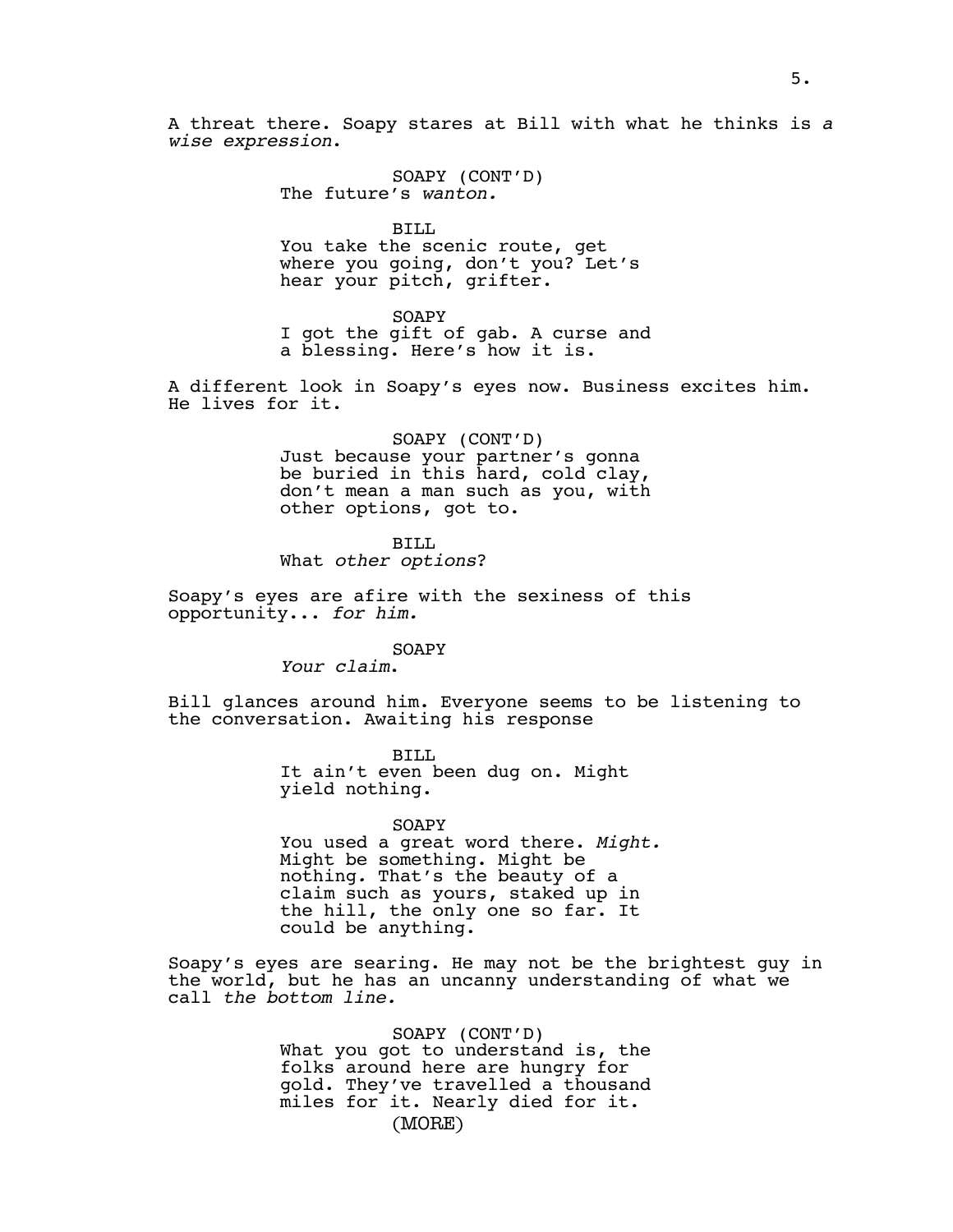## Images of gold pass before their eyes before they sleep. SOAPY (CONT'D)

Soapy lowers his voice so he will not be heard by the patrons around him, all straining to hear their tete e tete.

> SOAPY (CONT'D) A great deal of money will be invested in ignorance when the need for delusion is deep. And what you got in your claim is a beautiful delusion. Right now, it's unexamined. As you say, un-*dug*...

Bill is staring hard at Soapy. This has been a revelatory conversation.

> BILL And you want to be the middle man for my delusion? Sell it when it's hot.

> SOAPY My proposition is this, and the deal is over the moment your spade touches soil. I will pay you one hundred dollars for your claim AND I will pay your boat fare out of Dawson. In legal tender, or gold. Your choice. Maybe you want gold. Tell the folks back home, you dug it out yourself. Be a bit of a hero.

There may have been a whiff of temptation to the offer... but Soapy's last statement is beyond offensive to him.

> BILL Listen to me and tell this to anyone wants to know my intentions.

Soapy had been talking in a whisper, but Bill makes his voice loud enough for all to hear.

> BILL (CONT'D) (eyes searing) I'm not leaving Dawson until my friend gets justice.

PATRON Jew already got his justice.

This from the patron who tried to pick a fight with Bill earlier. He's been waiting for this moment.

Bill has reached what he thinks is the end of his rope (actually it's a long, long rope).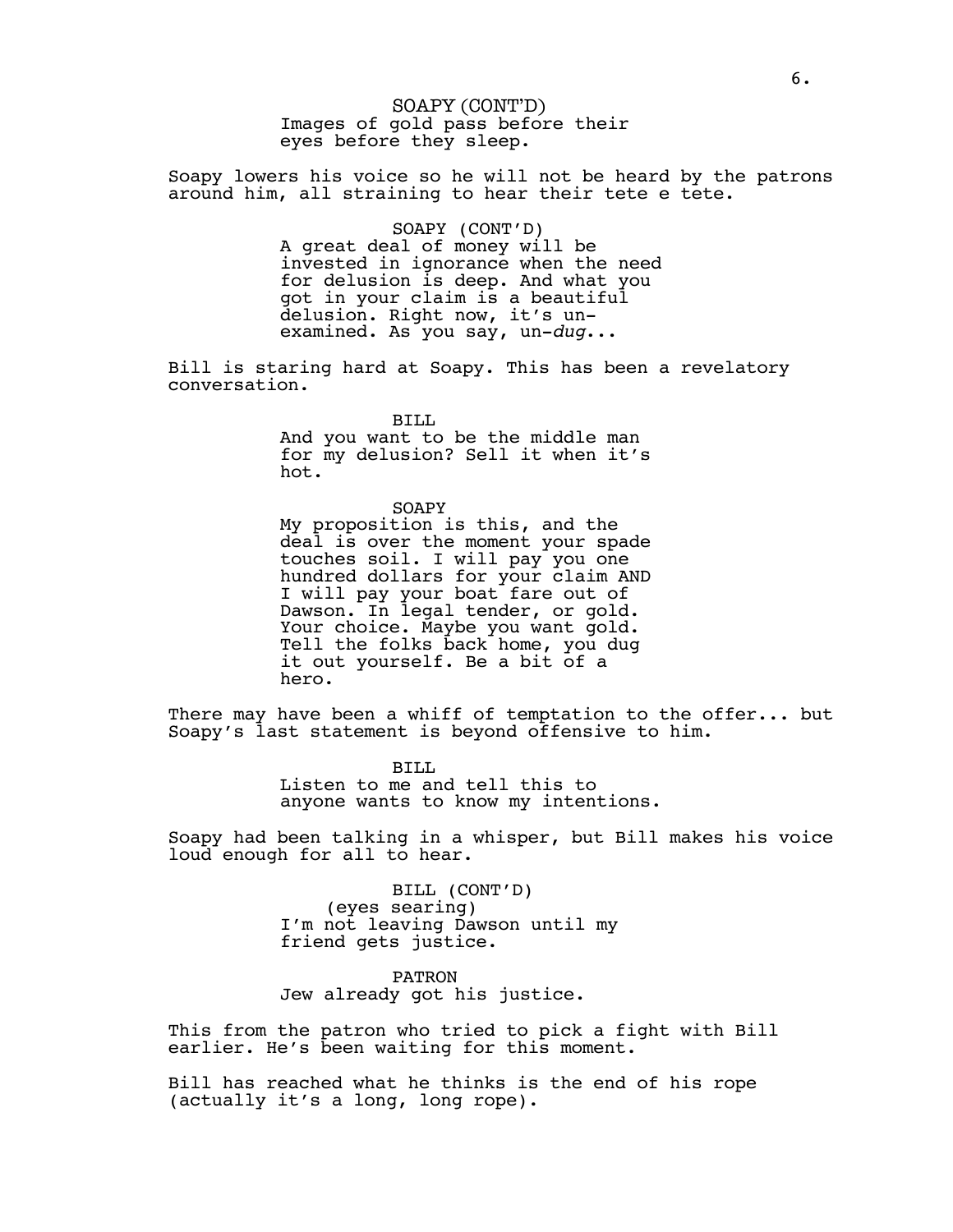The pugnacious patron grins a grinny grin grin. Which evaporates as Bill tackles him.

THE TWO MEN

CRASH over a table, splintering it. Bill's opponent lashes out at Bill with a broken beer mug... It hits the side of his forehead.

The patron has the upper hand. Punches Bill hard in the face, grinning. He loves this shit. But Bill scissors his legs around the patron's legs, flipping him.

BILL'S OPPONENT

is *under* Bill now. But in the tumult, he's pulled a knife. The knife is at Bill's throat. Bill holds the blade back with his left hand.

BLOOD

seeps out onto the blade as it cuts through the flesh of Bill's palm. Excruciating to watch. In seconds the knife will cut through his hand.

Bill elbows the patron in his face with his free arm... and the knife drops. Bill punches his opponent in the face so hard, the man nearly passes out.

Bill rises, kicks the knife across the sawdust-spattered floor.

Bill's hand is bloody. So is his forehead. He glares at the patrons, all gathered around watching. Bill looks half crazed.

> BILL. (growls it out) You're not getting rid of me that easily. You're not getting rid of me.

But the patrons are no longer staring at Bill. They are staring past him... at a commotion out the window. Bill whips around.

THROUGH THE WINDOW

we see A SMALL CROWD surrounding Epstein's body. Vultures over carrion.

EXT. SALOON - SAME TIME

Bill SLAMS his way through the crowd. Dispersing them.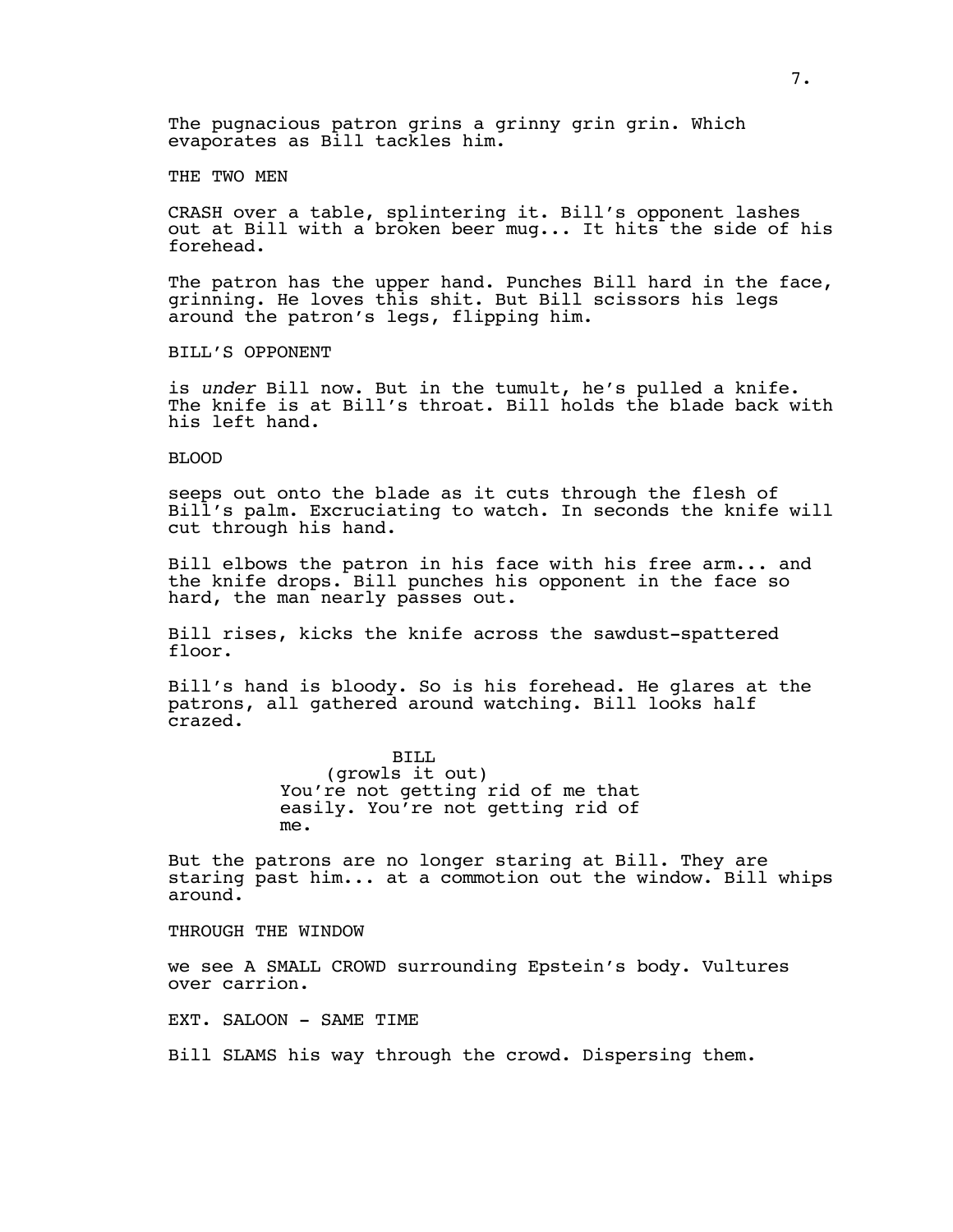## EPSTEIN'S CORPSE

is half off the cart now. Jostled. Picked over.

HIS DEAD FEET

wear only socks.

Bill shouts impotently at the now-empty street

BILL Goddamit, you took his boots!! What kind of man would steal a dead man's...

But he doesn't bother saying the rest of the sentence.

BILL'S EXHAUSTED EYES

say it all. He's in the third circle.

ANGLE ON BARTENDER

behind the sanctuary of his bar.

BARTENDER (cracked smile) Animals got him.

END OF TEASER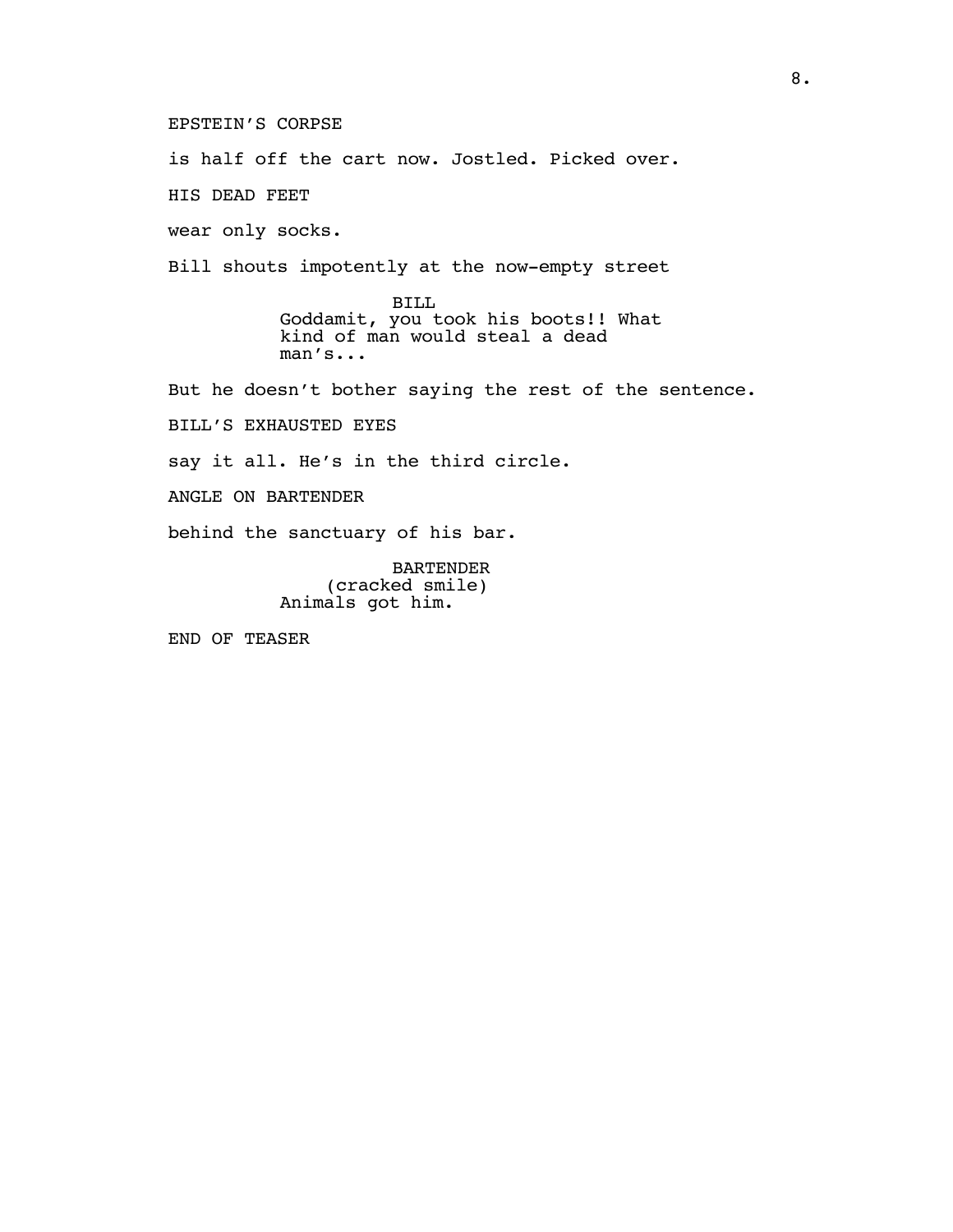#### ACT TWO

ANGLE ON EPSTEIN

lying on hard, frozen earth now. OUR VIEW loosens to reveal he's lying in a veritable garden of bodies. We are:

EXT. MORTUARY - MORNING

THE MORTICIAN--the plumpest man in Dawson--stands with Bill over the corpse. Wind whips his hair. We can feel the chill.

> MORTICIAN I'm sorry, sir. No way we can bury him today. No way, no how. Too many, um... *passengers* ahead of him.

Bill puts two more coins into the mortician's hands. The mortician nods gravely.

> MORTICIAN (CONT'D) We will hasten to dispatch him to the angels.

### ON BELINDA

entering the area as Bill is leaving. She is dressed somberly for the occasion, but her dress clings. It can't help itself.

> BELINDA I heard about what happened. I came to pay my respects.

> > BILL

I hope he's in a better place.

Glances with distaste at his surroundings. Remembers his manners.

> BILL (CONT'D) Thanks for coming. He would have appreciated it.

Belinda holds him with her very presence. She enjoys this kind of power. Belinda wipes a tiny bit of oil under her nose. Offers her vial to him.

> BELINDA Mint oil. For the smell.

Knew he'd refuse. Puts the vial back in her purse.

BELINDA (CONT'D) May I ask your intentions? Will you plunge into your virgin claim, or will you be going home? Back to Maine is it?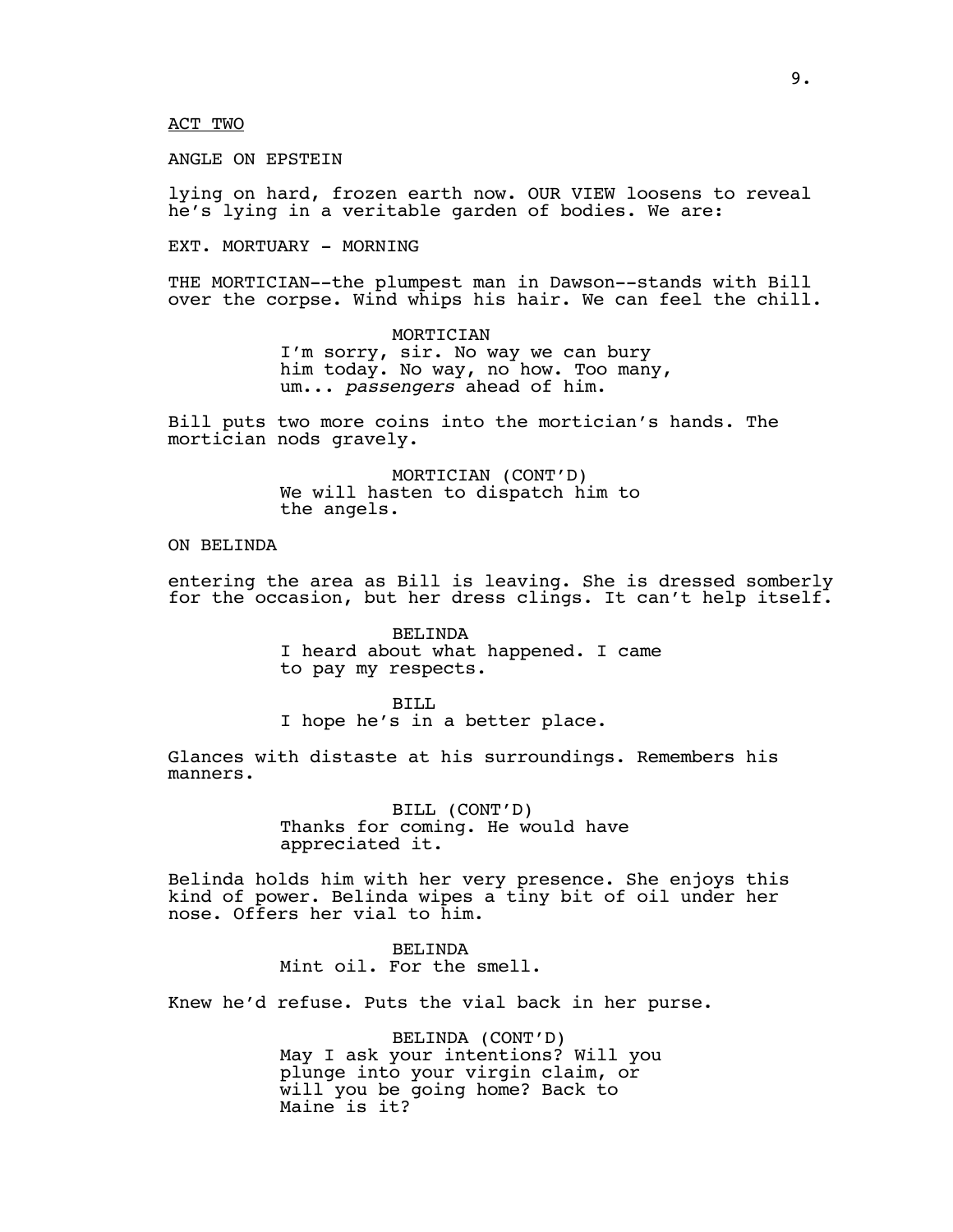BILL Vermont.

BELINDA Vermont. First state in the union to allow female suffrage. (musing) Seemed important when I lived in the lower 45. Now seems quaint. Voting for which man will have power over you.

She stares appraisingly at him.

BELINDA (CONT'D) I like you. Selfishly I'd like you around. But your friend drew fire on account of, I believe, where you and he staked your claim. I worry about you.

BILL Your worry will be my good luck charm.

BELINDA I hope it works.

Bill nods, gives her a quick smile and heads out. Belinda stares after him, in no hurry. She's never in a hurry.

> BELINDA (CONT'D) He was a good friend, wasn't he?

Bill turns. Something different about Belinda now. Genuine feeling in her eyes.

> BILL (emotionally) Yes he was.

Belinda moves toward him. She takes his hand in hers.

BELINDA (almost to herself) I haven't had many true friends.

She touches her whole palm to his chest. Feeling him. Not really sexual... but a touch is a touch.

> BELINDA (CONT'D) (means it) Good friends are more valuable than gold.

Belinda moves off. She likes making her own exit rather than being *exited upon.*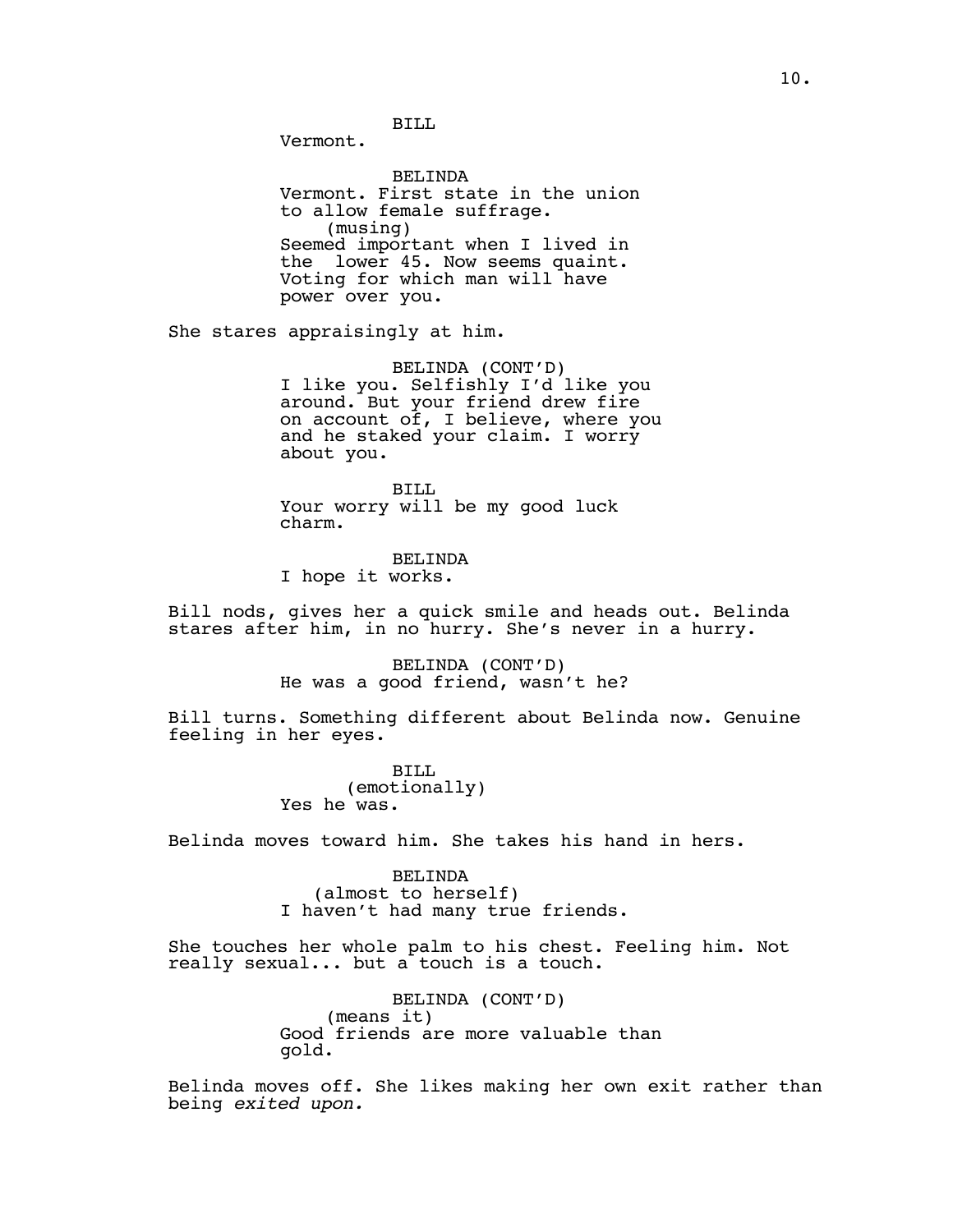The door opens to reveal Father Judge, face red from work. Behind him, we see shelves smashed, new lumber stacked. He's building his church.

Bill stands before him. Father Judge stares intensely at him, as if trying to figure him out.

> BILL You've probably heard that my friend is no more.

> > JUDGE

I have heard.

BILL

If it's not too much trouble, Father, would you conduct a ceremony over his grave? It would be very meaningful to his family... and to me.

Father Judge hesitates. Compassion in his eyes.

FATHER JUDGE I can't do a Christian rite for a Jew...

Bill's upbringing allows no disrespect for a member of the church.

## BILL

## I understand.

He turns away , trying not to show his anger. Father Judge holds him back with the rest of his sentence.

> FATHER JUDGE ... But I will perform the Jewish rite of Kaddish.

Bill stares at Father Judge. This is the first real human moment he's had since Epstein died.

And it brings tears to his eyes.

CUT TO:

### ANGLE ON EPSTEIN

lying on a block of ice at the end of the dry goods store. Bill touches Epstein's cold face. Possibly his last touch.

And then he does what he's been avoiding doing. He reaches into the lining of Epstein's vest.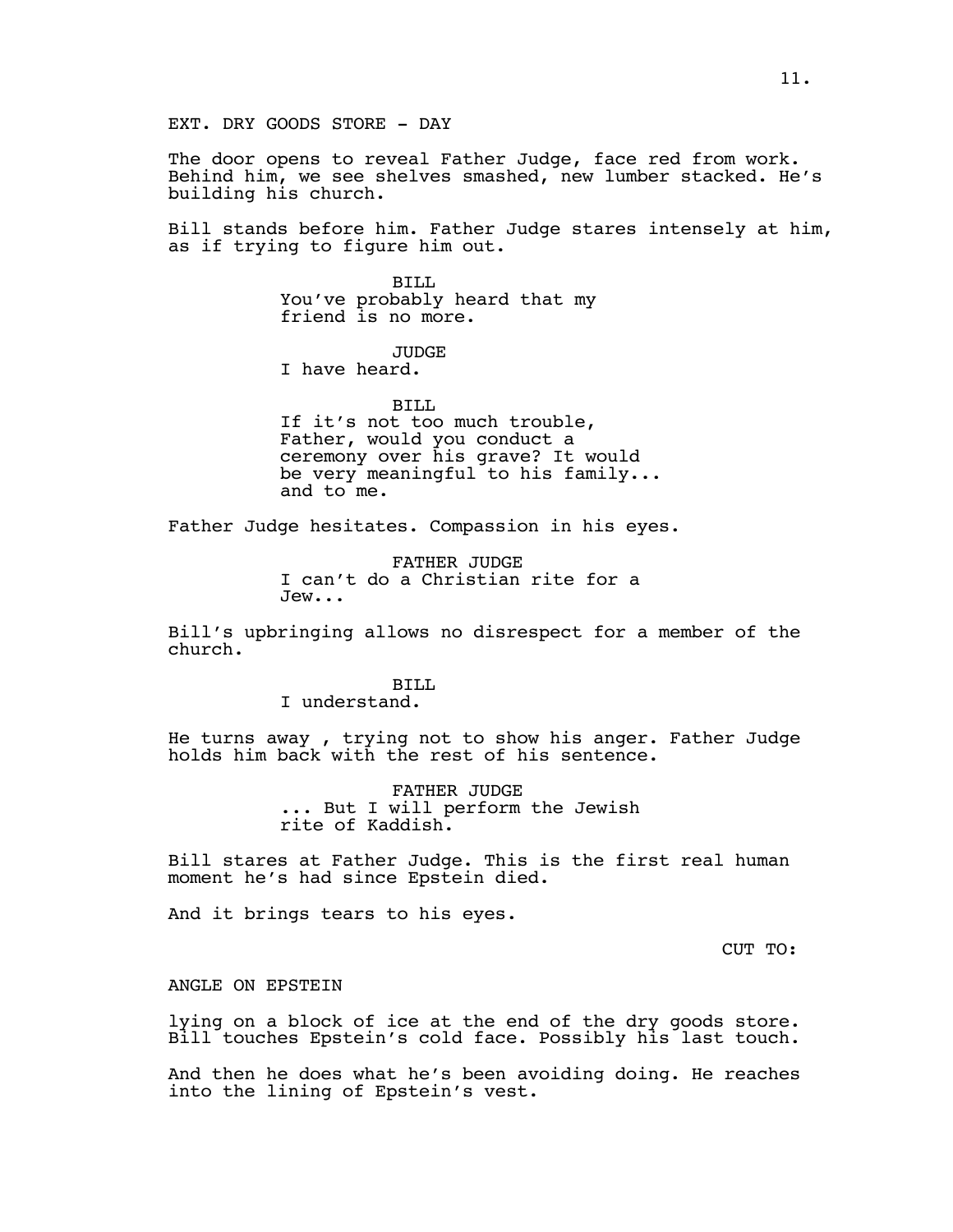All the blood leaves Bill's face. Bill frantically checks Epstein's other pockets.

> FATHER JUDGE (CONT'D) What are you looking for, son?

Bill stares at father Judge but he isn't listening. He hurries off. Father Judge's eyes are searing.

> FATHER JUDGE (CONT'D) God has been aloof. The hands of men have battered you. Take heed when god touches you.

> > SMASH CUT TO:

INT. BILL AND EPSTEIN'S TENT - LATER

Bill frantically whips through the tent, checking every possible hiding place. Shakes out the sleep wear. Empties the packs. Rushes outside.

EXT. CLAIM - SAME TIME

Bill searches the outside environs. Examines the saddlebags on Loco (he and Epstein's donkey. Turns, sensing something.

A FEW FEET AWAY

A MAN sits with his back against a tree. Big brown mustache, crinkled blue eyes, smoking a corn-cob pipe. Like one of those faces from a Klondike photo. MEEKOR.

He seems to be enjoying the day.

MEEKOR (casually) You smoke?

Bill stares at him, wide-eyed, rattled.

BILL. No, I do not.

Goes back to searching.

MEEKOR Should take it up. Helps with the mosquitos.

Bill is running out of areas to search.

MEEKOR (CONT'D) (faintest interest) What you looking for?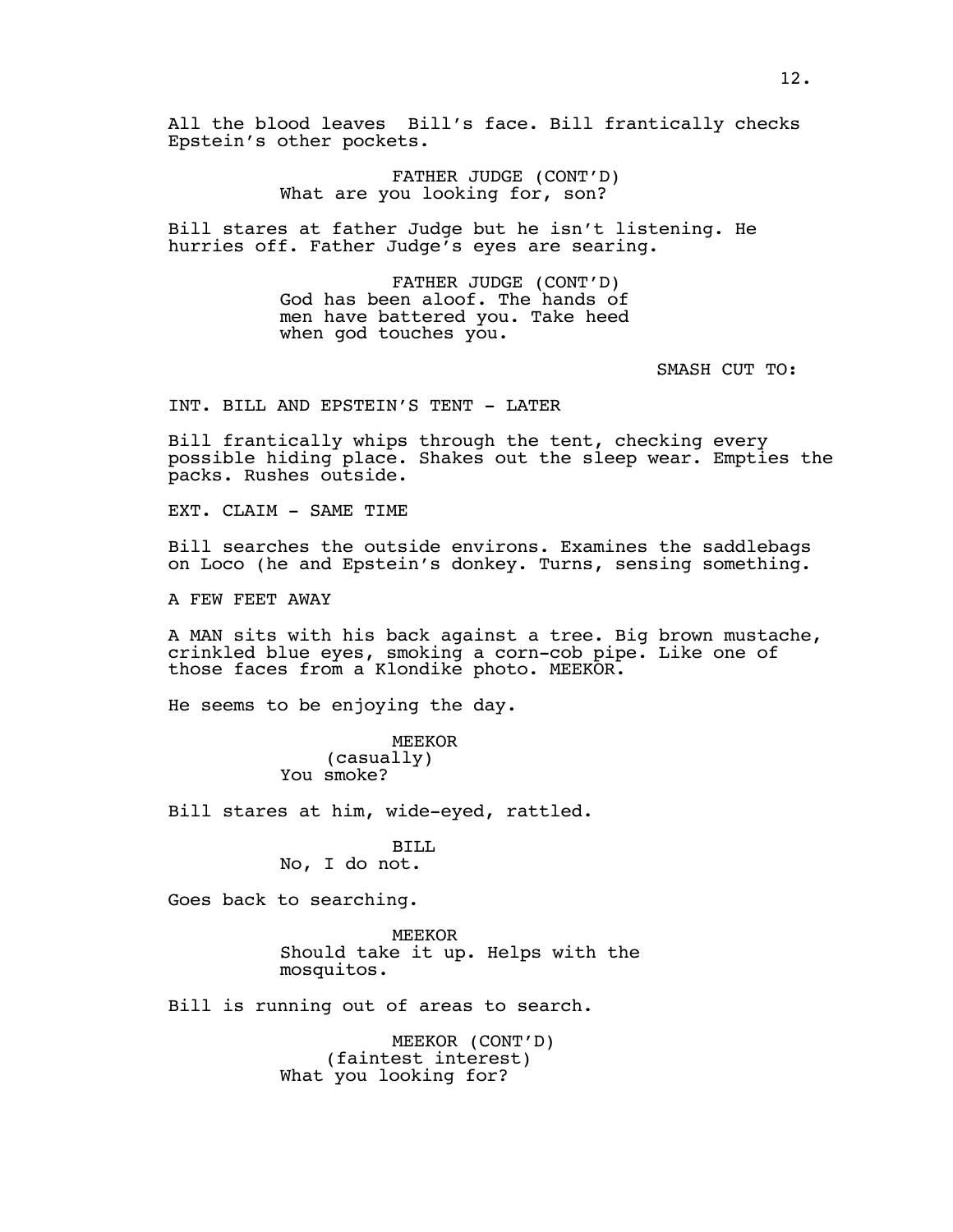Bill responds without looking up.

BILL My partner's claim. MEEKOR (nods) Got it.

Bill rummages around the spent fire... is totally caught up in his search. Slowly stops. Looks back up at Meekor.

> BILL That mean you understand what I just said?

MEEKOR Nope. Got it.

He produces the claim from his vest pocket.

Bill lunges at Meekor. Pushes him up against the tree.

BILL You take it out of a dead man's pockets?

Meekor doesn't seem the tiniest bit rattled.

MEEKOR No, sir. Wouldn't do that.

Bill lets him go. He stares at Meekor as if staring at someone not quite of this world.

BILL

Stay right there.

Bill backs up toward his tent without taking his eyes off Meekor. Reaches in... fumbles around, pulls out a pistol.

Something stops Bill from actually pointing it at Meekor though. He holds it at his side. Threat enough.

> BILL (CONT'D) I'm going to give you exactly three seconds to tell me how you got a hold of that claim.

MEEKOR Don't know if I can do that in three seconds.

Bill's eyes widen with growing frustration.

BILL You can take more time.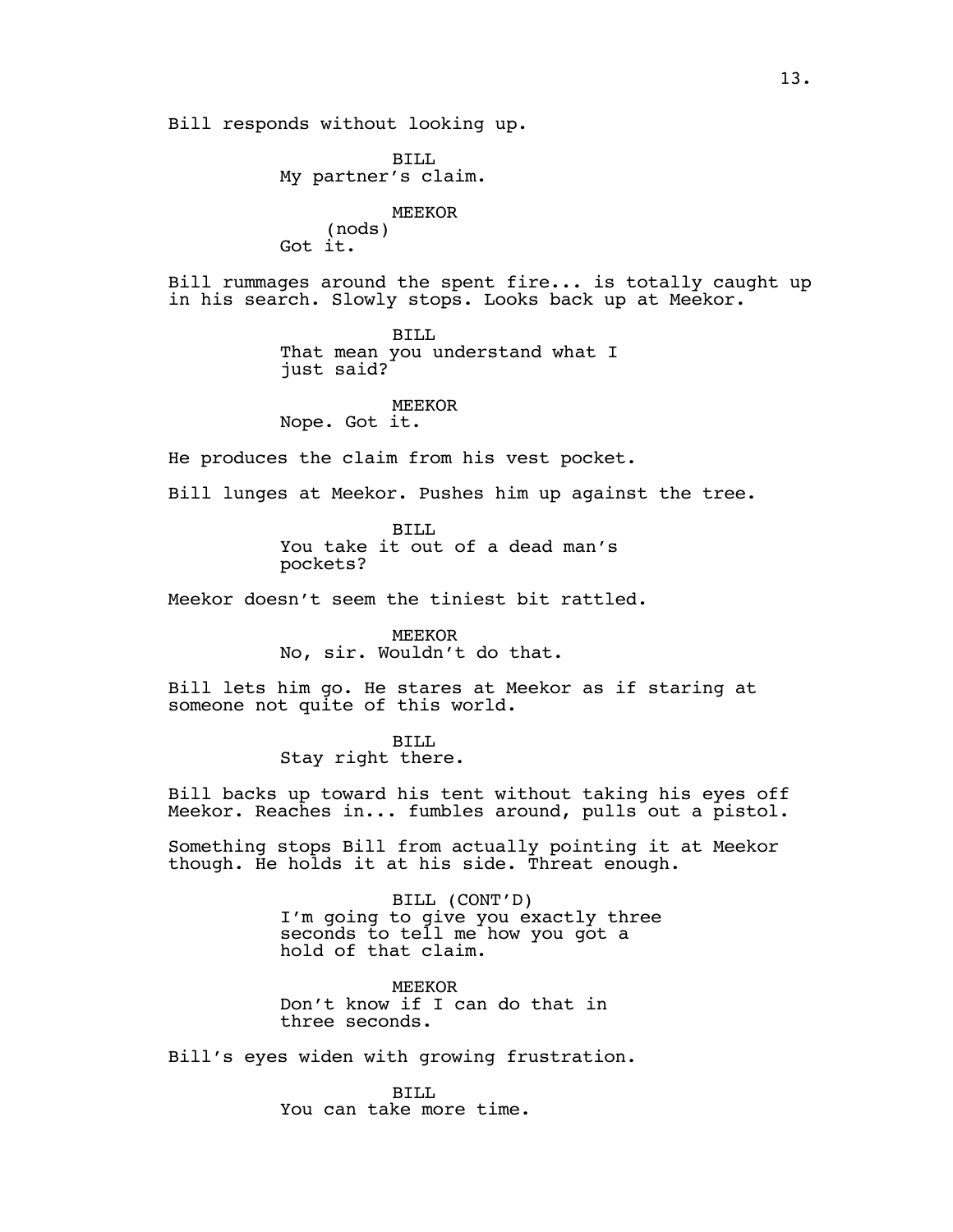MEEKOR

Around yesterday, your partner, Mr. Epstein, came into a loan shop for a loan. For supplies and such.

BILL.

And the owner of the loan shop took his claim for collateral? That it?!

Meekor is a bit thrown by Bill's genius.

MEEKOR Answers come faster when the questioner helps 'em along I guess.

BILL And you have some kind of controlling interest in this loan shop?

MEEKOR Control and interest are two separate things in my book. I'm *interested* in fish... but can't make 'em bite.

Getting answers from Meekor is like punching a marshmallow.

BILL Who do you work for?

## MEEKOR

I don't work for anyone. Just do things on my own that people pay me for.

Meekor's logic is starting to make Bill's head explode. He is close to doing violence to him.

> BILL Who owns the goddam loan shop?

MEEKOR Would have saved some time you'd asked that question to begin with. Since you're in such a hurry.

He is in the process of re-lighting his pipe. It takes a moment.

> MEEKOR (CONT'D) Belinda Mulroney owns the loan shop and thus, your partner's half of the claim, which I am being paid to work.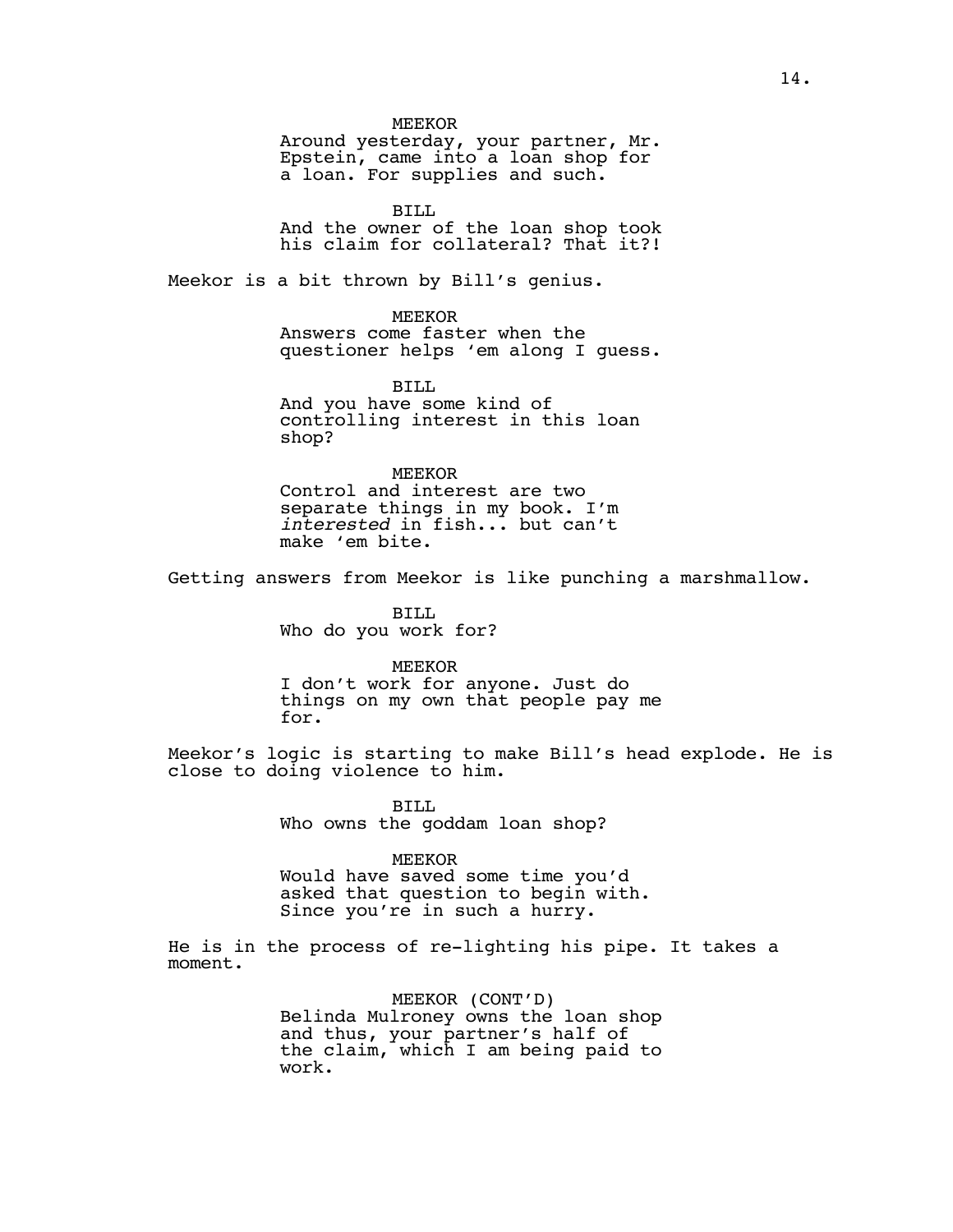BILL So Belinda's my new partner. (eyes searing) Convenient for her my first partner got killed.

ACT OUT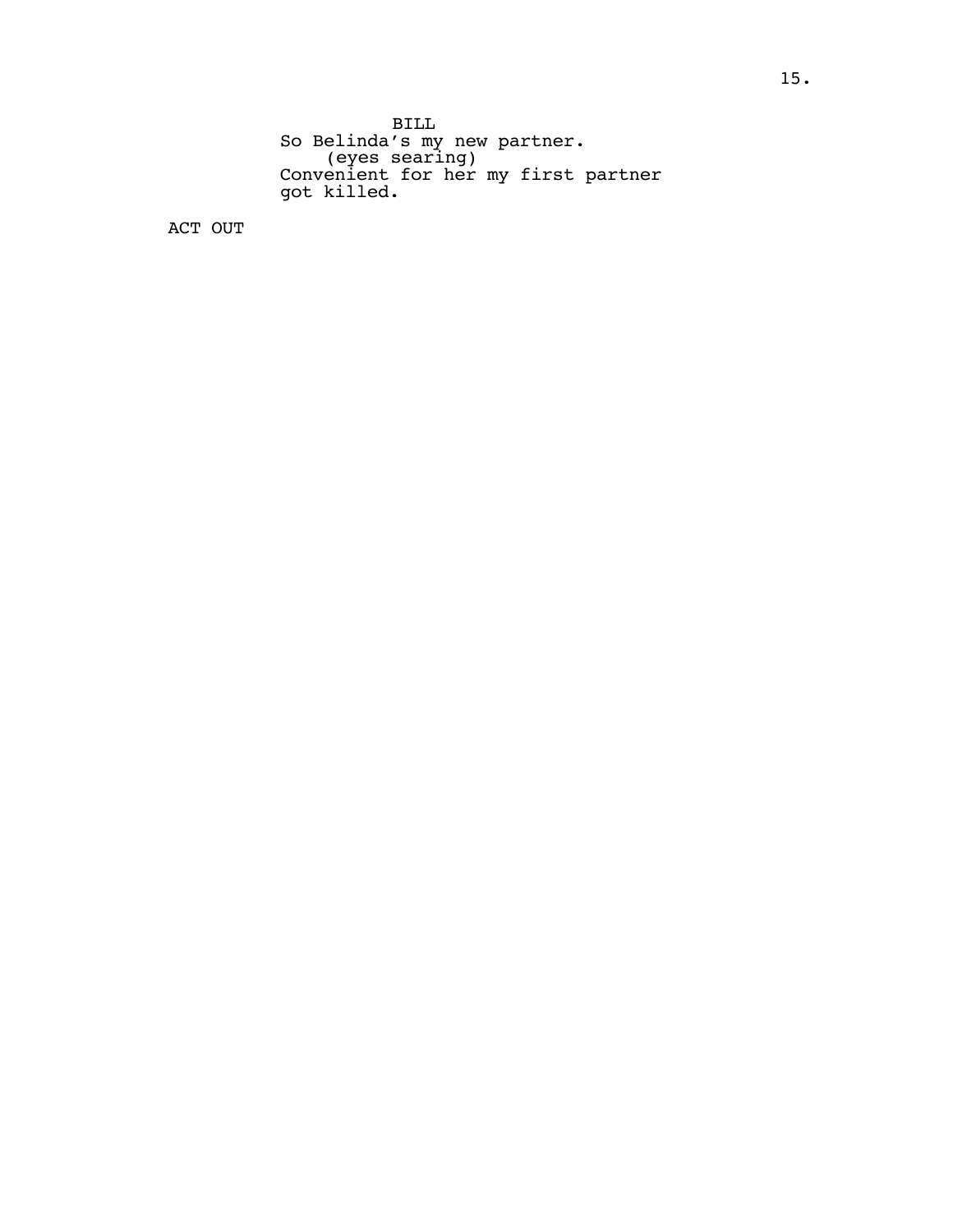#### ACT THREE

A BLACK SKY

glowers over the infinite expanse of Spruce and rock that is Alaska in spring. A human-less wilderness of virgin nature. God's country...

... and God is angry. Thunder BOOMS as...

DIAGONAL SHEETS OF RAIN

puncture a million holes in the water of the Klondike river.

ON THE BANKS OF THE ROILING RIVER

the miners look tiny, putting up sandbags--a bulwark against flooding.

The rain connects everything. It consumes the universe.

THE CEMETERY

is a furiously pocked pond, grave stones sticking out like teeth in a huge mouth.

ON BILL

moving quickly through the street of Dawson. Rain-slammed... but so consumed with his mission of the moment, he hardly notices.

He passes Jack London heading in the opposite direction, holding up a ladies parasol, his mangy dog walking beside him. Yes, a ladies parasol.

Jack sees Bill and does an about face. Walks with Bill, holding the parasol over both of them.

> JACK LONDON The man of the moment. Man who can put me in liquor for a week. (thinks better of it) A few days anyway.

BILL How can I help you? (amused despite himself) You know that thing doesn't work? It's paper.

Referring to the parasol... water gushing right through.

JACK Gives me something to blame for getting wet though. Which way do I bet, friend?

(MORE)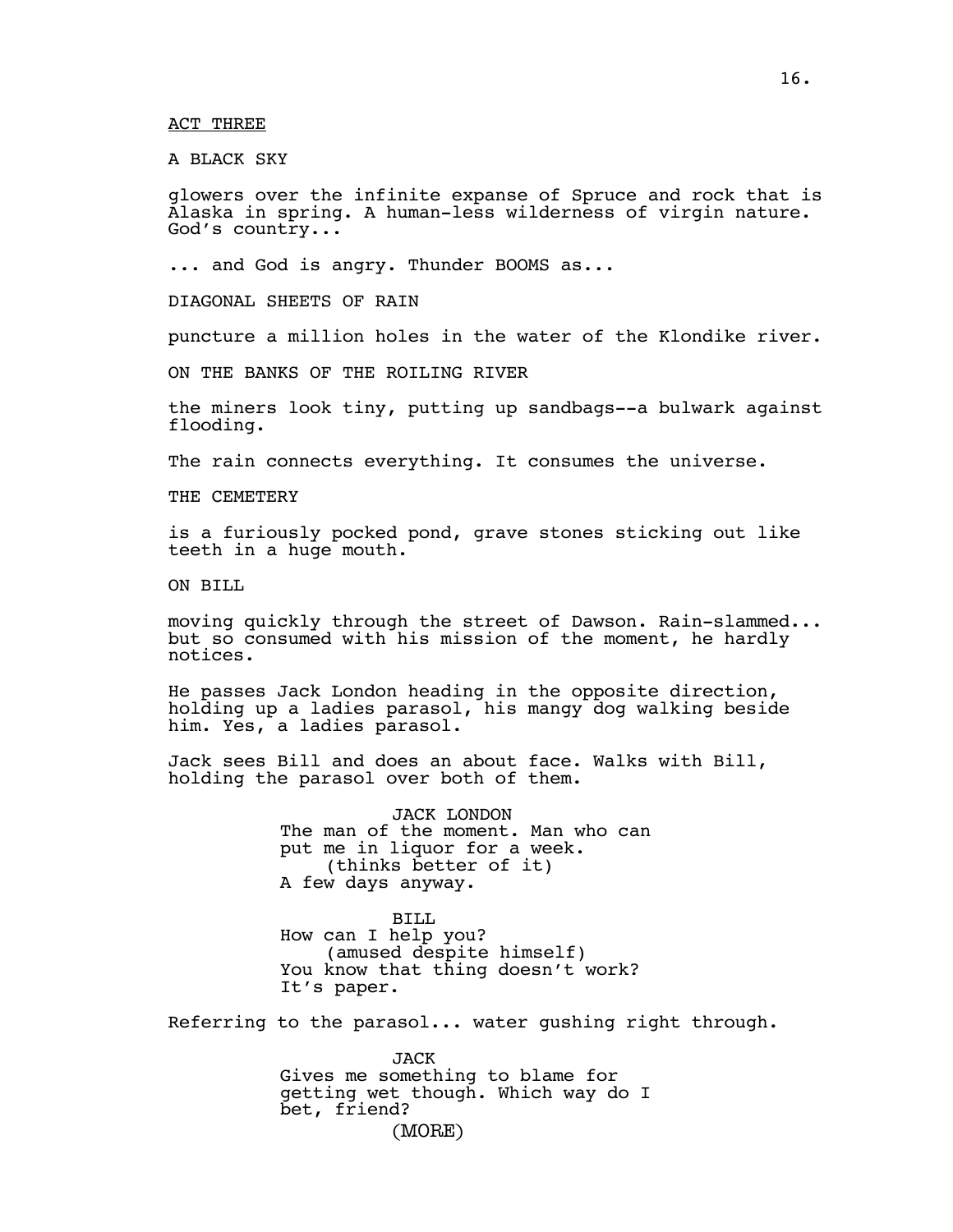#### JACK (CONT'D)

Soapy has a pool going. One says you're staying in Dawson. The other says you're gone on the next boat. Remember, I'm no good without my liquor and I am the closest thing to civilization for ten thousand miles. Civilization depends on your answer.

BILL What are the odds?

JACK

Even odds. You're inscrutable. Unguessable. Not to mention important. You're the most important man in town right now. Next to me. At least while the betting pool is on.

BILL I'm not anything.

Whirls on him. A charged emotion in his eyes.

BILL (CONT'D) I'm just another man burning daylight and wasting gravity.

Speaks to the mood he's in. He charges forward into "The Dawson Grande Hotel..."

... leaving Jack in the middle of the street with his wilted parasol. Jack pulls out a notebook, hunches over it so it doesn't get wet.

> JACK (muttering) "Burning daylight."

Scribbles the words down.

EXT. BELINDA'S PRIVATE CHAMBERS

Several large men of the bearded variety guard the door. Bill stands there, dripping wet. Pissed at having to be kept waiting.

One of the bearded men gestures for Bill to come in and Bill pushes past him, accidentally on purpose jostling him.

INT. BELINDA'S PRIVATE CHAMBERS

Bill enters and pauses. The room is grandly feminine, with hand-carved curlicues in the wainscotting and mother-of-pearl chandeliers. A FANTASY of heaven in the third circle of hell.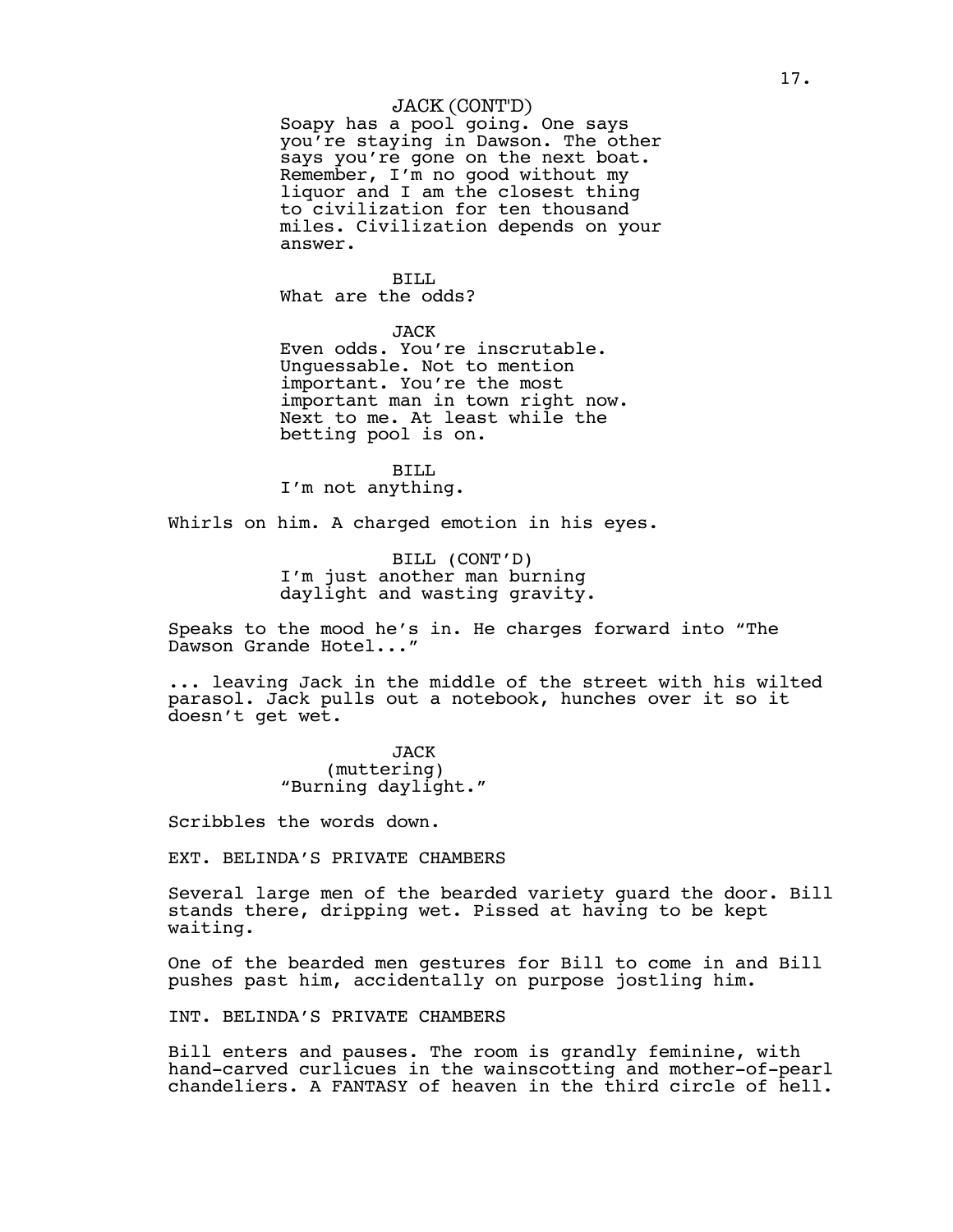Bill stands in the center of this femininity--a rain-soaked man in muddy boots.

Belinda emerges from another chamber.

BELINDA Sorry to keep you waiting. I was making myself fragrant.

She is spectacular. Her dress looks like it was made out of gold hammered so thin it could shimmer in a breeze.

*She looks like the Goddess of Gold.*

Bill came here pissed as hell. He has to fight to hold onto his drive.

> BILL I like to know when I'm getting a new friend. I'm too old to have someone dropped off at my house to play with.

> > BELINDA

So you met Meekor.

She drapes herself on the couch near him.

BELINDA (CONT'D) Don't be petulant. I own half of your claim. I need to protect my investment. (beat) Meekor was an inevitability. Why warn someone about an inevitability?

BILL Is that what *you* are? An inevitability? Who lives, who dies. You decide with a fetching wave of your hand.

BELINDA Are you accusing me of something?

A slight break in her voice. He stares at her. Her green-blue eyes show just a hint of hurt.

Still staring at her, he shakes his head.

BILL

No.

Belinda folds her feelings back into herself.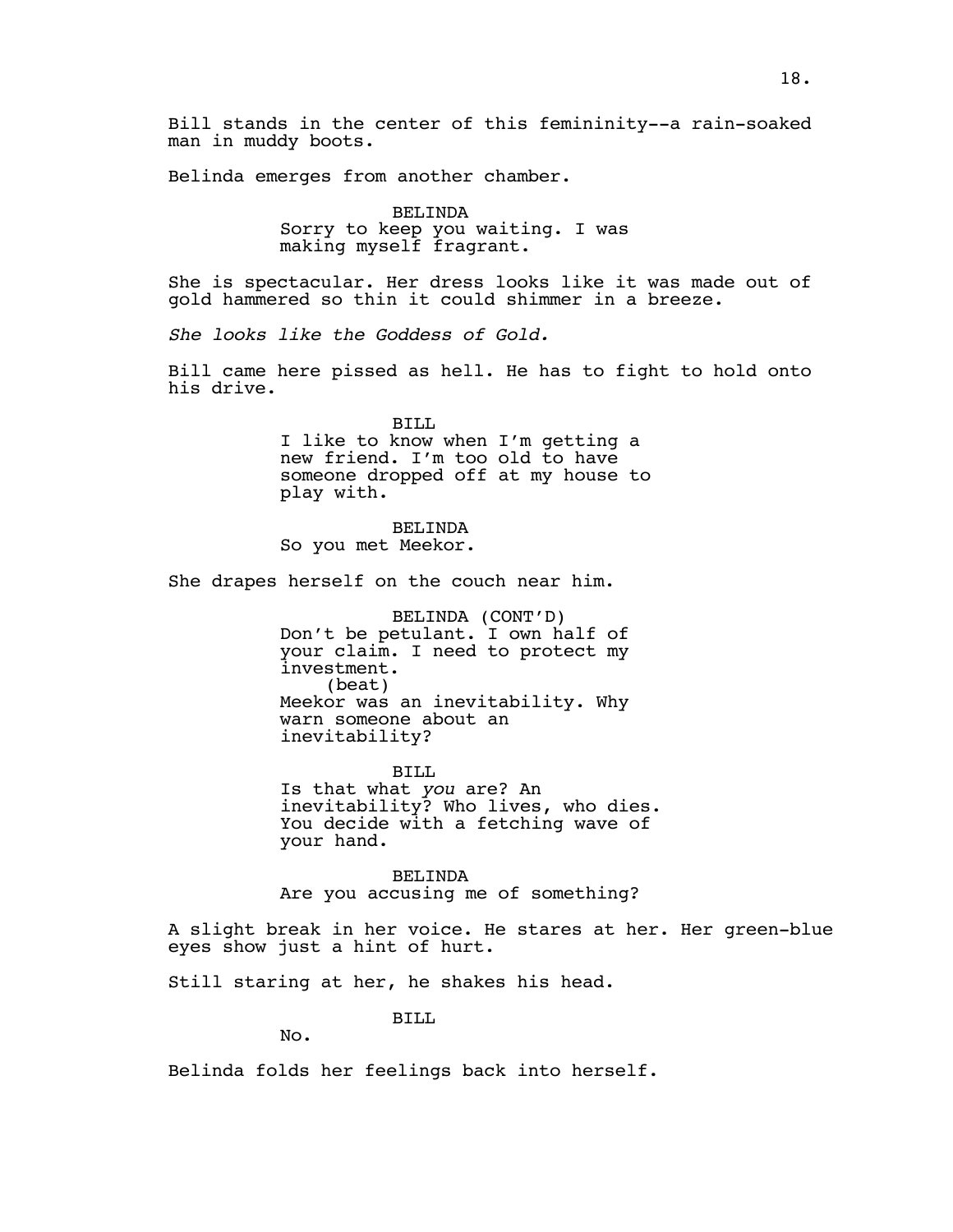BELINDA Gold is a fool's errand, honey. I wouldn't kill for it.

Her manner is casual, but not her eyes.

BELINDA (CONT'D) I'm building Xanadu. (off his look) I thought you were an educated man. (quotes) "In Xanadu, did Kubla Khan, a stately pleasure dome decree." Gold has brought people to this uncivilized wilderness but it's civilization gonna make 'em stay. (off Bill's look) And, no, I'm not building an ice palace in Dawson. I'm building a hotel. The largest, grandest hotel in America. Baccarat crystal, velvet couches. It's all been ordered. While you dream of gold, I use gold to make dreams.

She heads to her marble-topped desk. Opens the lid of a blue cloisonne jewel box. Inside are stacks of (gold backed) hundred dollar bills. Holds up a wad of bills.

> BELINDA (CONT'D) Know why these are better than gold?

No Bill doesn't know.

BELINDA (CONT'D) (smiles) Easier to count.

She leans against her desk, staring at Bill.

BELINDA (CONT'D) You should take Sope's offer. Sell your mud hole and head back to Maine.

BILL Vermont.

BELINDA

It doesn't matter. Both are away from here.

She stares emotionally at him.

BELINDA (CONT'D) You don't belong here.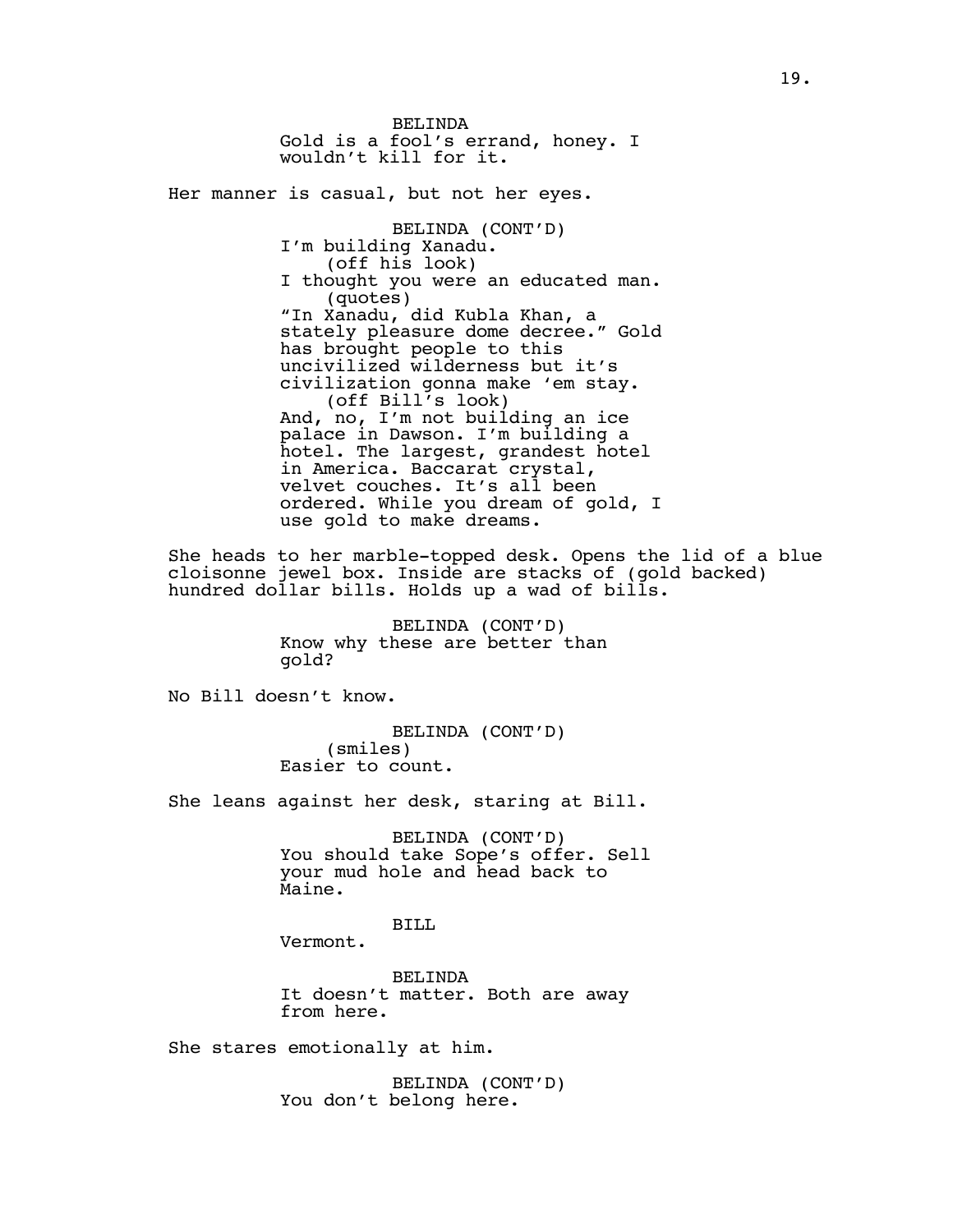BILL I don't think so.

Belinda simmers... fetchingly.

BELINDA What's your game? Justice? Vengeance? (quietly strong) Men always have a mission. Make up for the fact they can't give birth. Women are born with a mission. Men gotta make them up. Do you write to your mother?

She puts herself between him and the doorway, knowing he won't just push her away.

> BELINDA (CONT'D) World is divided between men who write their mothers and men who don't.

BILL Do you write to yours?

BELINDA I killed my ma. (beat) She died as I exited her womb. Left me to the vagaries of the world.

Bill gently lifts her up and places her out of his way. He heads toward the door. Stops... amused by something.

> BILL Your mother birthed you... and you're birthing *a hotel*. I think your mother has the edge.

BELINDA It's not a competition. (hits her) Was that a compliment?

BILL You'll know when I'm making a compliment.

BELINDA (beat) You really don't know, do you?

Bill pauses in the doorway.

BELINDA (CONT'D) If you're staying or going.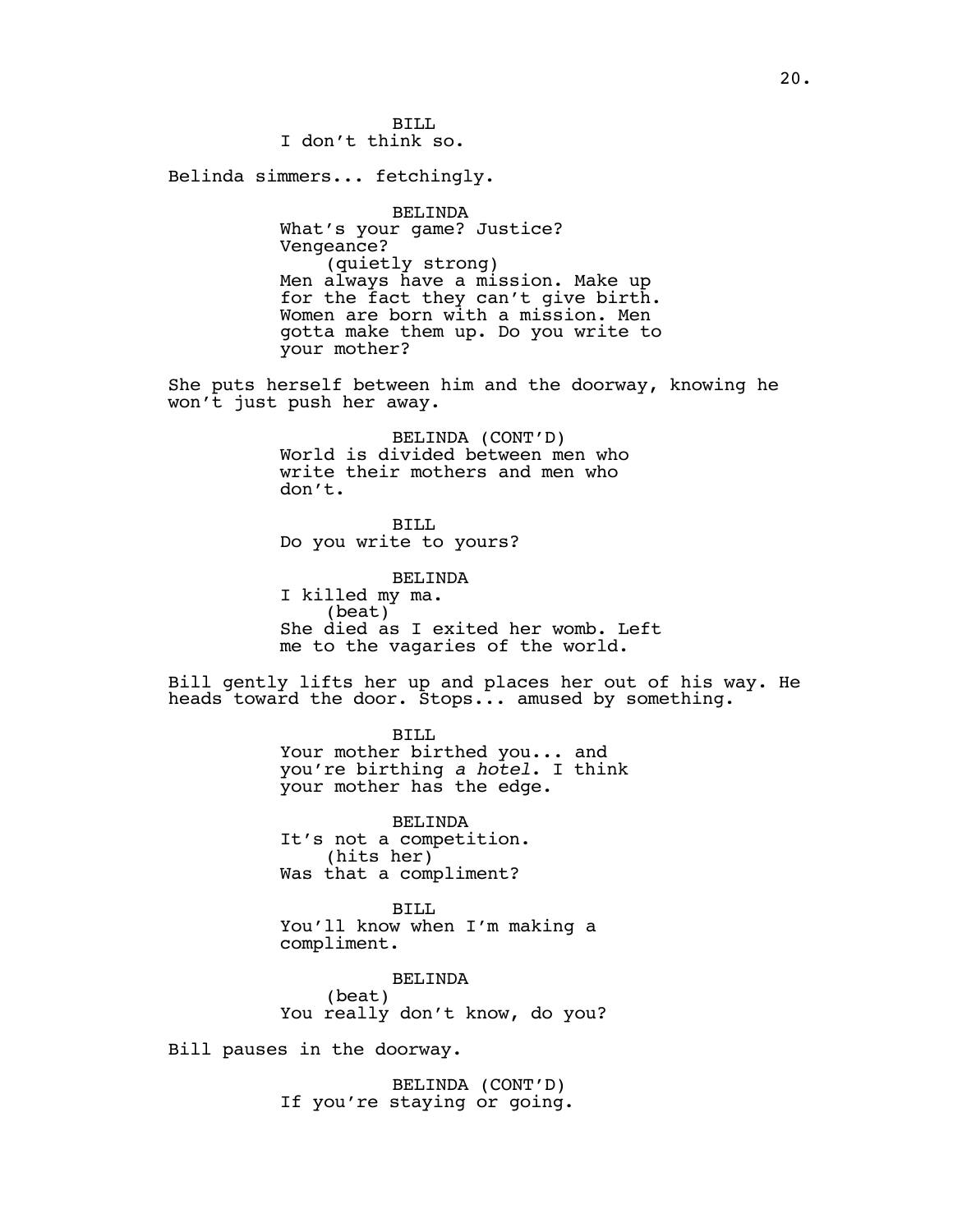Bill holds her gaze for a moment. His gaze is unwavering... but it does not give answers. He walks off.

She stares after him. Her blue-green eyes shine with tears.

BELINDA (CONT'D) I wish it had been a compliment.

CUT TO:

ON BILL

charging forward, head bent, as the rain lashes down with renewed brutality on the now-mud-sloshed streets of Dawson. OUR VIEW whips away from him to...

A COCK-EYED SIGN

nailed against a dilapidated structure. Faded words read (without irony) "DRY GOODS". ROUGH HANDS pull off the sign. The hands belong to Father Judge.

The Dry Goods store is officially no longer a dry goods Store.

INT. FORMER DRY GOODS STORE - SAME TIME

Father judge tosses the sign onto a large heap of rotten wallboards. He's been single-handedly turning the store into a church.

It's a bit of a disaster now. All that's left of the store is the counter. The shelves have all been splintered and tossed into a heap.

There are maybe a hundred leaks in the ceiling. It's all but raining in here.

A KNOCKING on the door. Father Judge turns, surprised. Who would be calling in this storm?

THE DOOR

is opened to reveal A TALL MAN with a patchy black beard, wearing a black, seal-skin rain coat and strange looking rainhat.

He is "THE COUNT".

COUNT (slight German accent) I am Charles Eugene Schultz. But my friends... and enemies... call me The Count.

FATHER JUDGE What can I do for you?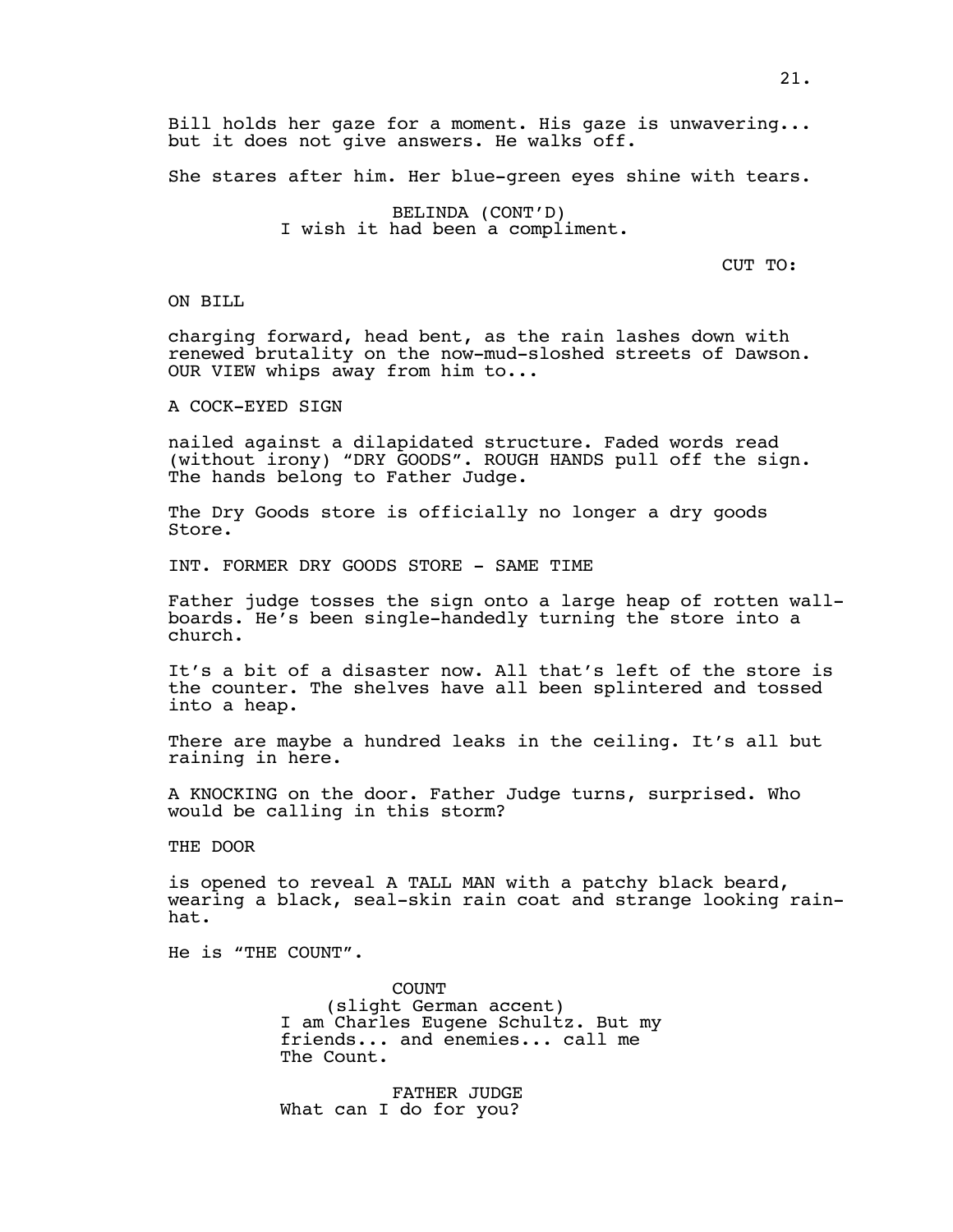Histrionically, the count removes his hat. A gesture of-jokey deference.

> COUNT (humble voice) Forgive me but I have sinned. (beat) I would like to make a confession.

> > CUT TO:

INT. FATHER JUDGE'S "CHURCH" - MOMENTS LATER

Father Judge sits across from *The Count* as rain pours down around them from the leaky roof.

> FATHER JUDGE What do you have to confess?

*The Count's* face is all penitence and sorrow.

**COUNT** Arson and murder.

FATHER JUDGE (reacts) When did you commit these acts?

**COUNT** I haven't committed them yet.

He smiles a humorless smile. Stares at father judge until he understands the implicit threat.

> FATHER JUDGE Do you care to be more forthright, sir?

Father Judge's eyes burn. We haven't seen him angry yet. But he *does* get angry.

The Count stares around him.

COUNT This watering can will be your new church, huh?

FATHER JUDGE If God's willing.

COUNT

God *is not* willing, Father. This is prime real estate. Right in the middle of Dawson. Many others have had their eye on it. I am a Lutheran, friend.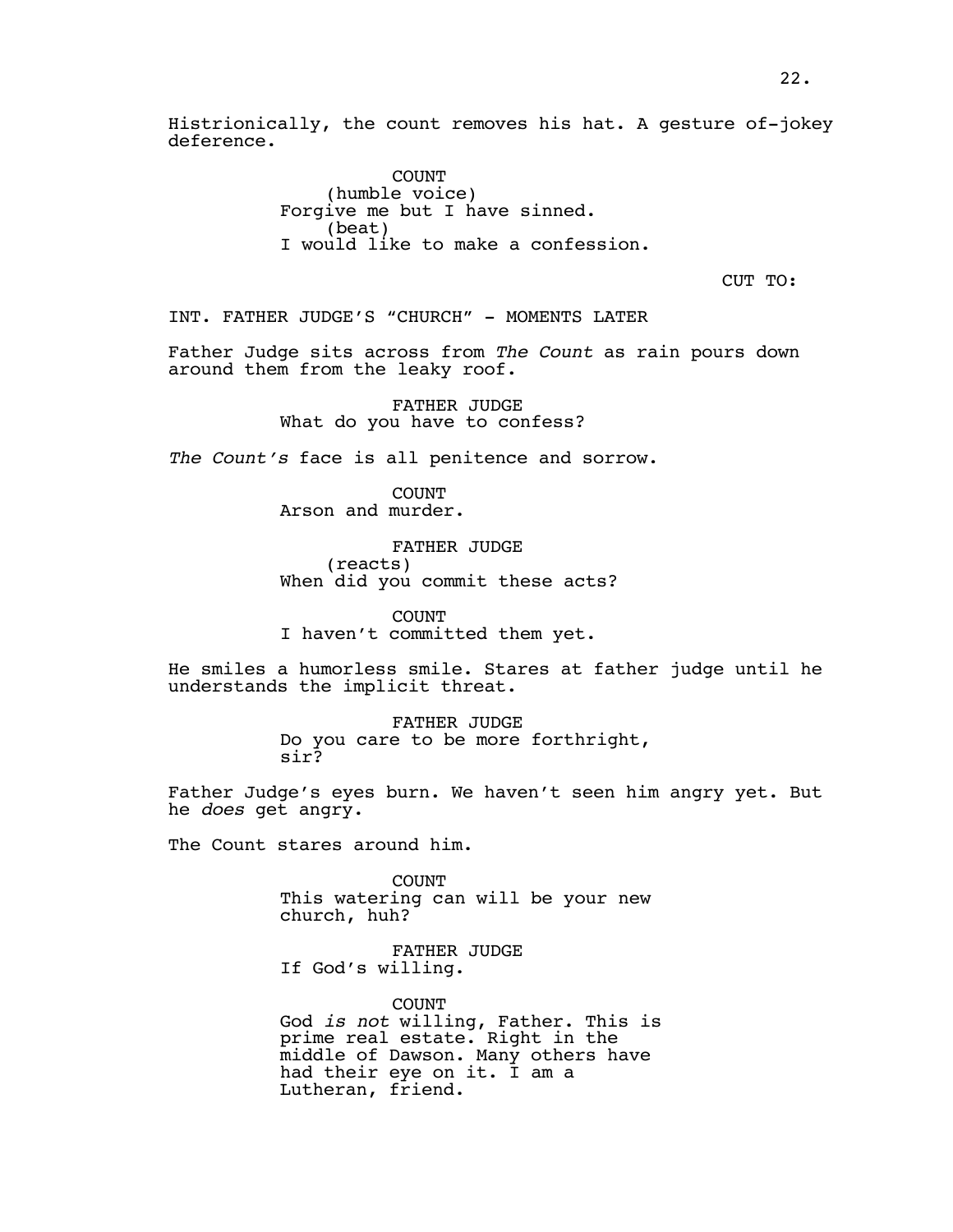FATHER JUDGE We are not friends.

**COUNT** (stares him down) During my lifetime, I will not have a papal atrocity built in my back yard. My future *sins* will attest to that.

Father Judge stares him down.

FATHER JUDGE You intend to burn down my church and murder me in it.

**COUNT** So you see, *my mortal soul* is at stake. (beat) You have a day to vacate.

The Count heads toward the doorway... then pauses.

COUNT (CONT'D) (slow smile) Aren't you going to offer penance... for my future sins.

Father Judge's eyes are red. Old Testament eyes.

FATHER JUDGE Your penance is being who you are.

The Count stares back. Eyes take in the water pouring down through the sieve of a roof.

> COUNT Your roof is leaking*, Father.*

Stares intently at father Judge. Making his last words sound *personal.*

> COUNT (CONT'D) Too many *leaks* to be fixed.

And he heads off into the rain, sleek as a seal.

ON FATHER JUDGE

returning to his "church," lost in thought, eyes harrowed.

Alone (very much alone) Father Judge goes back to work , smashing in the broken-down counter of the former Dry Goods Store with an axe.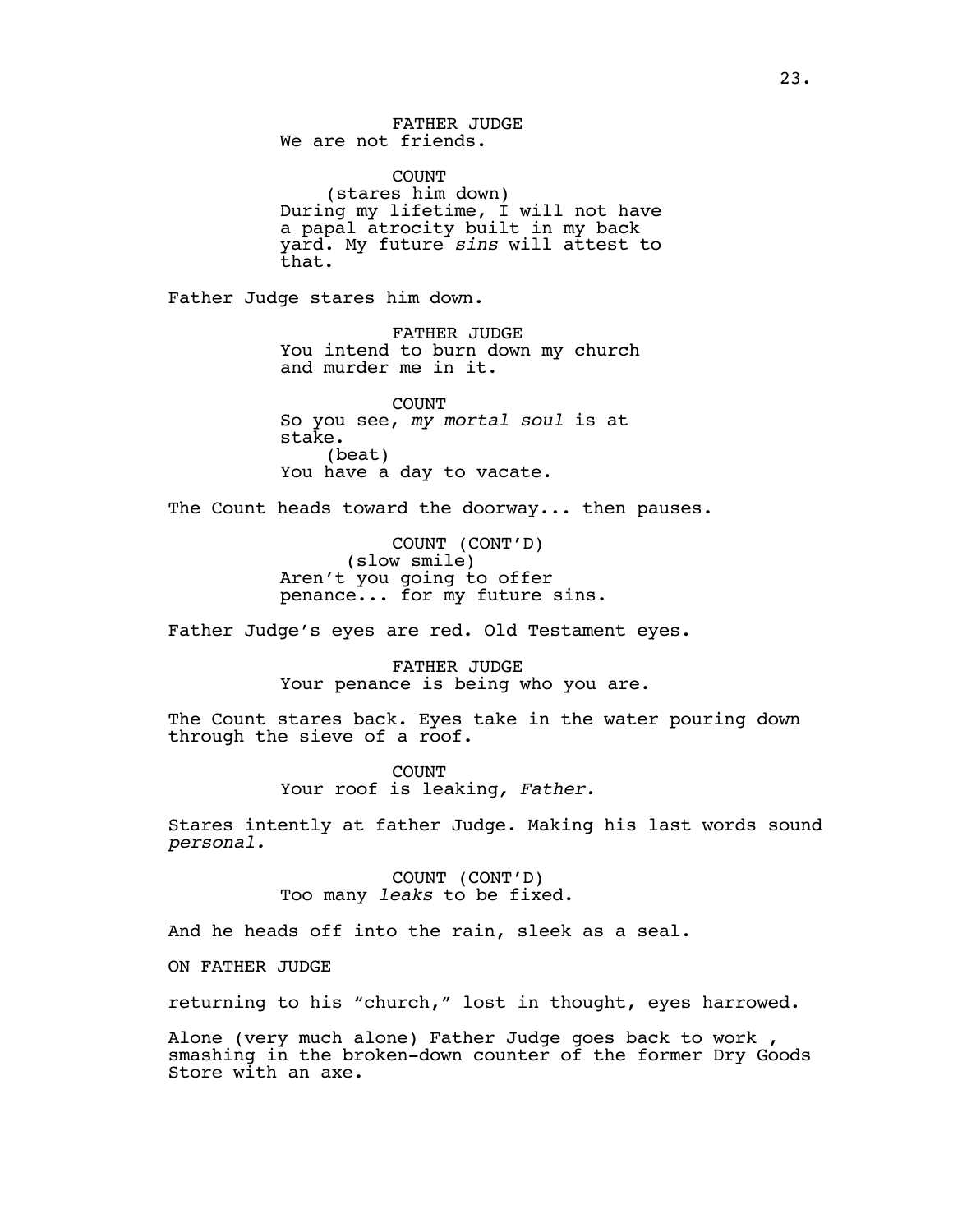Hard labor making him sweat. He removes his vestments revealing...

A VERTICAL SCAR

It goes down his chest from neck to navel. Like he was gutted... and it didn't take.

ON FATHER JUDGE

Rage in his eyes now... SLAMMING the axe harder and harder against the old splintering wood of the former store counter.

Grey hair wild. Scar reddening.

*A different kind of priest*.

CUT TO:

# ANGLE ON HEAVY BOOTS

sloshing through mud. Soaked through and through. The owner of the boots may as well be barefoot.

ON BILL

heading toward his *claim* through visible sheets of rain*...* eyes alert now. Every part of him alert.

OUR VIEW passes along the mining encampments along the swollen Klondike. Everywhere, miners are bustling about, putting up sandbags, reenforcing their structures.

Almost everyone looks up as Bill passes. Pause in their work to stare. It's unnerving.

ONE MAN (standing just outside his structure)

regards Bill with an extra challenge in his gaze. OUR VIEW drifts down to his feet.

*He is wearing Epstein's boots.* (We recognize the embossed cowboy with the lasso).

A charge comes into Bill's eyes. He starts to move toward this man as...

... THE MAN'S BROTHERS emerge from the tent, cold eyes on him. One is whittling a piece of wood with a large knife.

Two boys have also emerged from the tent and are clinging to the men's pants. Big, curious... unfriendly eyes.

> BILL (to booted miner; growls it out) We'll talk alone sometime.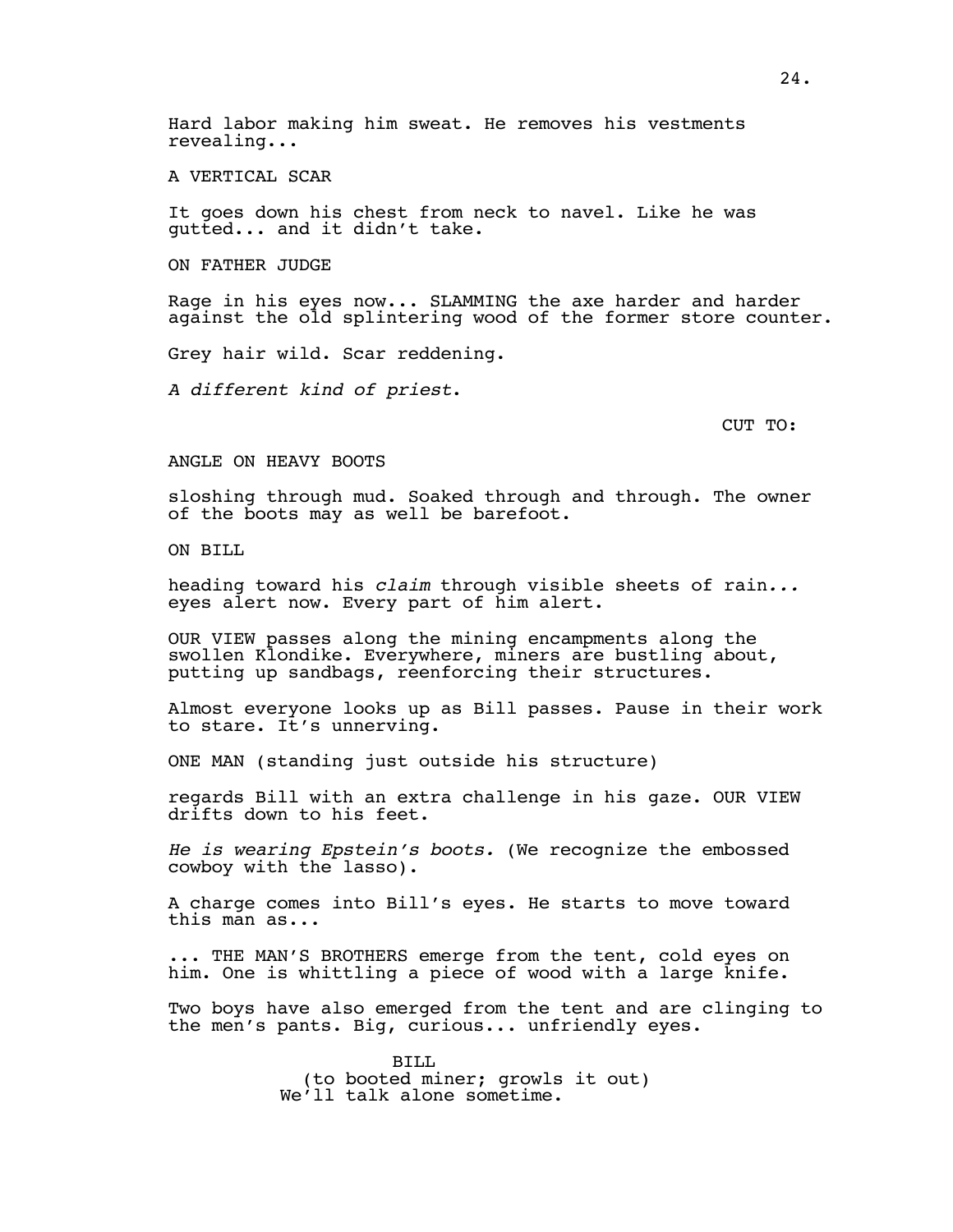ON BILL

arriving at his claim.

Meekor is in the midst of tying forked sticks on the base of his structure with triple wrapped bark. He smokes his corn cob pipe as he works. Glances at Bill.

> MEKOR Oughta move your structure to higher ground.

Bill is in no mood for Meekor. *He's just seen a man wearing his dead friend's boots.* 

Bill storms toward him (Meekor remains standing and smoking; has a kind of Zen quality). Bill has to shout above the rain.

> BILL This is the way it's gonna work. You stay in your area, I stay in mine! You don't say anything to me, you don't make small talk, you don't give me advice! Far as I'm concerned, you're part of the mountain.

> > MEEKOR

Which part?

Bill stares at him in disbelief. Did he really ask that?

BILL The part that's quiet and don't move!

Bill storms toward his tent.

MEEKOR Not all parts like that.

Bill turns... is about to let Meekor have it, but pauses at the image of the mining camp spread out before him. Bill and Meekor's *quarrel* had been louder than Bill thought.

A HUNDRED HOSTILE EYES

are fixed on him, one of them probably a murderer.

Bill pulls out a pistol, puts it into his pants for ready use. He stares right back at the miners, ready for anything. He goes back into his tent.

CUT TO: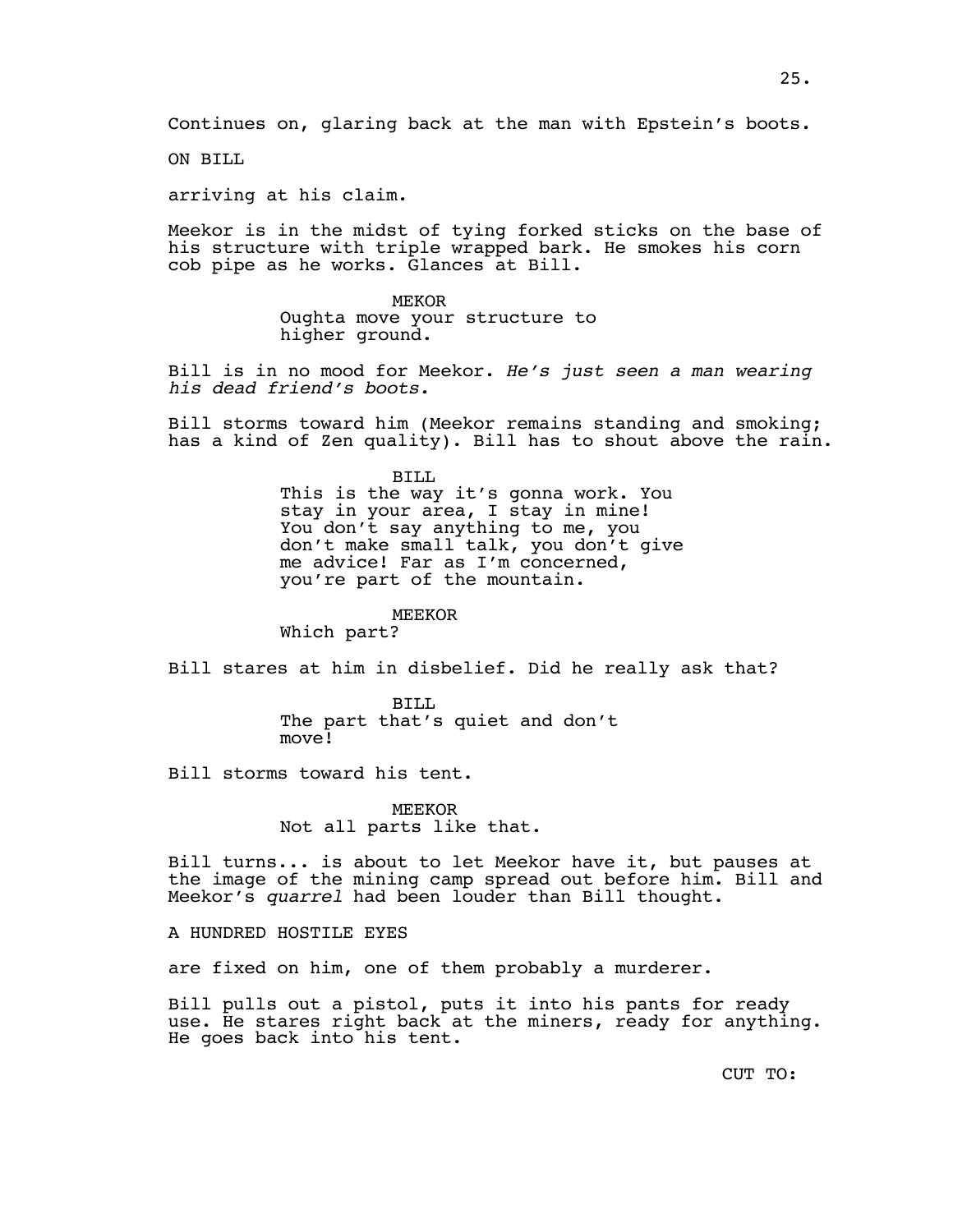INT. BILL'S TENT - NIGHT

Bill is in his tent. A single candle is burning. It sounds like a thousand thumb tacks are hitting the canvas of his tent. The rain. With each gust of wind the canvas of the tent billows and shifts, threatens to blow over.

Pen in hand, Bill is writing a letter to, yes... his mother.

OUR VIEW moves through the detritus of the mining settlement past gaunt, tired faces, and rugged nature (spruce trees, lashed by wind and rain, growing out of cracks in rocks), as we hear Bill's voice.

> BILL (V.O.) Dear Mother, I find myself a stranger in a strange but beautiful land. This is a place they say where the gold fairly sticks out of the dirt. I saw a man recently carrying a nugget the size of an apple. Like one of those on our trees out back....But sadness has followed us. Epstein is dead. Murdered by a savage, and cowardly man. I know not who. I know not how. The Klondike seems hardly real without him. "To Go for the Moon whether we get there or not"- that's what we promised each other. An optimists's giddy plan or a fool's journey? I fear the latter now. All is rendered hollow as I write this. I expect to see you soon. As soon as I can lay my friend to God's care, and bring the perpetrator to justice, if there is justice to be had up here where no law has yet reached. Your face brings me comfort. In my mind. And soon in my sight.

He hesitates, then writes the last words.

BILL (V.O.) (CONT'D) ... I will be home soon.

A BOOMING CRASH OF THUNDER

breaks the silence.

THROUGH A GAP IN THE TENT FLAPS

we see the top of the denuded mountain BLEACHED in a flash of lightning. A single spruce tree stands on the summit like a flag.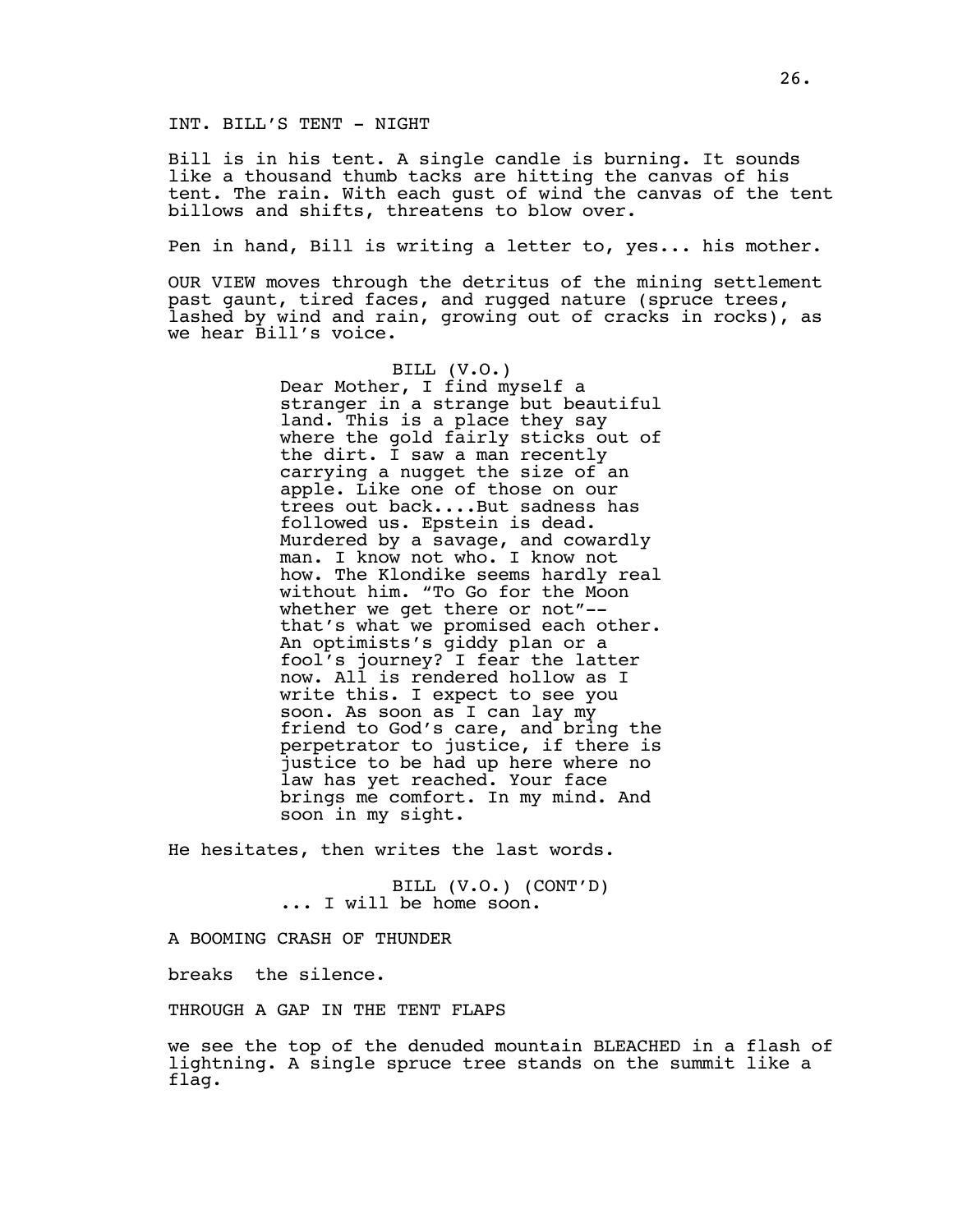ANOTHER FLASH OF LIGHTNING

makes instant daylight out of the mountain peak. *The spruce tree is no longer at the summit*. It is several yards down the slope now.

*It's like the mountain is moving*.

Suddenly, there's A TERRIBLE RUMBLING. This can't be good. Beneath the sound, we hear the TINY SHOUTS of other miners.

Bill exits his tent just in time to see...

THE MOUNTAIN

slide away from itself... rushing inexorably downward. Bill grabs at his tent as A TSUNAMI OF MUD hits...

...carrying him, the tent, everything in its path down the slope with the force of a hundred freight trains.

ON BILL

struggling in the fast-moving mud as it pulls him down the slope. He goes down, sunk in it.

The mud settles a bit... and miraculously, Bill rises--mud covered, pounds and pounds of mud cloaking him. He stares at the slope above him and sees the horrific sight of...

**MINERS** 

scattering as another SEA OF MUD slams down off the mountain. We glimpse the horror of a mother clutching her seven year old's hand hardly having the time to react as the mud engulfs, making them part of the earth.

Other miners are carried off like sticks in a waterfall.

Bill struggles frantically up the hill.

THE ENCAMPMENT

We're in the first moments after the disaster. CHAOS everywhere. The injured SCREAMING. Miners pulling other miners out of the mud. OUR VIEW whips to...

A MAN COVERED HEAD TO TOE WITH MUD standing stock still (a mud snowman) a jagged piece of wood piercing his shoulder. He doesn't appear to know where he is.

A mud-covered Bill (barely recognizable) claws through the mud at the structure where he saw mother and child engulfed.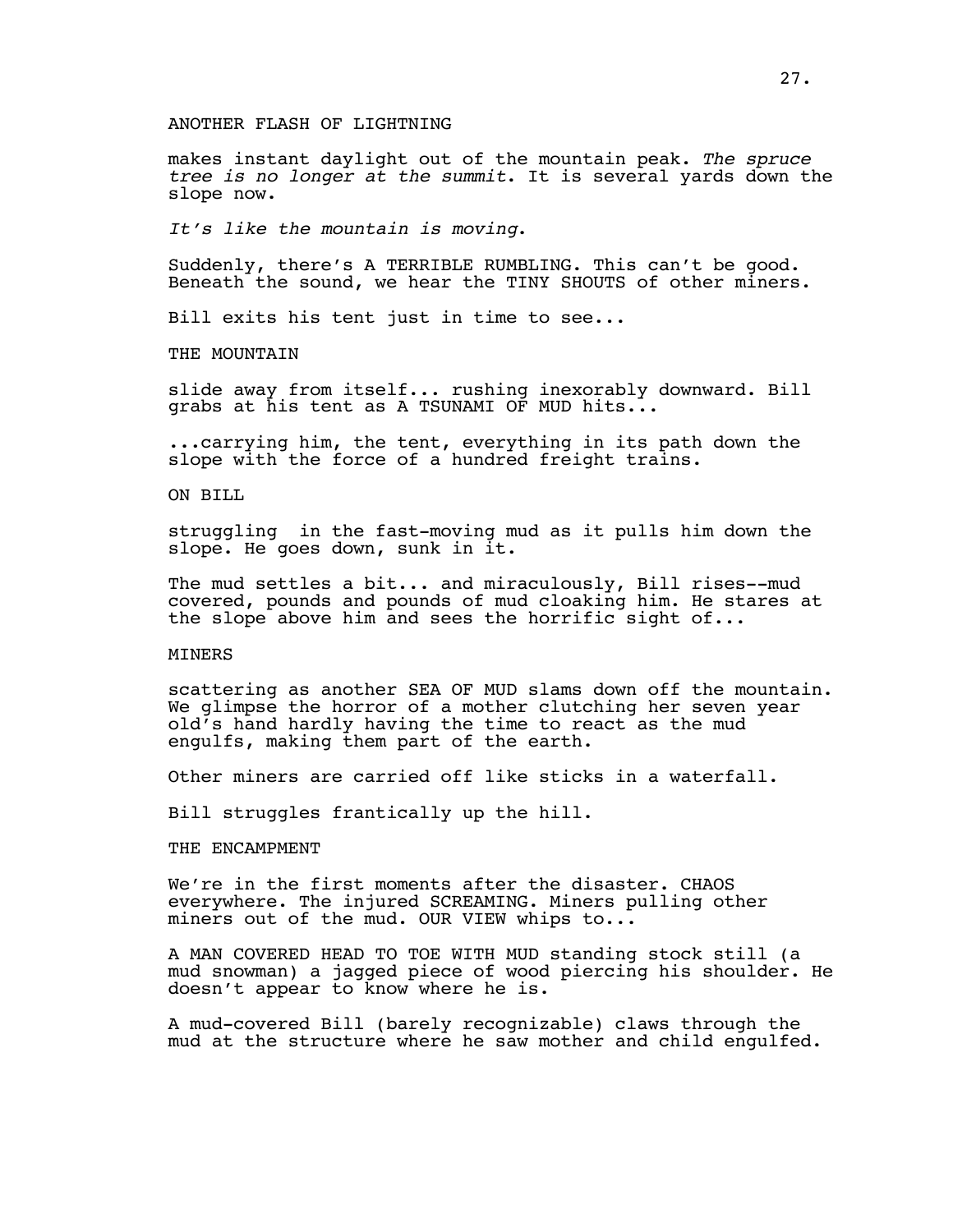Grabs a hand. Pulls A WOMAN out from under a heavy blanket of mud. Barely alive. She gestures frantically. Her eyes the only thing human in her mud visage.

## WOMAN My boy! My boy!

She stares frantically at Bill.

WOMAN (CONT'D) I was holding his hand! I couldn't hold on! He slipped away!

Bill pushes aside feet of mud... sees a broken structure beneath. Slides down.

ON BILL

looking through a disaster of broken pilings and thick walls of mud. He hears A CHILD'S SHOUTS. The kid's alive.

Bill plunges deeper. Reaches through a hole in the cedar smaller than a head.

FINGERS touch his fingers. It's the kid, stuck in a blockedin crawl space. The kid is CRYING.

OUTSIDE THE COLLAPSED STRUCTURE

OTHER MINERS have gathered, trying to console the hysterical mother.

> MOTHER I can hear him! He's alive!

Bill rises up. All action now.

BILL (eyes wild) I need oil. Something slippery. Anything.

Most of the miners are too stunned to react. Bill goes over to a gunnysack, rummages through it.

> WOMAN MINER'S VOICE I have mineral oil.

Bill grabs it, starts to strip while heading back to the collapsed structure. Doing a dozen things art once.

> BILL. Caves in Vermont. Folks got stuck, we got 'em out like this.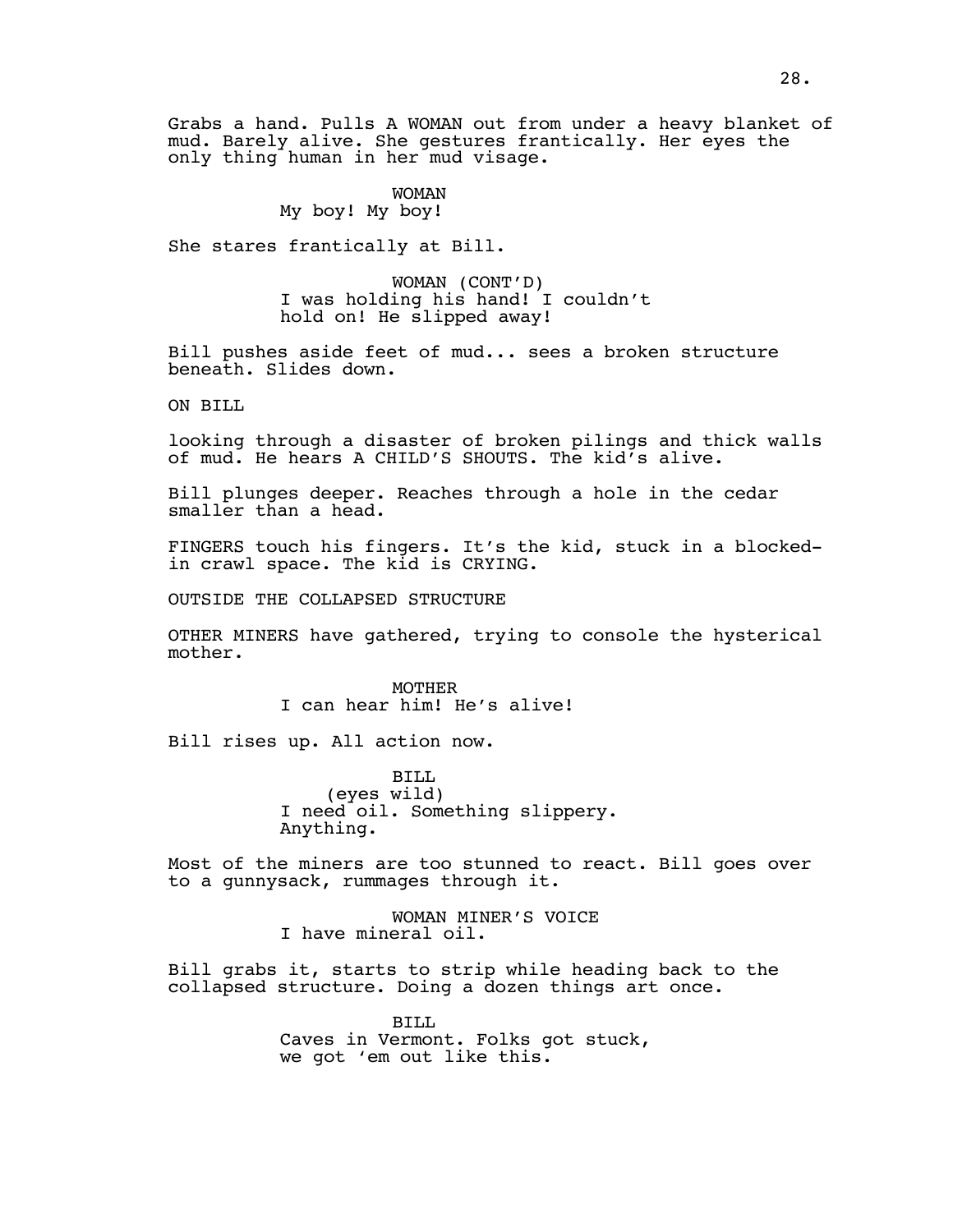Looks desperately to Bill who, completely naked now, lowers himself into the shaft. It's true, we no longer hear the child's SCREAMS. He might not have made it.

ON BILL

wriggling his way through the underworld of mud toward the crawl space. A CEILING OF WOOD cracks audibly above him. Bulges downward. Mud oozes through the crack.

In seconds the structure will cave in. Bill wriggles further.

He's made it to the crawl space. He fumbles for a match. Breathing heavily. Lights the match.

THROUGH THE SMALL HOLE IN THE CRAWL SPACE

we see A LITTLE BOY OF SEVEN sitting hunched against a cracked cedar wall. In his underwear. Terrified. Big eyes staring at Bill.

> BILL. Listen to me. I need you to listen to me, okay?

The boy nods at Bill. He's in shock.

BILL (CONT'D) I need you to come toward me.

The boy inches toward him. Bill hands him the mineral oil through the hole. Something behind Bill collapses. Fuck. Bill turns frantically back to the boy.

> BILL (CONT'D) Pour this over you like it's water. That's right, that's right.

The boy has obeyed, drenched in oil now.

BILL (CONT'D) Now you're going to have to push yourself through that hole.

The boy stares terrified at the hole. It's so small.

BOY (pale) I can't fit.

BILL Yes you can. It just looks like you can't.. You ever see a sea otter? (MORE)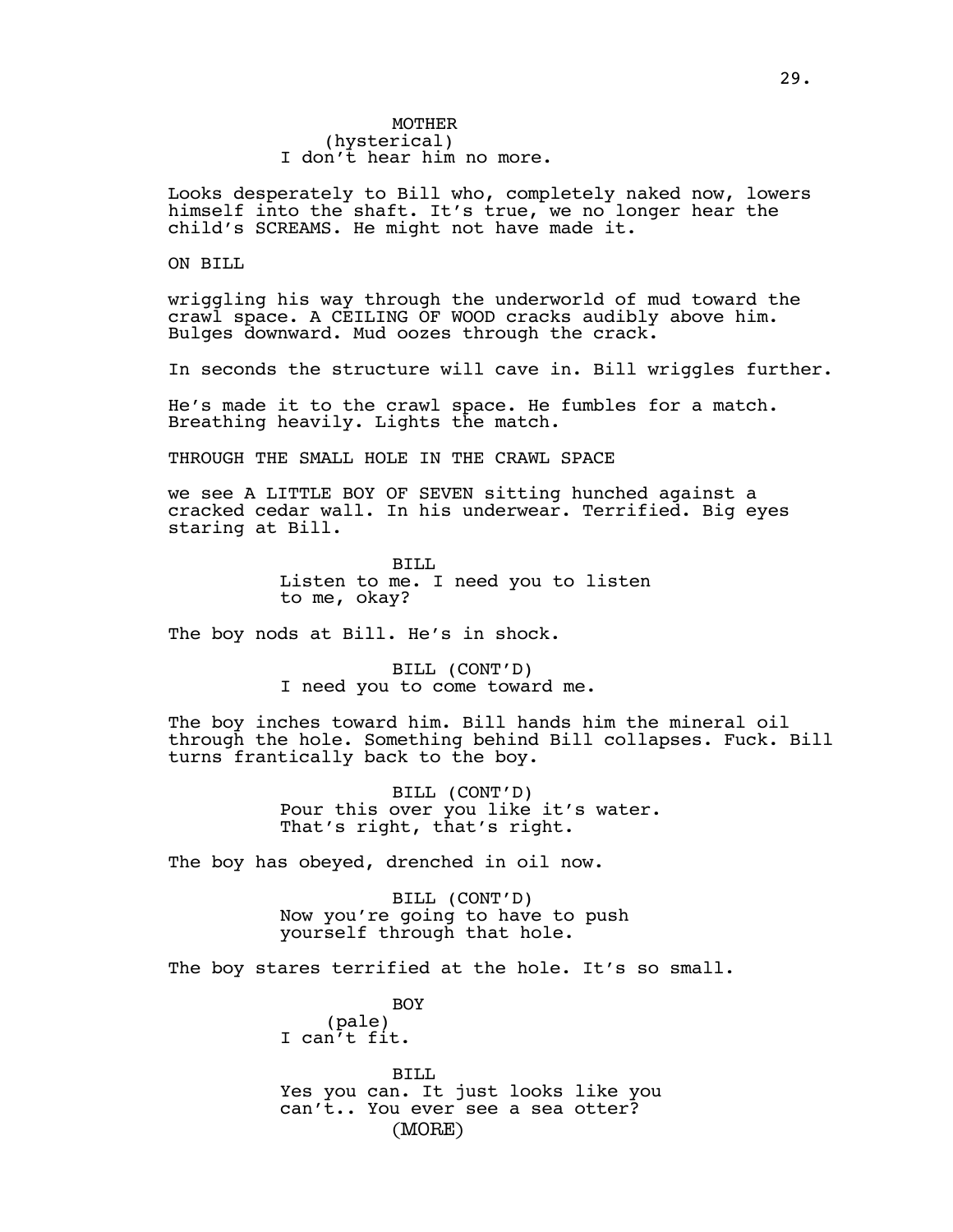# BILL (CONT'D)

(off the boy's confusion) A sea otter's bigger than you, but it can get through gaps in rocks you don't think a guppy can get through. You're a sea otter.

The boy stares at Bill. Bill holds the boy's gaze. Can see the boy trusts him.

> BILL (CONT'D) Say it, "I'm a sea otter. I'm a sea otter."

Tentatively the boy moves toward the hole. Scrunches his head into it. Grimaces in pain.

THE CEILING OF THE CRAWL SPACE

CRACKS OPEN behind the boy, dropping down a huge mass of mud. More to follow in seconds.

Bill grabs the boy's ears, using them like handles... and using every ounce of strength... scrapes him through.

THE CRAWL SPACE

caves in with a CRASH behind him.

OUTSIDE THE STRUCTURE

Everyone waiting and staring. There's not a sound from underground.

And then... there's a movement in the mud. An arm. The boy's father rushes over and pulls his son to his feet.

The boy emerges from the sunken mine to tears and applause.

BOY (smiling) I'm a sea otter.

A DOZEN MINERS

rush over to help Bill out of the mud.

EXT. ENCAMPMENT - LATER

The camp is in a frenzy of work. Bill working amongst them. People shoveling mud into the roiling river. Getting as much mud out of there as possible.

Everyone mud-sludged. A uniformity of being.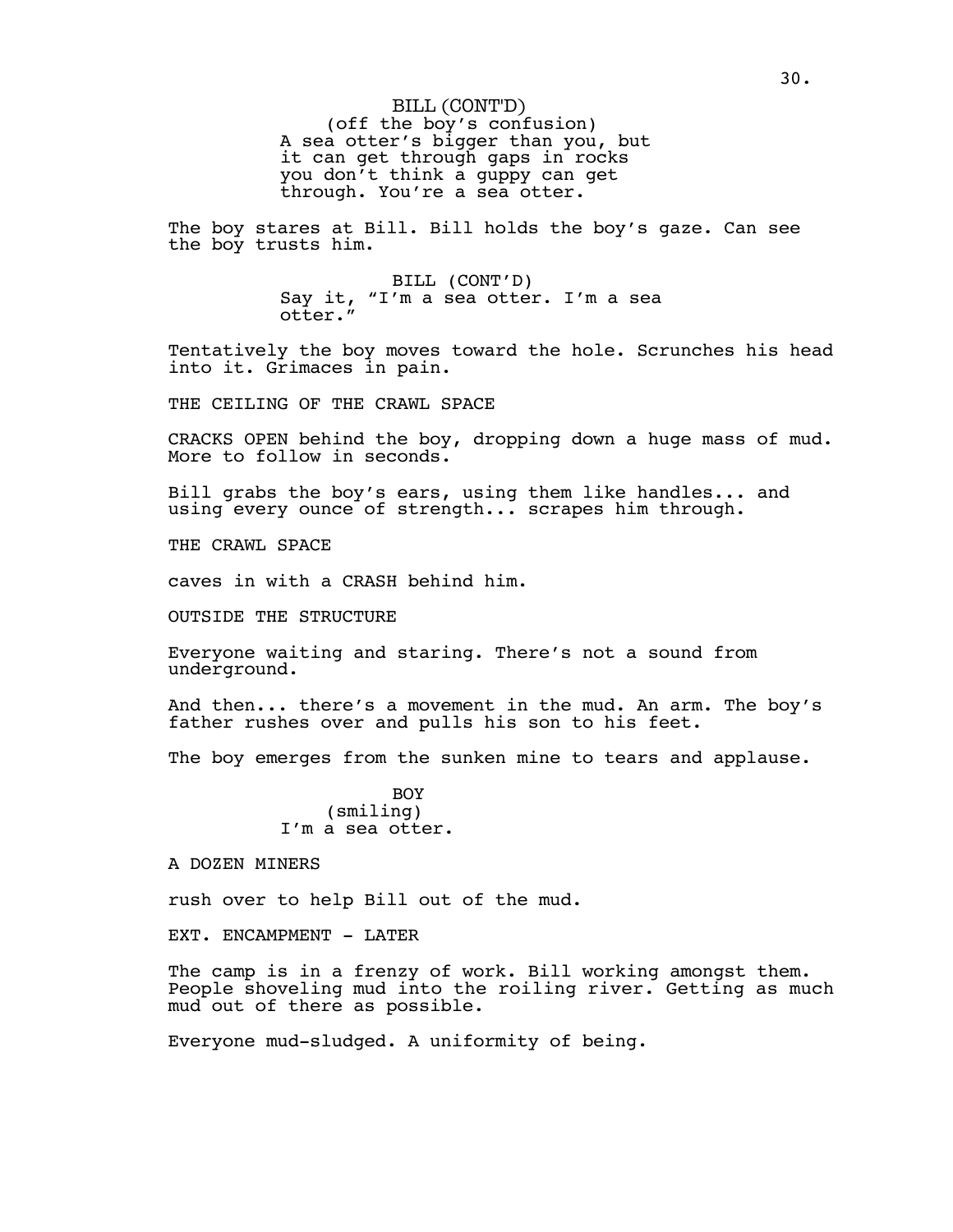AERIAL VIEW - CAMP

Miners place sandbags in a triangle ABOVE the camp. If the mountain crumbles again, the mud will SLIDE around the settlement. *Hopefully*.

CUT TO:

A TIN PLATE

filled with hot steaming brown goop is handed to a miner.

MINER'S VOICE Shit on a plate.

That's exactly what it looks like. The miner who just spoke hoovers it down though. We are:

INT. GORNA'S CABIN - LATE NIGHT

Bill sits with a dozen other half-cleaned-up miners. The place is cramped, stained with smoke. Bill's bright eyes taking everything in.

GORNA (the owner) moves through the structure handing out the food--a small ageless woman with a thick Kentucky accent.

Hands a tin plate of food to Bill.

GORNA

Wolf!

Like it's an order.

GORNA (CONT'D) I like eatin' critters that wanna eat me.

LAUGHS a too loud laugh. Shrewd brown eyes cracks in shoe leather.

GORNA (CONT'D) Open that winder! Warm as spit in here.

The miner she just yelled at quickly opens a slat in a makeshift window. Gorna queen of her domain in here.

A miner hands Bill a mason jar filled with a clear liquid. Bill takes a sip. Winces.

> MINER Home made moonshine, brother. From Spruce bark. Special Yukon recipe.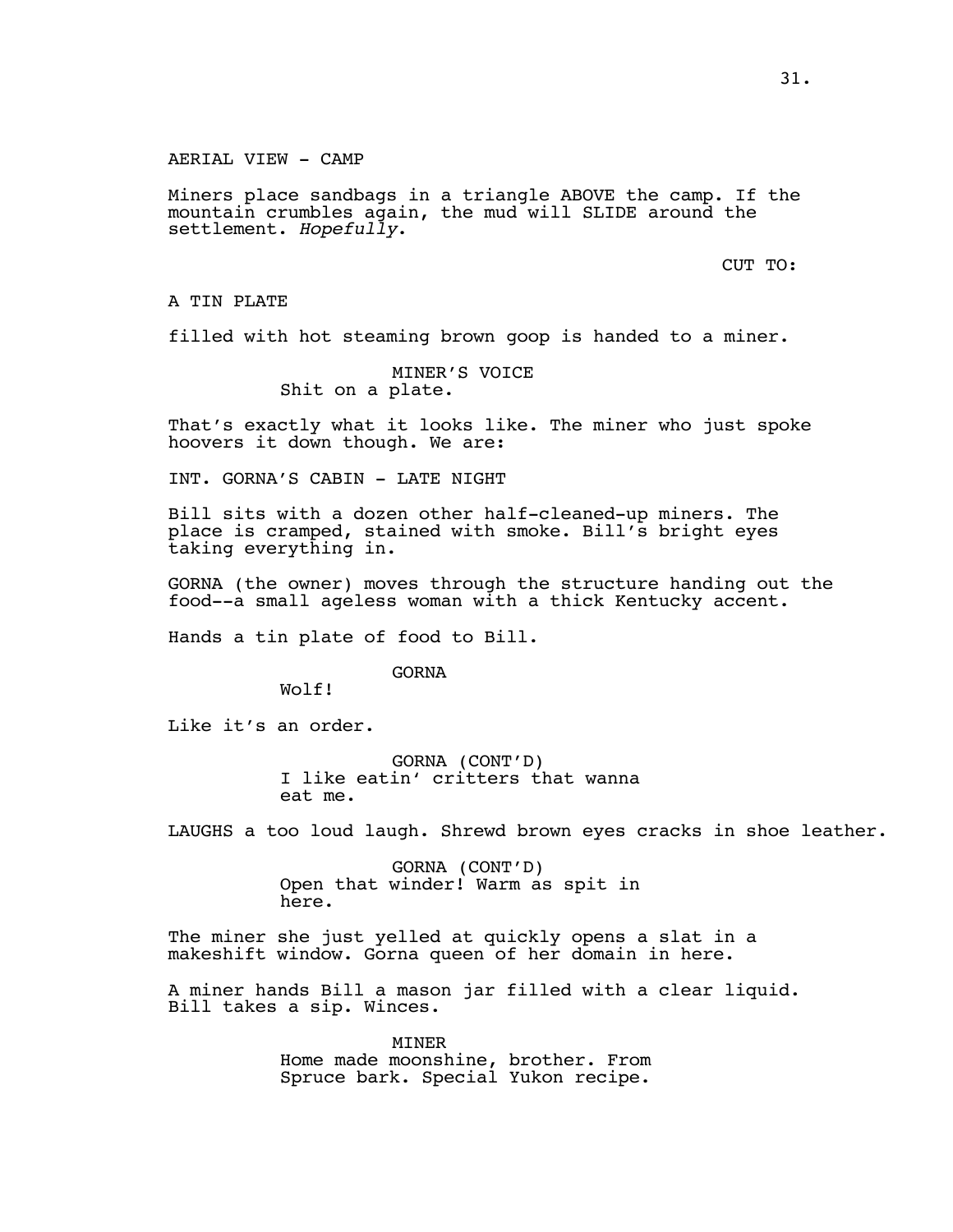MINER What's that?

BILL (grins) Turpentine.

The miner LAUGHS and LAUGHS.

# MINER

*Turpentine.*

Saying it in his native southern accent now. Making it sound even funnier. Spits some of *the moonshine* into the fire and a gust of flame rises.

> MINER (CONT'D) Maybe so. Turpentine.

Bill turns from him, his bright eyes taking in everything about this brave new world.

Notes A GAUNT MAN staring at him with the saddest eyes we've ever seen. A RAW RED SCAR goes down his face. His name is GOODMAN.

Goodman sees he's got Bill's attention. He pushes a kit of mining tools toward Bill.

> GOODMAN You might get some use of these. Belonged to my son. He don't need it no more.

Goodman's eyes are filled with warmth... and liquor.

BILL Why's that?

GOODMAN (quiet) He didn't have a guardian angel like the boy you saved. He just had me.

The mug of moonshine drops from Goodman's right hand. He scrambles, embarrassed, to pick it up with his left.

ANGLE ON RIGHT HAND

Goodman's thumb is gone. From the scars, it looks like it had been exploded off his hand.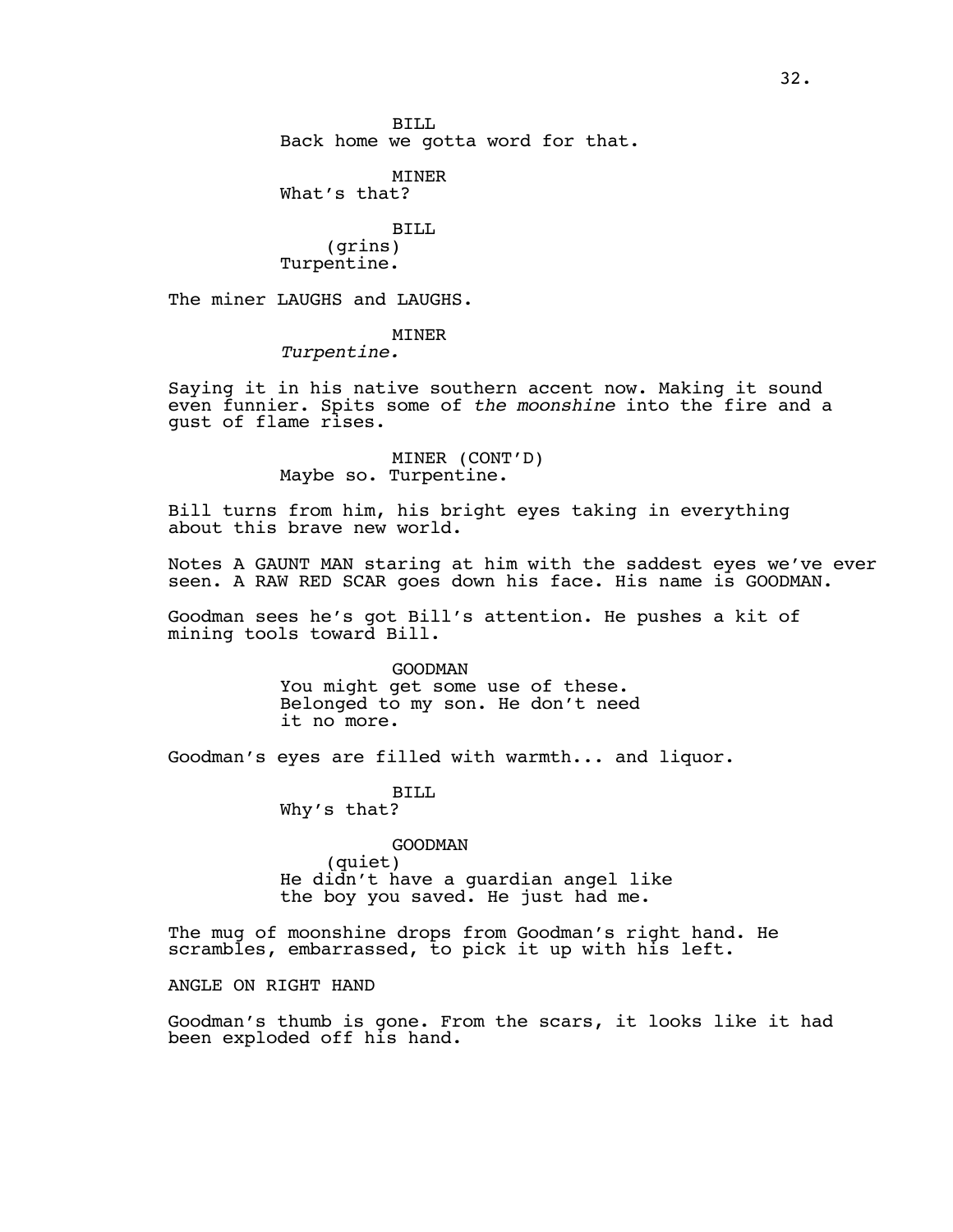BILL (quiet;compassionate) What happened to your thumb, friend?

GOODMAN

War.

Doesn't want to talk about it. Goodman drinks, stares with moist eyes at the tools he just gave Bill.

During this interlude, people have been talking around him. The conversation has grown heated. Something being talked about with great interest.

But it's like listening to people talking in a foreign language, they've been in each other's company so long.

We hear disparate phrases. "Justice for hire..." Gorna: "Ain't live up to heaven."

> BILL What're they talking about?

Meekor has just sat heavily down beside Bill with his chow.

MEEKOR Law coming to town tomorrow.

BILL (stunned) What law?

MEEKOR Mounties from Canada.

YOUNG MINER (grins) Gonna crack down on us sinners.

Bill stares through a slit in the wall boards.

THROUGH THE SLIT

we make out A FULL MOON hanging over Dawson... where *justice*  is perhaps on its way.

ON BILL

There's a new (hopeful) fire in Bill's eyes.

CUT TO:

A BIG PLUMP HORSE TURD

dropping onto the muddy street. We are: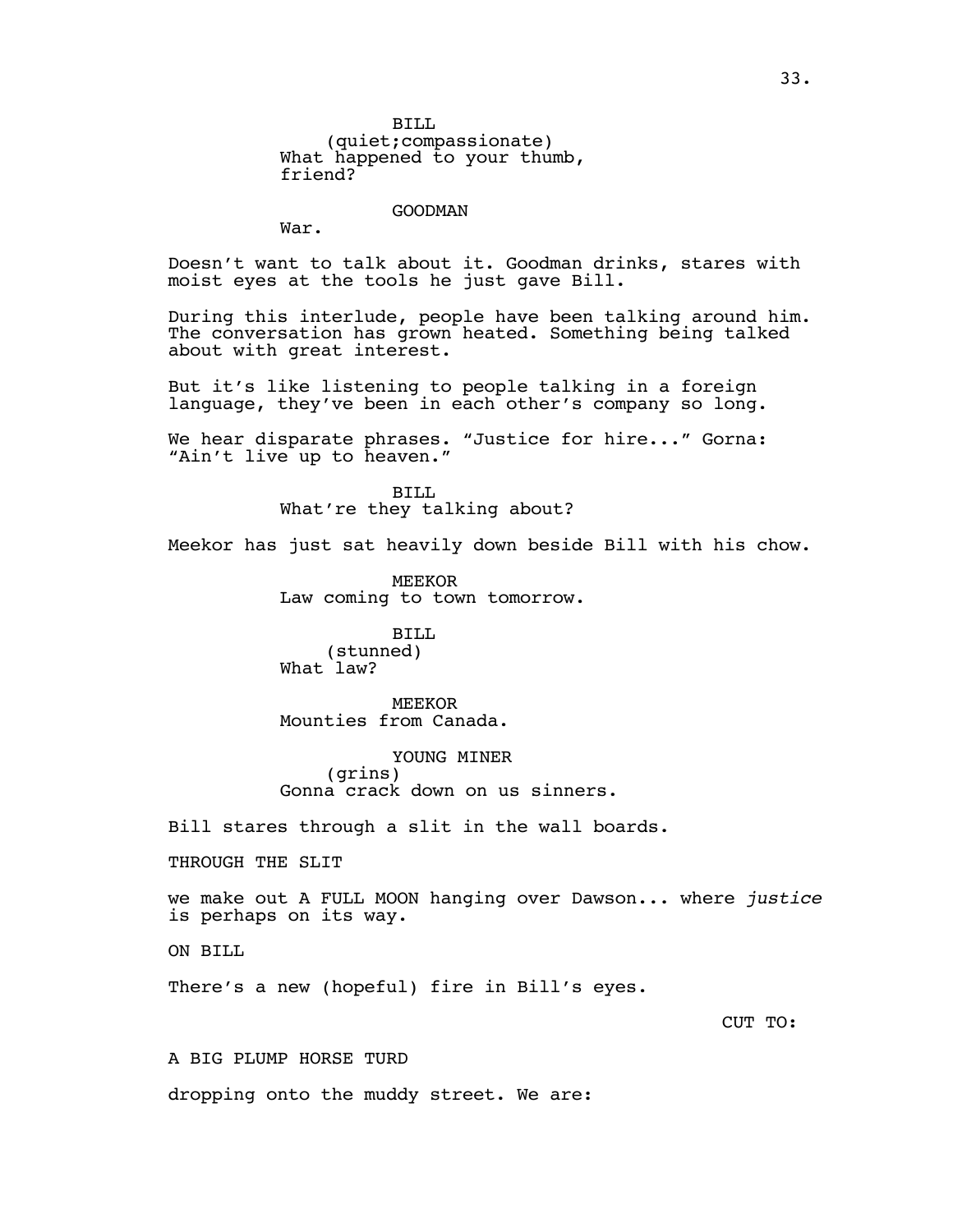EXT. DAWSON - DAY

OUR VIEW rises from the steaming horse turd to its owner. Not a horse actually, but a burro. Just larger than a dog really.

ATOP THE BURRO

sits INSPECTOR STEELE (50s), a tall man dressed in full Mountie uniform, including the famous puffy fur hat. Handlebar mustache. Hard metallic eyes. He rides, stately and erect.

*King of the fools*.

A SQUADRON OF MOUNTIES march behind him.

A number of townspeople have gathered on the edges of the street, watching this bizarre parade... and drinking.

A male bystander takes a grab at Sabine's ass. Sabine slaps him away...

... moves of with great dignity. Making a big show of being above this tomfoolery. Above *all of this.*

CUT TO:

EXT. THE MOUNTIES HEADQUARTERS - DAY

The Mounties are in the midst of building their headquarters... and the barracks behind it. All are dressed in their distinctive red British Army Jackets, and breeches.

ON STEELE

moving through the area, occasionally giving a directive, eyes serious. They're always serious. Flanked by two Mounties carrying SHOTGUNS.

A MOUNTIE approaches Steele, says something discreetly to him. Steele turns to see...

BILL.

at the forefront of a crowd of residents here with their petty problems. Two mounties are holding them back. Bill has clearly been arguing with them.

Steele makes a gesture and the mounties move aside to let Bill in.

INT. HEADQUARTERS - A BIT LATER

Steele sits at his desk now, a Mountie on either side of him. One of the mounties busily scribbles notes.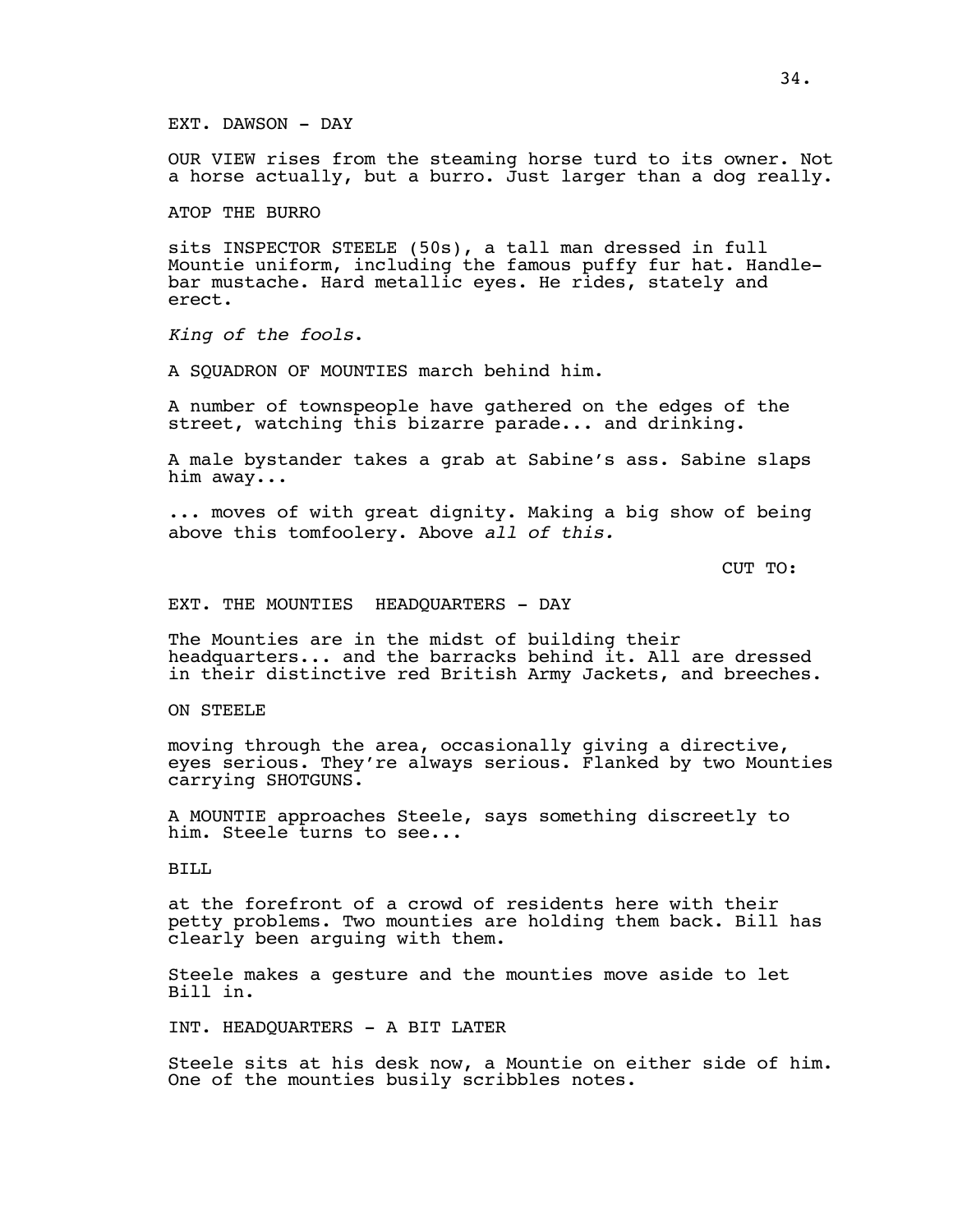Bill sits across the desk. Steele appears to be taking Bill very seriously.

> STEELE When did this *murder* take place?

Hurls all his contempt into the word "murder." He seems to be angry on Bill's behalf.

> BILL Yesterday. We had just staked our claim. Uphill from the river.

Steele reacts as if he's just been hit in the face. Goes back to being poker-faced.

> STEELE You say the shot came from the North east?

BILL It's where I saw the smoke.

One of the seated Mounties confers with Steele quietly. Steele nods.

# STEELE

Rifle shot?

Bill nods. What the hell is going on?

STEELE (CONT'D) Likely the Tlingits.

Never has a man seemed more sure of himself.

STEELE (CONT'D) Two specimens of that tribe were seen near where your friend was killed. They will be found.

BILL

Tlingits?

## STEELE

The Indian tribe that used to dominate this region. In their savage ignorance, they think this land is theirs. They have an invisible boundary, beyond which folks who venture have been harassed and threatened. I'm referring to the hillside where you and your friend Mr. Epstein staked your claim.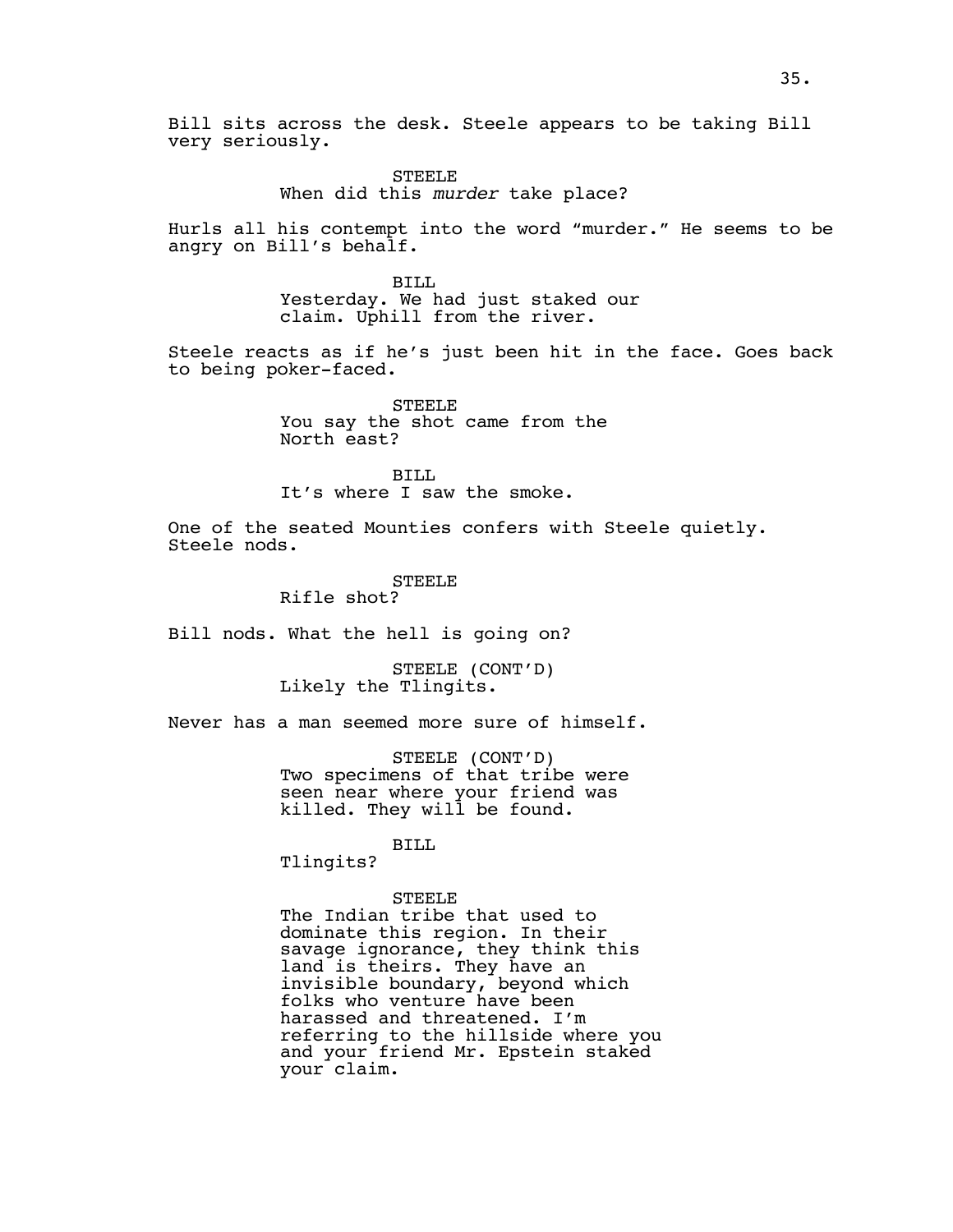BILL

(stunned realization) The second we staked our claim we were marked men?

Steele stares at Bill with his hard metallic eyes. Yes, that's what Steele thinks.

And *thinking* and *knowing* is the same for Steele.

SMASH CUT TO:

ANGLE ON BILL

walking fast down the main street of Dawson--an extra charge in his eyes now. Jack London sidles up to him. Keeps pace with difficulty.

> JACK I might be able to help you in your newest endeavor. Hear you're heading for the Tlingit camp.

BILL. Your information is correct.

JACK I'm told they're just East of Wolf Paw trail.

Jack's beginning to get out of breath keeping pace with Bill.

JACK (CONT'D) It'll be my pleasure to guide you there.

Bill whirls on him.

BILL Why? To fill more scribbles in your notebook. This is my battle.

JACK

You'll need someone who can speak Tlingit.

Bill stares at him. His eyes are harrowed. The moment of truth is coming. He nods, charging forward...

... Jack hurrying to keep pace.

ACT OUT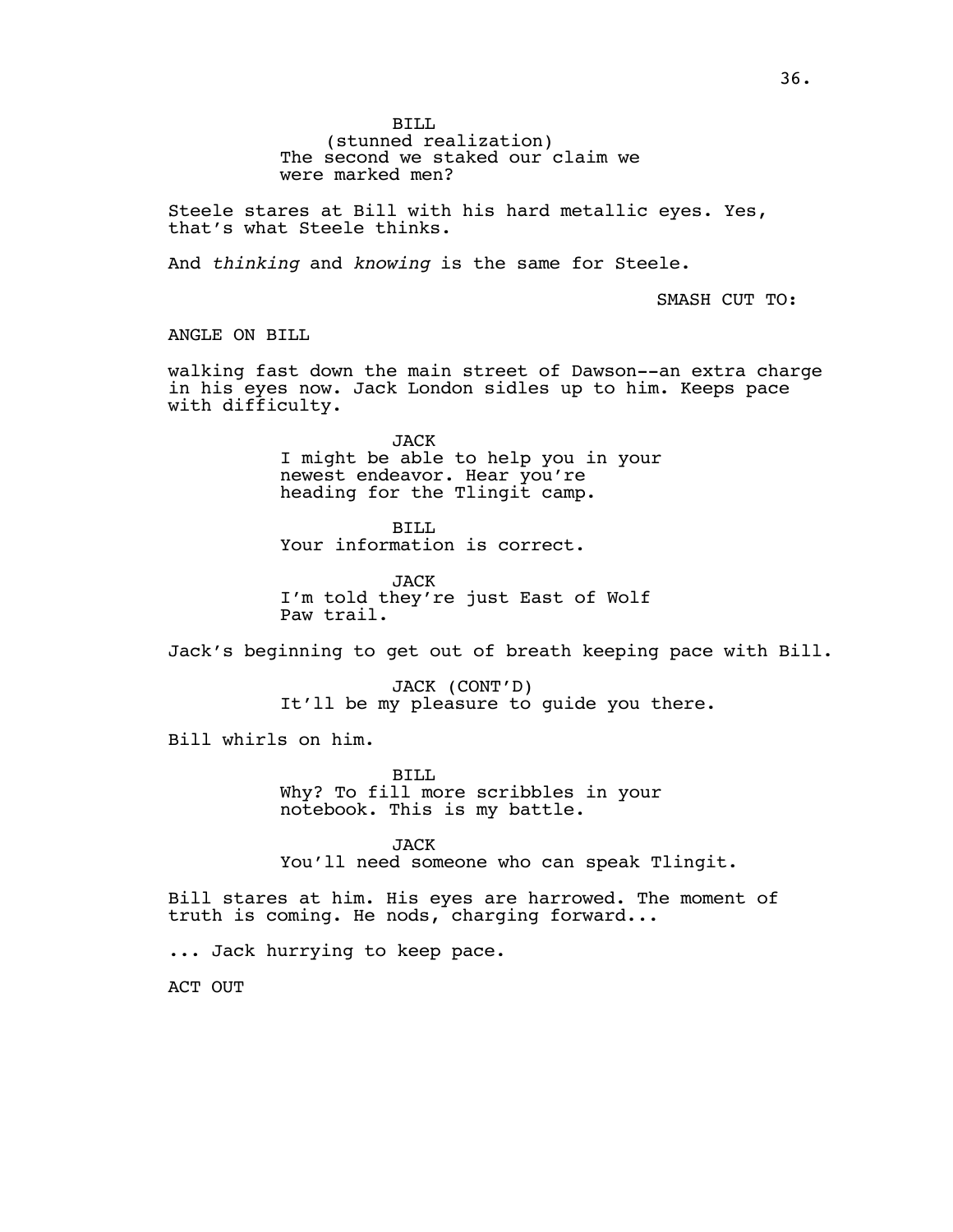ACT FOUR

EXT. BELINDA'S LUMBER MILL - DAY

Father Judge has just bought lumber, and finished loading it into his cart.

He heads down the street, when suddenly the Count steps out in front of him. SEVERAL EMPLOYEES of the Count's stand beside him. Threat in their eyes.

> **COUNT** Looks like our conversation earlier did not make enough of an impression, your holiness.

FATHER JUDGE I am not holy. I am a servant of God.

Father Judge tries to move on, but the Count puts a hand to his chest. The time for subtext is over.

> **COUNT** Let me make this very clear, your holiness. If you do not leave your *dry goods store* by tonight, you will not live to see the morning.

Glances at A MOUNTIE passing on the street.

COUNT (CONT'D) Possibly the presence of these ponces masquerading as the law embolden you.

The Count moves so close to father Judge we can practically smell his whiskey breath.

> COUNT (CONT'D) I have money and power. If the Canucks come after me, they will meet the same fate as you. And their blood will be on your hands. You will be the hand that kills them. I will just be, as you say, *the servant.*

He turns and walks off with his men.

CLOSE ON BELINDA

watching this exchange from the lumber site. She has her own compelling interest in this affair.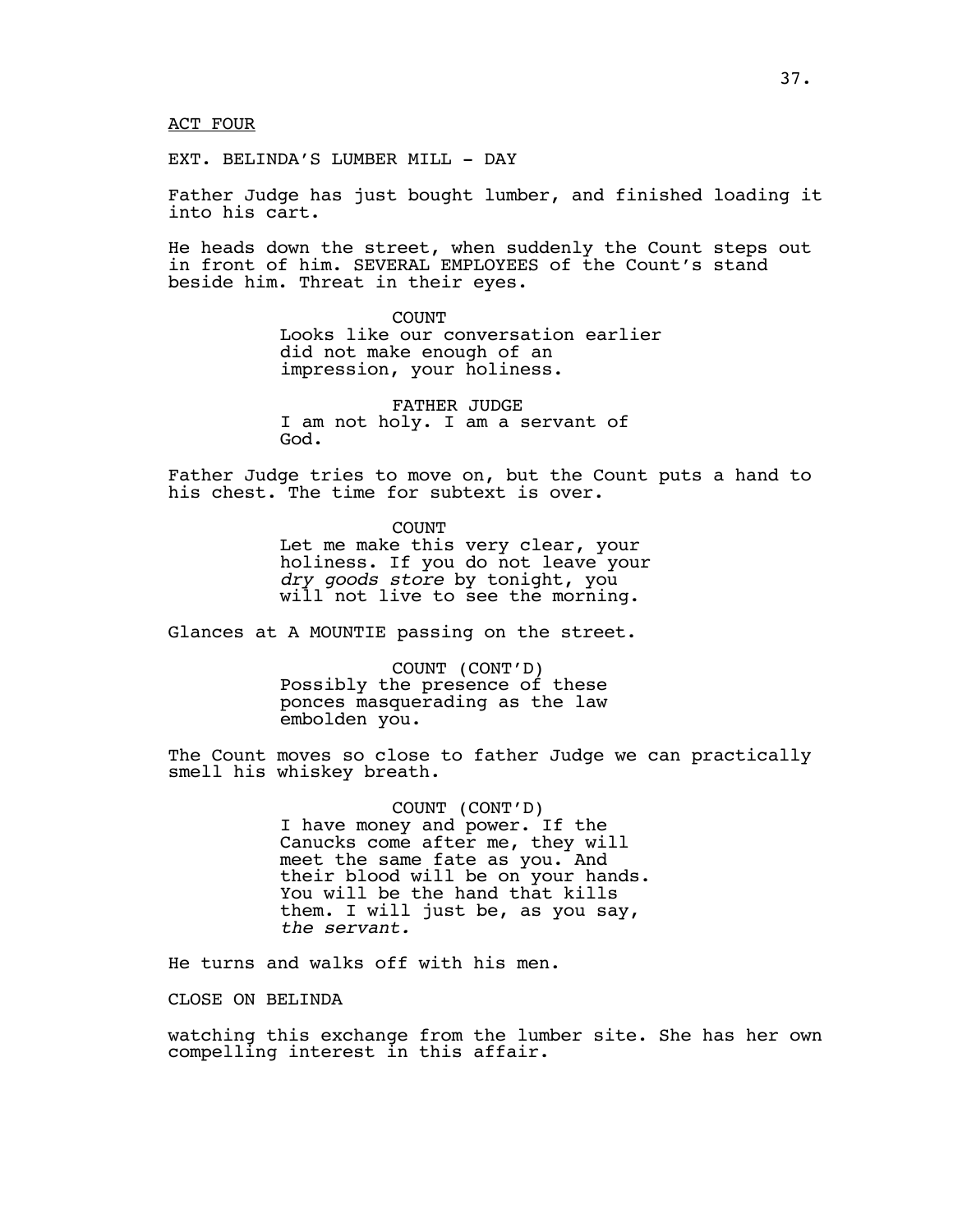ON FATHER JUDGE

moving down the street, eyes searing, rimmed in red. LOUD ANGRY BUZZING comes on the soundtrack as if coming from the raging emotions inside Father Judge's head.

SMASH CUT TO:

WIDE VIEW - TWO TINY FIGURES

walk in the valley between snow-capped mountains... followed by moving black clouds of mosquitos--the source of the buzzing.

CLOSER - MEN

The BUZZING is insanely loud inside this insect war zone. Bill and Jack have smeared their faces with clay against the flying predators.

> JACK Whatchu gonna do you deem the savages guilty?

BILL (searing) The first thing is to know.

Bill is lost in thought. A man with one direction right now.

BILL (CONT'D) Have you seen the tribe's leader?

JACK

Know *of* him. A half breed. They say his white ma threw him in the woods when he was born. He survived two weeks in the snow and frost until his tribe found him. Legend is he thrived on rage. Rage instead of mama's milk. Grew strong on it and is now their leader.

ON A RIDGE ABOVE THEM

we glimpse a shadow flit past... followed by another. They are being tracked.

# BELOW

Jack has stopped. Takes a long draught from his flask of sour mash. Stares confusedly around him.

> BILL Are we lost, scribe?

Jacks's answer is to take another long drink from his sour mash.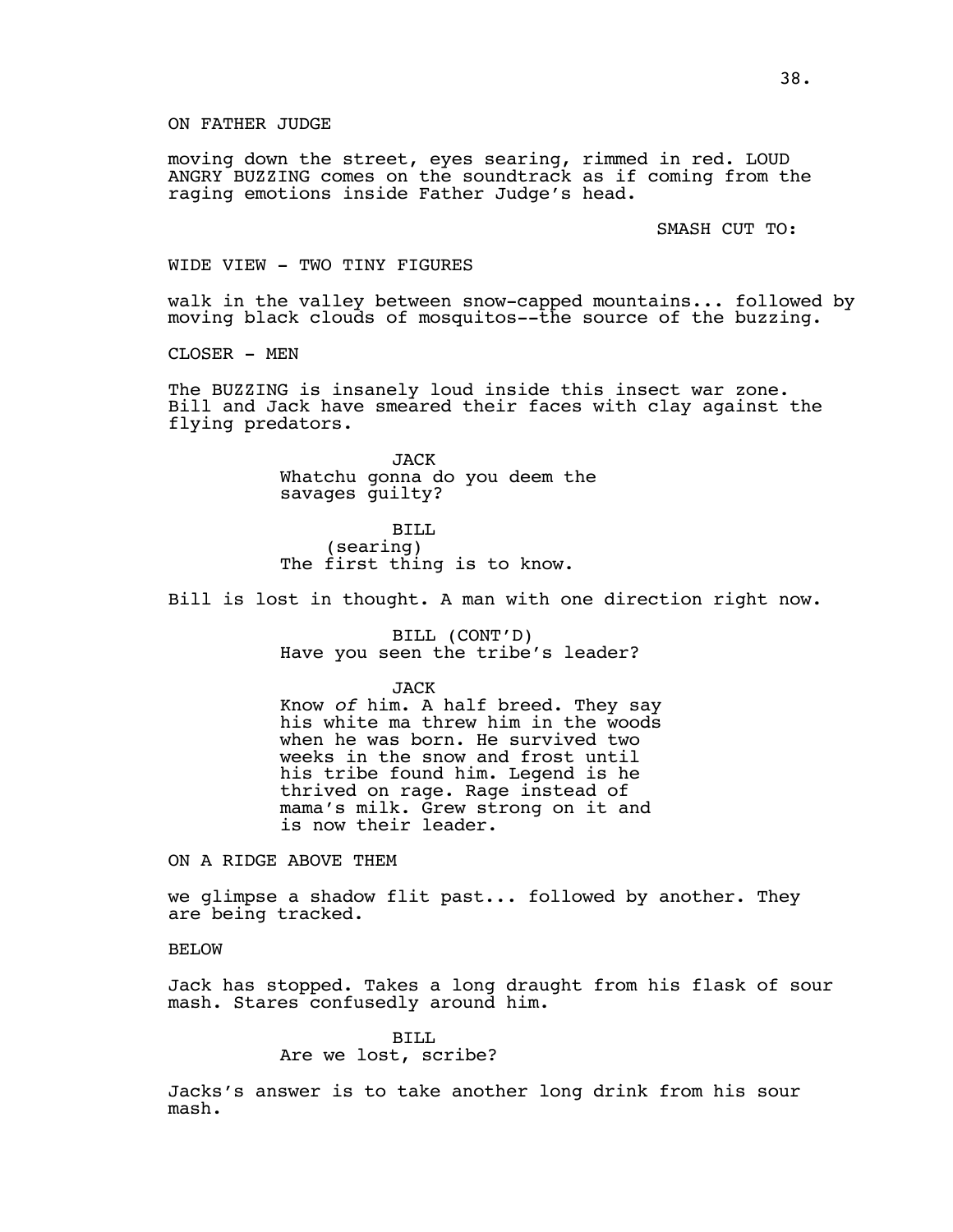BILL (CONT'D) Might want to take it easy with the booze.

Jack turns to Bill, eyes lit... everything about him lit.

JACK LONDON

Dog knows.

It's only now we notice Jack's mangy dog and constant companion... sniffing his way forward.

Jack, (Bill following) moves in the direction of the dog.

BILL (mutters it) We're following a dog.

Jack lights up a cigarette with trembling fingers. Offers one to Bill who refuses.

> JACK Might want to take it up. Helps with the mosquitos.

Bill smiles. Heard that one before.

THE DOG

has stopped. Bill and Jack stop beside him. Their fearless canine leader smells the air.

BEFORE THEM

lies a forested expanse framed by a cliff on the left, from which pours a cascading waterfall.

> JACK (CONT'D) That forest before you, hero, is sacred Tlingit hunting ground. Abandon hope all ye who enter here.

He grins a lopsided missing-tooth grin and stumbles forward.

JACK (CONT'D) Ye are no longer in the land of your father.

Bill follows... but doesn't like this.

WIDE VIEW OF EXPANSE OF ALASKA WILDERNESS - DAY

The sky is entirely black, except for a single SLASH OF LIGHT... like a signal from God. Thunder GROWLS.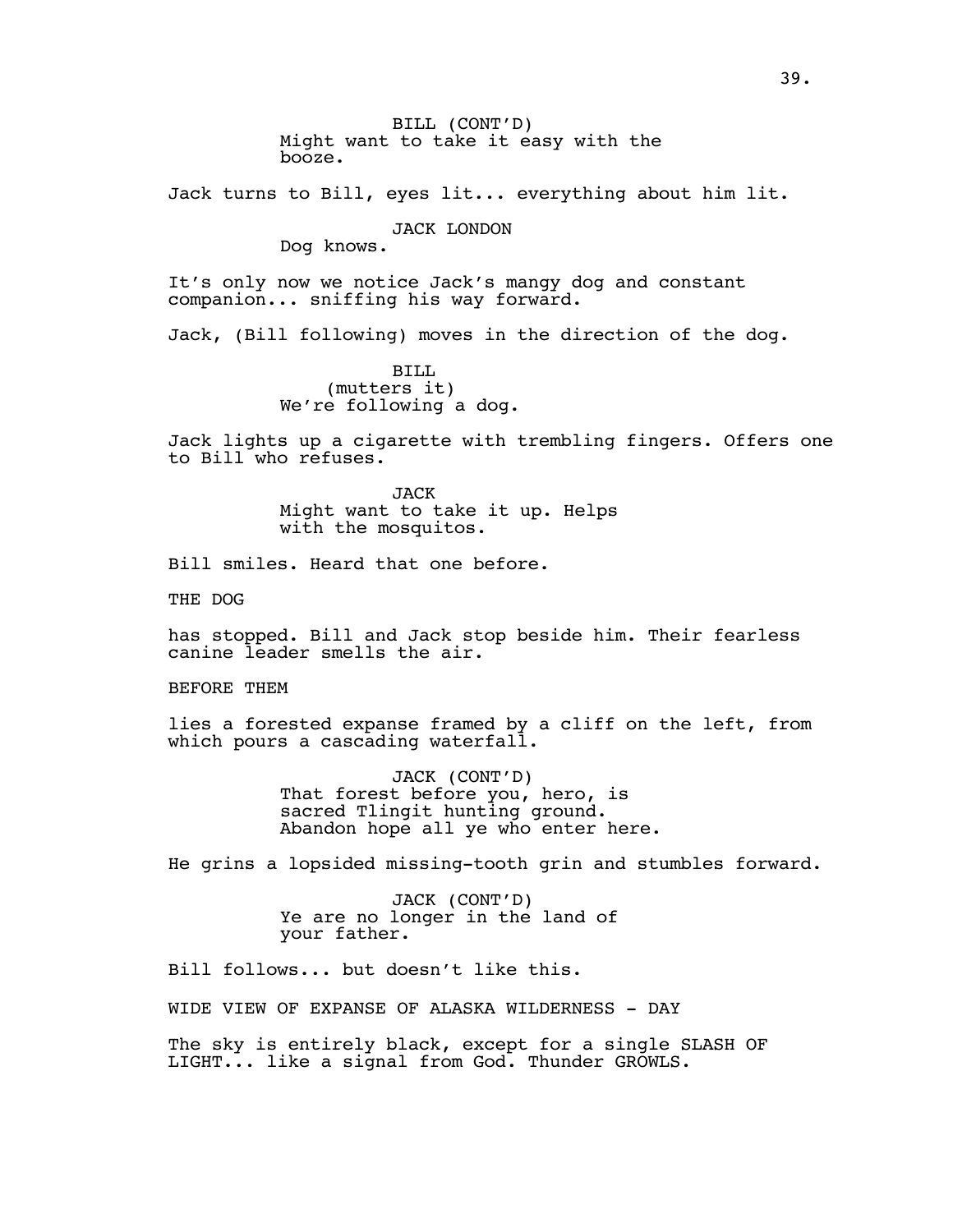INT. TLINGIT FOREST - SAME TIME

We're in a world of green. Puffy wet moss everywhere. It covers the rocks, the trunks of the huge CREAKING trees.

IN THE FOREGROUND

A FIGURE whisks past. Soundlessly, like an animal. Unseen  $by...$ 

BILL AND JACK

trekking through the dark, ominous forest. Jack continuing to drink.

> JACK Lie on the leaves, close your eyes, might feel the cold paws of wolves passing over you. And you're one of 'em here. A wild... human... *animal*. No difference.

Jack offers the flask to Bill. Pushes it on him.

For the first time, we sense a glimmer of real fear in Bill's eyes. He takes a long draught from the flask. And then another.

The moment is interrupted by LOUD GROWLING.

JACK'S DOG

stands frozen before them, staring into the thick trees. Tail down, back arched. Ready to pounce.

> JACK (CONT'D) (whispers it) We're being tracked.

> > BILL

By what?

JACK Could be wolves. (beat) Could be men.

BILL (almost to himself) No difference.

Bill pulls out his gun. Jack stops to stare at him.

JACK That'll only help with wolves.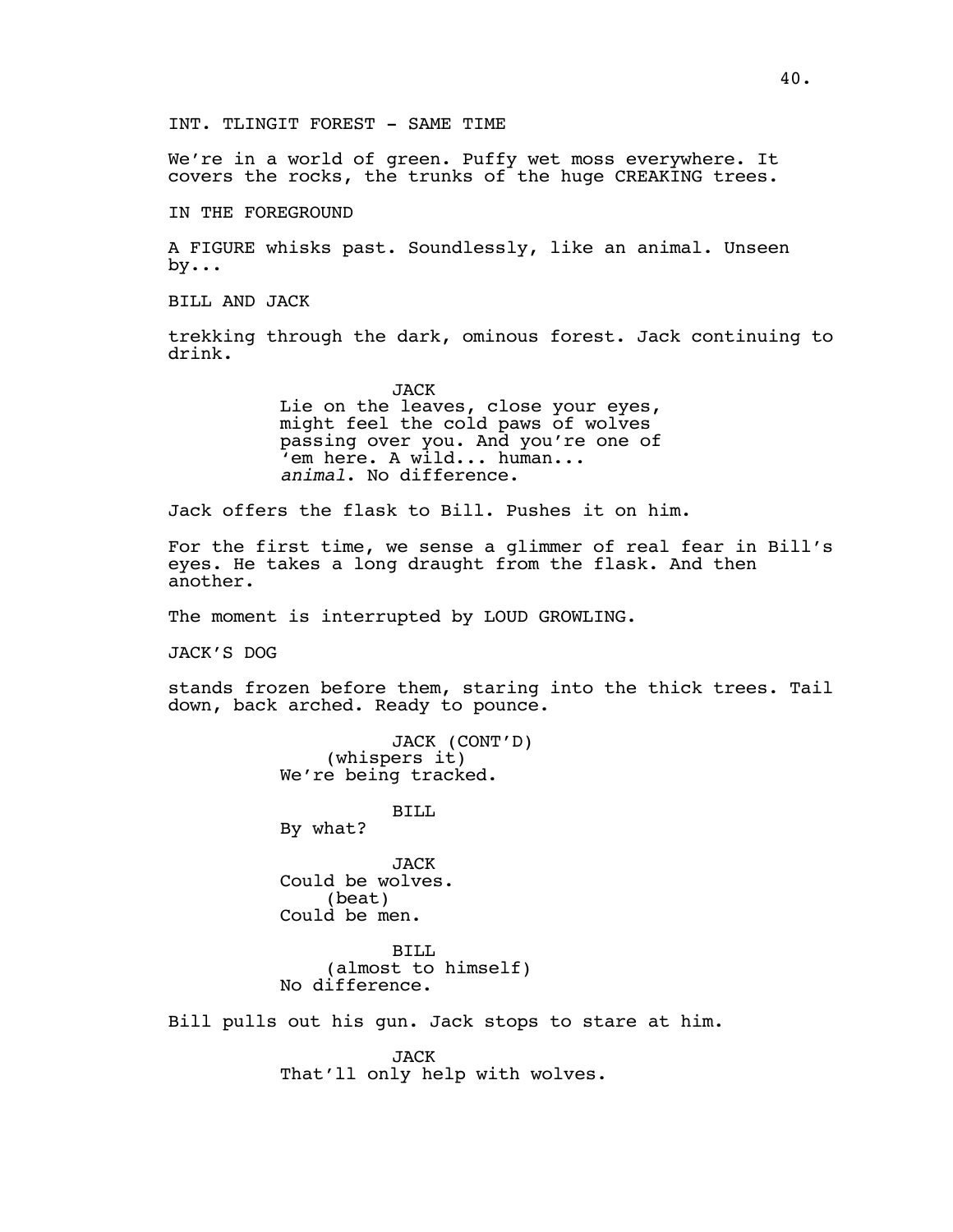No drunkenness in Jack's eyes now. He's scared himself sober. Bill puts away his gun.

They move tentatively forward through the dark, sacred woods. They freeze at the sound of a BREAKING TWIG.

AN ELK

stands less than ten feet from them. Not moving a muscle. Just staring. More curious, than afraid.

Bill and Jack continue forward... alert to every sound. Knowing how vulnerable they are.

> BILL (a whisper) You ever seen an Indian?

JACK Yes, I have seen Indians and talked to them--

BILL What is their complexion?

JACK They are like all the colors of a mountain, run together and dripped in a jar.

He suddenly stops walking.

AHEAD OF THEM

A MAN is standing absolutely still. As still as the elk. God knows how long he's been standing there.

> JACK (CONT'D) (quiet) They are the color of nature.

Bill and Jack turn.

EVERYWHERE THEY LOOK

stand TLINGIT WARRIORS. They have come silently and taken up positions, surrounding them. Still as the trees.

Their eyes are *not friendly.*

ACT OUT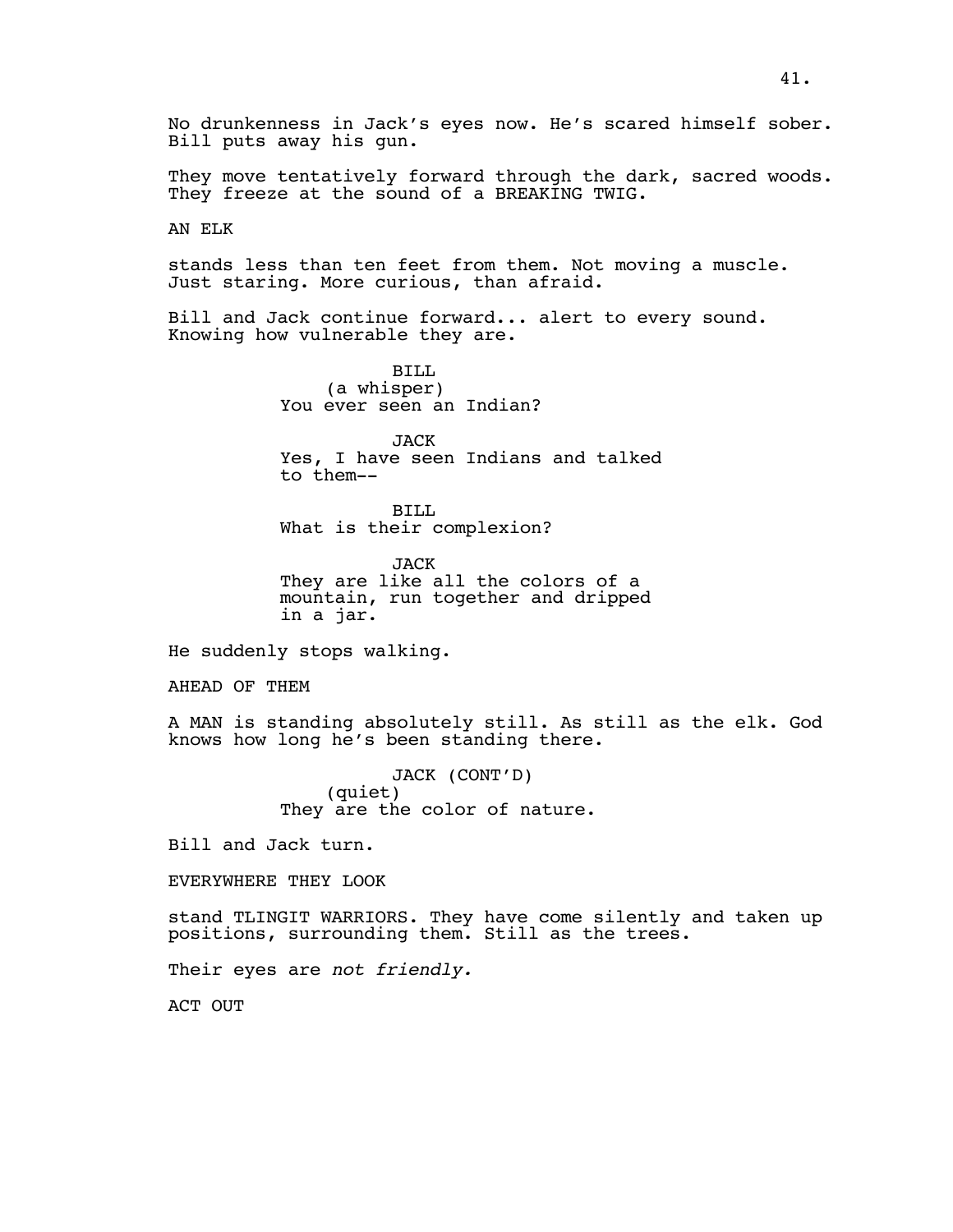ACT FIVE

EXT. TOWN OF DAWSON - NIGHT

It's just beginning to rain again. Not much... but a storm is coming. Something different about this storm. It's more *rageful*.

A ROARING WIND blows an awning off a closed-up store. The awning is hurled down the street as if thrown by a giant.

INT. FATHER JUDGE'S DRY GOODS STORE/CHURCH - NIGHT

A FLASH OF LIGHTNING bleaches the straight-backed figure of Father Judge sitting on a freshly made bench. His first pew. He looks devastated.

## BEFORE HIM

is his packed suitcase. He's made the decision... but can't quite get himself to leave yet.

Finally, he hoists the suitcase. Heads disconsolately toward the door. He pauses at the door to cast one last look at his would be church. His eyes fall on...

A WHITE-WASHED WOODEN CROSS

lying on a plank of white-smeared plywood on the floor. Just painted.

He can't leave a cross on the floor.

FATHER JUDGE

lifts the cross. HIS HANDS are smeared white from the fresh paint. This gets to him. The cross leaving a mark on his hands. A deep emotion passes over his features.

CUT TO:

# FATHER JUDGE

climbing a ladder to the peaked roof of the store, holding the heavy cross. Eyes determined, hair blowing in the wind. His coat is smeared white with the holy burden.

## FATHER JUDGE

balances himself astride the pitch of his roof. A skeletal wooden structure has already been placed there.

LIGHTNING flashes. Wind and rain whip his harrowed face as he lifts a hammer and nails his cross to the roof.

CUT TO: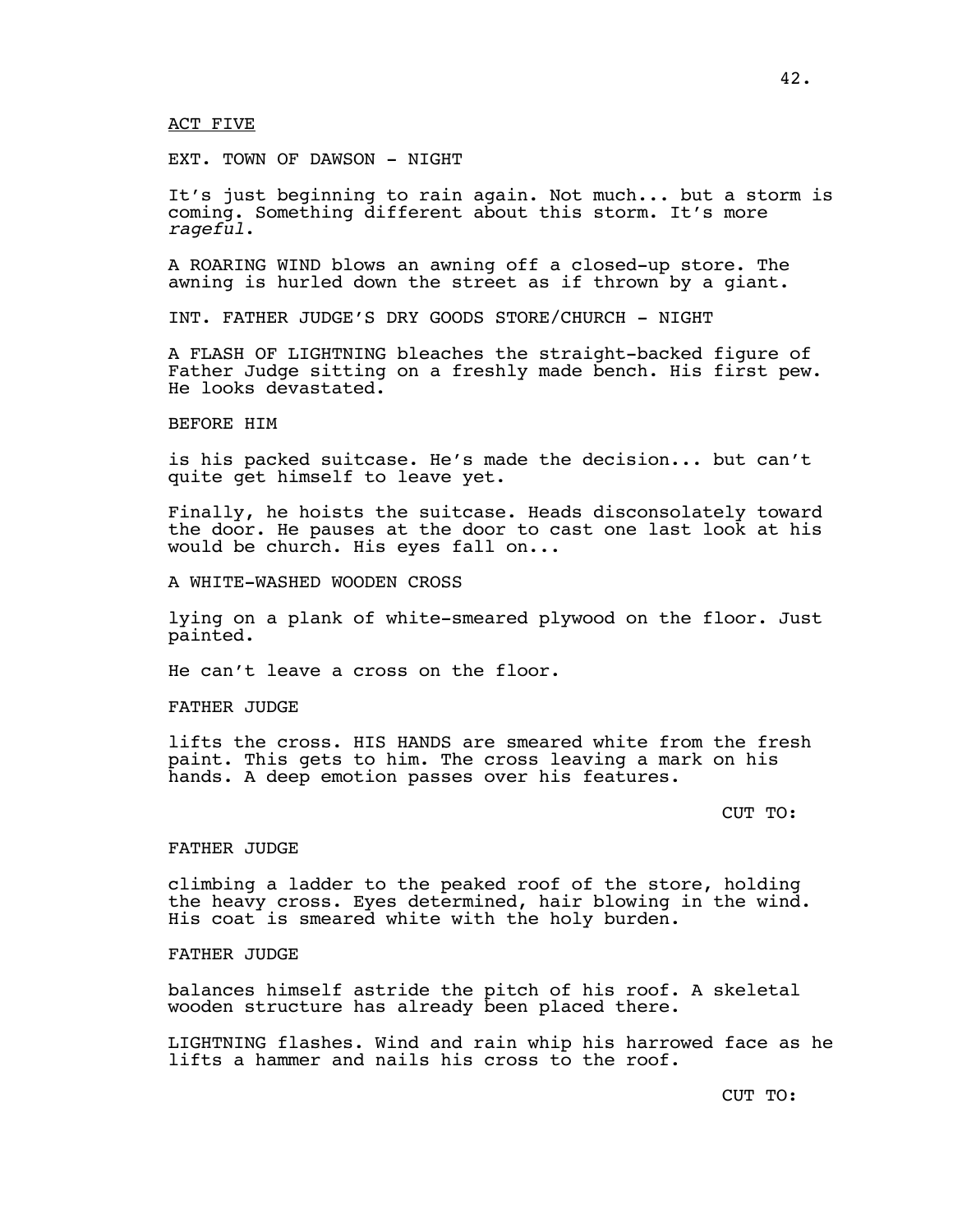A small crowd has gathered around TWO PEOPLE KISSING. The young, pretty (might be under 18) SABINE and a GRIZZLED MINER. Sabine pulls out of the kiss,.

# SABINE That's your dollar's worth.

Gold dollar in her hand, she moves with a slinky, confident grace through the tavern. We hear other laughing miners, "I got a dollar too." etc.

#### SABINE

turns to stare at them with sleepy eyes. Conscious of her effect.

# SABINE (CONT'D) I'm tired of kissing.

Continues forward with forced arrogance. A little leather pouch is dropped at her feet.

> MALE VOICE This should get me more than kissing.

Sabine picks up the leather pouch. Looks inside. Gold dust.

She looks at the MAN who tossed it at her feet. He is neither attractive or unattractive. Neither appealing or unappealing. He is nothing.

> SABINE Have you ever heard of buying a lady a drink?

MAN What would the *lady* like to drink?

Sabine ignores the mocking tone. Sidles (with a touch of regret) up to the man.

> SABINE (to bartender) Red wine. Merlot.

She turns to her *new customer.* Smiles an exaggeratedly elegant smile.

SABINE (CONT'D)

Enchantee.

Her eyes are sad.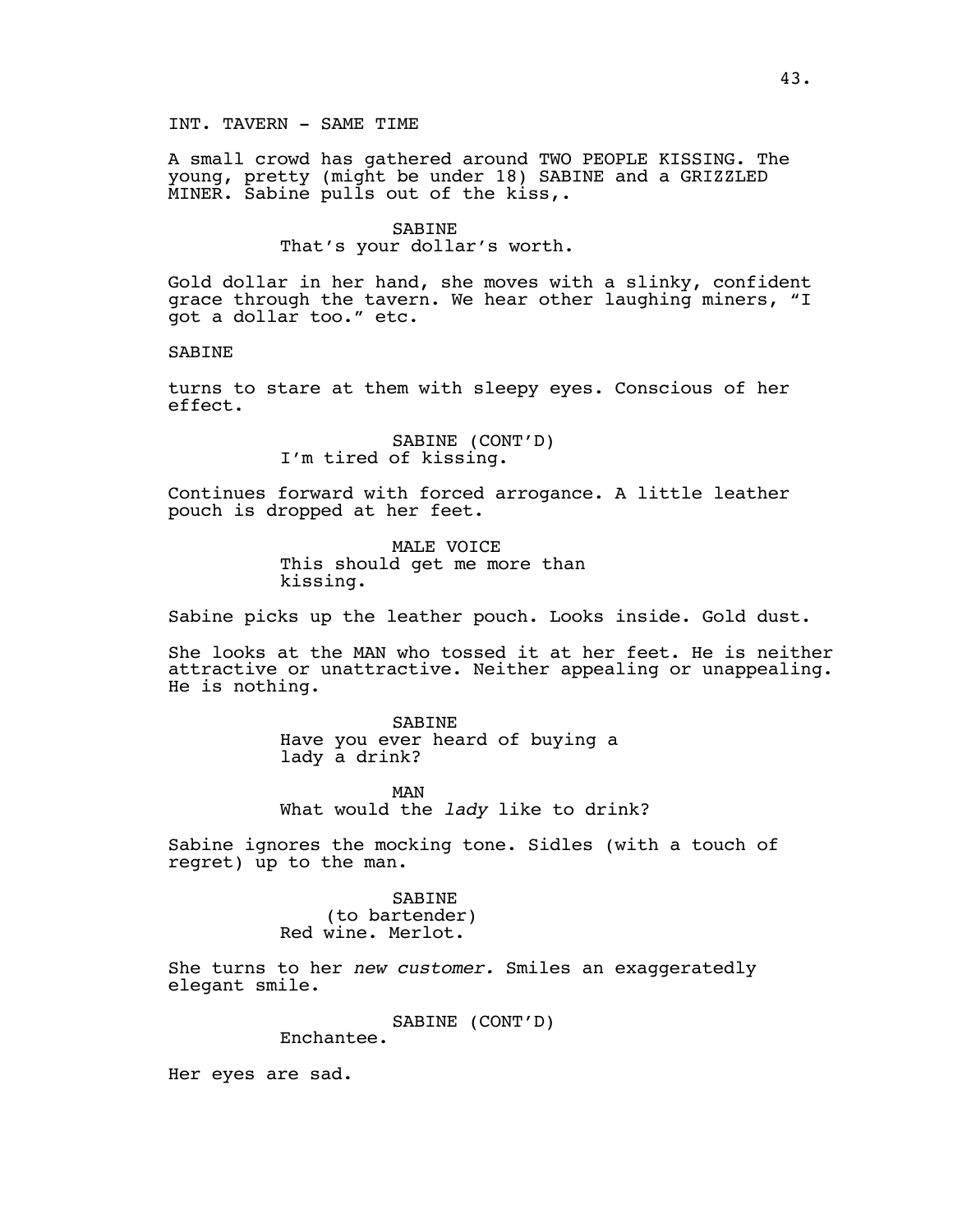Belinda stands at her boudoir window combing her hair... all alone. We sense she spends a lot of time alone.

VIEW OUT WINDOW

By the stables near the Hotel, two people are all but going at it. Sabine and the man who just approached her. Sabine hardly moves. Her eyes are open.

BELINDA

starts to turn away when she reacts to something new in the landscape of Dawson.

Something akin to (but not quite) panic crosses her features.

HER POV - TOWN OF DAWSON

*The cross*--a distance away... but shining brightly through the night.

CUT TO:

THE COUNT

He is playing poker with a few of HIS MEN. He is holding out his forearm, while talking, making his muscle taut.

A MOSQUITO

is sucking the blood on his forearm, bloated red almost to bursting.

> **COUNT** (boasting) You hold the muscle, he can't fly off. He tries but he's stuck--

The Count suddenly goes quiet. Through the window, he sees the cross. His eyes flash and (in his moment of distraction) the blood-bloated mosquito flies off.

WIDE SHOT - TOWN OF DAWSON - NIGHT

In the darkness there is only one thing that stands out. It can be seen from anywhere in town.

THE WHITE CROSS

on Father Judge's just sanctified... *church.*

CUT TO: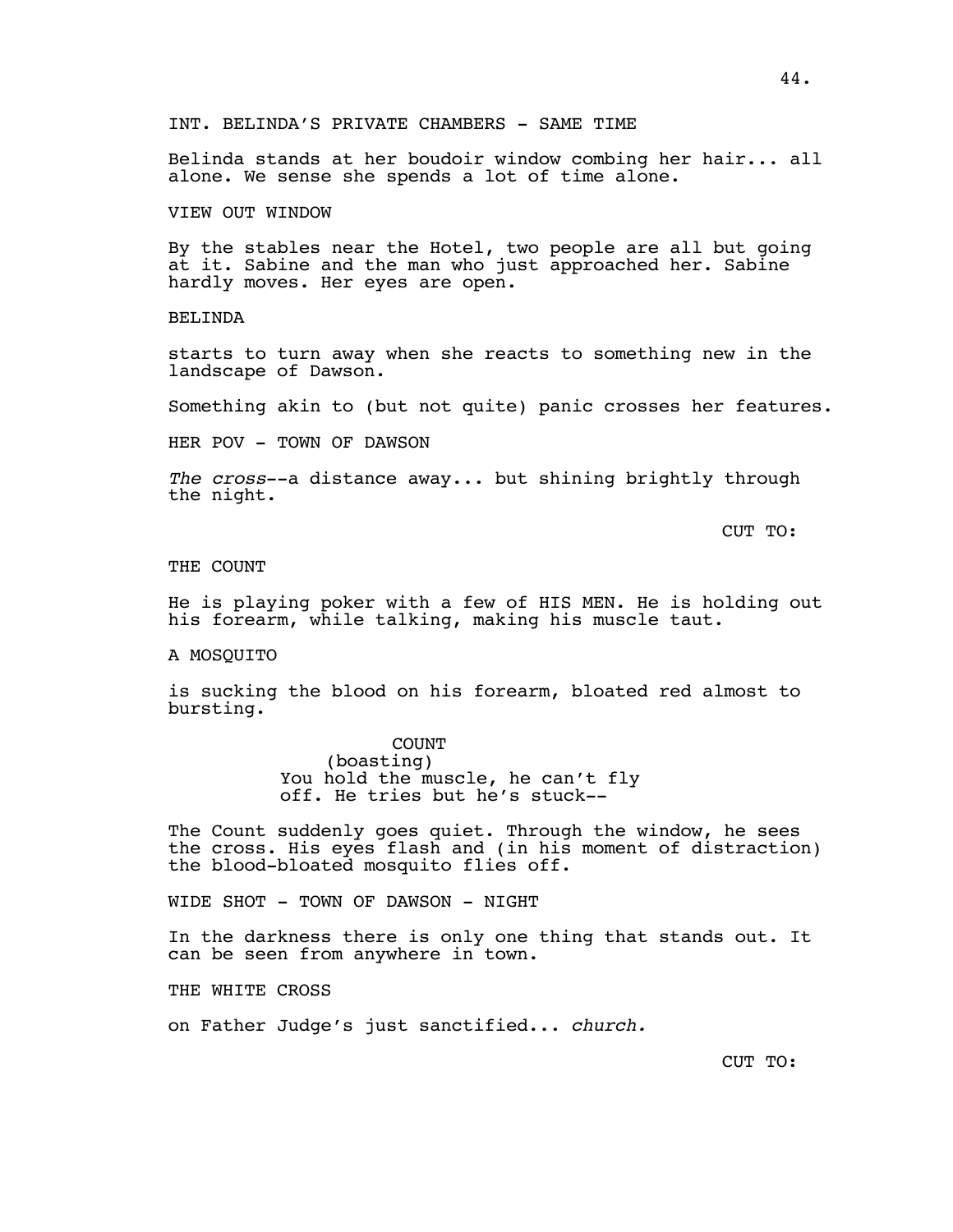A DARK FIGURE

comes toward us out of the storm moving into the entrance-way of a tall lean-to-like structure. This is CHEYEHO, chief of the Tlingit tribe.

He comes into clearer focus. Blue-grey hair, decorative scars on his cheeks. DEEP BLUE EYES a jewel-like surprise in his Indian features. Strong eyes. No promise of mercy or vengeance there. A survivor's eyes.

IN THE TENT BEFORE HIM

sit Bill and Jack (not bound), guarded by the Tlingit hunters who brought them here. Cheyeho sits across from them, making himself an equal of sorts.

> CHEYEHO I did not ask you here but I welcome you.

BILL (to Jack) He speaks English.

JACK That's good because I don't speak Tlingit.

Bill gives Jack a look. Cheyeho stares only at Bill. Bill is the man who interests him.

> CHEYEHO I know about your friend. I mourn him with you.

A charge comes into Bill's eyes.

BILL What do you know about him?

#### CHEYEHO

I know everything in these woods. I am like an owl. You and your friend have what you call "a claim." In the hills. You buy land you don't own from a man who doesn't own it.

BILL We have different principles of commerce.

#### CHEYEHO

Why don't you buy waves in the ocean? Pieces of sky. Somewhere, there is a white man who thinks he owns the moon.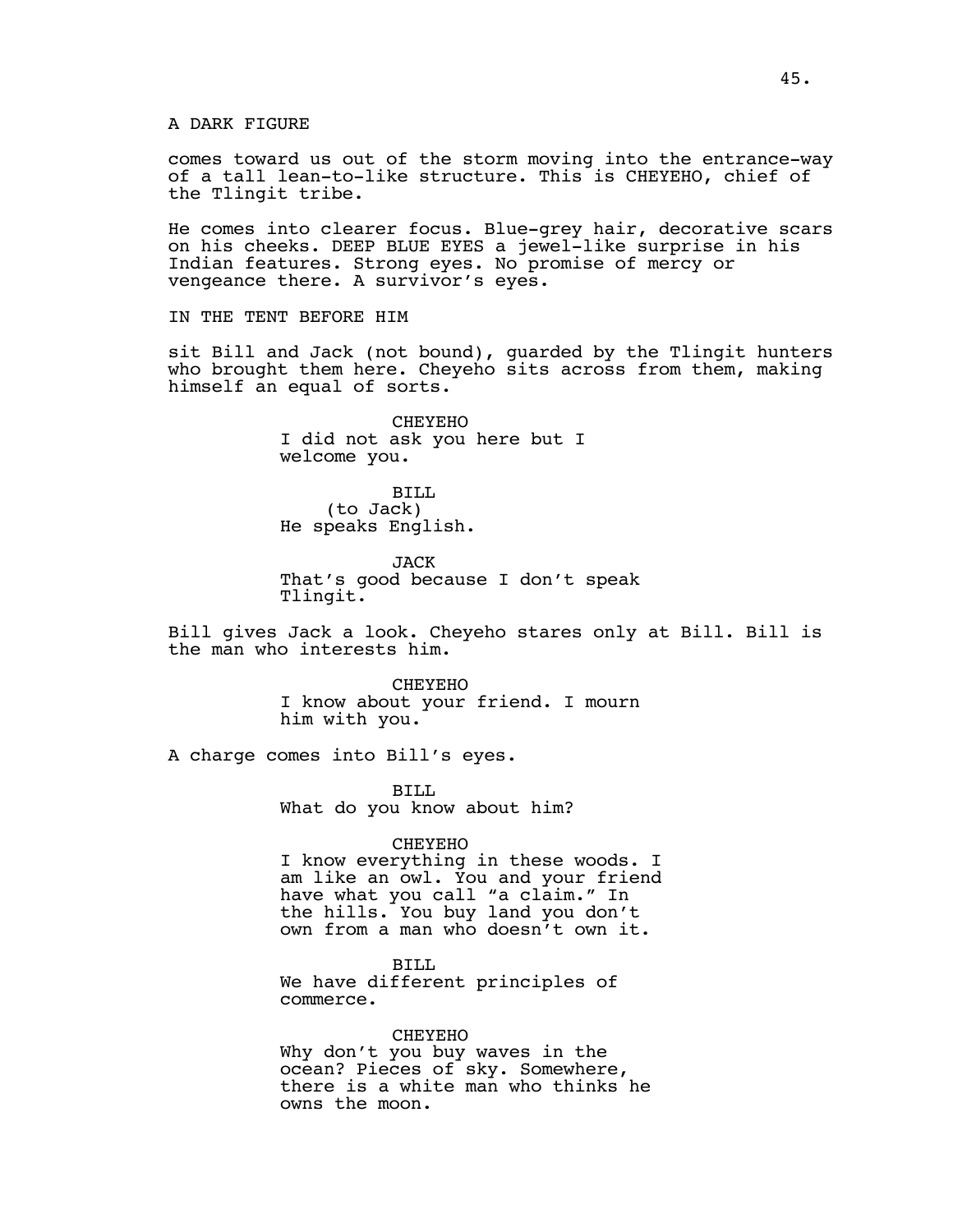There are tears of anger in Bill's eyes.

BILL Did you kill him?

CHEYEHO We kill only for a purpose.

BILL That's not an answer.

CHEYEHO Are you a God fearing man?

BILL

BILL (a challenge) I am.

CHEYEHO And God is everywhere. He is in everything?

Yes.

Cheyeho smiles. It's a surprisingly easygoing smile. It lightens his face. He turns to his fellow tribesmen. He speaks in Tlingit, but subtitles translate.

> CHEYEHO You see? The white man fears everything.

He turns back to Bill. No longer smiling, the storm whipping the trees behind him.

> CHEYEHO (CONT'D) Your fear is misplaced here.

Cheyeho's eyes are tinged with rage.

CHEYEHO (CONT'D) You are in Tlingit territory and this is the land of no God. I'm sorry for the loss of your friend, but we did not kill him.

BILL Who killed him?

Bill's eyes burn. The question that haunts him. That might haunt him to the grave.

Cheyeho stares at Bill. Two men. That's all they are. Two men. Something passes between them. Some sort of understanding.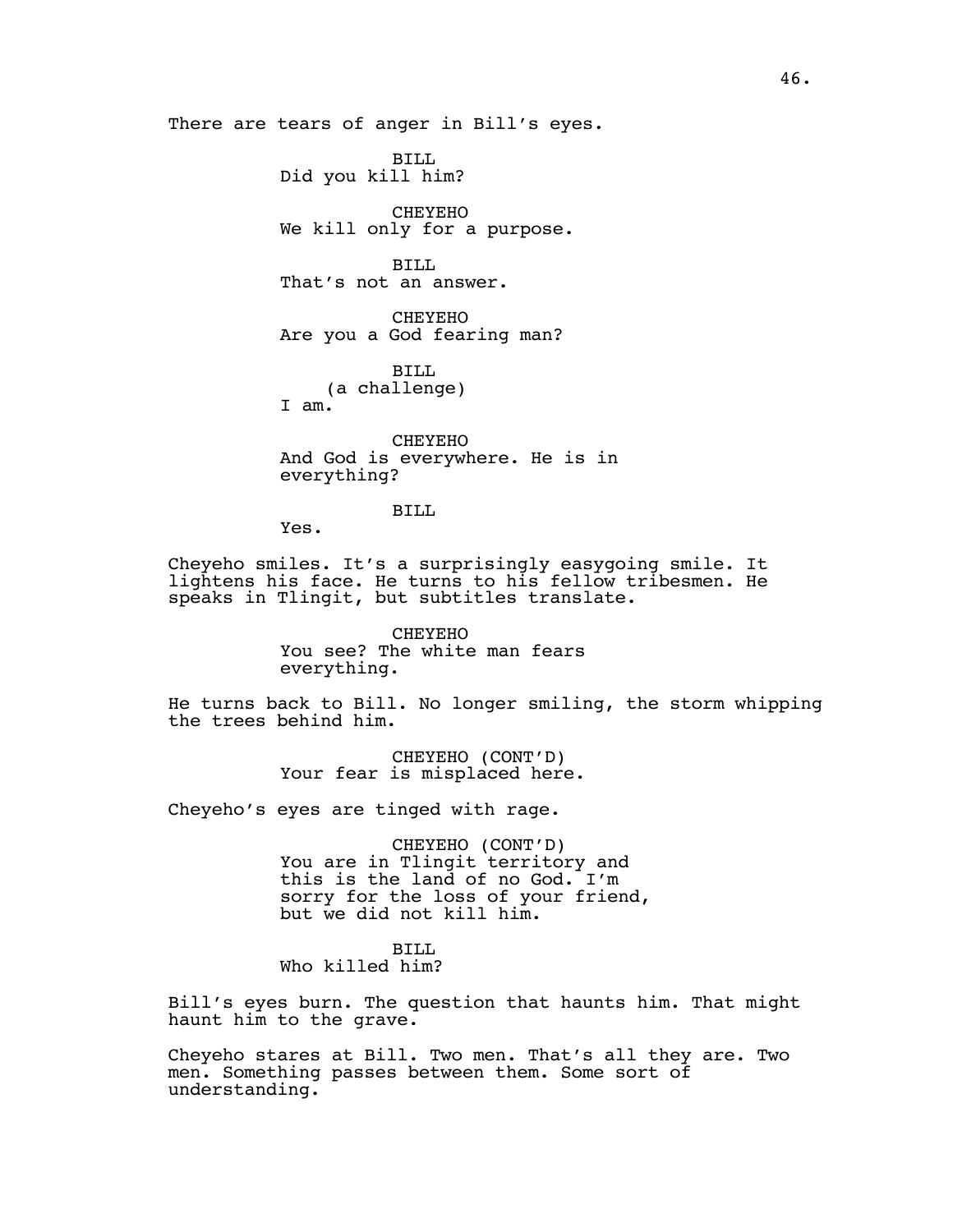#### CUT TO:

#### A CRACK OF THUNDER

EXPLODES in the sky. The sky is murderous.

OUR VIEW drifts down from THE RAIN-SPATTERED CROSS to the image of Bill and Jack arriving back in Dawson.

CLOSER - BILL AND JACK

The two taking leave of each other.

JACK You think they killed your friend?

BILL They didn't *act* guilty.

JACK Maybe they don't *feel* guilty.

A conundrum. Bill feels it. The two men take leave of one another. Jack heading to the tavern.

Bill alone with his stormy thoughts.

ON BILL

walking along the main street of Dawson. His mind churning. He glances at the display window of a supply store. What he sees makes him stop.

ANGLE ON WINDOW

Bill's reflection is a spectral presence. He looks ragged, harrowed, pale. He almost doesn't recognize himself.

ON BILL

He sees something else in the window. Something that sends a chill down his spine.

THE WINDOW

We RACK FOCUS from Bill's reflected image to reveal the *goods on display.* Prominent amongst the other items are...

... *EPSTEIN'S BOOTS.* 

Etched in the leather, we make out the cowboy whirling a lasso.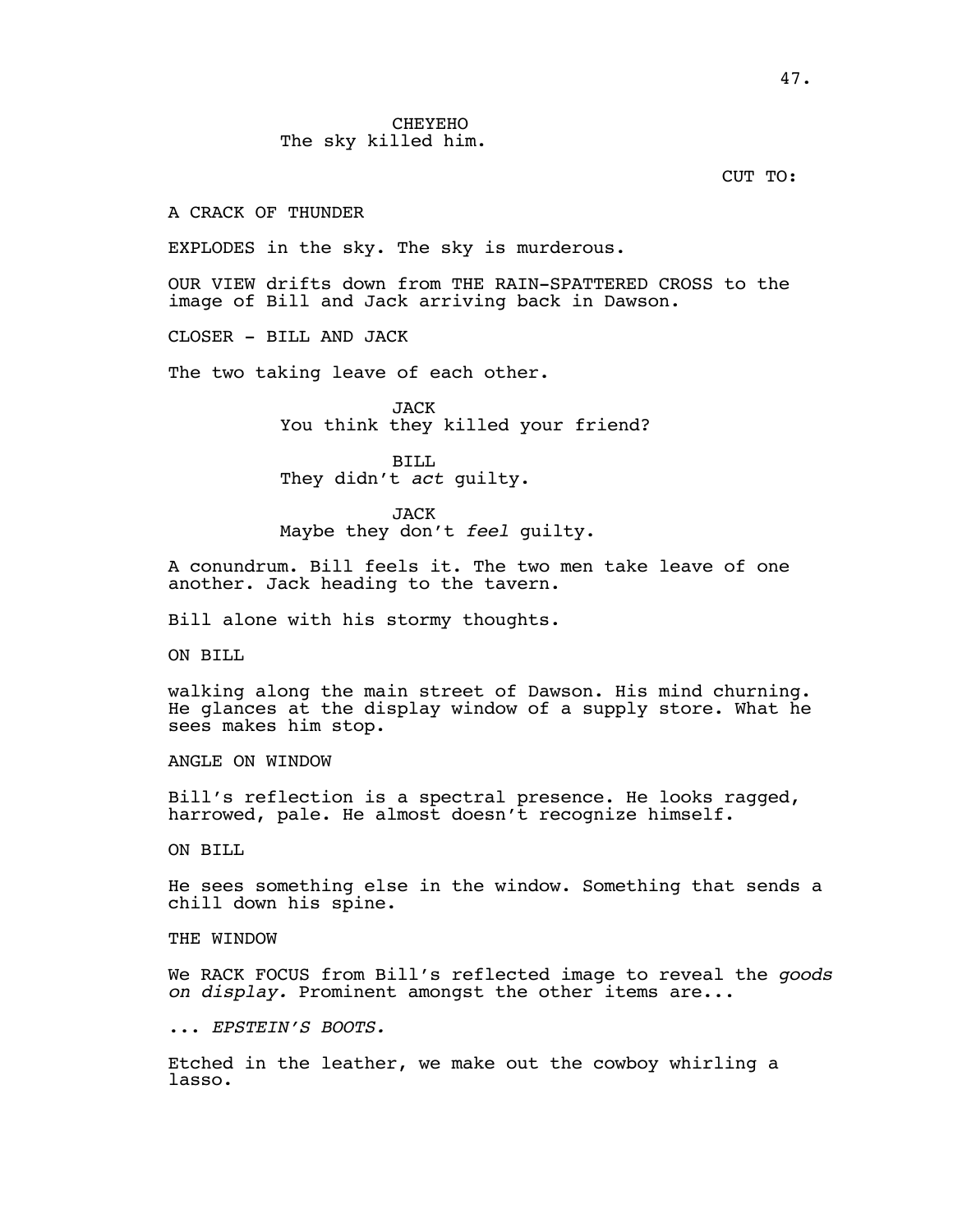CLOSE ON BILL

The emotional vagaries of his own adventures are brought home to him by the strange journey of his friend's boots.

Bill turns emotionally from the sight... and he sees something else...

THE WHITE CROSS

standing like a beacon on the roof of Father Judge's *church.*

Bill approaches the store, eyes blazing. His gaze falls on a heavy piece of rotted lumber in the street.

He picks it up... heaves it against the store window, shattering the glass.

CUT TO:

# EPSTEIN'S BODY

lies on a the makeshift knave of the church, lit in trembling lightning. He's been arranged carefully on a table. Hands folded.

Boots back on his feet. Where they belong. We are:

INT. CHURCH - NIGHT

Father Judge and Bill stand over the body, sharing a Kaddish prayer book. Father Judge has not slept in a long time, but is voice is firm.

He is doing what he came here for.

FATHER JUDGE May his great name go exalted and sanctified.

# BILL

(quiet) Amen.

FATHER JUDGE

In the world that He created as He willed. May He give reign to His kingship in your lifetime and in your days and in the lifetimes of the Family of Israel... swiftly and soon.

Bill's cue.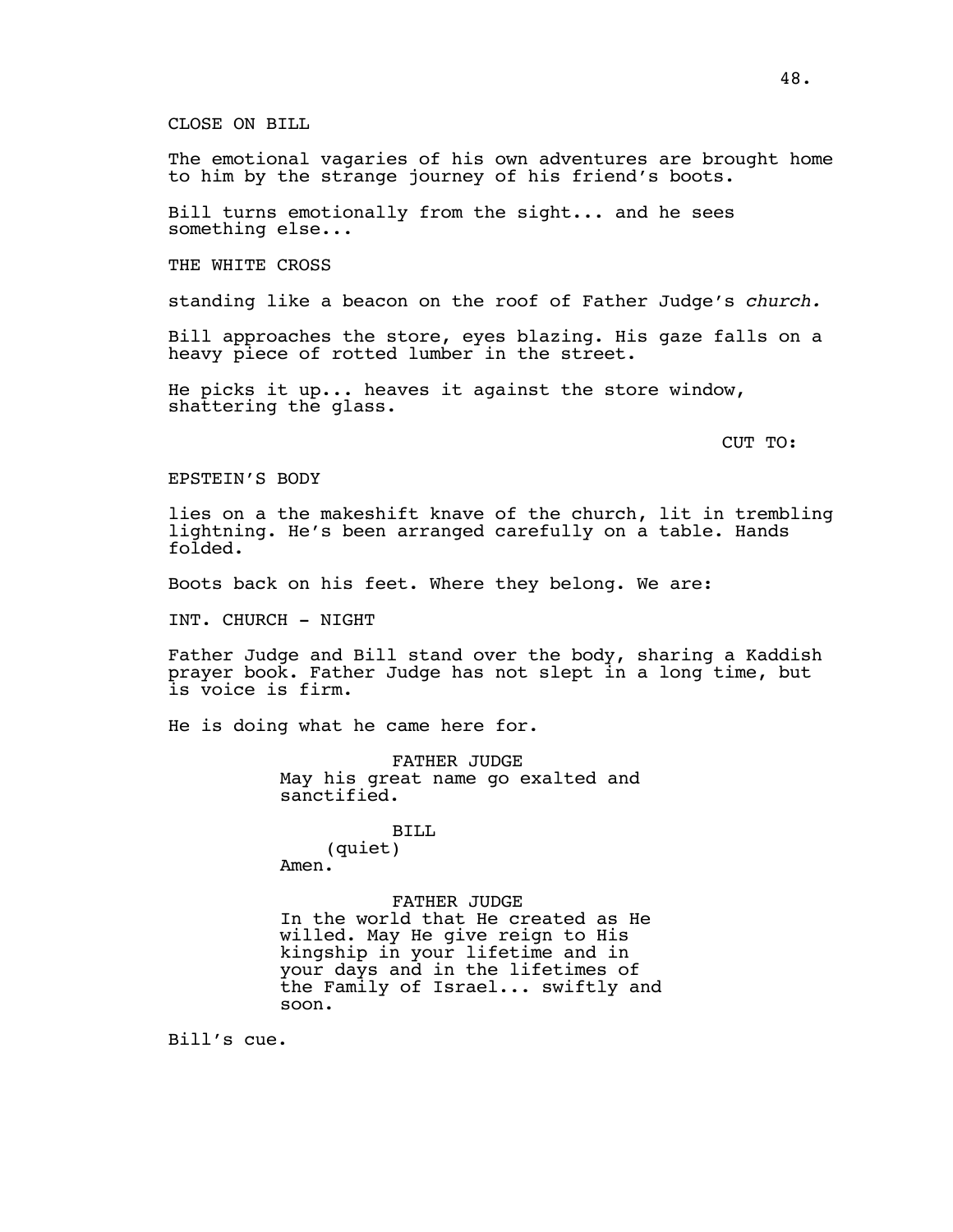BILL (tears in his eyes) May His great Name be blessed forever and ever.

FATHER JUDGE May His great Name be blessed forever and ever.

Father's Judge's VOICE breaks. This next passage has great, great meaning to him.

> FATHER JUDGE (CONT'D) ... Blessed, praised, glorified, exalted, extolled, mighty, upraised, and lauded be the Name of the Holy One, Blessed is He.

A FLASH OF LIGHTNING

bleaches Epstein's face in white light...

... It also lights up the window near the body where...

A DARK-BEARDED MAN

is staring in at them. Sees Bill and father Judge staring at him and backs off, grinning.

Bill turns with suddenly alert eyes to father Judge.

FATHER JUDGE (CONT'D) (a growl) This is not your fight. They are here for me.

COUNT'S VOICE (shouting) The Pearly gates beckon you, y*our holiness*!

Father Judge's eyes are wild. Instinctively, he turns toward the AXE sitting on a small table.

Bill sees the moment. Father Judge sees Bill *see*.

A defining moment. It's like we're between the ticks of a clock.

THROUGH THE WINDOW

we see The Count, with A DOZEN OF HIS MEN. Several hold flaming torches.

> **COUNT** You have three seconds to show yourself, your holiness!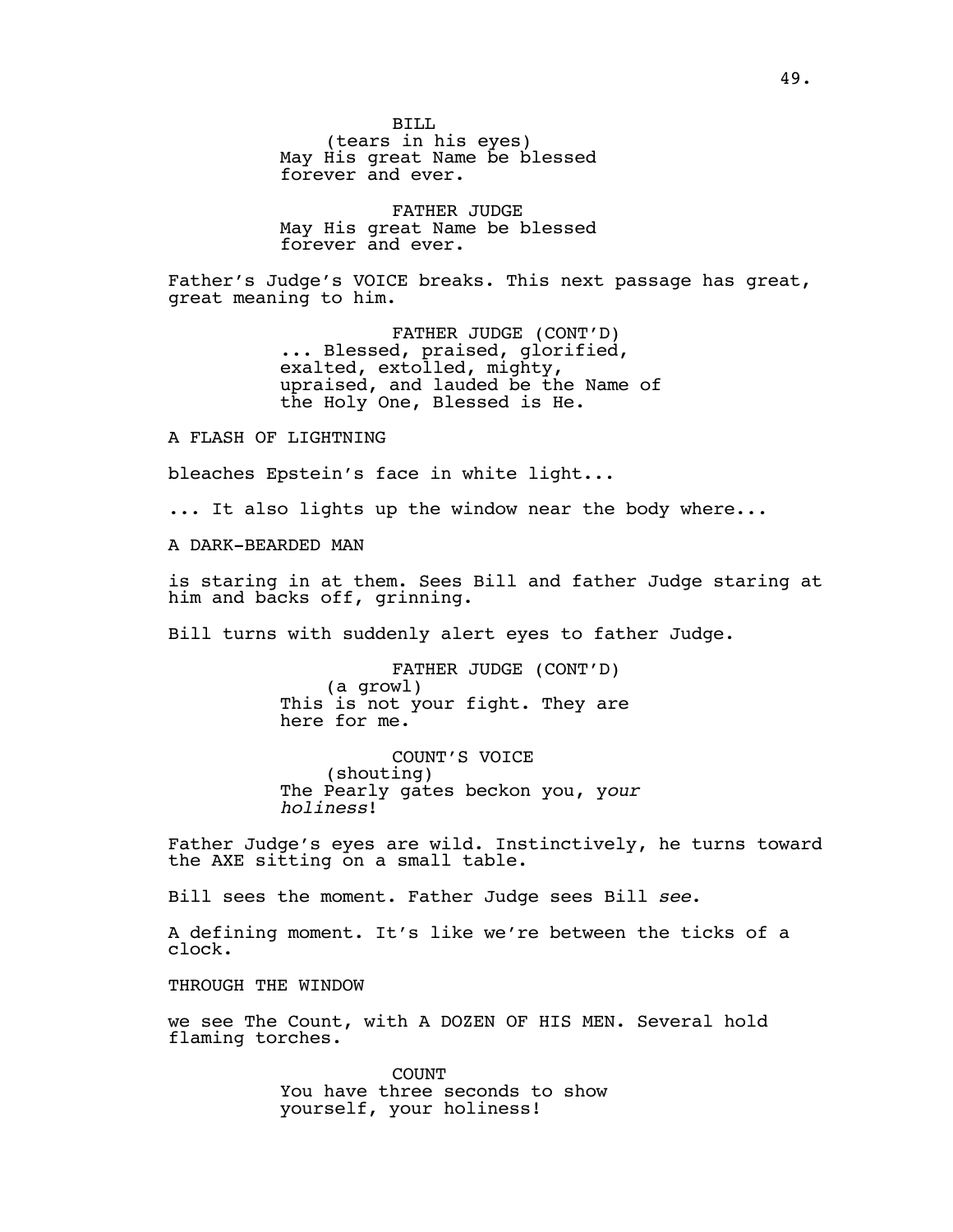Bill pulls out his pistol. Father Judge grabs his wrist with surprising force. He stares searingly into Bill's eyes.

> FATHER JUDGE Leave this place. If you're a man, leave this God forsaken place... before it unmans you.

Bill pulls his arm away. Moves with his pistol toward the door.

EXT. CHURCH - NIGHT

Bill exits. Before him stand The Count and his murderous gang.

> THE COUNT Who the hell are you?

BILL. This is a place of worship.

THE COUNT Hell it is. It's a goddam *Dry Goods*  store.

Father Judge exits the church too. Father Judge and Bill stand together facing the gang of thugs.

The Count lifts his rifle, aiming it right at Bill.

**COUNT** I urge you to drop your fire-arm.

Gives just the faintest gesture. The man standing beside him lifts his rifle to aim at Bill as well. Suddenly...

... we hear the COCK of another rifle... and another... and another...

ALL AROUND THEM

MEN come out of the shadows, all with guns.

The Count continues to aim at Bill, but his eyes are wild. What the fuck is going on?

FROM THE DARKNESS

comes Belinda, dressed in a long leather rain cloak. The most gorgeous female bad-ass the world has ever seen.

> BELINDA Not tonight, Count.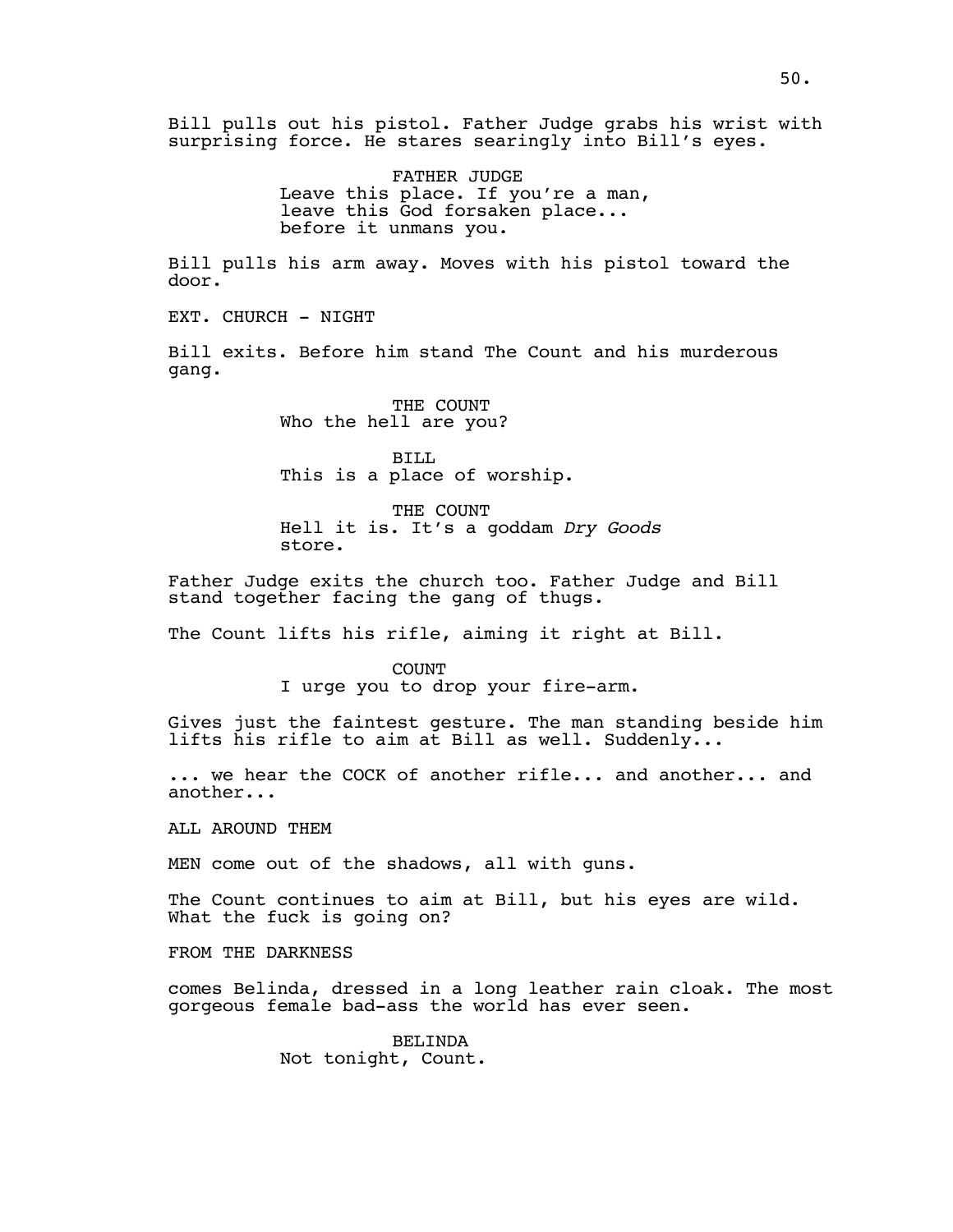THE COUNT'S MEN

are still pointing their rifles at Bill and Father Judge. But Bill has eyes only for Belinda.

> BILL Strange to see a woman flourish in such an environment.

> BELINDA Every day I'm alive is a stroke of luck.

She pulls out her own rifle, aims it at The Count.

*Fuck this*. The Count COCKS his rifle... pointing it right at Bill.

> COUNT No matter how this goes down... you die.

BILL I'd say the same goes for you.

The Count's eyes are black with anger. He's got *this intruder*  (Bill) in his sights. He likes him in his sights.

> **COUNT** Depends on the lady's aim. I have several paces on her.

It's true. Belinda is quite a bit farther away from The Count than The Count is from Bill.

> BELINDA Just to show you what a good sport I am...

She lowers her rifle just a little.

BELINDA (CONT'D) ... I will aim at the smallest target on your person.

She's aiming at his crotch.

THE COUNT

still stares at Bill. Eyes black fires. He wants so much to kill him.

Finally, he turns to Belinda.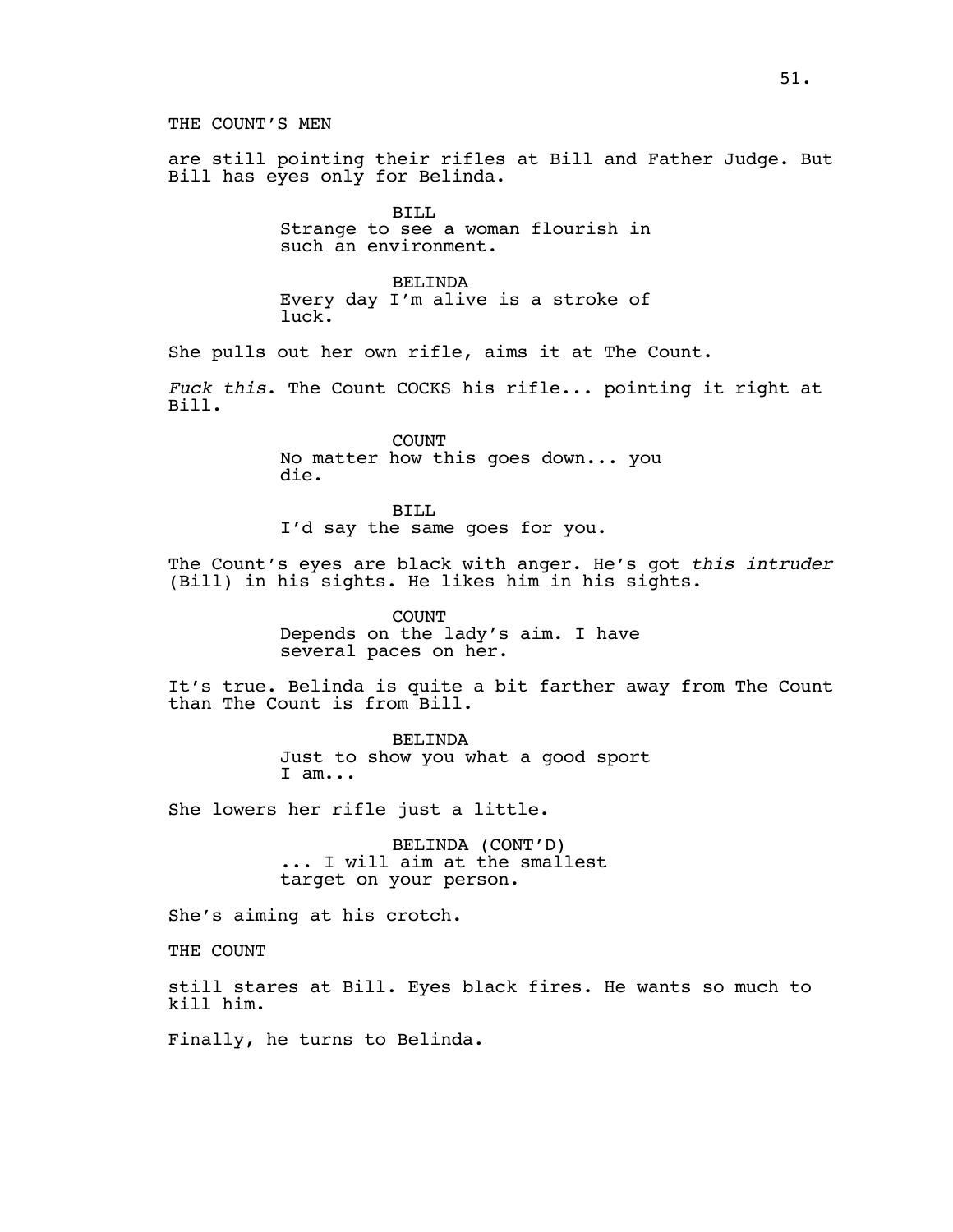**COUNT** (eyes black coals) It will be a long winter. You and I will meet again.

BELINDA I look forward to it.

The Count lowers his weapon.

**COUNT** (to his men) Lower your weapons. We won't kill a female.

The Count's men lower their weapons.

THE COUNT AND HIS MEN LEAVING IN THE BACKGROUND

Father Judge has a moment with Belinda.

FATHER JUDGE I owe you thanks. You are a woman of virtue.

BELINDA Virtue's got nothing to do with it.

She heads off with her people.

BELINDA (CONT'D) This is about real estate. Your church is temporary, father.

Turns to give him a last smiling look.

BELINDA (CONT'D) Don't do too much praying in it. It ain't gonna be for praying.

Father Judge stares after her. A half smile in his eyes. Like he knows who she is better than she does.

CUT TO:

EXT. FOREST - NIGHT

The yellow eyes of a gigantic beast comes toward us through the darkly swaying trees.

The image resolves into TWO MOUNTIES holding lanterns. TWO MINERS walk alongside them. One is the miner we saw earlier wearing Epstein's boots. The miners freeze.

> MINER #1 (quick whisper) There they are.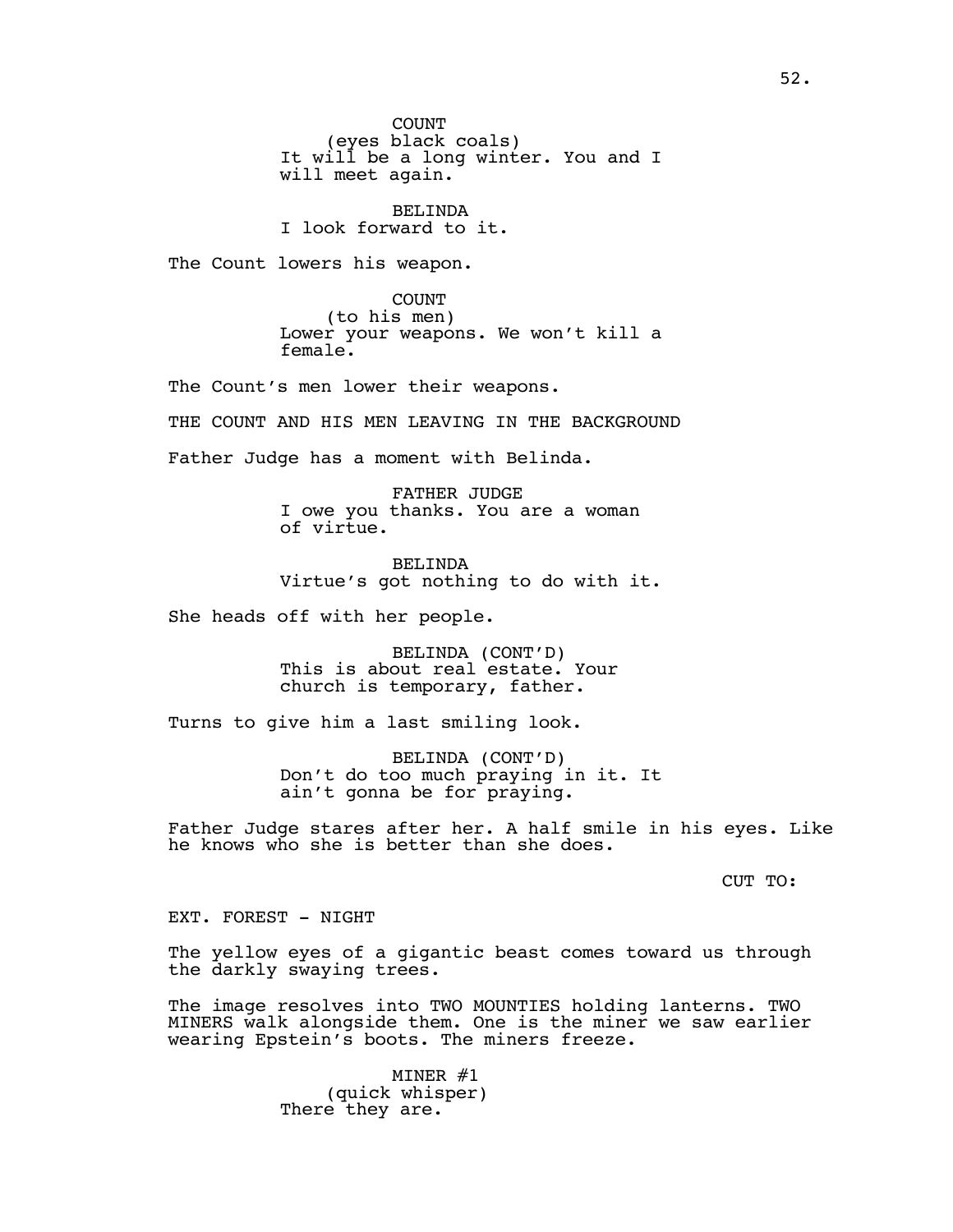is a campground. A butchered deer hangs from a tree. A spent fire next to a leather tent.

> MOUNTIE #1 How do you know it's them?

MINER #1 They were in the hills across the river the night that man was shot.

MOUNTIE #1 You saw them?

MINER #1

*He* did.

Referring to his friend. The friend nods. The Mounties don't seem sure what to do. They are very young.

INSIDE THE TENT

sleep TWO TLINGIT hunters. We hear THE COCK of a rifle. And both Tlingits are immediately awake.

THE TWO MOUNTIES

stand before them, rifles aimed right at their heads. They look scared.

CUT TO:

EXT. TINGLIT CAMP - NIGHT

The same camp where Bill and Jack were brought by the Tlingit. A TLINGIT WARRIOR rides in... SHOUTING in Tlingit.

CHEYEHO

emerges from his shelter. He moves toward us, taking in what his fellow tribesman is telling him, growing angrier and angrier.

CLOSE-UP - CHEYEHO

He nods, understanding what's happened. There's a storm in his eyes.

OUR VIEW rises to the sky. Here *the storm* is clearing.

BLACK CLOUDS

part (like curtains) to reveal the full moon in all its luminous glory... lighting up...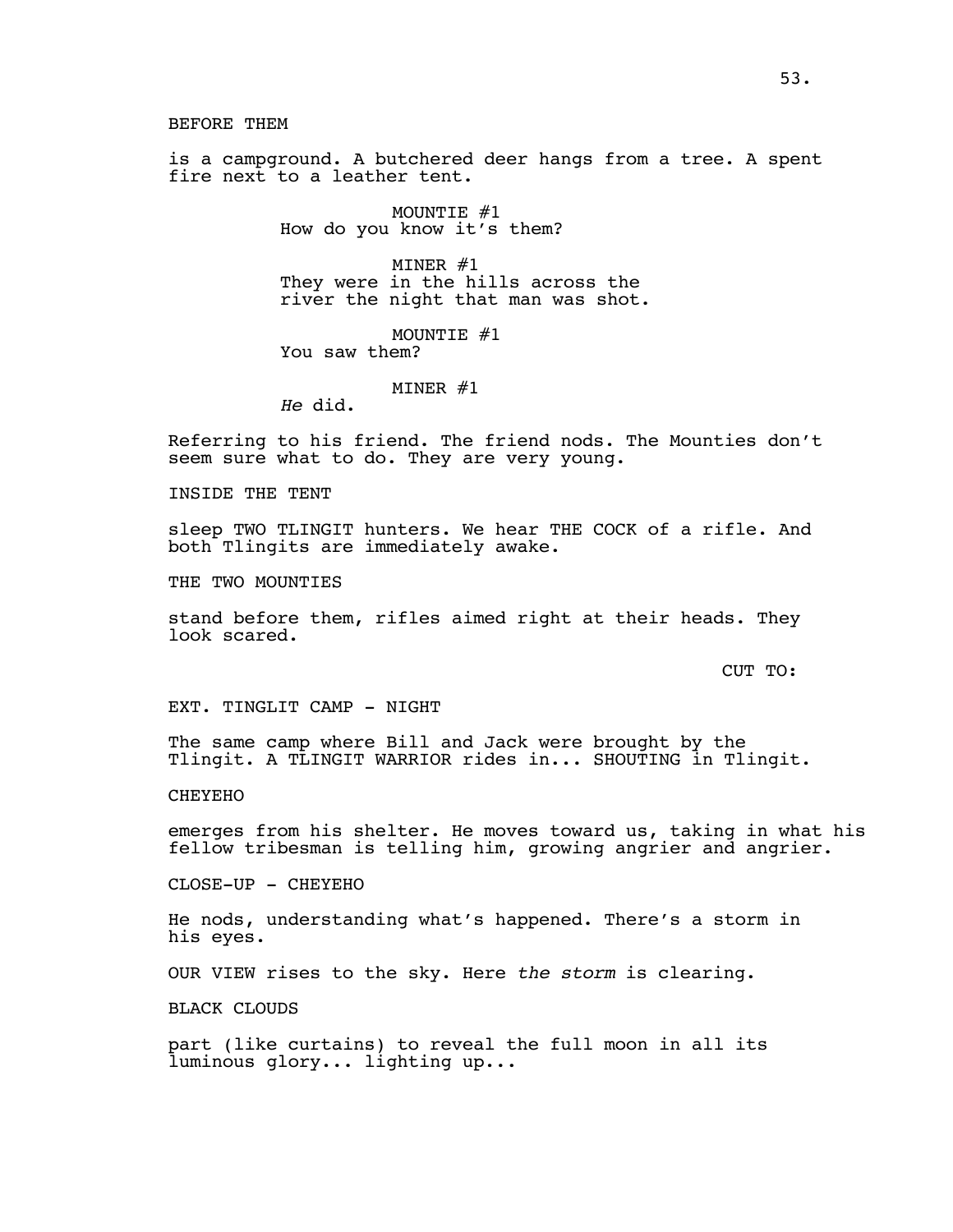lying under the same sky. Under the same moon.

AN EXHAUSTED BILL

arrives to find Meekor outside his tent, gazing down the slope. A sweaty Soapy is here too. Moves obsequiously toward Bill.

> SOAPY I came here to yap with you.

But Bill has turned to follow Meeker's gaze down the slope.

OTHER MINERS

are awake too. Everyone staring down the slope.

BILL'S POV - DOWN THE SLOPE

THE TWO TLINGIT HUNTERS are being led in chains by Steele and a posse of his men. Clearly a statement to the miners.

They've caught Epstein's killers. *The law is here.*

SOAPY (CONT'D) Your sitch-ation's changed. Justice has been rightfully served. God bless us all.

Bill stares and stares. Something about this is just too simple.

CLOSE ON TLINGIT CAPTIVES

One of them turns, sensing eyes on him. He seems to be staring right back at Bill. It can't be true, but it's like a personal moment is taking place between Bill and this captured Tlingit.

The Tlingit's eyes are filled with the *rage* of injustice.

THE OTHER MINERS

are eying Bill to see what he'll do. Gorna amongst them.

SOAPY (CONT'D) A man changes when his sitch-ations changes. I expect, as discussed earlier, you will return to the green pastures of Maine and the embrace of your loved ones.

BILL

Vermont.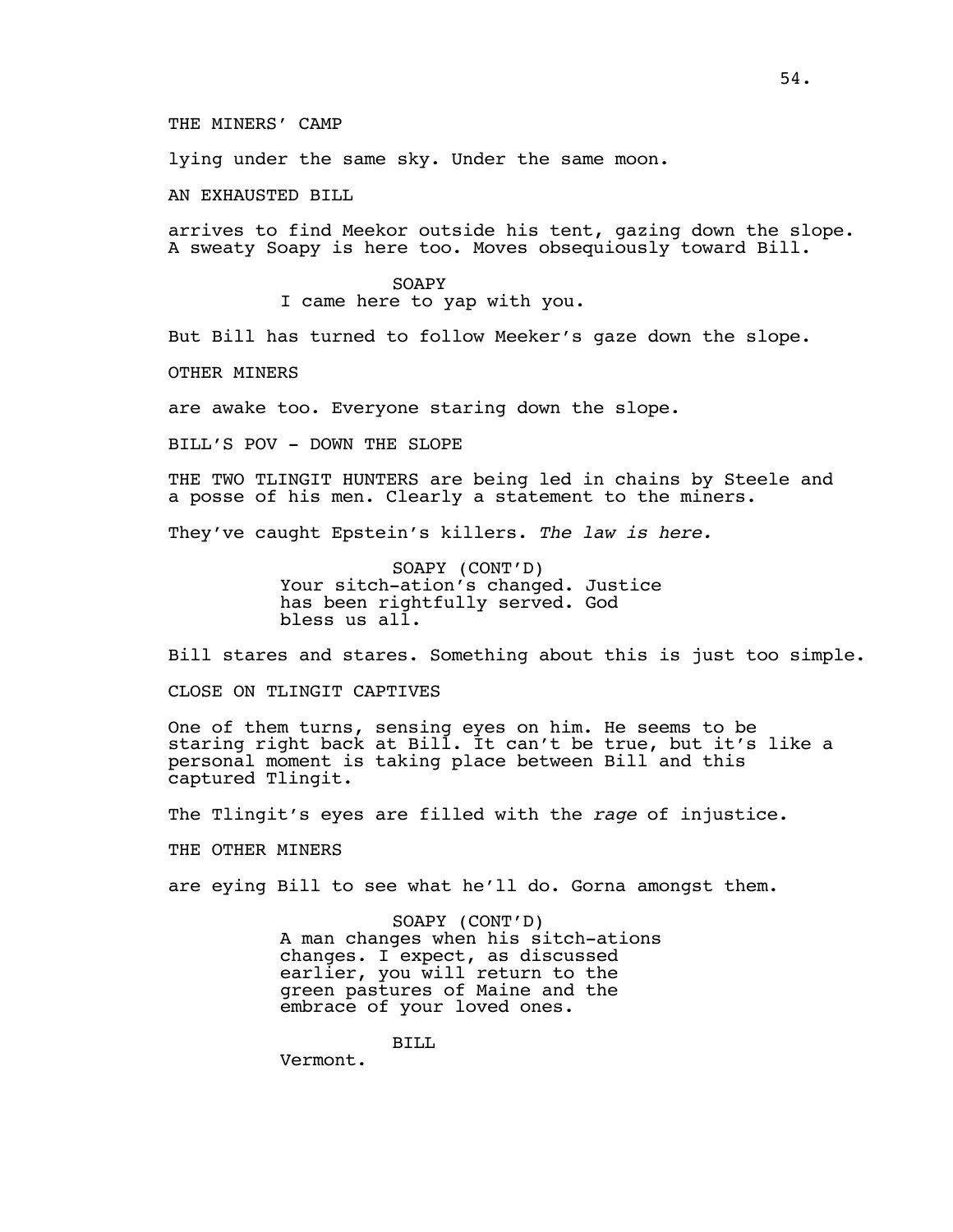Soapy drags a pail toward Bill.

SOAPY (CONT'D) It is my honor to act as facilitator to your return to the bosoms of your loved ones.

Soapy's eyes have a special light now. The love of the deal.

THE PAIL

is filled with nuggets of gold. It's beautiful. A glowing treasure yanked from the earth at terrible cost.

> SOAPY (CONT'D) Pure gold. In exchange for your claim.

There's a fire in Soapy's eyes.

SOAPY (CONT'D) Four hunnerd dollars worth. More than most of these here miners will make in two years.

Bill picks up the pail. It's heavy.

The young miner who talked worshipfully to Bill earlier, stares from the background... hoping his hero does not have feet of clay.

Bill turns to look at the Tlingit being led away into the distance. Just dots on the landscape now.

*A clear reminder that justice has not been done*.

A deep emotion passes over Bill's his features. He stares at Soapy with burning eyes.

> BILL It's not enough.

ANGLE ON GORNA

staring... a hint of a smile in her shrewd blue eyes as...

Bill puts down the pail. Moves to his claim and...

... *DIGS.*

Doing what all of them have done. Picking up the mantle of adventure and challenge at the root of manhood... *of humanhood.*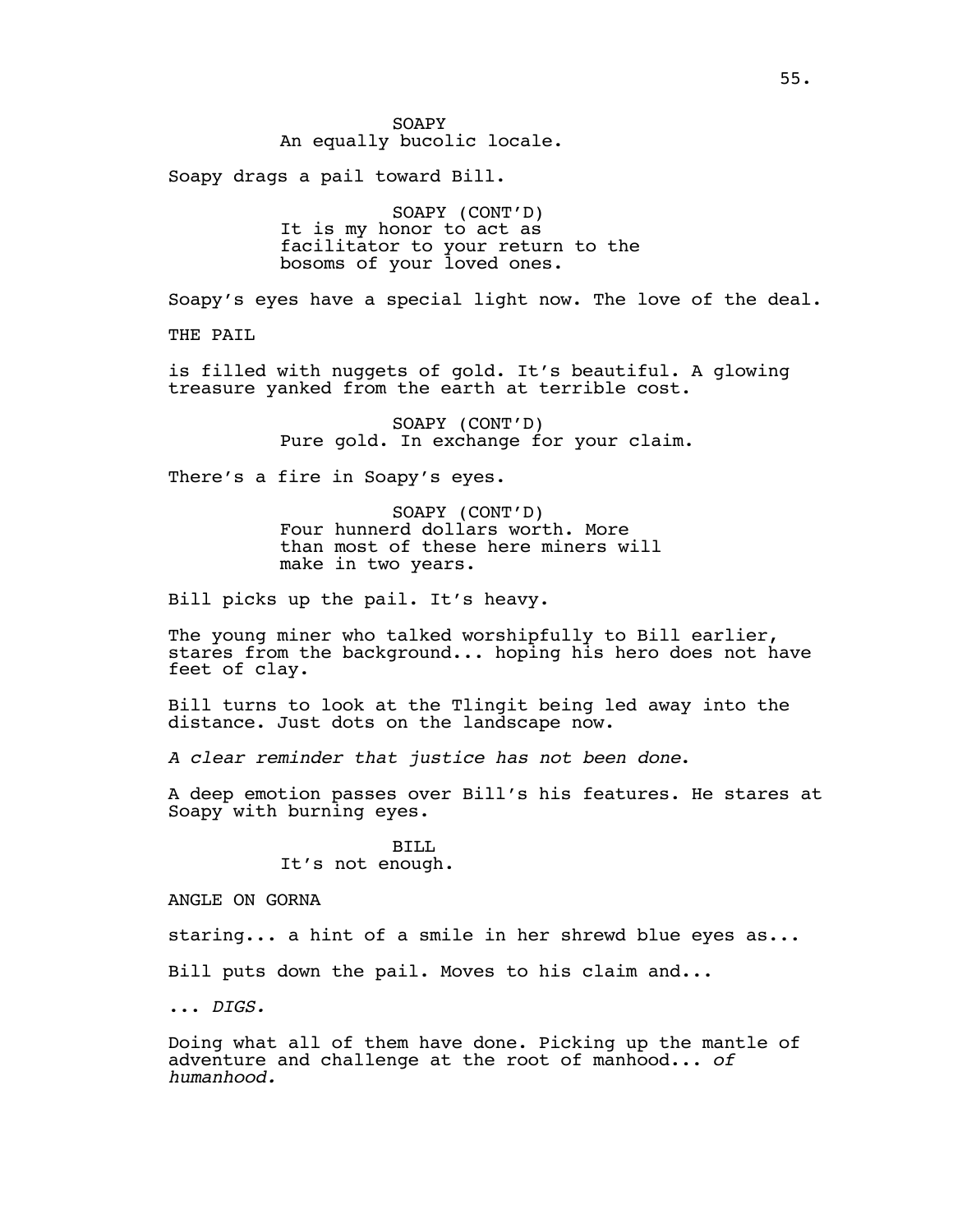We begin to hear the distant BOOM of Tlingit war drums. The Tlingit reaction to what we've just seen.

CLOSE-UP - BILL

plunging in his spade over and over... bending out of frame and then rising back in.

Every time he bends out of frame, we see the full moon (the moon that played such a role in his and Epstein's dreams). We hold on the moon...

... the BOOM of Tlingit war drums and CHANTING in the background. And in Bill's eyes, we see an echo of that cry.

The rebel cry from the dawn of man.

FADE OUT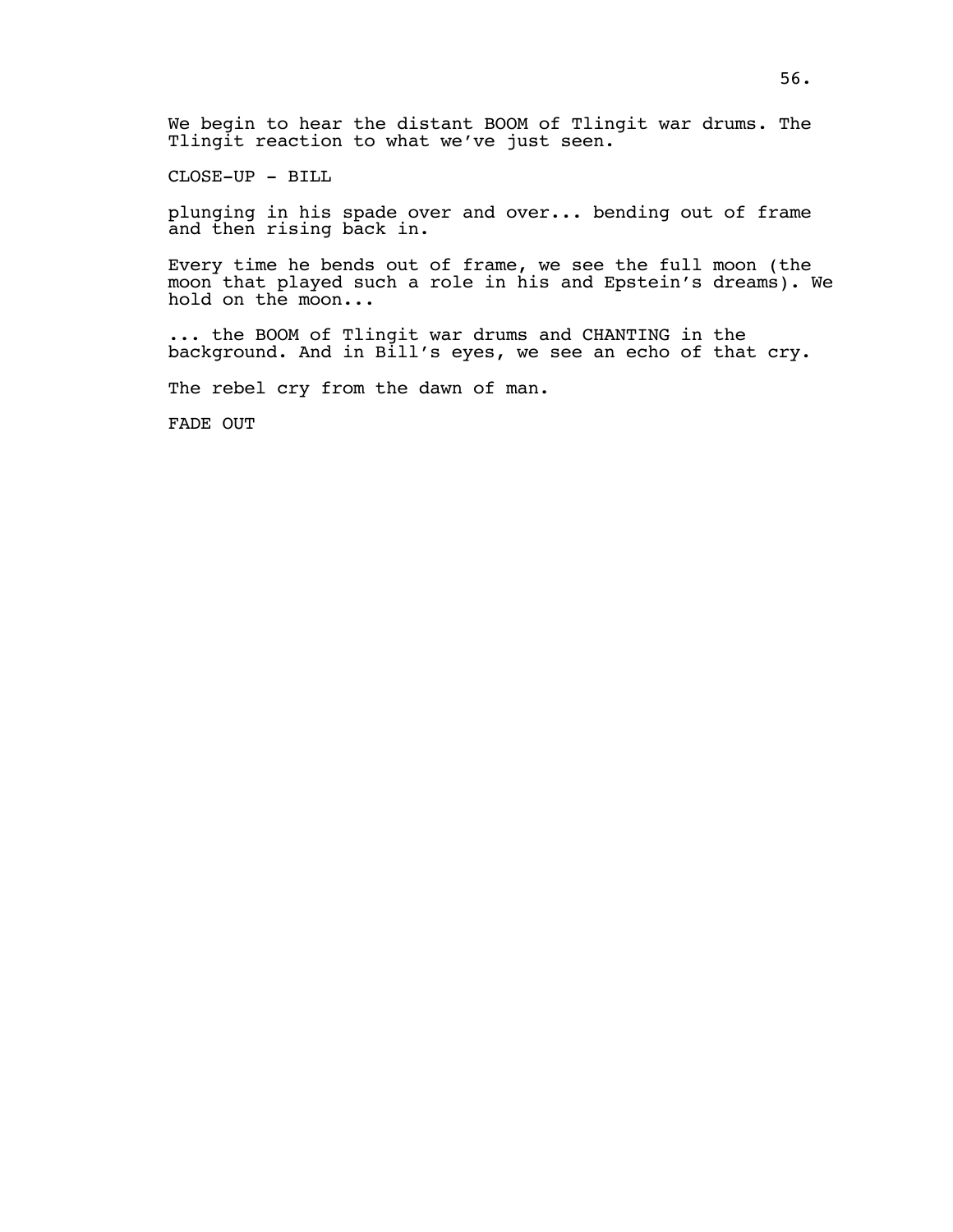# **Untitled Klondike Project**

Episode 103

*"Paystreak"*

Paul T. Scheuring 12.31.12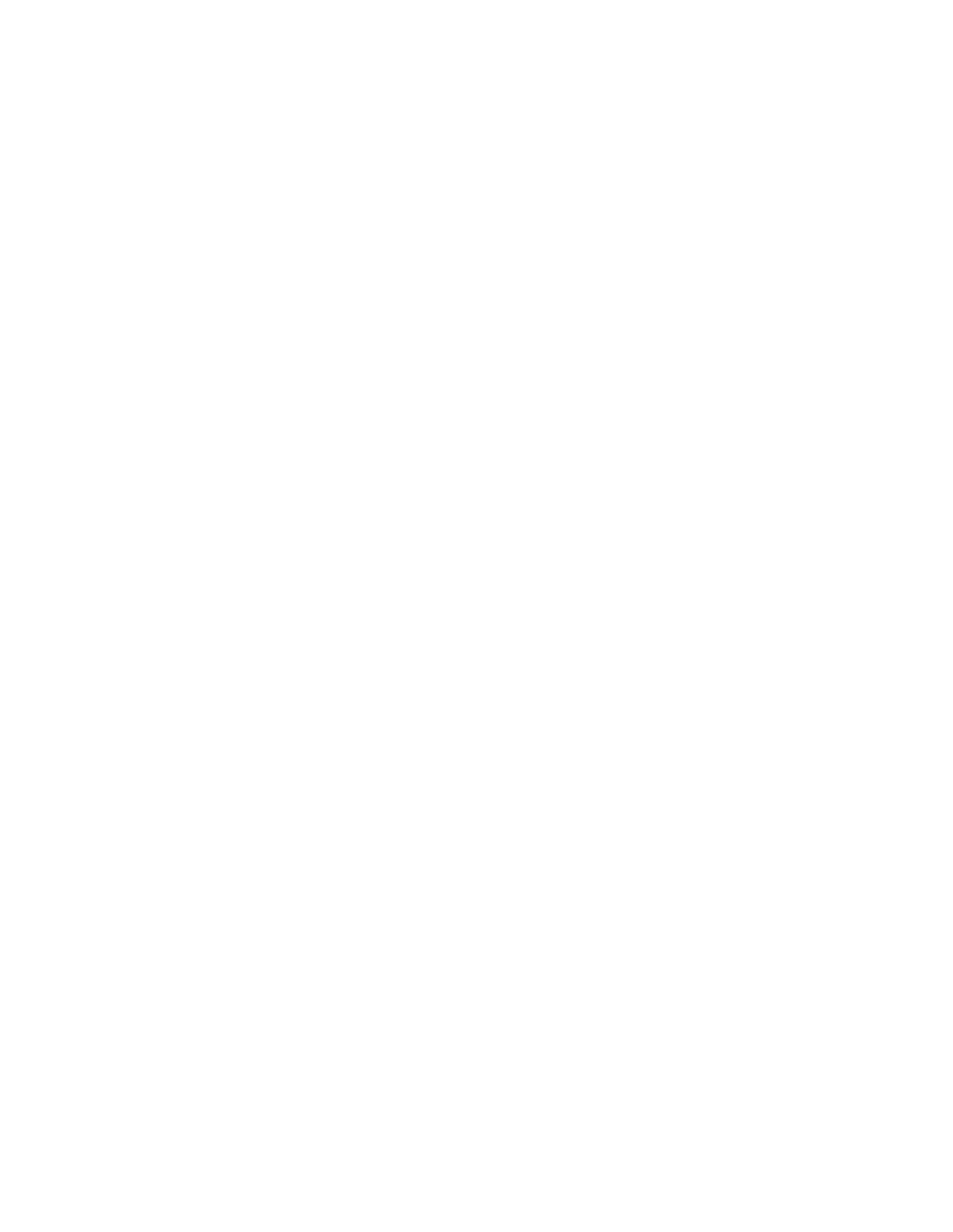#### ACT ONE

EXT. KLONDIKE WILDERNESS - DAY

HELICOPTER SHOT...following wide-open, untrammeled the wilderness...a creek, tumbling carefree and pure out of mountains; it's gaining in size as it assimilates other tiny tributaries...around this flow, at least at the beginning, a preponderance of trees, but as we course valley-ward--

--the trees turn to stumps. A small but growing sea of them. Denuded, muddy hillsides everywhere, like a World War I battle field after a year's worth of fighting.

In the distance, the cause of this. MAN. His work. Windlasses, massive sluice boxes and permanent fires burning. Industrial-like smoke rises in a way it never has over this land. We're looking at Bonanza Creek. Its thousandfold claims.

And Nature above seems to be giving first signs of resistance to the intrusion. The sky: pewter. Full of rain and wind.

> JACK LONDON (V.O.) The Klondike in October. 2 things are going south right now- the weather...and people smart enough to get the hell out before winter comes.

EXT. BILL'S CLAIM - DAY

Bill. Busting his ass to shore up his maturing operation. He and Meekor: bench-mining, carving into the hillside. Which requires tons of wood for superstructure. Said wood is failing against the sag of the rain-swollen earth.

> MEEKOR Foundation's going.

BILL (PERPLEXED) Soil's wet but not *that* wet. Shouldn't be giving like this.

MEEKOR Tell that to the mountain.

Bill eyes the constant seep...the way the earth is almost trying to *suck* the superstructure down into it.

> BILL (UNSWAYED) Something's not right. Something's we're not seeing.

He reaches back for some of his timber reserve. Secures a piece. But lingers. *There's very little left*.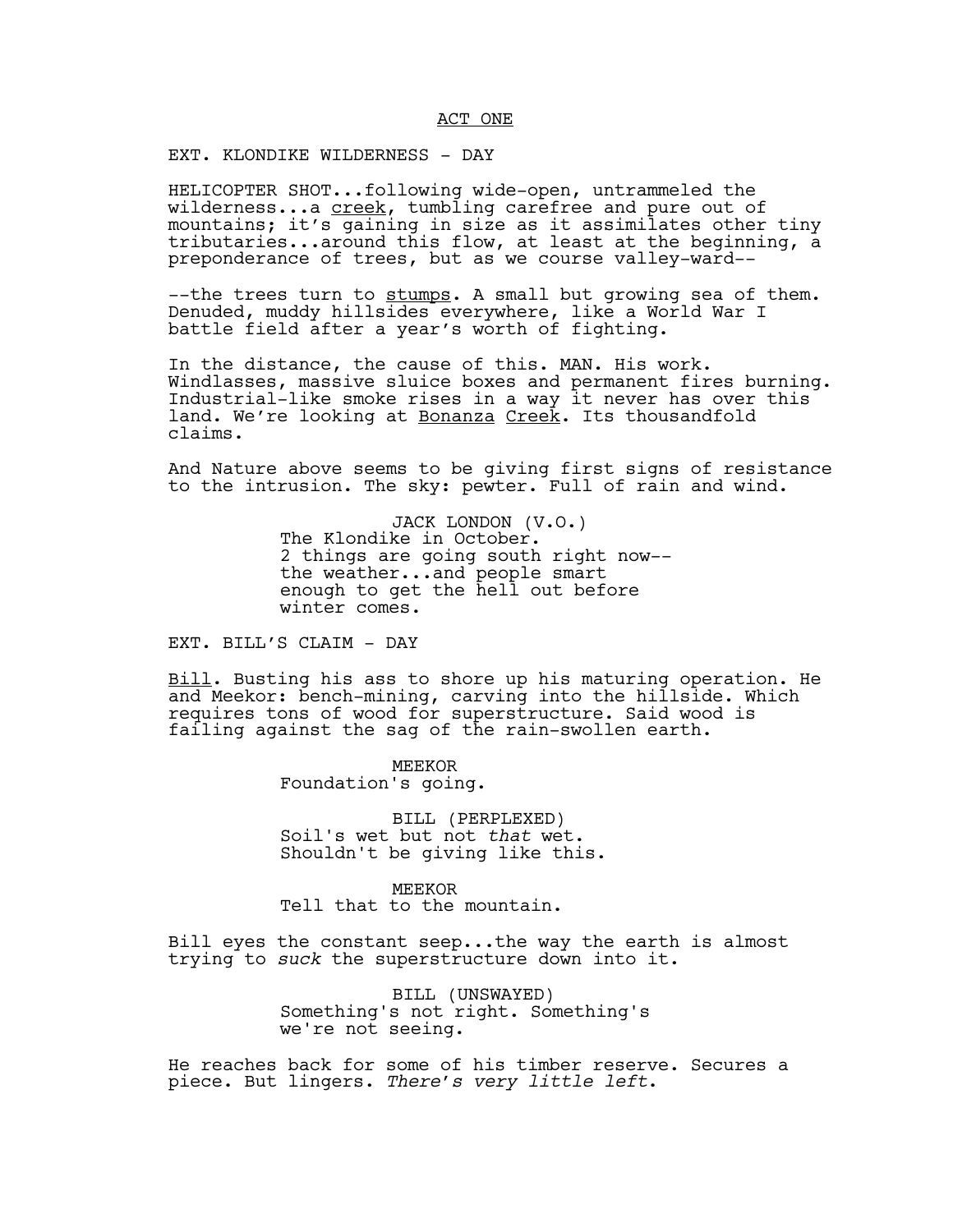I'm gonna do some reckonin' here, and my reckonin's that we need more wood. In a bad way. But I reckon you already reckoned that.

## BILL (SOLEMN KNOWING)

Yep.

Off that wood, tracking with it in Bill's hand as he moves to reinforce his framing--MATCH CUT TO--

EXT. CLAIM / SHELTER - MONTAGE

--another piece of wood, being carried to, and tossed into a radiant, if rudimentary, fire.

> JACK LONDON (V.O.) Wood. Brings light to men's night. Warmth to their bones.

INT. MINE - MONTAGE

An 8x8, standing sturdily as superstructure deep in a mine--

JACK LONDON (V.O.) Hope to their digs.

Rack focus--to legion more 8x8s--a virtual forest down here, every plank needed, as a MINER appears at the end of the mine, steps into its solid shelter--

> JACK LONDON (V.O.) It is the only essential up here, other than food. And a man can go days without a meal...but without a fire, he'd not make it through a single night to see breakfast the following day. (beat; sober) The smart ones know this.

EXT. MILL - DAY

Belinda. At the mill. Business booming. Men practically begging her for milled lumber. As she and her Manager--FOLEY- juggle all the activity--

> JACK LONDON (V.O.) They know it all boils down to the flow of resources. Because up here, on the razor's edge that is the existence of the miner, to lose access to resources leads not only to failure...but states far worse...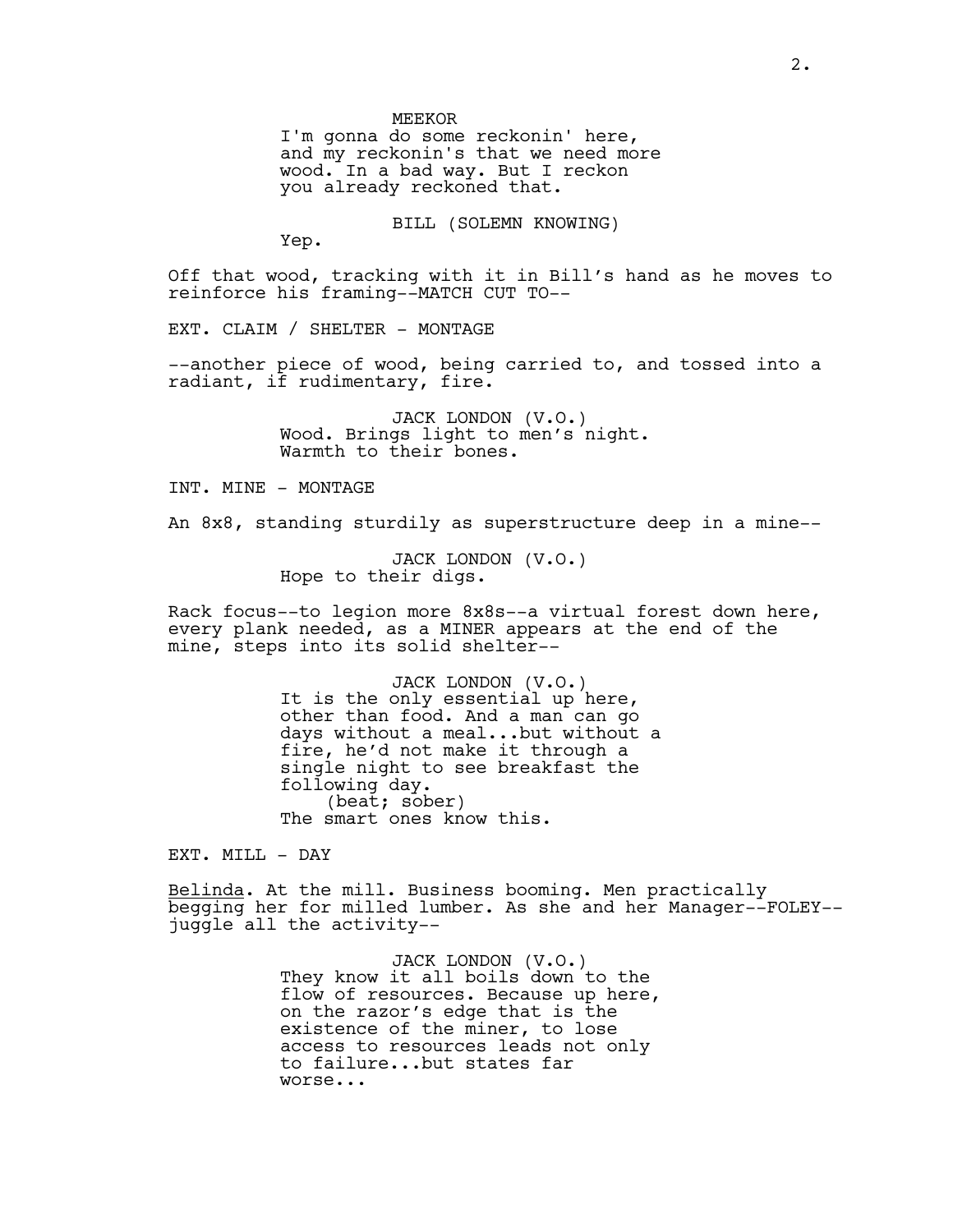## EXT. KLONDIKE ROAD - DAY

CU: THE CORPSE OF A MINER--desiccated, lying forgotten on the land. Reveal London, squatting by corpse, cribbing down the notes that are to be this v.o.

He looks up to see Bill, bound for town. Solemn moment as the two men consider the corpse.

> JACK LONDON World feeds off itself up here, doesn't it? Man dies. Birds get his flesh. Poachers get his boots. Someone gets his claim...and I get a story.

Off the two men, acknowledging that cold truth--CUT TO--

EXT. DAWSON CITY - DAY

 --Bill and London, slogging through the impossible mud of rain-flooded downtown Dawson. Men are literally bailing the streets. Waging war with biblical clouds of mosquitos. Dawson City in the rain: a cesspool.

People wear scarves over faces. Bodies are being transported to a makeshift ward "uptown". London nods knowingly, begins fastening a bandana around his face.

> JACK LONDON Canadians call it nervous fever. Europeans seem to call it muttering delirium. Bunch of colloquialisms that all get to the same thing...typhoid. (fixing bandana) Recommend you do the same.

Bill nods. Presses a small bandana to his mouth. London begins to peel off, head toward the "ward". Bill looks at him with some incredulity. London nods, yeah it's stupid, but--

> JACK LONDON (QUIET SHRUG; BRAZEN) (CONT'D) More stories.

Bill watches him go. Kid's fearless.

EXT. DAWSON CITY / MILL - MOMENTS LATER

Bill approaches the mill, finds Belinda on the boardwalk. Surveying the muddy, nasty mess in the streets.

> BILL Got that thinking look on your face.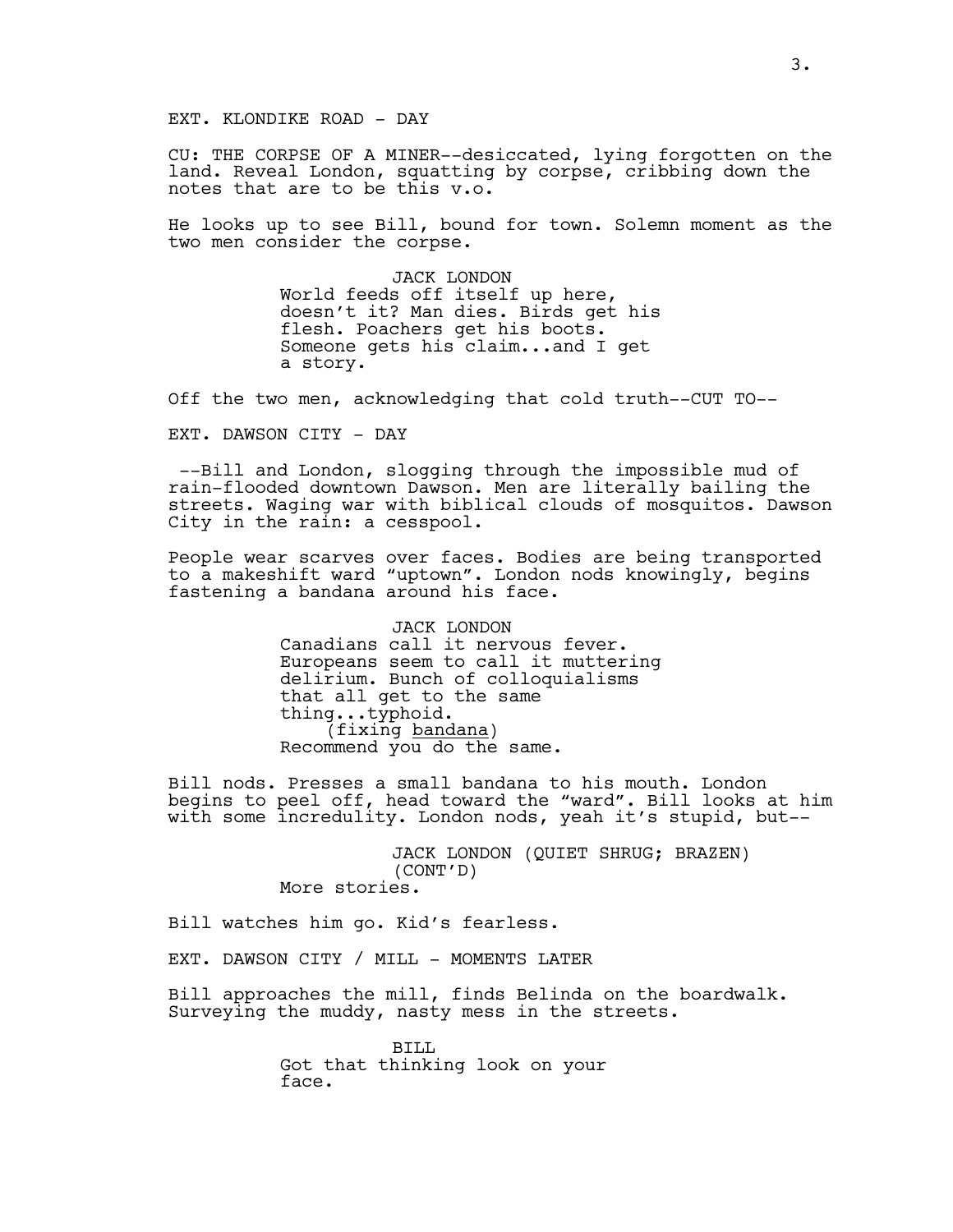BELINDA MULRONEY Thinking about whoever it was that set up that tent at the confluence of these two rivers. Started Dawson. Genius. Couldn't be more perfectly situated to capitalize on all the trade coming through. (head shake)

But whoever decided to double-down on that idea...turn tents into a city--on a chunk of what's effectively swampland--now that person's dumber than a Kentucky sow.

BILL (SMILES SLIGHTLY) If it's not too far outta line...you're the one holdin' a good piece of this real estate. Don't see that as dumb.

BELINDA MULRONEY Oh, I wasn't the one who doubleddown. I'm the one who doubled-down on *their* double-down.

Said wryly with reference to her own ambition.

BILL Ms. Mulroney...we gotta talk.

INT. MILL - LATER

Bill paces slightly before Belinda, outlining his case--

BILL

Without more wood, that bench is gonna give, and that's 8 weeks of digging gone south. I'm up against a vein. I know it.

BELINDA MULRONEY Miners are always up against a vein. If even a tenth of em were right, we'd be paving a road back to the States with gold dust.

BILL (CONFIDENT) This claim's different. (beat) That superstructure falls in on itself...what with the winter coming and the land about to freeze up...I'll be set back so much, I don't know I'll have the ability to wait it out til Spring--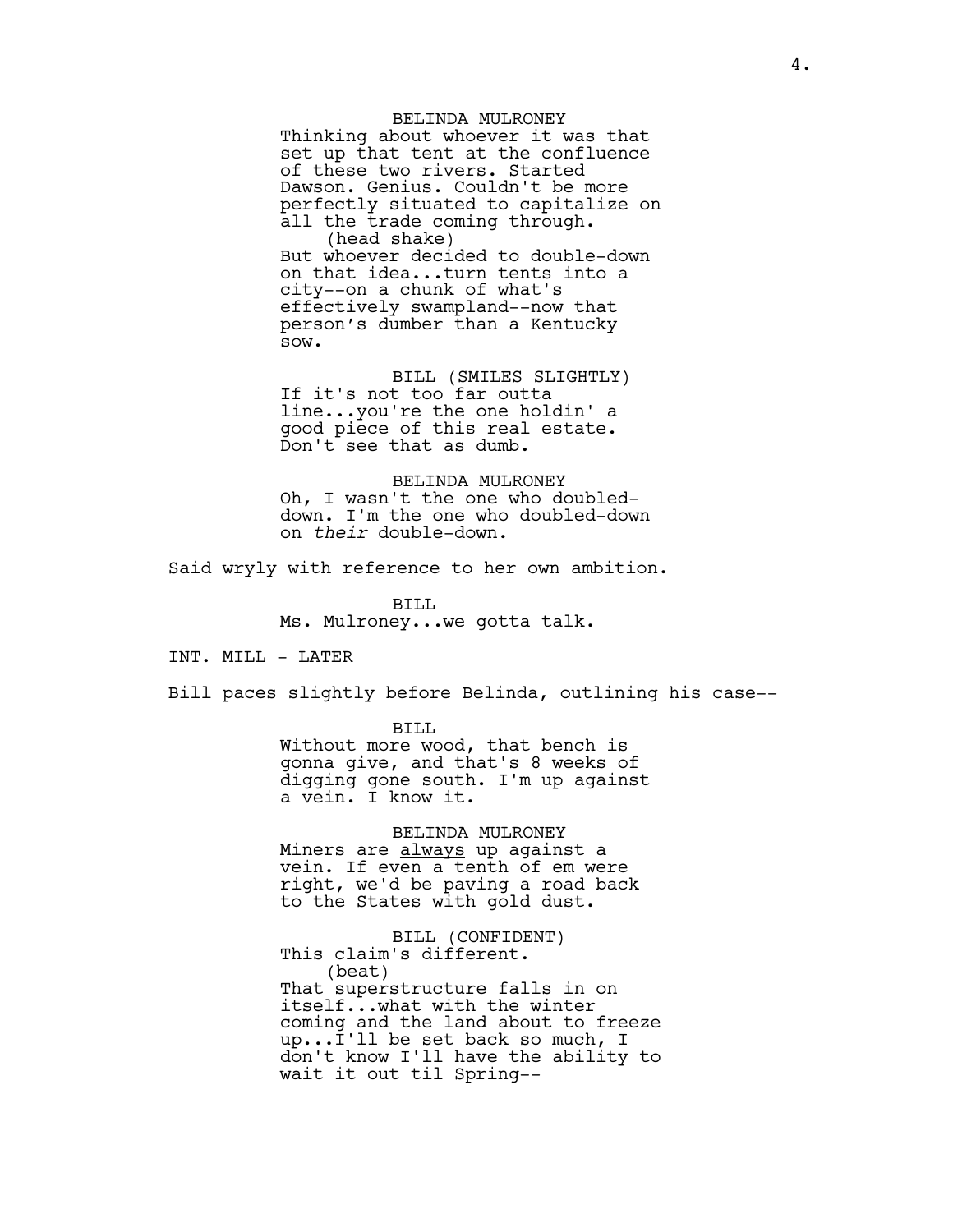BELINDA MULRONEY By ability you mean money.

BILL (CORNERED) There's some of that, sure. (beat) Way I figure it, if you stake me 2 cords for fuel, 50 8x8s to shore up the build--

BELINDA MULRONEY He wants credit. Again.

BILL. I fully intend to pay you for the last delivery of wood--

BELINDA MULRONEY

When.

BILL Soon as the mine starts yielding. You're first one up--

BELINDA MULRONEY I'm not in the business of charity.

BILL Farthest thing from what I'm asking. (beat) You got a stake in that claim too. Half ownership. Be a bad stewardship of capital to let it just go south when it's this close--

BELINDA MULRONEY (CHARMED; BEMUSED) *Stewardship of capital*. Man, you do pump out syllables, don't you?

Bill gives her a look--goddamn, we gonna talk about this--

BELINDA MULRONEY (CONT'D) In terms of my stake in that claim: I've got no interest in mining, as I've always maintained. Buncha boys digging in a sandbox, throwing good money after bad, trying to prove their manhood. What I do have is a stake in Joe Meekor.

Belinda goes to the window. Looks out over the street.

BILL What exactly *is* your arrangement--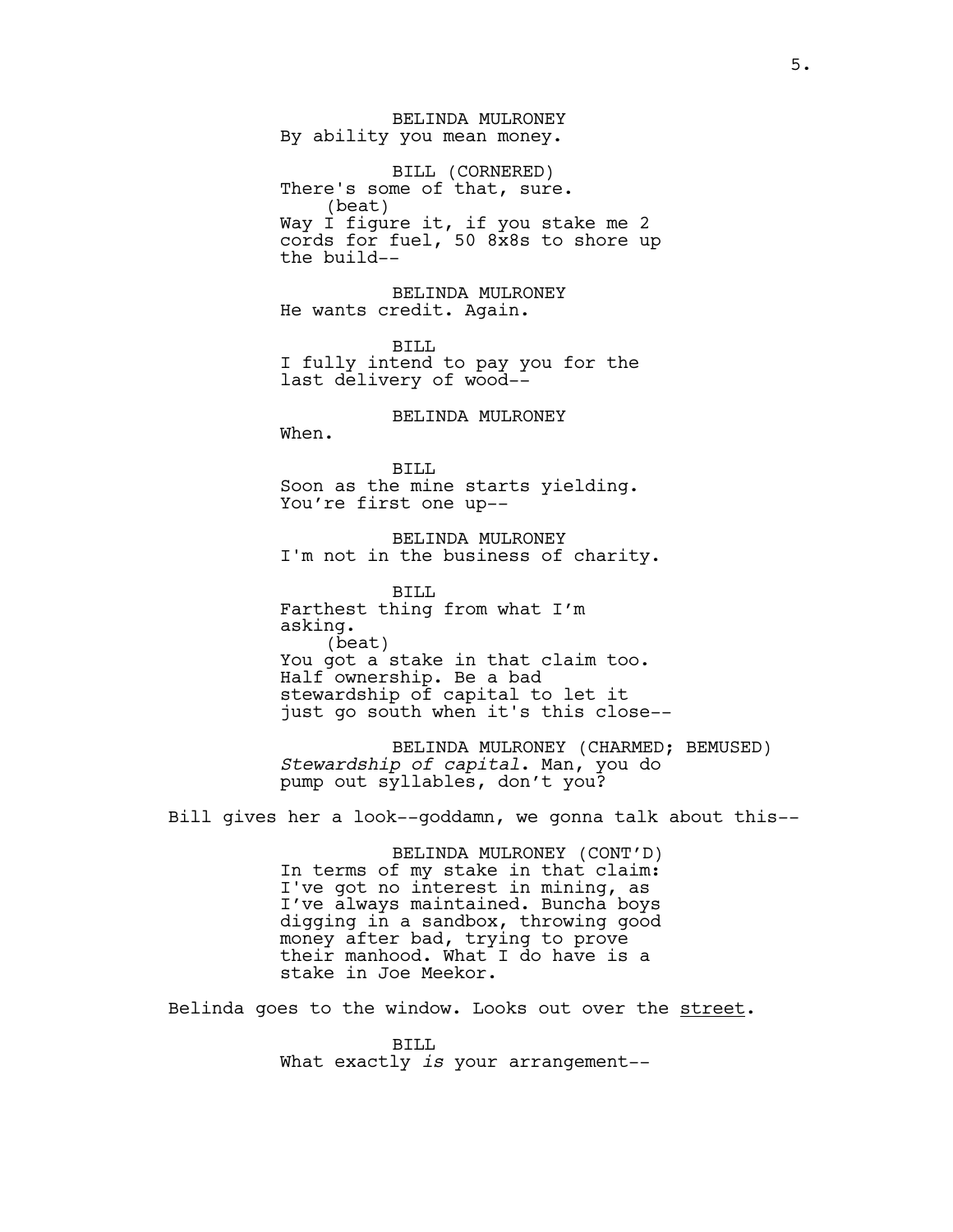# BELINDA MULRONEY

There's no arrangement. He's a cousin. So many times removed he almost ain't on the family tree. But he's a walking, talking twolegged labrador, isn't he? Doesn't need much more than a bone to be happy. And if that bone's a halfstake in a claim somewhere--which I got for ten cents on the dollar, mind you--I'm not averse to keeping the labrador happy. But ten cents on a dollar's as far as I go.

Bill nears her at the window. Resolute. Presents his claim documents to her.

> BILL What if I put up my half?

BELINDA MULRONEY Two halves of nothing. Just what I need.

BILL Lot of speculation about that claim. Even if you don't believe in it, it'll sell for something on the open market. For more than the price of the wood I'm asking. You'll get your money back. Plus something.

BELINDA MULRONEY You're either stupid or got way too much faith.

BILL (KNOWING NOD) Little of both. (re claim) Hold it for a week. That's all it's gonna take to get to that vein.

Belinda's eyes--on someone below in the street. The COUNT. With a REAL ESTATE AGENT & SURVEYOR. Concern on her face.

> BELINDA MULRONEY (DISTRACTED) You're lucky I like you. (beat) But, a week comes...and I haven't been paid, I will sell it. To your point of *stewardship of capital*-- (eyeing Count darkly) --capital does me no good tied up out there in the claims. Capital needs to be here in Dawson. (re: Count) (MORE)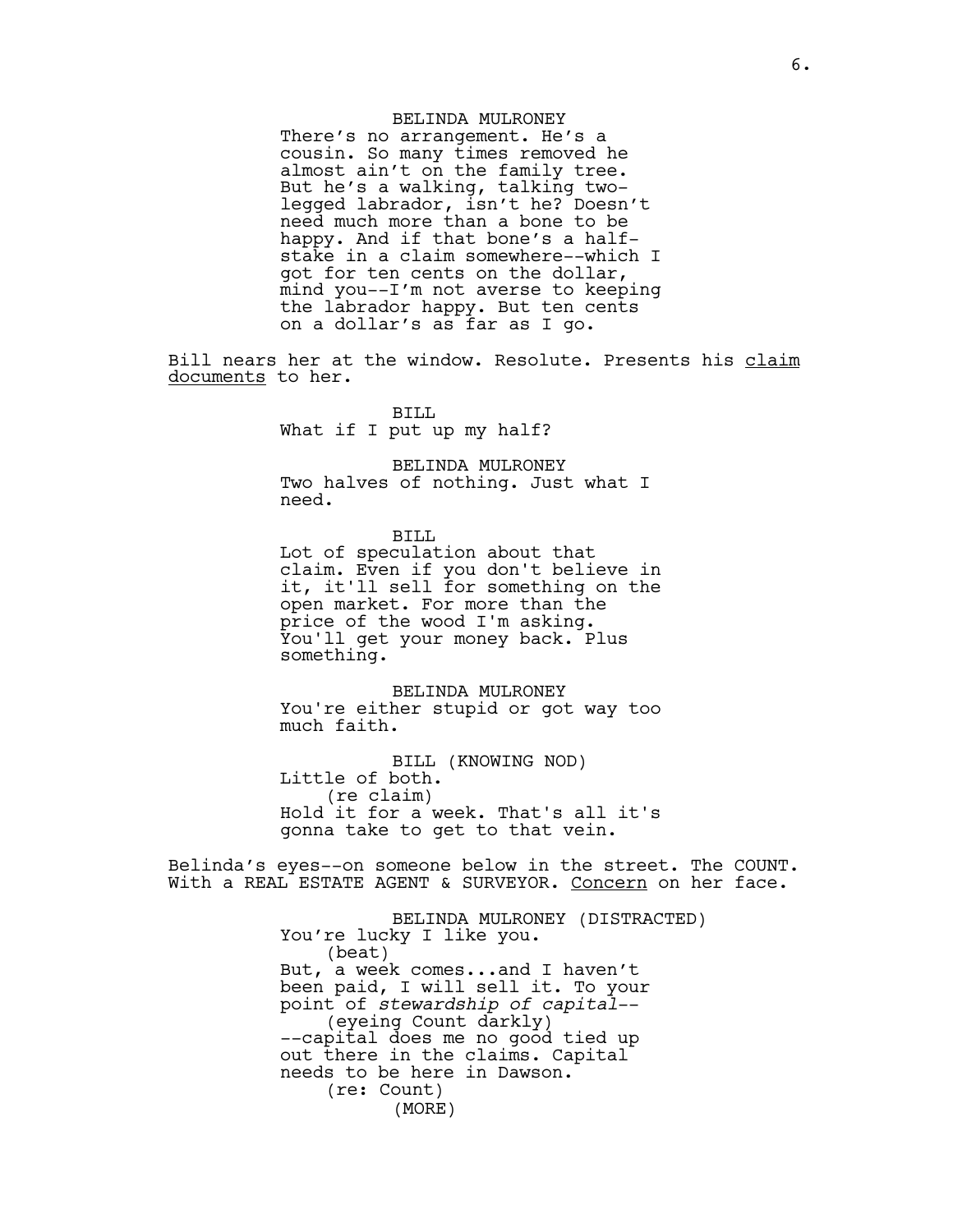Otherwise...we're all gonna be wearing Kaiser helmets. BELINDA MULRONEY (DISTRACTED) (CONT'D)

INT. MAKESHIFT WARD - DAY

Typhoid patients, in the wracked, advanced states of the disease. The muttering deliriums. Calling out in madness as London slowly moves through them, absorbing, looking up to see...Father Judge, across the sea of cots, with the silent HAN WOMAN, offering ministrations to the afflicted:

> FATHER JUDGE Ye 14 Holy Helpers, Auxiliary Saints at the throne of God, Protect and help them who need help. Saint Blase, invoked against diseases of the throat, Protect and help them who need help. Saint Acathius, invoked against headaches, protect and help them who need help. Saint Christopher, invoked in storms & plagues--

> > FRANK

Enough.

Judge turns to see the FRANK, one of Count's cohort. Not terribly smart, eyeing him bitterly.

> FATHER JUDGE When it comes to prayer, friend, there's no such thing as enough.

FRANK When it's Catholic voodoo, there is. (off Judge's curious look)

Only God has the capacity to answer prayer. Not man. Not saints. Not no *14 Holy Helpers*...

FATHER JUDGE I think these men'll take whatever solicitations they can on their behalf--

FRANK You're *mistaken* if you think you can come to this town and proselytize. Ain't a Catholic town in case you haven't seen.

Judge eyes the PATIENT before him. Trying to be above this. But Frank persists. London, all the while, watching...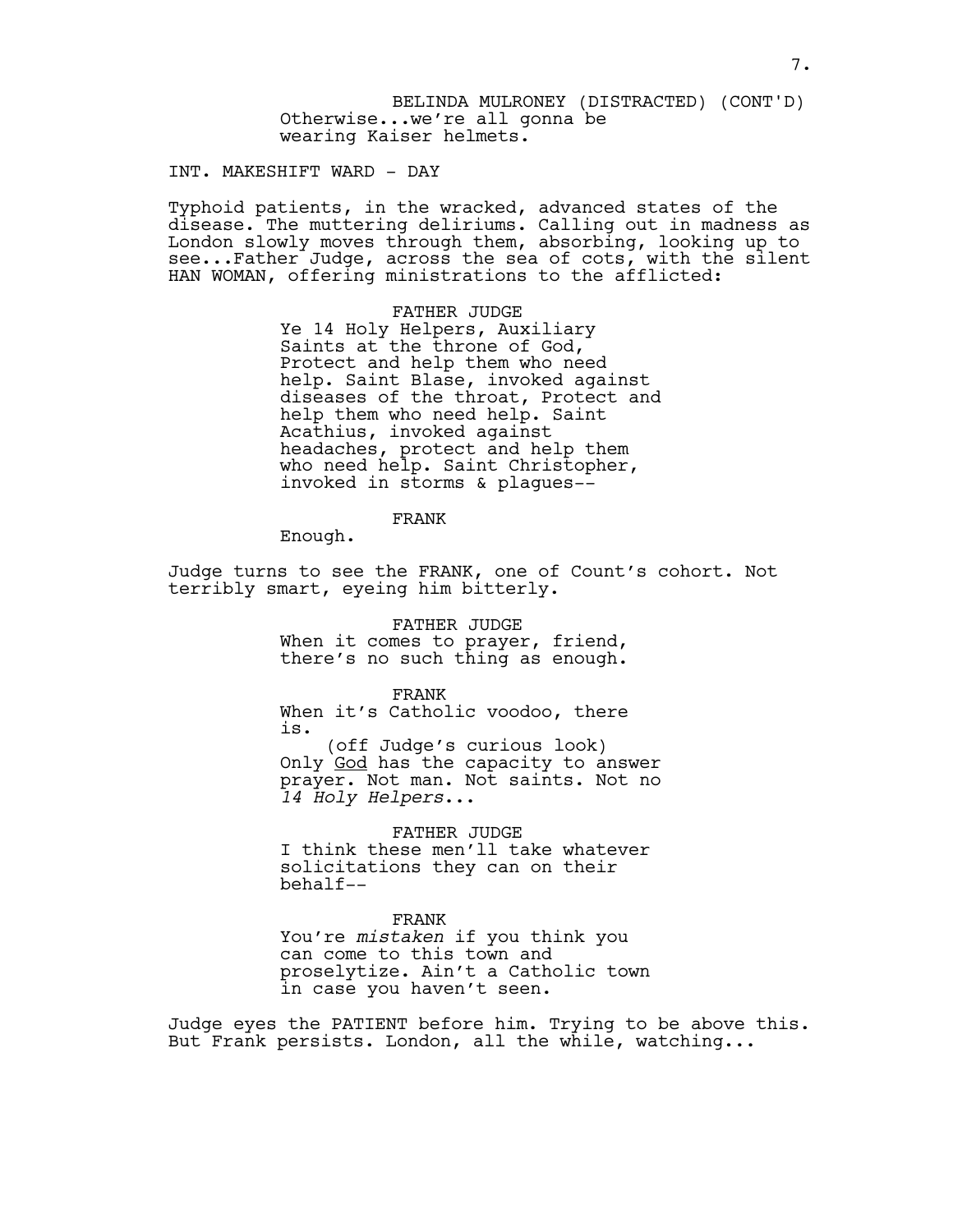FRANK (INSISENT) (CONT'D) You're a man of God, so I'm gonna try delicacy. Nobody wants you in Dawson. Or the Squaw. So how 'bout you git on gittin' on.

Judge turns to him, and for a beat, we see a darkness in his eyes as he looks on the smaller man. Like in a previous life, he would have opened him up for talking to him like that.

> FRANK (TAUNT) (CONT'D) We gonna have a problem, Father?

Then as quickly as the darkness came, it's gone.

FATHER JUDGE (READ: NO) Like you said, I'm a man of God. I'd encourage you to explore at some point just how razor thin the difference is between Catholics and Protestants actually is.

WARD KEEPER Know we got different Bibles, and that's enough for me.

FATHER JUDGE Words just scrambled up in a different order. Both lead to the same place. God's holy Grace.

Frank nears Judge. A smaller man thinking he can browbeat a priest because of the latter's non-violent commitment:

> FRANK How 'bout you get scarce?

Judge nods politely, and with the Han Woman, exits. As he does, camera pulls back to London, in turn watching...

> JACK LONDON (V.O) In the Klondike, there's a million ways to hell...but precious few to heaven. And this one...they were kicking to the curb...

Off Judge, shunned--PRE-LAP--

MEEKOR I'm talking paradise on earth, Mr. Haskell.

EXT. BILL'S CLAIM - DAY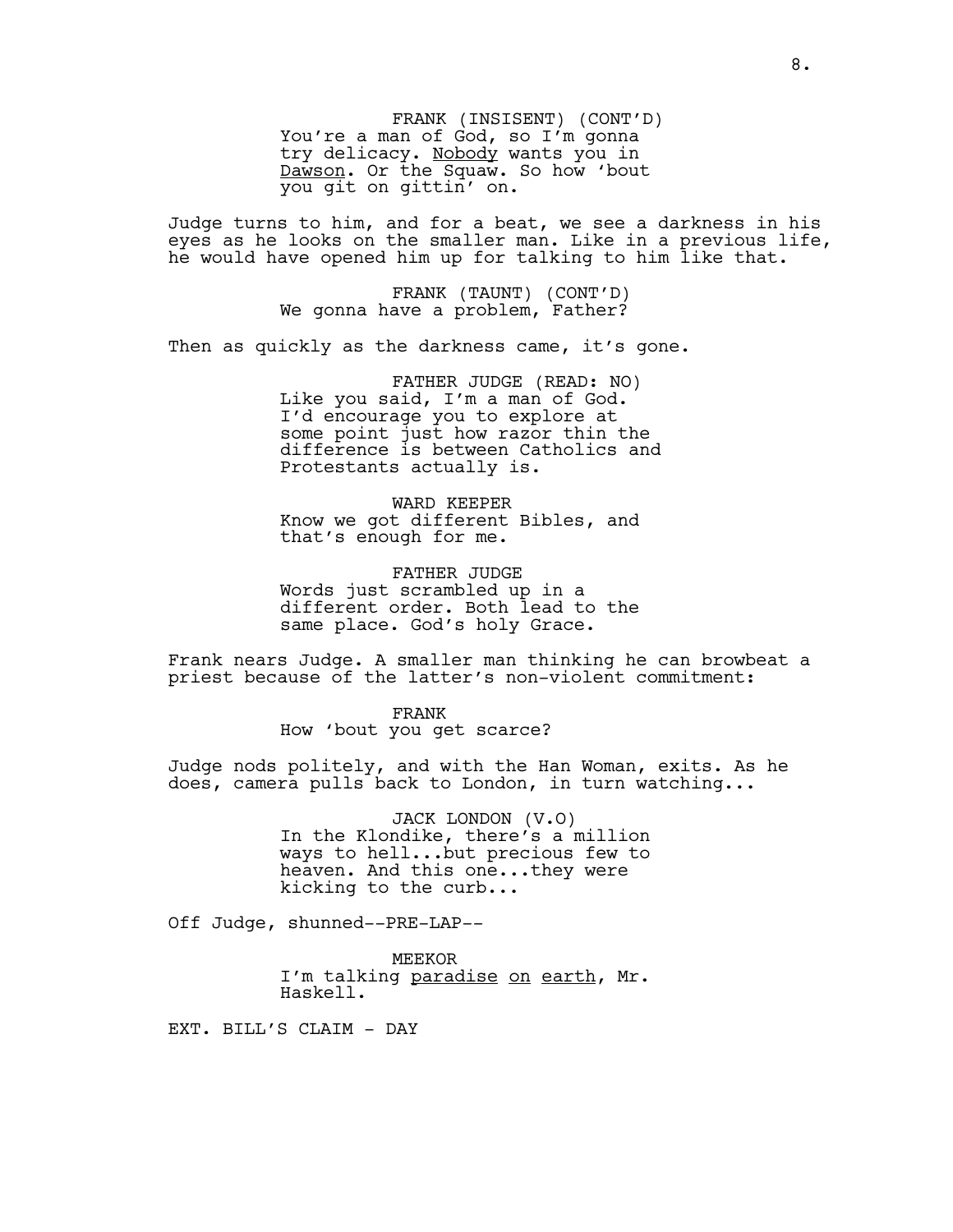Begin on a tropical scene. A painting. Very *bad*. Widen. Find the artist: Meekor. Seems he fancies himself a Gauguin. Bill approaches, regards the girl in the grass skirt that is central to the painting. Meekor muses:

> MEEKOR Heard the ladies don't wear no top in the South Seas. Bare-chested like a man but minus all the ugliness.

Bill nods appreciatively.

MEEKOR (CONT'D) Figure a handful of gold'll git me down there and set up for life. A worshipped island god.

Bill runs his fingers along the timbers of their bench mine. Mud seeps in around them. Planks, flexing, a few days away from breaking perhaps...

Then Meekor hacks. Something gurgling and ugly in his throat. Bill hears this. *Typhoid*...?

BILL

You sick--

MEEKOR When *isn't* a man sick up here?

BILL (DAMMIT) I mean *sick*-sick--

They're interrupted by a sound high over the darkening landscape. Drums. Chants. The Tlingit. Unseen.

> MEEKOR Only thing I sicka is *that*.

As both men scan the hillsides--along with numerous miners around them--all eyes to the gloaming and horizon--the distant drums somehow part of everywhere.

> MEEKOR (CONT'D) How many Tlingit you reckon are up there? Thousand?

> > BILL (UNEASY)

More.

MEEKOR Thousand men watching us digging up their backyard. Watching us take two of theirs for killin one of ours. (puts down his brush) (MORE)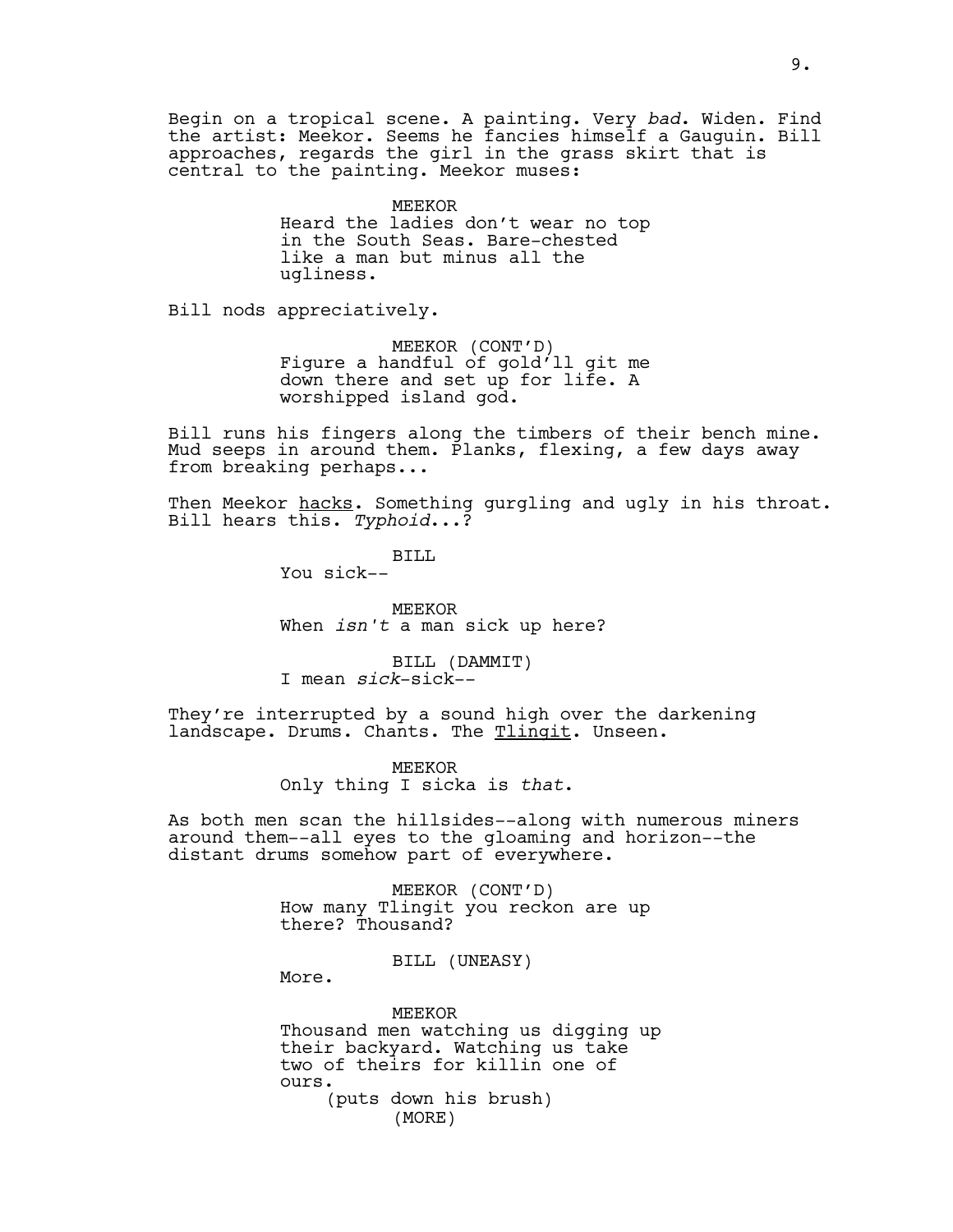That's what I'm sicka. All that hate. Just sitting out there in the air. Invisible. And sooner or later...comin this way. MEEKOR (CONT'D)

As he wipes his hands, heads into the shelter--camera stays with Bill, looking up again at those mysterious, darkening hillsides...

EXT. HILLSIDES / FOREST - CONTINUOUS

POV. The wide expanse of Bonanza Creek below, with all its detritus and scarring from the mining efforts.

Widen out. A TLINGIT form crouches in the shadows of the trees, watching. There's another. And another. And another.

They don't move. Just observe. Their stillness, patience unsettling...

EXT. DAWSON CITY STREETS - DUSK

Camera rises from the muddy, cesspool streets of downtown, through buzzing insects, to Belinda, moving up the boardwalk with Foley. She's subtly surveying the <u>Count</u> ahead, visible with his retinue. Surveying outlying lots of land.

> FOLEY The hell's he up to...

BELINDA MULRONEY (CALMLY) Looks to me like he's buying dirt. And I don't like people buying dirt next to my dirt.

Belinda's Accountant, DAN CONDON, approaches through the crowd. Having come from the Count's direction. Quietly:

> DAN CONDON (RE COUNT) He's making offers. Talking about putting up saloons, a hotel...

FOLEY He wants to piss away his money, let him. Don't matter if it's now or ancient Egypt--location's location. And that up there...ain't location.

A quiet, uneasy dawning in Belinda.

BELINDA MULRONEY But it is dry.

EXT. DAWSON CITY STREETS - MOMENTS LATER

The trio moves back toward Front Street--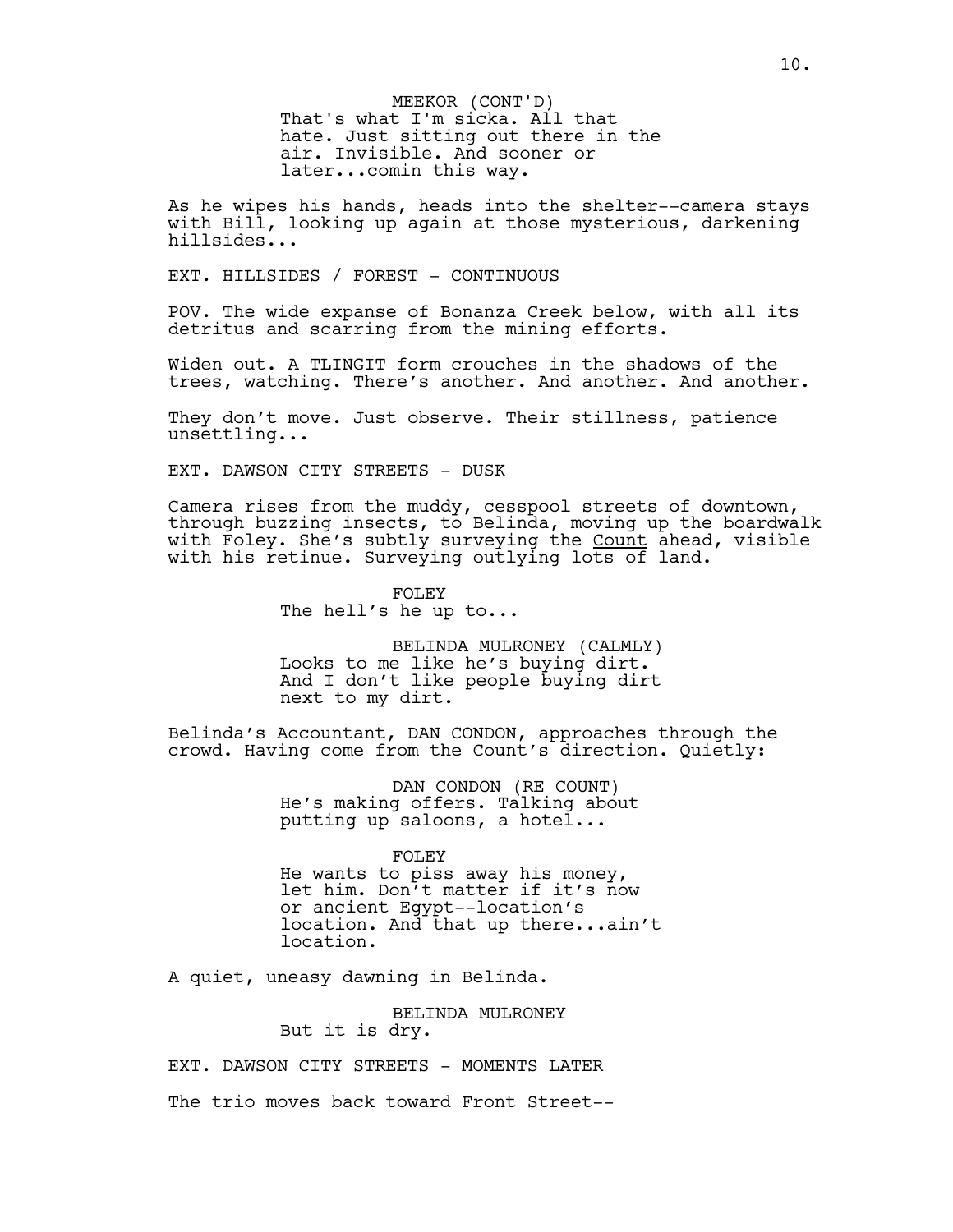BELINDA MULRONEY Get the salesmen up to the mill. Whoever reps that property.

FOLEY Look, real estate's in a high fever, but you got Front Street. *80 percent of the buildings*. Those prices go up too, even faster. It's like Park-front property in New York Central Park--they're not building any more of it-

BELINDA MULRONEY But they can move the Park. (nods to streets) Look around. People are tired of living in the mud. He ain't dumb. He's an asshole...but he ain't dumb. Reckon he's figuring a city- a city built to last--needs sanitation, hygiene. Which of course *I* knew...just didn't think it'd come on so sudden. Wasn't part of this stage of the speculation.

She shakes her head. Like she should've known better.

DAN CONDON What're you getting at?

BELINDA MULRONEY Front Street ain't exactly a model of sanitation, is it now? That's why he's buying up there.

Dan eyes her, reads her thoughts.

DAN CONDON You think he's planning on making a new downtown.

BELINDA MULRONEY

Yep. (pains her to say) 'Cause it's exactly what *I'd* do.

EXT. MILL - LATER

Belinda enters, Condon & Foley following--

BELINDA MULRONEY ...wasn't for nothing we beat down every competitor these last 2 years- -levered em, cajoled, *influenced* em. (MORE)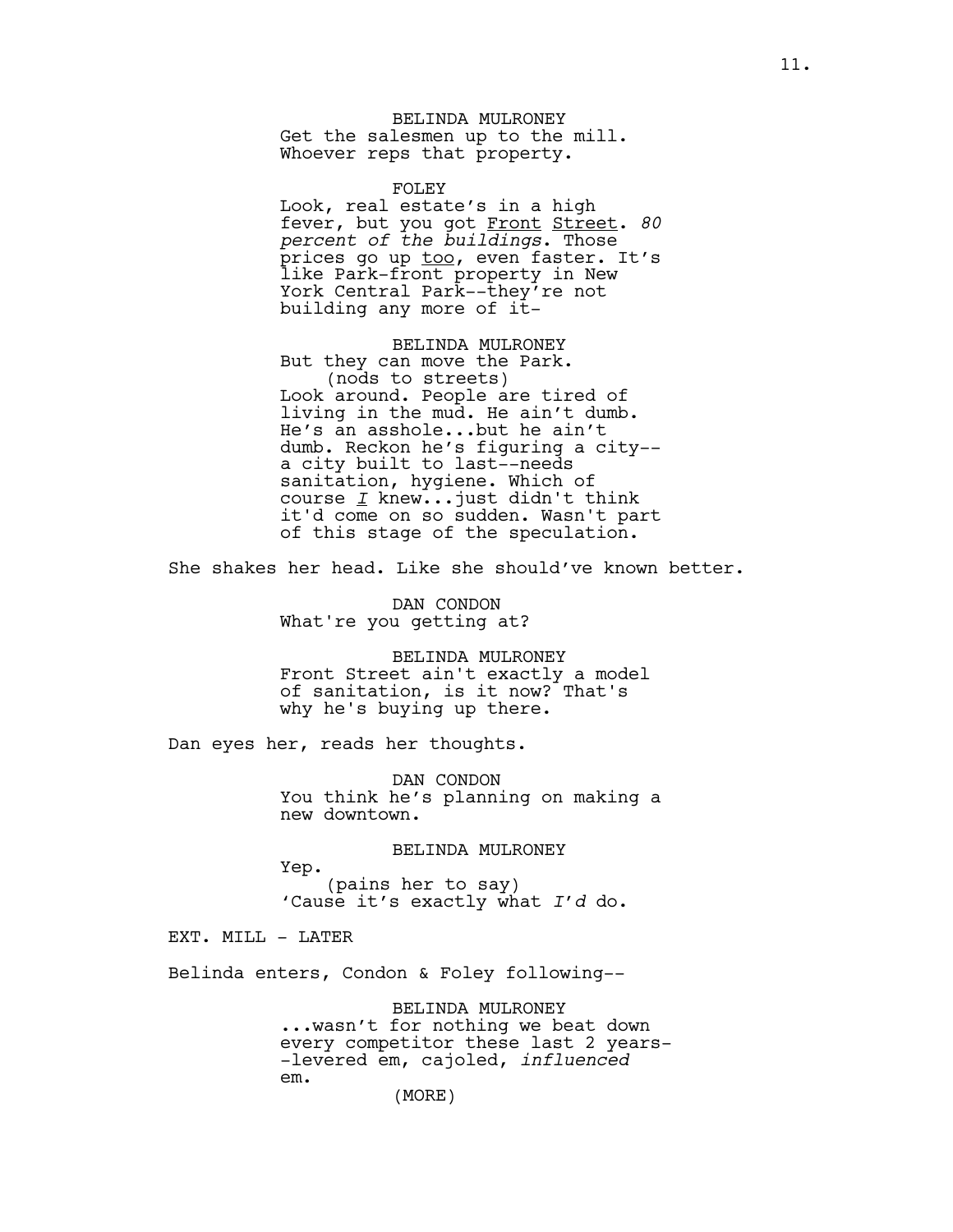(deciding) We'll do what we always do. Outbid. BELINDA MULRONEY (CONT'D)

DAN CONDON Not gonna be easy--

BELINDA MULRONEY Oh yeah it is. He says 5, we say 6. He says  $7$ , we say  $8--$ 

DAN CONDON *It isn't just numbers now*--that's what I'm trying to tell you. (serious) Sellers aren't taking notes on the properties anymore. No mortgages, nothing. They're demanding cash.

BELINDA MULRONEY Ridiculous. Credit's what this entire economy's built on. What *every* economy's built on. Pawn shop over there. (motions) How do you think they keep moving? Credit arrangements, with interest. (motions to bank) Bank: credit arrangements, with interest. (saloon) Saloon: bartabs from here to Saskatchewan. Hell, even the whores'll take it on lay-away if you're nice enough.

Condon nods. True. All of it. Still.

DAN CONDON Count pays cash. 100%.

Belinda eyes the millyard. The wood being planed, put onto carts in the drizzle.

> DAN CONDON (CONT'D) You're asset-rich...but you're cashpoor. You've taken too many notes from miners. Too many IOUs.

BELINDA MULRONEY (FRUSTRATED) Well maybe it's 'cause I'm a goddamn softy.

Condon nods deferentially. Speaking quietly to power: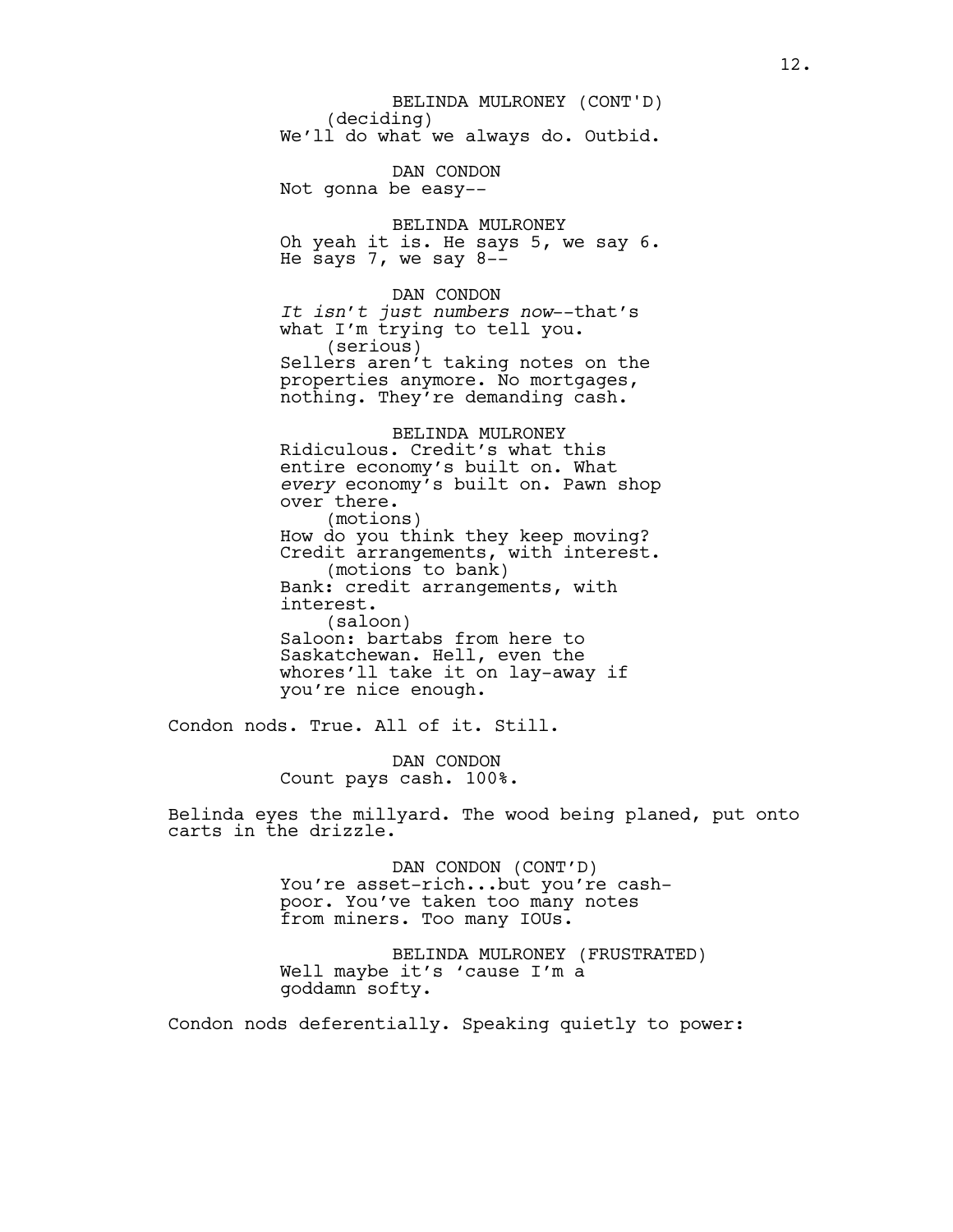DAN CONDON Unless you get those non-performing loans off your books--convert em to whatever cash they're worth--you're not gonna have the firepower to compete.

A MILL WORKER nods to Belinda. Hands her a clipboard.

MILL WORKER Load's ready to go up to 152. Haskell Claim. (re weather) Should we send em up, or wait on the roads?

As Belinda eyes the clipboard--Condon quietly reminds her:

DAN CONDON You've never believed in the claims, Belinda.

EXT. BILL'S CLAIM - DAY

Over Bill & Meekor--both men's clothes covered in muddy slime as they dig deeper into their bench mine--nasty work this, and yet Bill & Meekor, somehow *hopeful*--

> *DAN CONDON (V.O.) 1 in 100 men pulls any real color out of the ground. Rest of em just keep paying you the chase their dream. That's your own words.*

Bill nods to Meekor, smiling through the mud--

*DAN CONDON (V.O.) The real jackpot's in feeding those dreams. Sellin em shovels and wood and food. Because men's hope and folly is guaranteed. Finding gold ain't.*

Bill, trying to get to that vein he knows is there--but as of yet--only a muddy mess that continually fills in on itself--

EXT. MILL - DAY

Condon nods solemnly, matter-of-factly:

DAN CONDON There's a reason you've put your money in services. 'Cause you **know.**<br>You don't invest out there in the mud, on some longshot. You invest here, where the money's guaranteed. (beat) (MORE)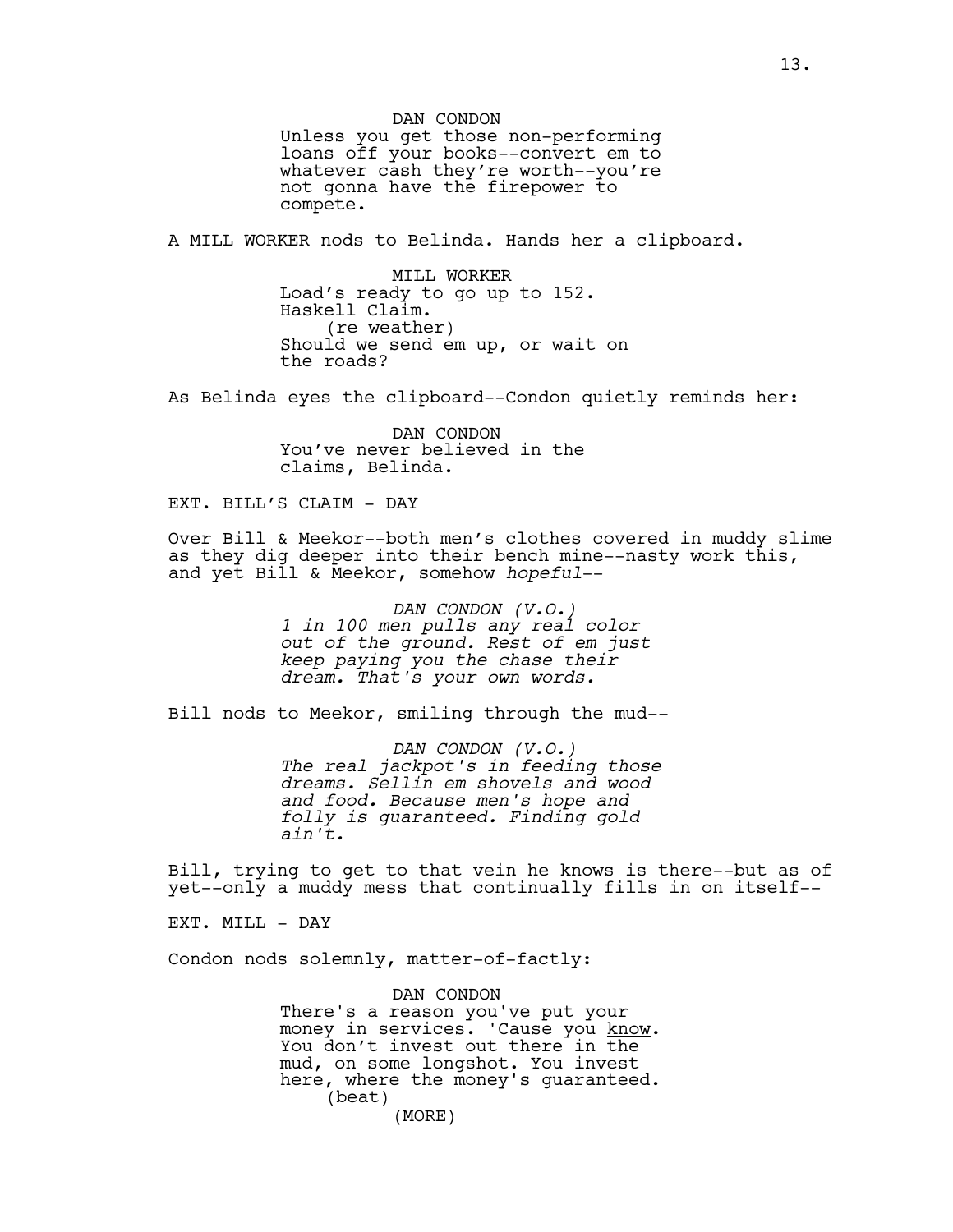Everyone in Dawson thinks 152 is a whale. That there's a motherlode down there. Let em think it. Only makes the price go up. Which is exactly what you want...because you're holding the whole note now. DAN CONDON (CONT'D)

Said with a vague nod to the wagon, wood. Belinda demurs:

BELINDA MULRONEY Only as collateral. Haskell's still got a week to make good on his debt-

DAN CONDON He's already in arrears, according to the books. Credit he's late paying you for.

Which stops Belinda. A technicality she'd rather not acknowledge.

> DAN CONDON (CONT'D) Legally, at this very moment, *you can sell that claim*. It's yours.

Belinda, uneasy at where this is going--

DAN CONDON (CONT'D) You have the right to sell it. Truth is, you wanna compete with the Count...you *gotta* sell it.

As Belinda's eyes drift up the road, spy Count and his men busily surveying, marking off the new lots he's buying- something on her face tells us...Condon's right, and she knows it...

END ACT ONE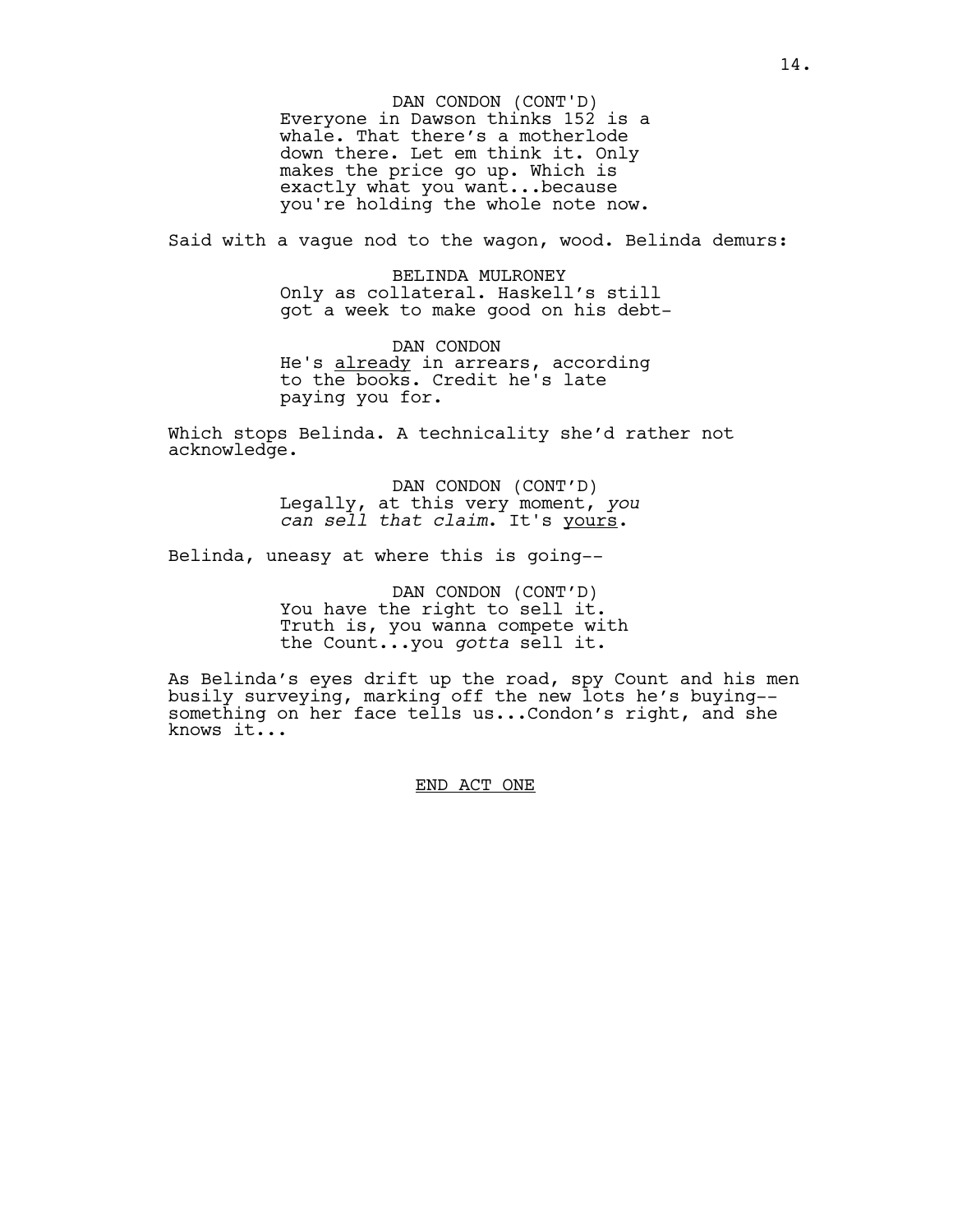#### ACT TWO

EXT. KLONDIKE - VARIOUS

Time lapse: weather coming in illimitable angry waves over the land. A sequence of never-the-same phenomena: rain cells backlit by distant sunlight; lightning fusing sky and earth in jagged streaks; clouds in muscular columns all the way up to Heaven.

> JACK LONDON (V.O.) Weather in the Klondike comes in a thousand shapes. From a thousands places. Just like the men. And they all each have their own reaction to it...

EXT. BONANZA CREEK / CLAIM - DAY

A MINER, drenched and pissed off, calling up out of his tent--

MINER (TO SKY) Give a goddamn rest you son of a bitch!

INT. SALOON - DAY

SWIFTWATER BILL--center of the party--hoisting a glass to the crowd as the rain pours outside--

> SWIFTWATER BILL To Mother Goddamn Nature!

PATRON You outta yer mind, Swiftwater? It's like the end of the world's

starting out there!

SWIFTWATER BILL Yeah and if the end of the world's coming, I sure as shit don't wanna be sober when it gets here!

Laughter all around. Camera finds London, alternating between a beer and writing in his journal. The young man: already buzzed and in fine fettle. Swiftwater Bill grabs him.

> SWIFTWATER BILL (CONT'D) Come on London, get the face outta the book--

JACK LONDON It's not a book, it's a journal--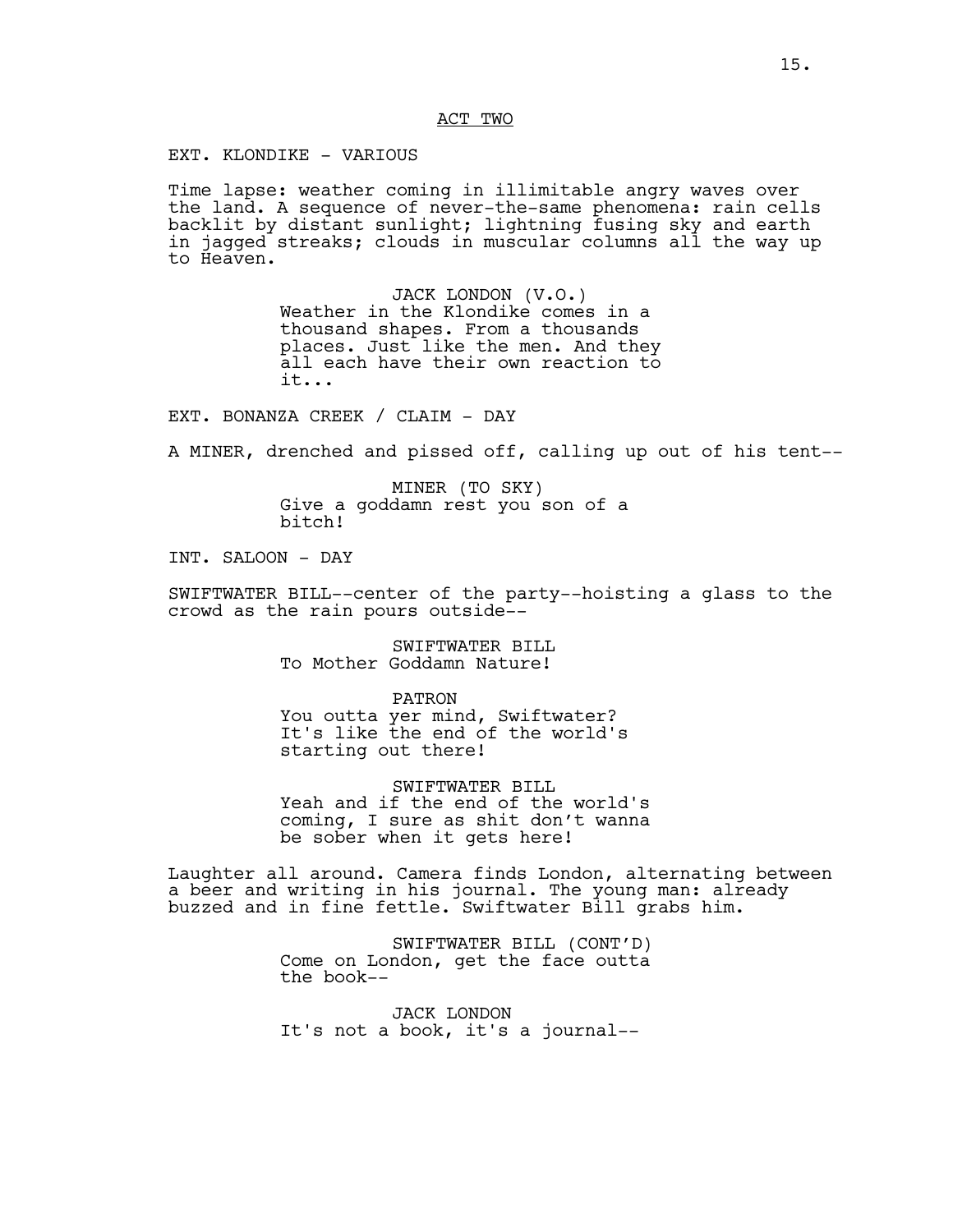SWIFTWATER BILL (NO; BULLSHIT...) It's got pages and a cover and it's turning you into the guy missing out on all the tickle-tail in here.

Said with a nod to various wenches.

SWIFTWATER BILL (CONT'D) The proper function of a man ain't to exist, it's to live. Don't waste your days trying to prolong them. Use your time.

The sentences land with London (and will in fact become one of his most famous passages). Swiftwater pushes a decidedly beautiful Courtesan toward him.

> SWIFTWATER BILL (TO COURTESAN) (CONT'D) How 'bout you help him use his time, darling?

Courtesan nuzzles to London. London relents. She's a piece of work; in the good kind of way. Swiftwater take a pull from a bottle of whiskey, hands it to London. Walks off with the other Courtesan, happily irascible:

> SWIFTWATER BILL (CONT'D) Ain't gonna waste a perfectly good storm like this for you to do *homework*...

Off London--taking a pull of whiskey, adding to his buzz, pulling the Courtesan to him, surrendering to booze-addled experience--the day outside strobing with lightning and rain--

EXT./INT. CONSTABLE'S OFFICE - DAY

--a leaf, rain beading on it. A gnarled hand deftly folds the leaf in on itself--so that it holds the water like a cup- then pulls it from its branch. And in through the bars of the fledgling jail...

The hand's owner: one of the 2 Tlingit "killers" ID'd as Epstein's murderers in 102 (OLD TLINGIT, 50s, and young TLINGIT, 12). Old Tlingit considers his makeshift cup.

Reveal, Bill eyeing him through the bars.

BILL (TO STEELE) You shoot my friend? (no answer) Why?

No answer.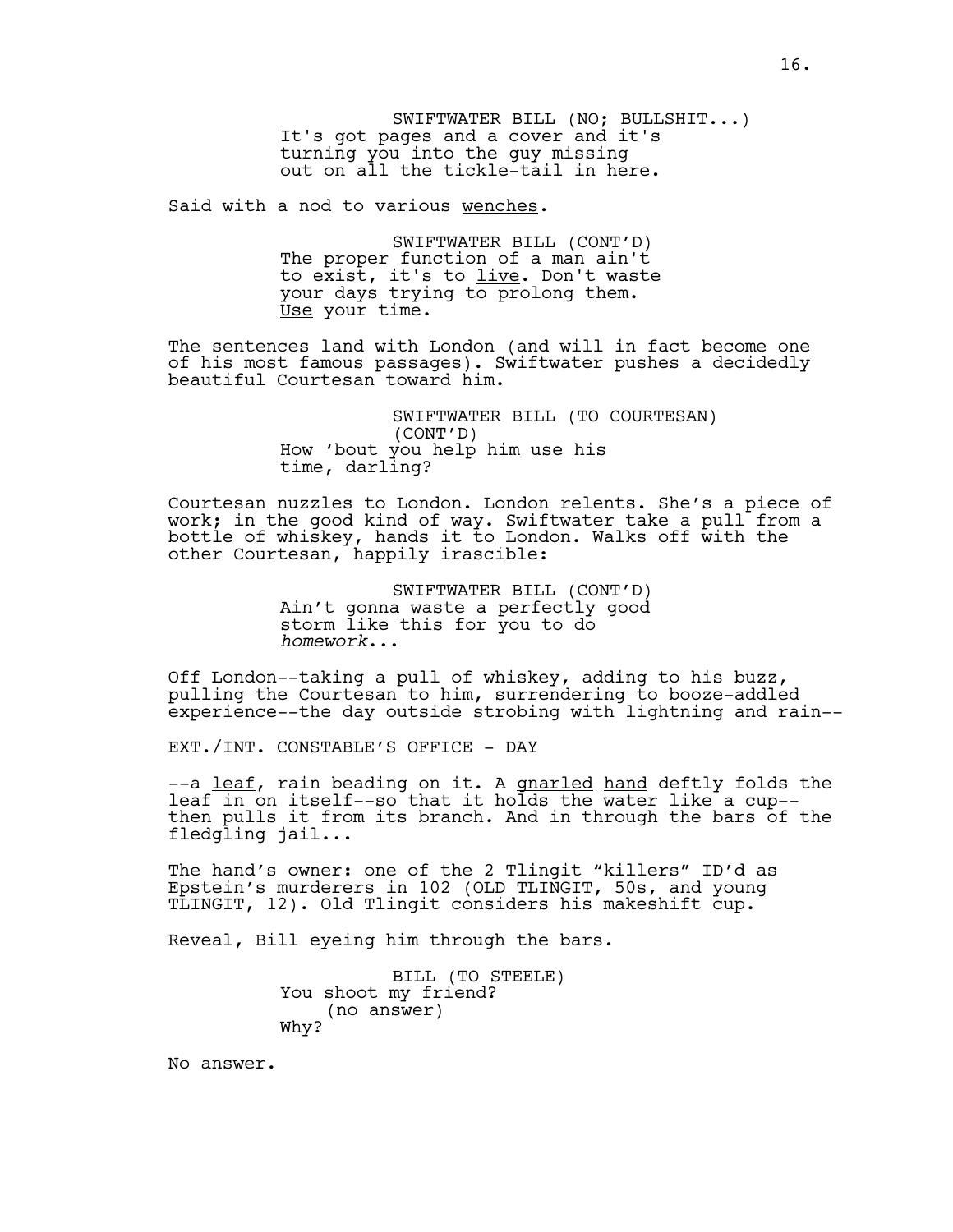BILL Problematic word.

CONSTABLE STEELE

How so?

BILL. Justice for us is hanging a killer. Justice for them's maybe fighting off someone taking their land. All we get is a couple of dead men and who's the wiser.

CONSTABLE STEELE Pretty even-keeled response. Think you'd be seeing red.

BILL (DARKENS, EYES TLINGIT) Oh, I'm seeing plenty of red. Just not sure if it's here.

As Bill eyes him, Old Tlingit slowly reaches that leaf/cup through the bars toward him. Mutters something in Tlingit.

> CONSTABLE STEELE He wants to know if you want some. Says he prefers it to the White Man's water.

Bill: faintly impressed by the man's largesse, despite being jailed. But nevertheless demurs. He instead surveys the man's gnarled hand.

> BTLL Must've been a hell of a shot with a dead trigger finger like that. (beat) Isn't exactly made for marksmanship, is it?

CONSTABLE STEELE Kid's hands might be.

Bill considers the downy-faced kid with some doubt.

BILL Pretty young.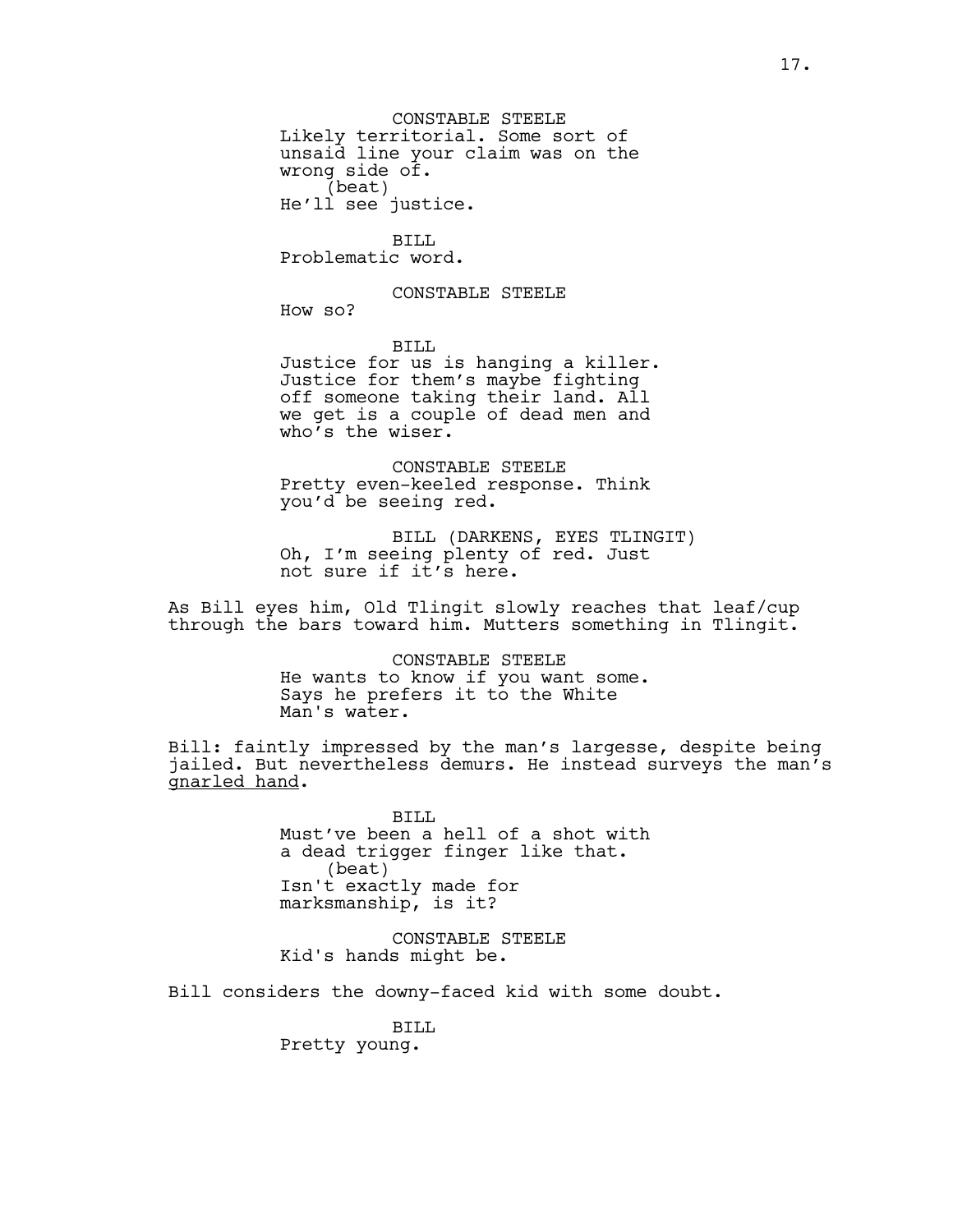CONSTABLE STEELE Like you said...maybe there's not a 'too young' when it comes to protecting your land.

Bill eyes the Tlingit.

CONSTABLE STEELE (NODS) (CONT'D) One way or another, we're gonna find out the truth.

Bill nods, preps to leave.

CONSTABLE STEELE (CONT'D) If it's them, or someone else...you tell me first.

Steele nods. Off course. Bill stops at the door, looks back.

BILL And Constable...I don't know you've got a ton of time. 'Cause the Tlingit are out there. And I think they got justice on their mind too.

As he exits--CUT TO--

EXT. BONANZA CREEK - DAY

Rain. Sagging hillsides. Swarms of Typhoid-carrying insects. Men vainly fight back--tar their tents; create insect-free interiors by sealing off their shelters with blankets, filling them with campfire smoke (which of course just about kills *them*; but anything in the name of survival).

Through all of this comes Soapy Smith. Shameless opportunist.

SOAPY SMITH Cash dollars! 50 bucks! Any man wants to give up on his horrible toil and get his claim off his back- -I'm offering 50 dollars!

A forlorn-looking Miner (GOODMAN), shakes his head.

GOODMAN Wouldn't pay for the equipment, Soap, you low-grade sonabitch.

SOAPY SMITH God's own truth...but it's better'n bein dead now, isn't it? Take a look yonder. Whattaya see?

GOODMAN (LOOKS DOWNSTREAM) Nothin'. Same as every day.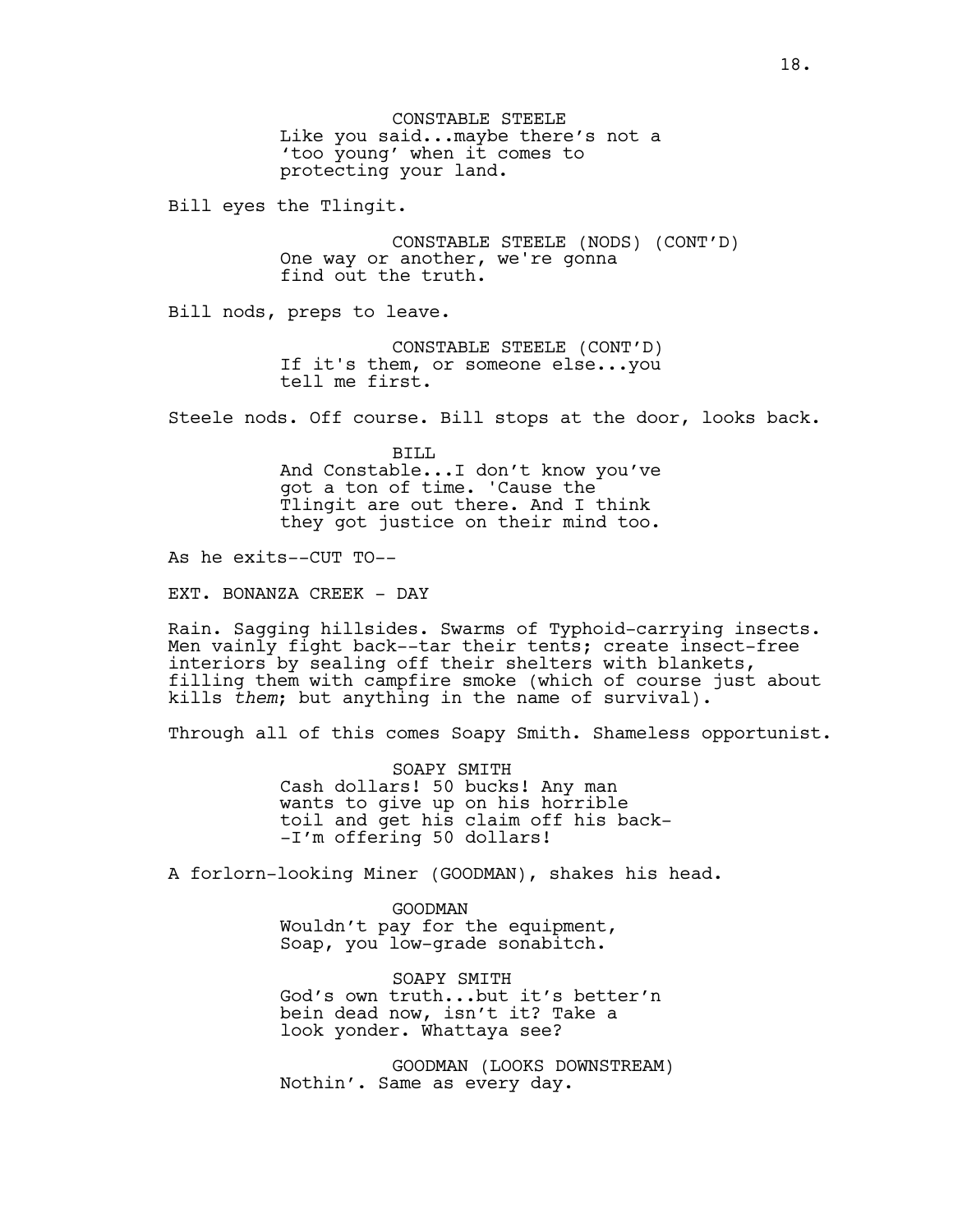SOAPY SMITH No, what you *don't* see is what's slowly creepin' up the creeks. *Nervous fever*. Kill you like the 100 men they already put in the ground in Dawson.

Goodman looks downstream once more. Unnerved. Still:

GOODMAN Take my chances.

SOAPY SMITH I did mention the Tlingit, too, didn't I?

Goodman gives him a look. Eat shit.

SOAPY SMITH (OKAY...) (CONT'D) Guess you just gotta ask yerself which is greater...*chance* you hittin a paystreak in one of these prospect holes...or chance nervous fever gets you...or the Tlingit get you...

He smiles, moves on--off Goodman--CUT TO--

--Soapy, joined a moment later by Bill, falling into step with him as he returns from Steele's.

Both men, headed the same way. Bill: faintly bemused, but mostly nonplussed at the sight of Soapy:

BILL

You.

SOAPY SMITH Yep, me. And I know the look: shameless opportunist, right?

BILL That my look or your conscience?

SOAPY SMITH I see it a whole different way: I'm savin' lives.

They stop before Bill's claim. Soapy waves a \$50 at Bill.

SOAPY SMITH (RE CLAIM) (CONT'D) What do you say? 50 U.S.

BILL Wouldn't get me 100 miles. Which out here, is just another part of nowhere.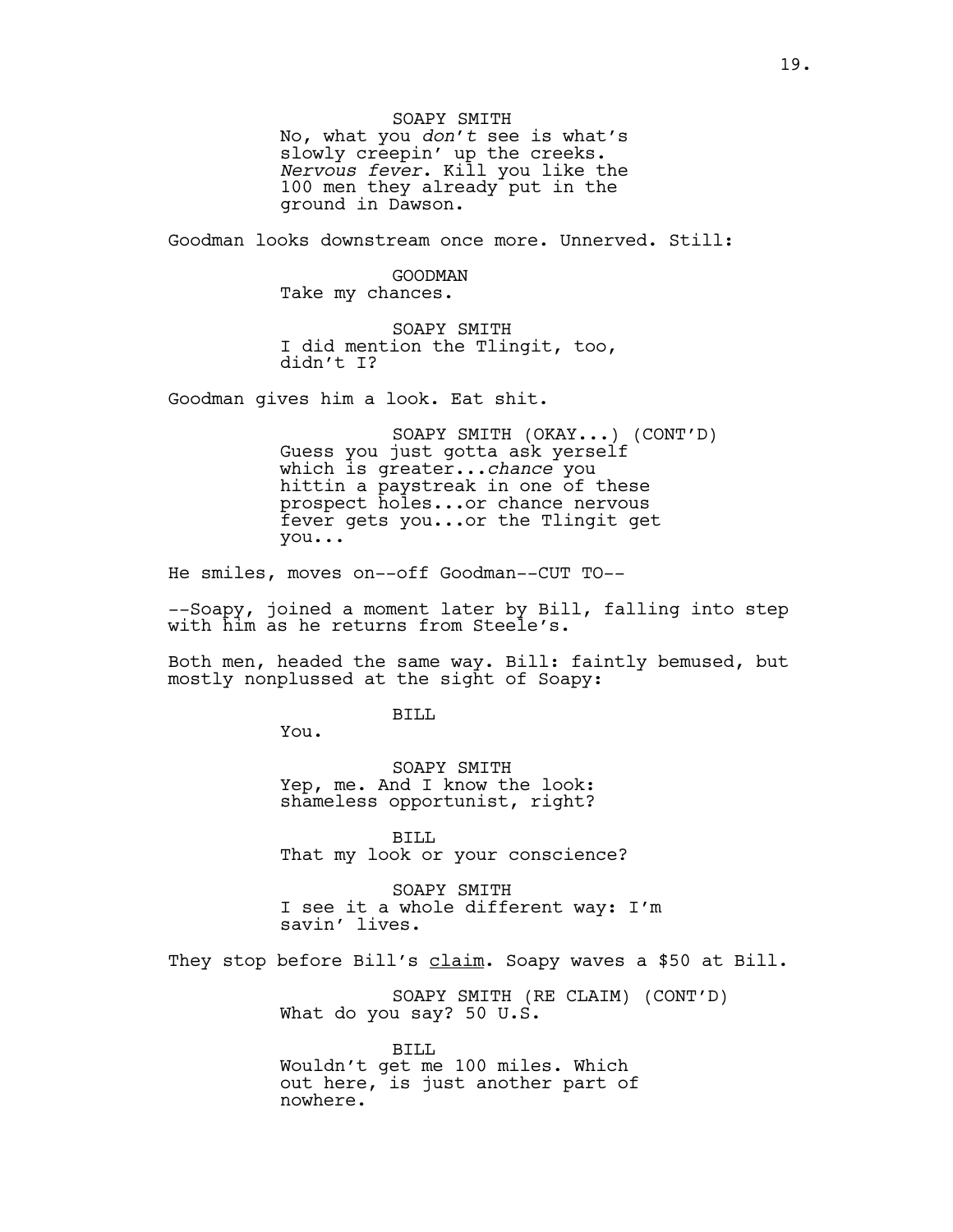Au contraire. It'd get you out of the radius of the Fever. And the Tlingit. I'm offering you nothing short of a ticket to life.

Meekor approaches from the claim with a gurgling cough and hack. Soapy gives Bill a look. See? To Meekor:

> SOAPY SMITH (CONT'D) How bout you steppin back--putting a few paces between us, friend?

MEEKOR How bout you growin a coupla feet. So I can knock you sideways and not feel guilty about it.

SOAPY SMITH No way to talk to a man trying to liberate you.

Bill & Meekor eye him resolutely. Get lost.

SOAPY SMITH (CONT'D) Fine by me. Just gonna be cheaper for me when you all die. (unctuous smile) Do have a fine day though.

He exits, hawking to the next Claimants. Bill eyes the bench mine. No new wood. The mud continuing to sag into the dig.

BILL

No wood.

MEEKOR Hear Ms. Mulroney's waitin' on the roads to get better 'fore she delivers it.

BILL Roads ain't gonna get better. Pretty soon they won't even *be* roads--

Meekor hacks again. Something nasty. Bill looks at him with some concern.

> BILL (CONT'D) You gotta get that looked after.

MEEKOR Ah, I'm fine. Lungs just ain't agreein' with me--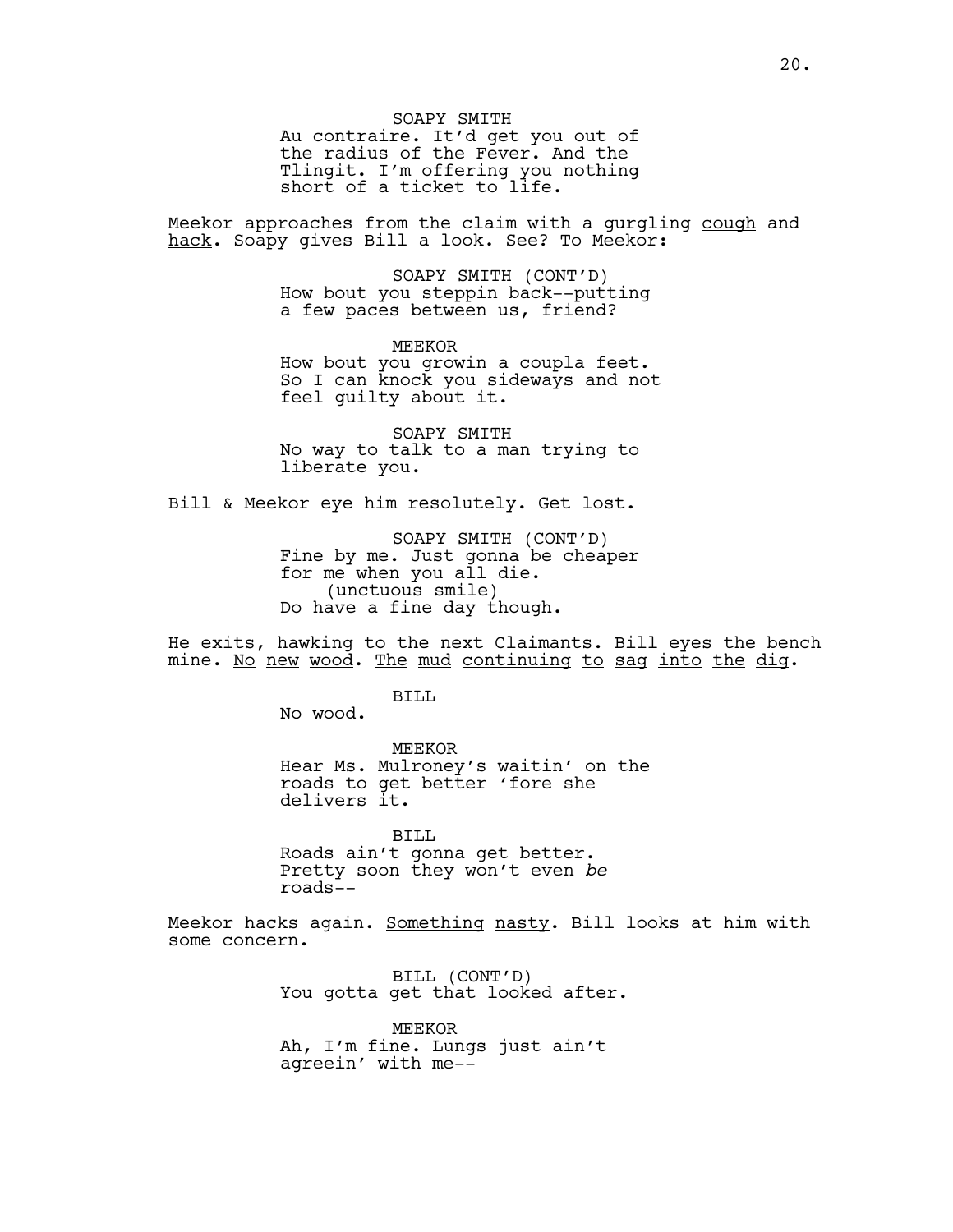BILL

Uh-uh. If that's typhoid you're wearing, they got to get to it early. Before it gets into your head. Soon as your *brain* stops agreeing with you...you're done, got it?

A nice moment between the two as Meekor surveys him, sees the almost paternal concern in Bill's face. He nods.

> MEEKOR I'll hitch into town with Goodman's team.

BILL And while you're at it--get that goddamn wood from Belinda.

Meekor nods. Begins crossing toward Goodman's site. Bill looks after him, concerned.

INT. SALOON - NIGHT

Belinda, drinking a whiskey. Eyeing the Count across the room. With his clique. The only man in this whole muddy hellhole who doesn't have a speck of dust on him. Whiling away the night belittling courtesans. Specifically: Sabine.

> COUNT (TO SABINE) Come here. (squeezing her, surveying) I like you. No sharp edges yet. Skin's smooth, innocent--

SABINE (FLIRTATIOUS) Easy now, Count...

COUNT (REACHING UP HER DRESS) How 'bout we get a feel of that paystreak--

SABINE (QUIETLY, UNCOMFORTABLE SMILE) We're in public...

COUNT That's sort of the point, isn't it?

SABINE (DIPLOMATIC SMILE) Prefer to be a bit more classy than that--

COUNT (SMILES) Oh, you have an opinion?

He stuffs a bill into her cleavage.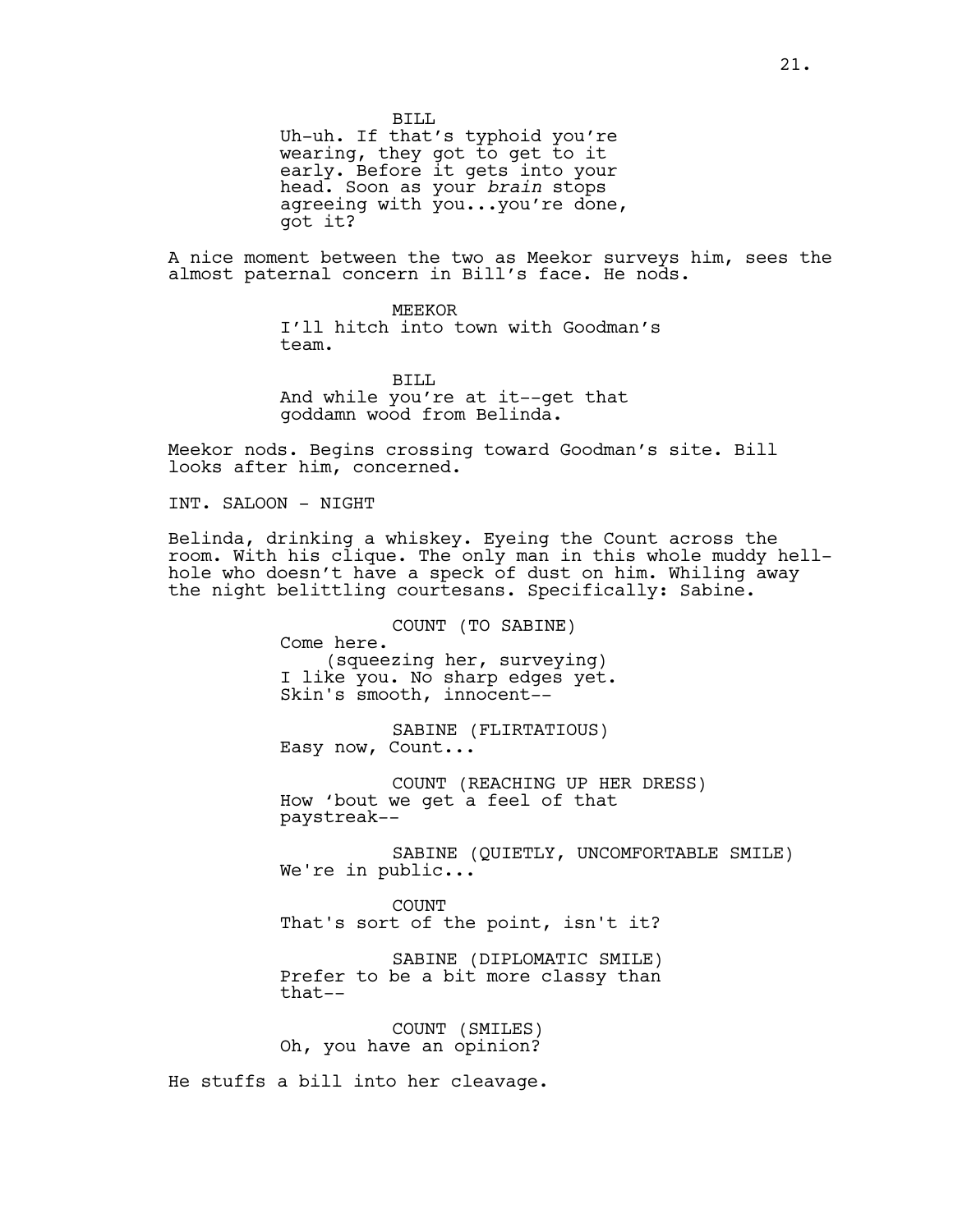COUNT (CONT'D) Well, I just bought it from you. (more bills) And the next one in your head. And the next one. And the next one.

It's a significant amount of money. Which for the moment stills her hesitance. Acquiescing:

> SABINE (UNEASY SMILE) Then perhaps I can humbly request we finish this upstairs--

**COUNT** Ah, but darling. To make a request<br>requires you to have an opinion. And I've bought all your opinions, remember?

She sees the look on his face. Patrician, used to getting what he wants.

> SABINE What...do you want me to do?

> COUNT (BELITTLING) You're a whore. *Be a whore*. Dance.

As Sabine complies, begins dancing, if a bit disquieted, Belinda watches from the bar. Winces. *Ya dumb wench. Why're you in with this son-of-a-bitch?*

> COUNT (TO SABINE) (CONT'D) Take the clothes off.

Sabine takes pause. Sees all the lascivious eyes on her. Dirty, yellow-toothed miners licking their chops. Count, seeing her dither, stands, tosses a coin at her feet.

> COUNT (CONT'D) Let's relieve you of that pride.

She picks it up, dances. Count crosses to her. Everything heightens--her unease, the looks, the music. She pulls down her shoulder straps--

COUNT (CONT'D)

More.

Another coin. Men pressing in. More flesh revealed by her--

Count, moving toward the door, tosses another coin--

COUNT (CONT'D)

*More*.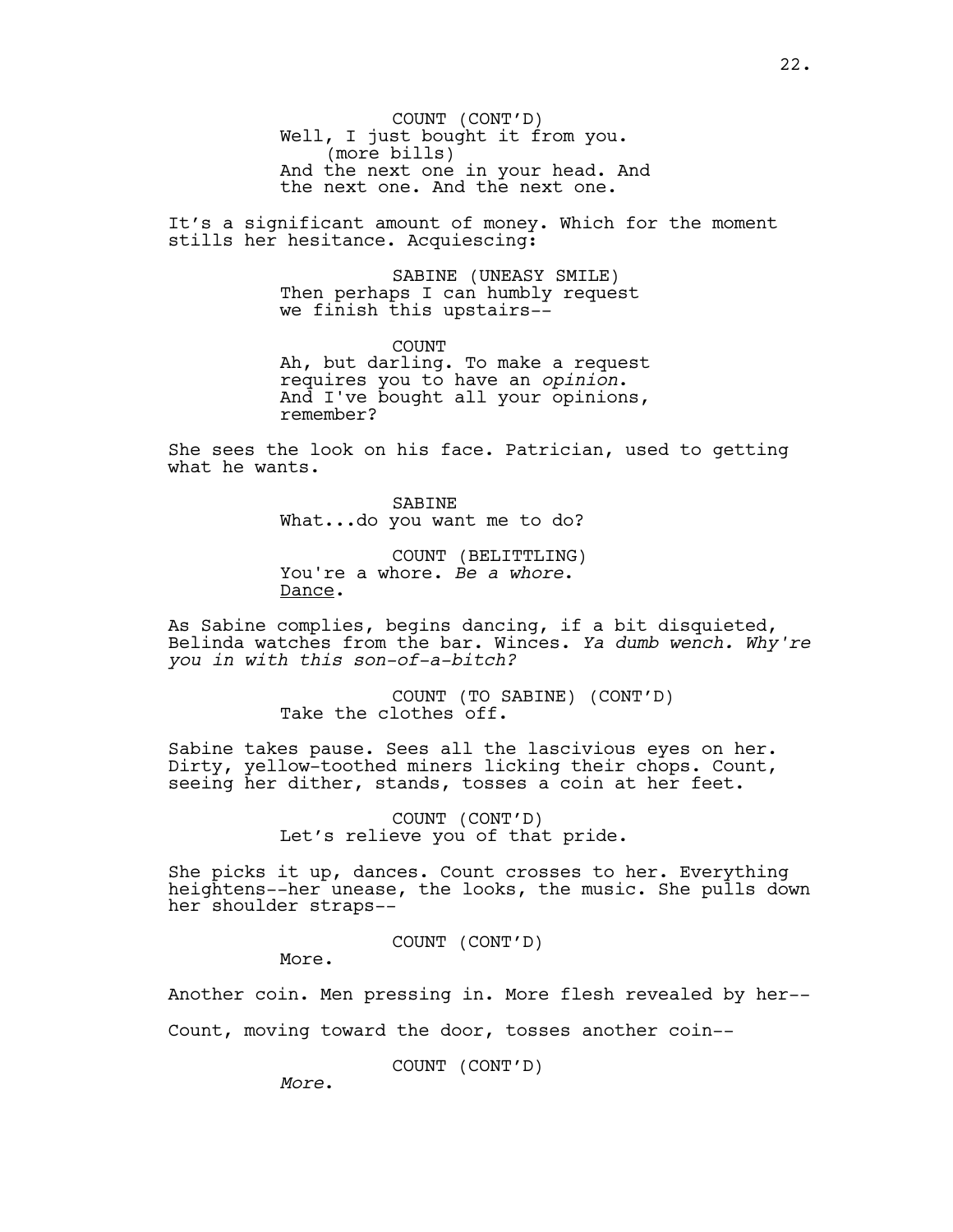She now has a fist-full of cash, half her flesh revealed--and as she picks up the latest coin--

Count shoves her outside--into the rain!

EXT. SALOON - CONTINUOUS

She slips out into the street, nearly loses her feet. Turns to see that everyone's pouring out of the saloon in high heat-

Count tosses yet more coins at her feet!

COUNT

More!

Sabine, intimidated, picks up the muddy coins; we're with her- -utterly humiliated--in a half-state of undress, her hands and flesh spattered with mud, quickly growing soaked--

--and she slowly rises, regards the Count, still under the eave. As are the rest of the MEN. Perfectly dry, while she alone is the muddy spectacle in the street.

A beat. Something changing in Sabine's eyes. Gone suddenly is the recalcitrance. Instead, she darkens into...a temptress.

She sheds her dress. Lets it fall into the mud around her feet. She stands there in her undergarments in the rain--

SABINE

That enough whore for you, Count?

COUNT

Does it look like it, young lady?

Laughter. She moves toward him, slowly gyrating, putting on the Full Whore. Unbuttoning, pulling away her bodice--

> SABINE Just kinda curious how much is enough whore for you in a woman... Little bit ain't enough, is it?

Sabine: a siren. Dark. Sexy. And beneath it all, scorned.

SABINE (CONT'D) You want *more* whore.

She begins peeling away the rest of her undergarments--til she's nude--the men at first in a high frenzy--

> SABINE (CONT'D) All of you all. You want *more whore*, don't you?

She's scarcely 2 feet from Count now--she outside the eave in the pouring rain--he, spit-shined and dry beneath it--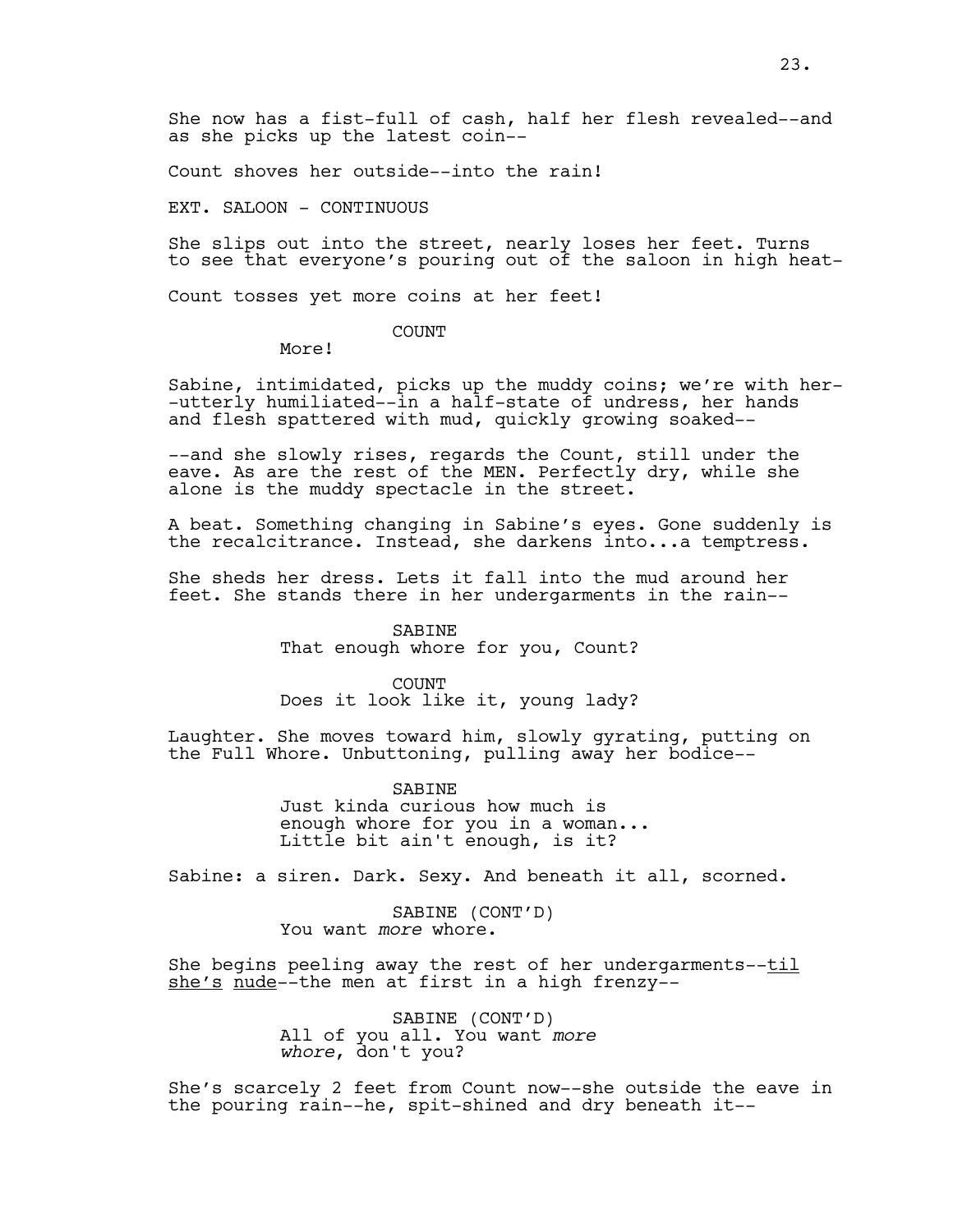SABINE (CONT'D) Woman who'll check her soul at the door--

She runs her muddy hands along her body, smearing her wet flesh, her crotch, in an ever muddier caress--then along his crisp-white clothes--toward *his* crotch--

> SABINE (CONT'D) --do whatever you want--let you do whatever you want to her--let your *friends* join in, too--

The Count, rendering silent. Feeling that she's sullied not just his clothes, but also *his* soul. The whore is suddenly too much of a whore. And by being so...suddenly human. Deserved of more than this.

> SABINE (CONT'D) That...enough whore for you, Count?

As the moment hangs in the air--this naked half-muddy, completely drenched woman before the entire town--Count and all the men feeling so dirty they want to take showers--

BELINDA (O.S.)

*Enough*.

They turn to see Belinda has emerged. A coat in hand.

BELINDA MULRONEY Lady's done for the night.

Count tries to compose himself. Shakes his head nevertheless.

**COUNT** That's not for you to say. She and myself have a contract.

Belinda, uncowed, tosses Sabine the coat, then hands her a large wad of cash.

> BELINDA MULRONEY (DARKLY, TO COUNT) You've been *outbid*.

EXT. DAWSON CITY STREETS - MOMENTS LATER

Belinda marches Sabine up the street in a huff. Not entirely sure what to do with the courtesan. Belinda: not so great at personal relationships.

> SABINE (DEFIANT) Showed him.

Belinda turns on her, exasperated.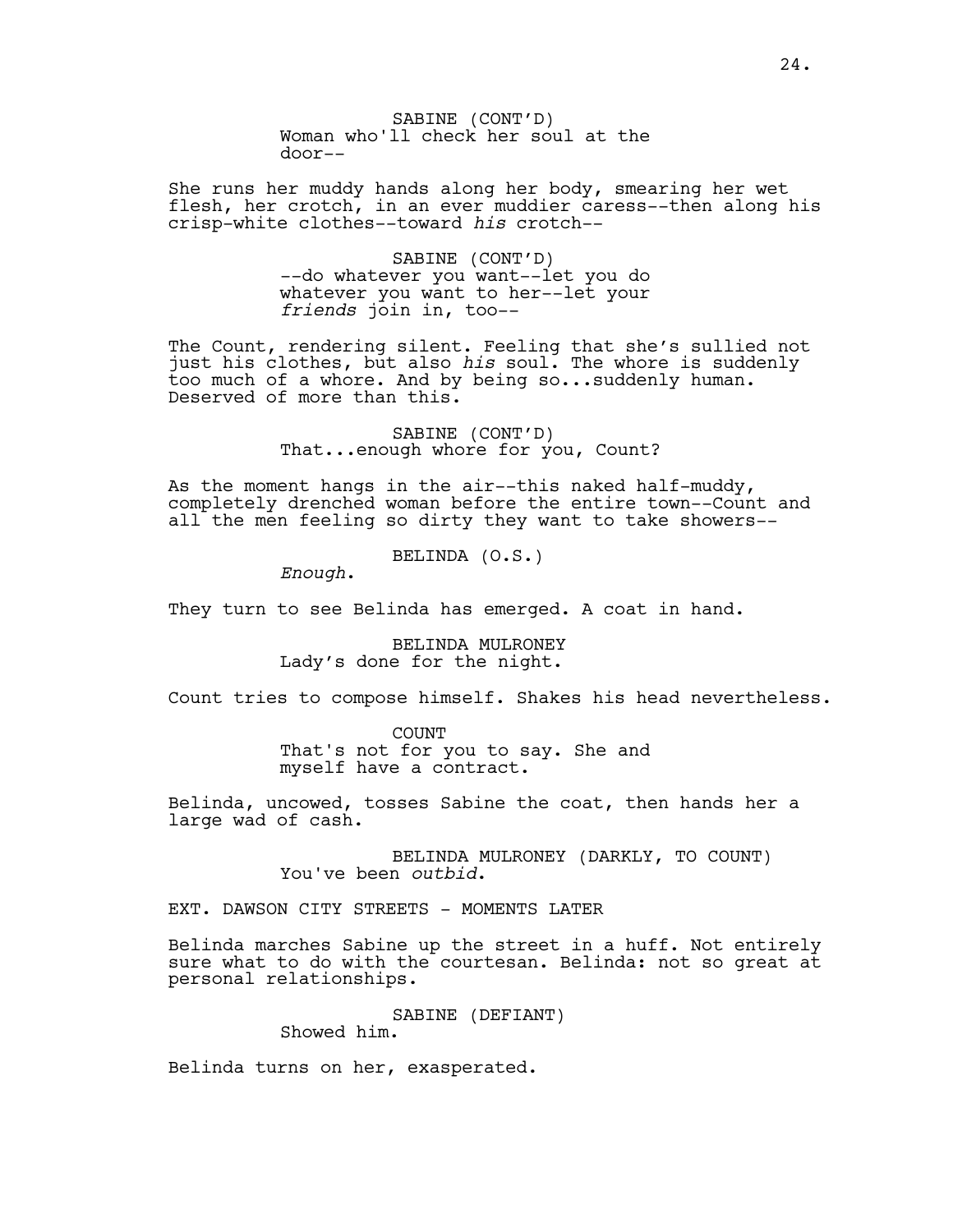BELINDA MULRONEY You didn't show him shit. Standing out there buck-naked in the rain with money in your hand. He's right. You're a goddamn <u>whore</u>.<br>(takes money back) (takes money back)<br>And gimme that.

Seeing Sabine look back surprised--like the money's hers--

BELINDA MULRONEY (CONT'D) Don't look a gift horse in the mouth. I just saved you.

SABINE Who says I need saving?

Belinda nods to her, standing garishly wet and half-clad in the rain.

> BELINDA MULRONEY *You shitting me, woman?*

SABINE (Somewhat ashamed; halfdefiant) We all do what we do.

She nods to the money. Matter-of-fact:

SABINE (CONT'D) I need that money.

BELINDA MULRONEY Well, guess what. So do I. And I earned it. Legitimately.

SABINE

You don't understand. I'll sleep *outside*. Hotel I stay in is by the night. No man is gonna pay for it tonight, not looking like this, not after making that spectacle...

BELINDA MULRONEY Not my problem.

Belinda turns to go. Sabine quietly panics. Stops her.

SABINE Please, Ms. Mulroney. Please. I'll do whatever you want...

She tries the siren bit again. Seduction. Silently comes to Belinda. Puts her hands into her coat. Belinda looks at her incredulously. *You're really gonna try this? Dear God are you desperate*. But she...opts to play along: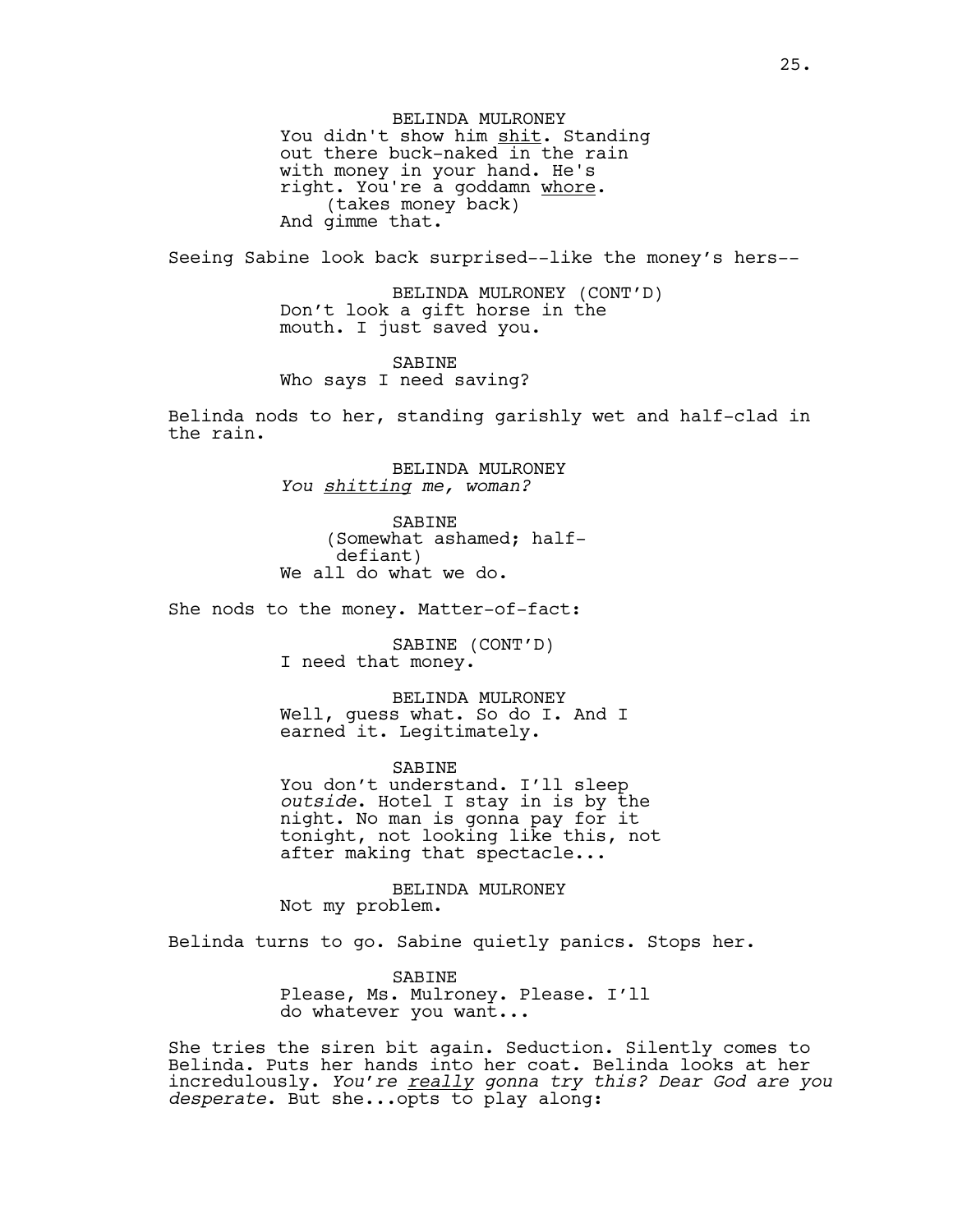BELINDA MULRONEY Yeah? Then you keep reaching down. Down by my waist there. (as Sabine does) Yeah, that pocket...

Sabine, thinking she's the one manipulating, pauses.

BELINDA MULRONEY (CONT'D) Reach in there. The compact. Pull it out.

Sabine slowly does. Retrieves Belinda's pocket mirror.

BELINDA MULRONEY (CONT'D) Now look. See. See what you are.

As Sabine slowly holds it up, looks upon herself--sees the disheveled whore looking back at her--she recoils.

> SABINE You...go to hell.

BELINDA MULRONEY (COOLLY) Might get to it one day...but I reckon you're already there.

SABINE You righteous bitch. Righteous *rich* bitch--

Wham! Belinda suddenly slaps her. Sabine looks shocked.

BELINDA MULRONEY You watch how you talk to me. Righteous is one thing. You call me *rich* again... (holds up money) This right here is a lifetime to my family, you understand? Every red cent. Every red cent *matters*. But you, you just blow through cash every night, like it grows on goddamn trees. How's that? Tell me how's that? How's it you disrespect money so much?

SABINE Better'n worshipping it like you--

BELINDA MULRONEY Oh no. I <u>respect</u> it. 'Cause if I got it...I don't got to do what *you* do. *Ever again*.

She pauses, as if she's spit something out she didn't mean to. Sabine sobers at the inference. What?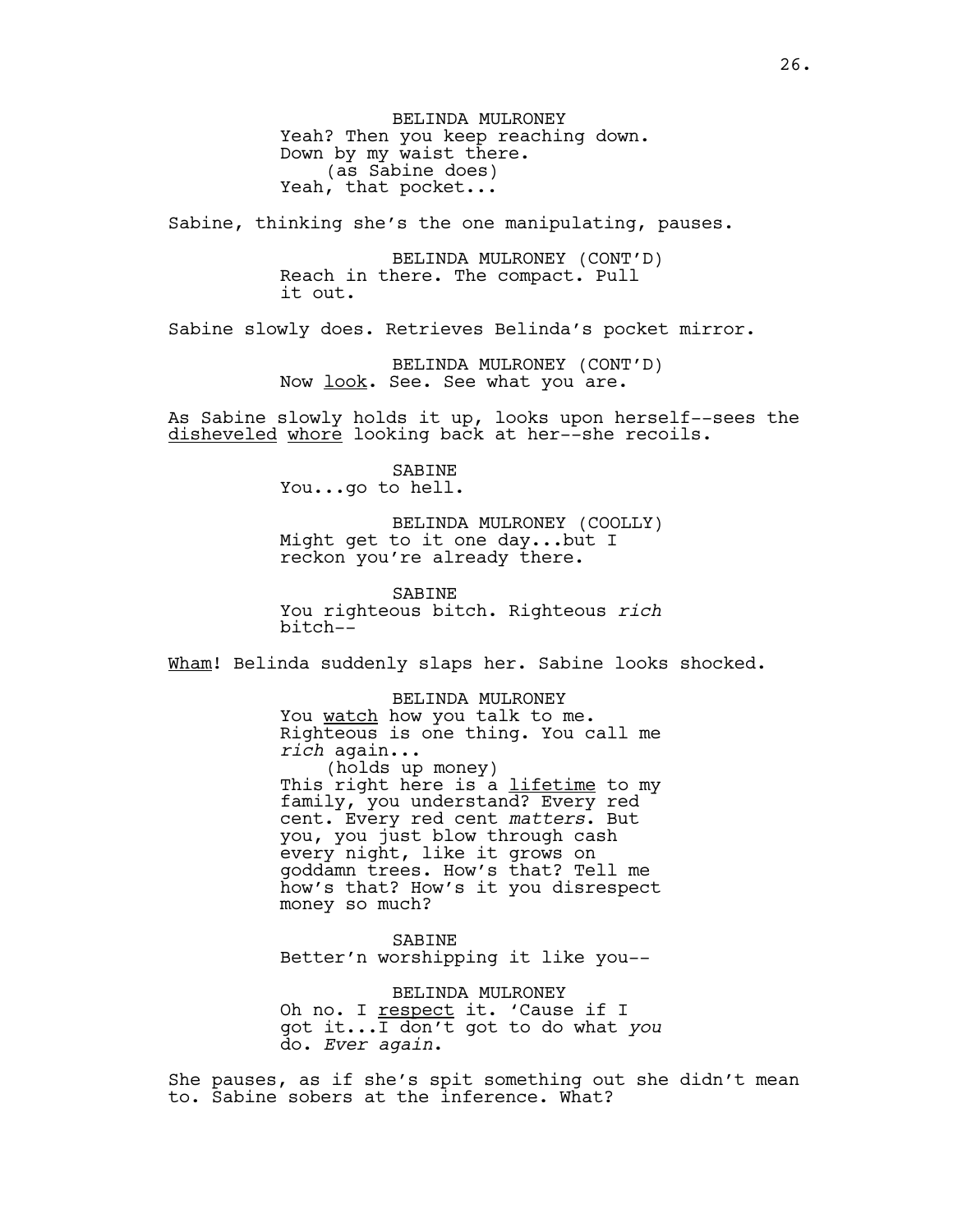BELINDA MULRONEY (CONT'D) That's what men got over you. Money. Once they don't, they got no sway. And you get to keep your integrity. Which is worth more than all the gold in this goddamn, frozen shitbox.

SABINE I'm...sorry.

BELINDA MULRONEY Don't say sorry to me. Say it to *yourself*--

SABINE (LONG BEAT) I...I...can't*.*

She nears Belinda, breaks slightly. All of this drama. The rain and the cold. She starts to cry.

> SABINE (CONT'D) I can't say sorry to myself...not for the things I've done... *because I wouldn't be able to forgive myself if I did*...

She moves to be comforted. Belinda dithers. Doesn't want to go to the hugging place. She nevertheless embraces the broken woman. As her eyes drift to Judge's makeshift chapel across the street--

> BELINDA MULRONEY That's a bigger sorta problem.

INT. JUDGE'S CHURCH - NIGHT

Belinda marches Sabine in. Surprises Judge.

BELINDA MULRONEY (CONT'D) Where's the sermon?

FATHER JUDGE (COOL SHRUG) Need a flock for a sermon. Otherwise may as well talk to God directly.

BELINDA MULRONEY You wanna flock? Well you got one now.

She pushes Sabine forward. Then, in a silent aside to Judge:

BELINDA MULRONEY (WHISPER) (CONT'D) God may be bullshit. But the fear of God ain't. You put that into her, understand?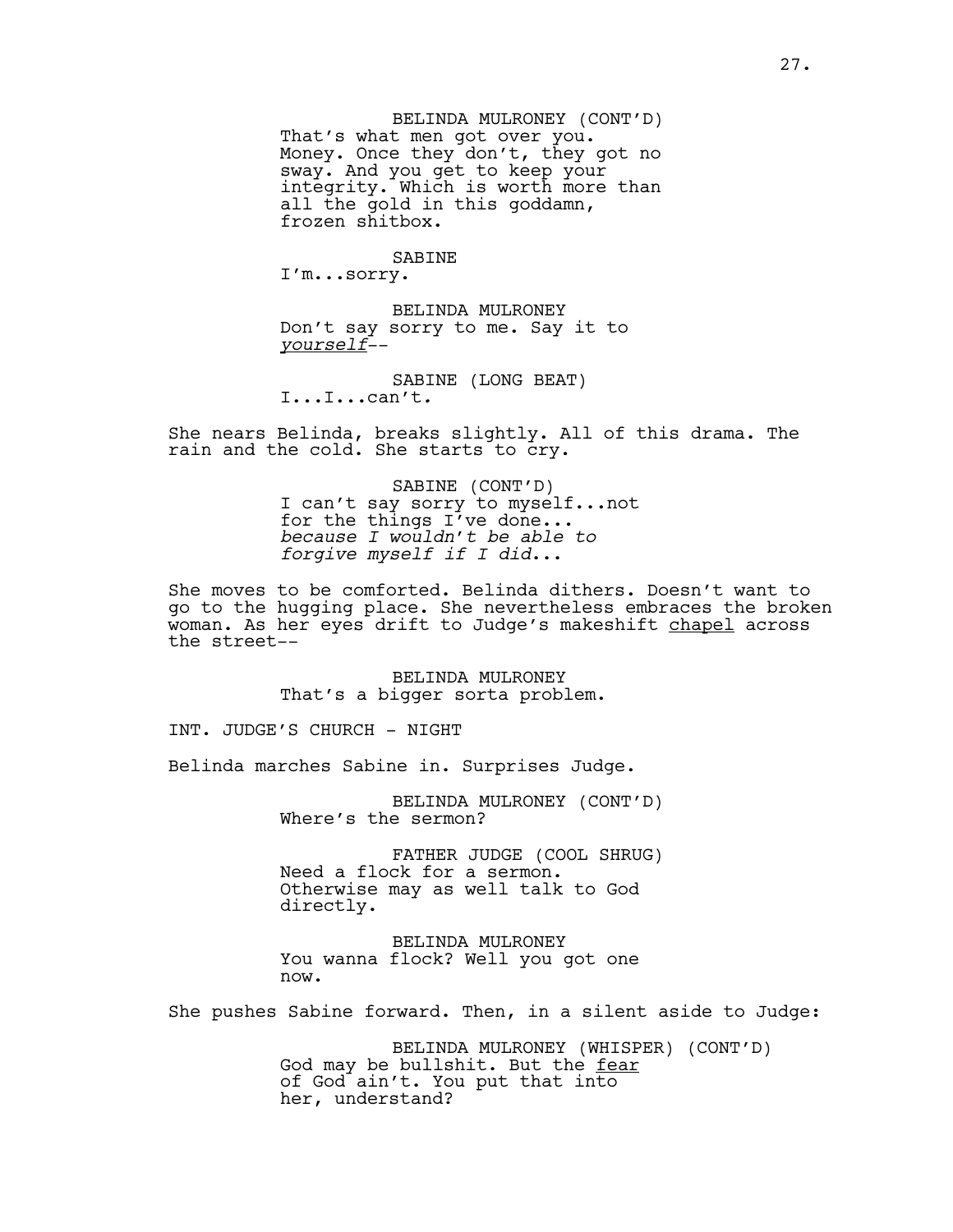INT. CONSTABLE'S OFFICE - NIGHT

Steele. Looking up to see a Canadian Government Official enter. CAVENDESH. Expensive furs. Bureaucrat through and through. Not made for this land.

> CAVENDESH You look vaguely surprised.

CONSTABLE STEELE Just a long way for a deputy minster of the interior to come, that's all.

CAVENDESH We do tend to hibernate in Ottawa at the first sign of winter. But the Dawson problem's apparently too pressing to let wait til Spring. At least according to my superiors.

Steele eyes him a beat.

CONSTABLE STEELE The Dawson Problem?

INT. CONSTABLE'S OFFICE - LATER

Camera rises from the 2 Tlingit, sleeping in their cell, to Cavendesh, pacing slowly and calmly before Steele.

# CAVENDESH

...as you know, the Yukon's a serious boon for Canada. The government's encouraging Canadianing companies to come up, develop the land. Her resources. But said companies are uneasy about committing capital to a lawless region. Word's gotten back- justified or not--that the "natives are restless". (nods to Tlingit)

You wanna scare a white guy in a corporate board room? Tell him he's investing in a land full of angry brown people.

(meets gazes with Steele) So, obviously, they need to understand that the Klondike is *not* lawless.

He surveys the sleeping Tlingit impassively.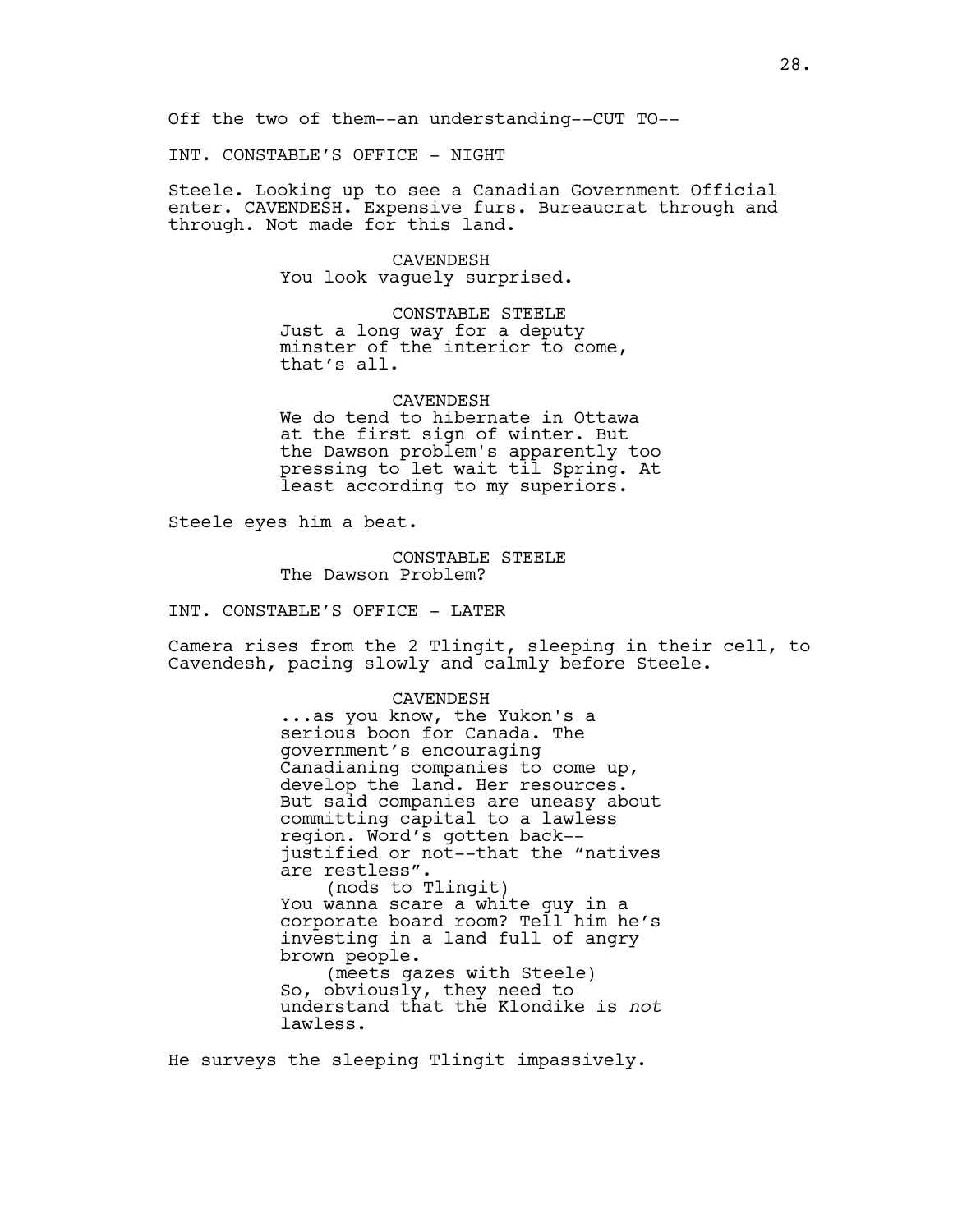CAVENDESH (CONT'D) If they're killers...they need to die.

CONSTABLE STEELE Granted. But as of yet, I'm not 100% certain that they're the ones.

Cavendesh looks to him. Come on, that's not what this is about. Have you heard anything I've said? Coolly:

> CAVENDESH Then *get* 100% certain.

A long beat as they eye each other. Cavendesh, trusting his point's gotten across, collects his coat somewhat cheerfully.

> CAVENDESH (CONT'D) We'll sup tomorrow night. I understand there are some remarkable restaurants in Dawson. Lobster from the Pacific, Angus from Winnipeg, which you wouldn't think, given the godforsaken landlocked nature of this place. No offense.

Steele smiles--all decorum, but still--*you're a dick*--

CONSTABLE STEELE

None taken.

Cavendesh gives a final nod to the Tlingit.

CAVENDESH

I trust this matter will be dealt with in an...expedient fashion. Which will allow us to discuss more pressing matters. Like the expansion of your force. Over a tawny port, of course.

He exits. Leaves Steele there, torn, his eyes drifting back to the sleeping Tlingit...

Over this, we hear Latin--a plaintive liturgy--

INT. JUDGE'S CHURCH - NIGHT

We find Judge, preaching to his flock of one: Sabine. Doing it Catholic Old-school: his back to congregation, the mass conducted in Latin toward the pulpit. Extraordinarily impersonal. Sabine, uneasy.

CU: Judge as he intones the dry Latin...fully aware of the echoing gap between the two souls in this place. Finally, he stops. Drops the formality. Smiles inwardly, steps down: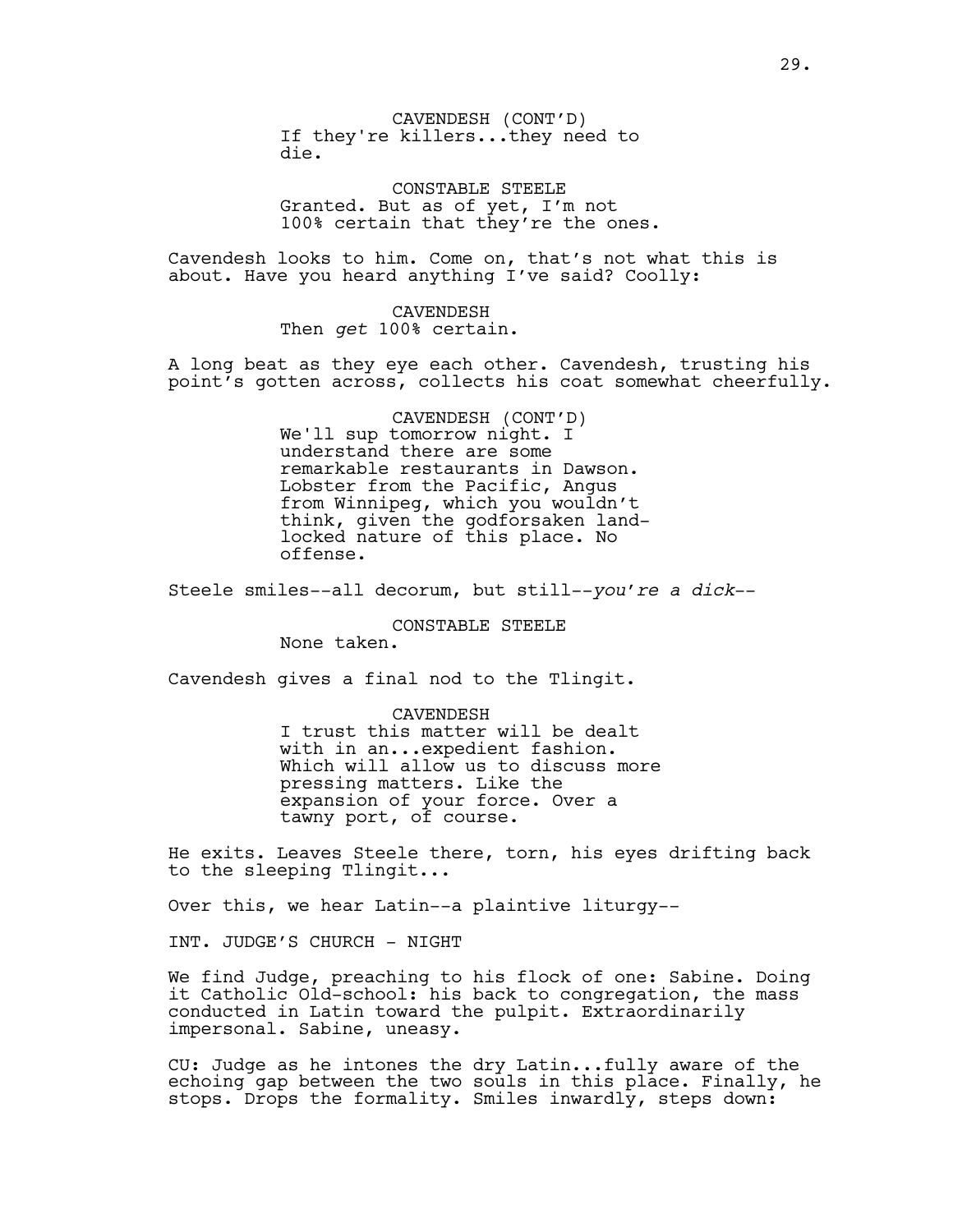FATHER JUDGE Probably enough of that, isn't it? Don't wanna give you the sense that a love of God requires a man to have a stick up his ass.

The frankness catches Sabine unaware. She smiles uneasily.

FATHER JUDGE (CONT'D) How can I help you?

SABINE Who says I need help.

FATHER JUDGE (WRY SMILE) That mascara running down your face does.

He retrieves a beer. Opens it. Offers it to her. Again, informality. Which surprises her. She takes a sip.

> SABINE Guess I'm wondering if God hates me.

FATHER JUDGE (TAKES BEER BACK, DRINKS) Why's that?

SABINE Cause *I* hate me. (beat) And if I hate me, He must hate me, right? For being a whore...

Judge takes a long pull of beer, thinks.

FATHER JUDGE Ain't no such thing as hate in this world or the next. Only love and fear.

He hands her back the beer. Nods assiduously:

FATHER JUDGE (CONT'D) You just got to ask yourself which of those two places you're operating from.

EXT. BONANZA CREEK - NIGHT

Half the claims lie empty in the rain. Miners have fled the weather; run out of resources; sought shelter in Dawson. And through this come the thieves, stealing everything in sight.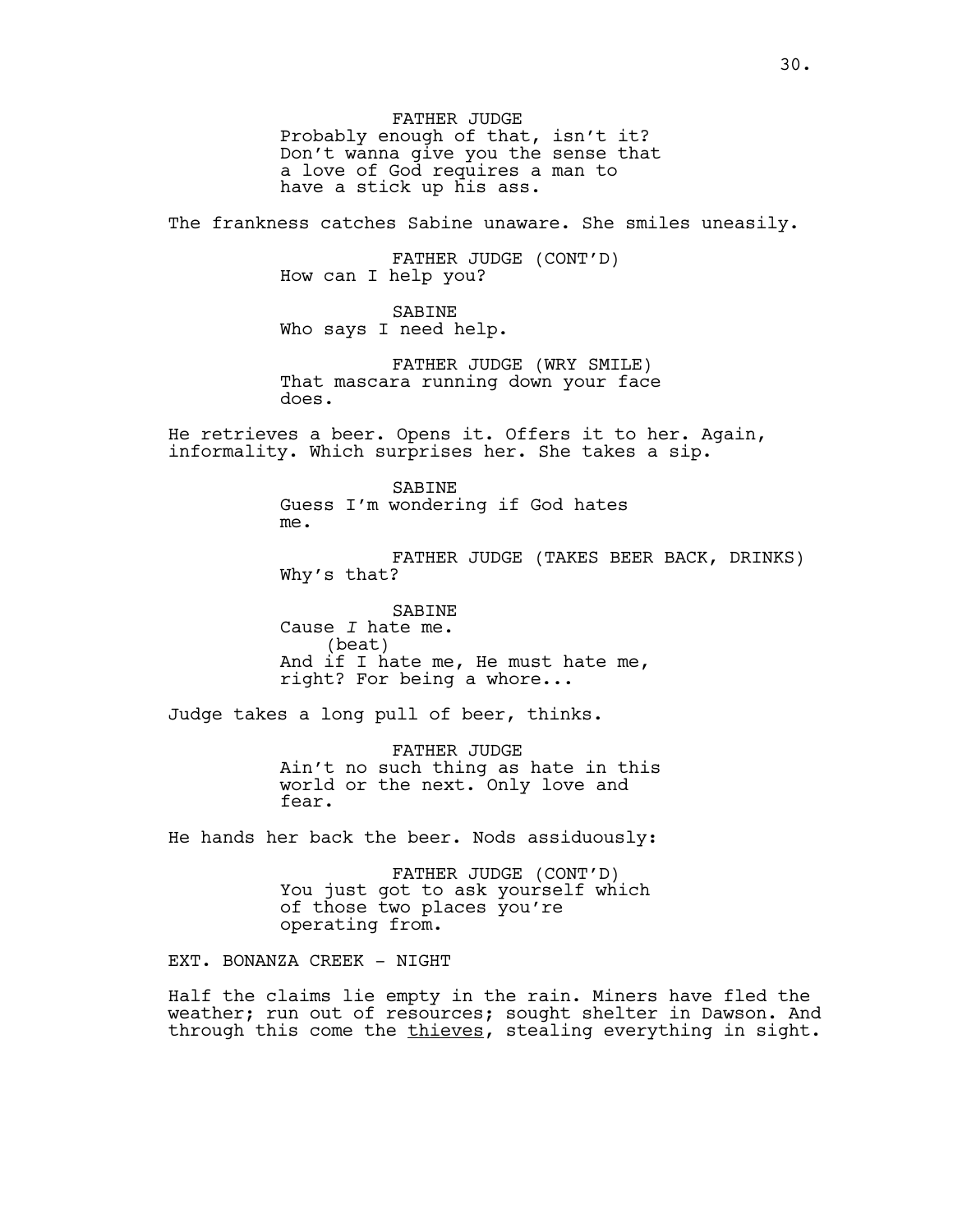# EXT. ENCAMPMENT - NIGHT

An old, semi-infirm miner shivers. GOODMAN. Pressed up close to the dying embers of a fire. Easy pickings for the "wolves" out there. He looks up, damp and scared.

Someone's on the claim. Coming at him through the shadows.

He raises his small-bore shotgun. Calls out with fear:

GOODMAN Shoot you down right there you so much as take another step.

But...Bill steps into the light. From his neighboring claim.

BILL Me, Goodman. What're you doing still out here?

GOODMAN Keepin' the thieves on the right side of that claim line.

BILL

Go on. Get into Dawson before it's impossible. You don't got the wood to do another night out here.

GOODMAN I skip this claim...them shitcakes gonna take anything not nailed down. And I worked too damn hard.

BILL (RE HIS GUN) .410 birdgun like that won't even give em a shave. Just piss em off. Make em all the more certain to kill you.

He approaches. Nods matter-of-factly:

BILL (CONT'D) Go on now. I'll watch it. Along with mine, I'll watch it.

GOODMAN And why are *you* so noble?

BILL 'Cause I got wood coming and you don't.

Goodman eyes him uncertainly. Smiles slightly despite himself.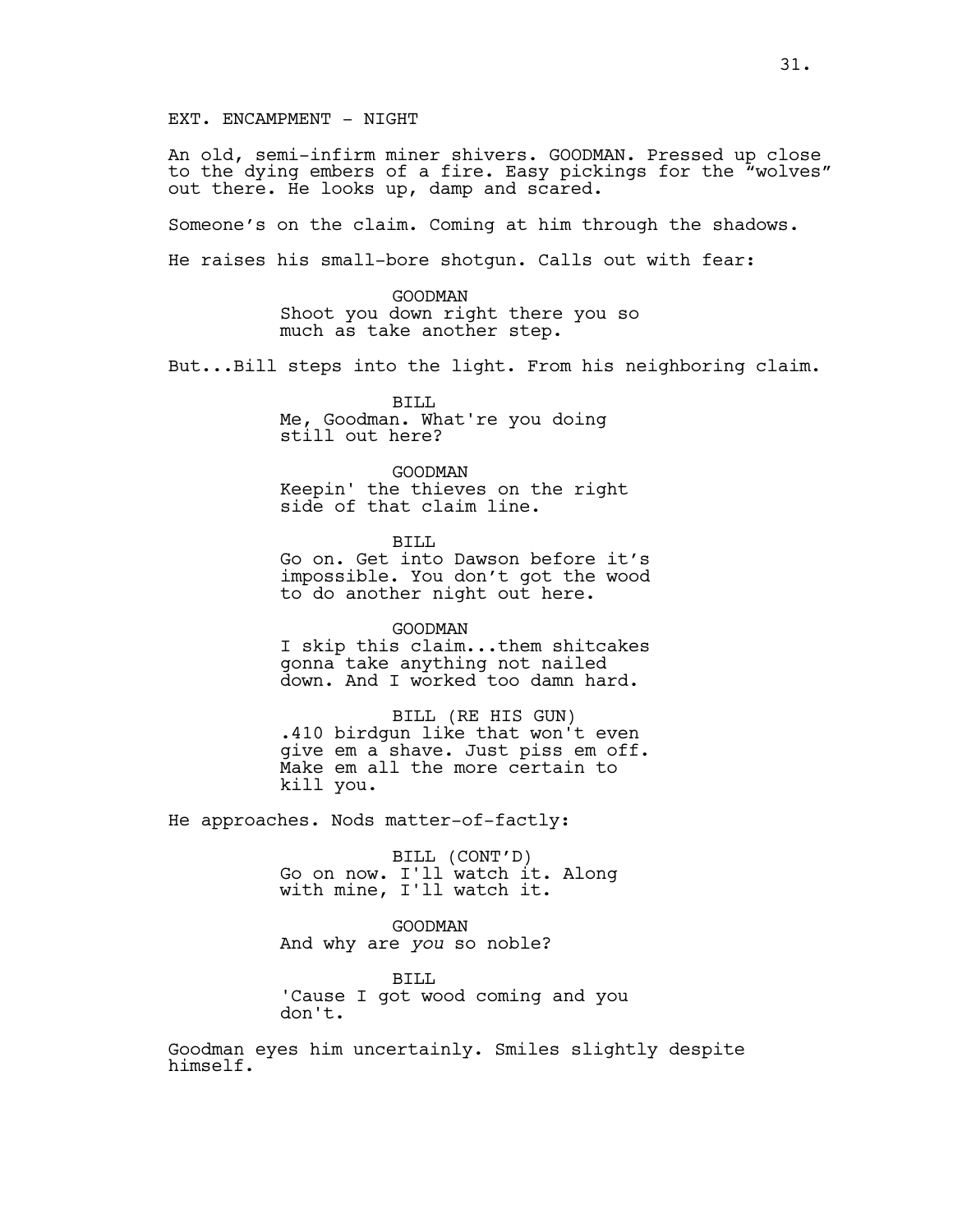GOODMAN Makin' it real hard for me to hate you, Bill Haksell.

Off them, an understanding--CUT TO--

EXT. BILL'S CLAIM / ENCAMPMENT - LATER

--Goodman, mounting a pair of horses with another CLAIMANT. Looking back to Bill. Nodding. Heading off into the night.

Bill watches them go, turns back to his own fire. Sits down. Lays his bolt-action single-shot rifle in his lap.

Listens. Hears the hoots and cackles of the thieves out there in the night, getting ever closer...

> JACK LONDON (V.O.) Problem with an idealist is he tries to have it all ways. Keep his dignity. His wood. His mine. His life. Sooner or later...one of those gives.

EXT. BILL'S CLAIM - LATER

CU: The 8x8s in Bill's sagging bench mine...one of them giving slightly... a large chunk of mud sliding down.

Bill rushes up. Tries to steady the tilting, sagging wood--

Shit. *Mud courses in. Threatens to snowball, fill the shaft*. He needs wood! Something to stem the flow--a stopgap!

ANGLE. HIS CAMPFIRE. All his remaining wood now committed to the life-giving flame.

Decision time...

Bill yanks two planks from the fire--tosses them into the wet mud to arrest the flame.

TIME CUT--

Bill, forcing the two planks into the gap in his bench mine- stopping the mud's flow, if only temporarily...

Behind him: the fire, dying...

EXT. BILL'S CLAIM - LATER

CU: Bill's fire, diminishing to embers.

Bill: shivering, struggling against fatigue--must stay awake, stave off the thieves howling unseen in the night.

The last flame of the fire: winking out.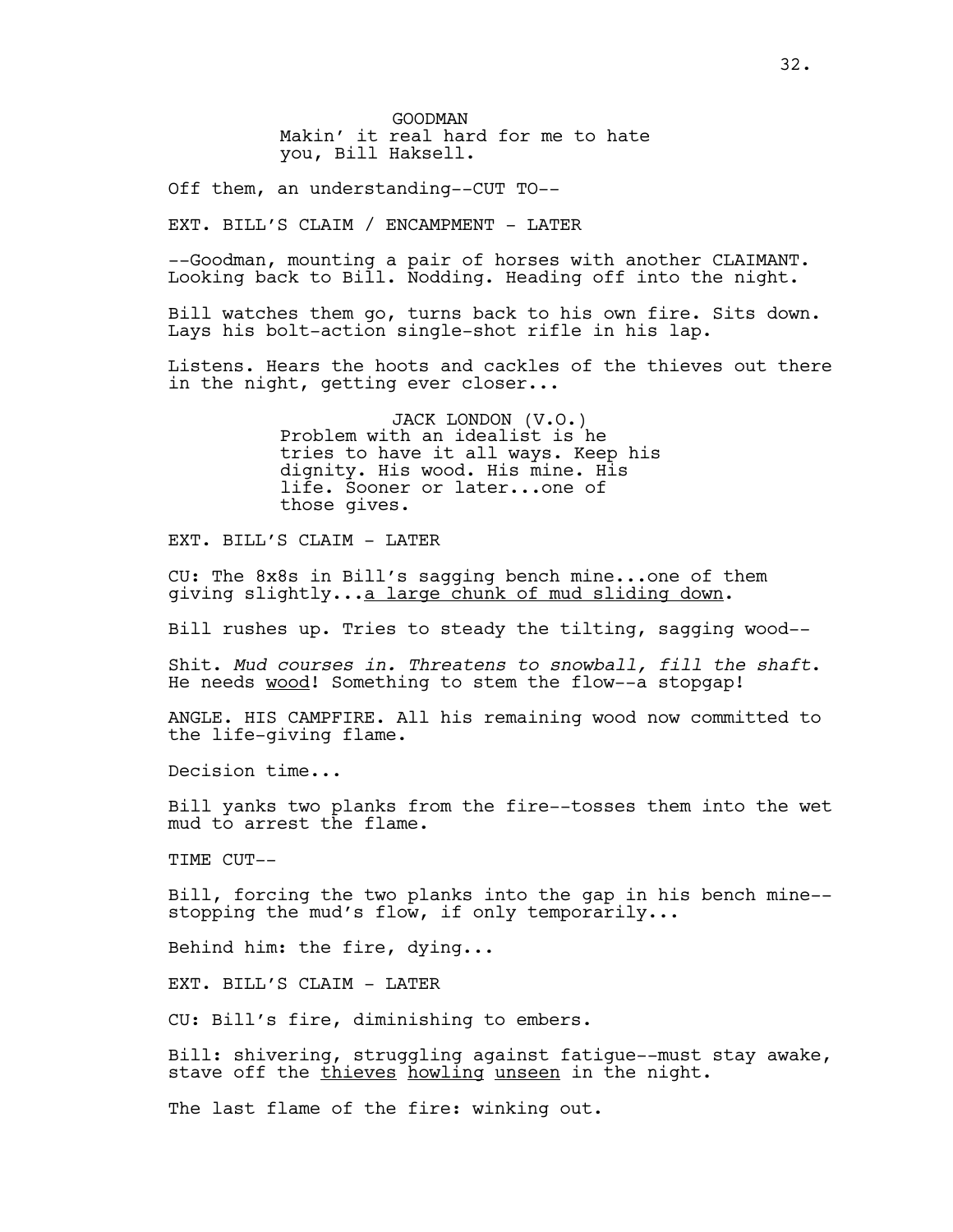He makes a decision. Grabs an ax. Slings his gun over his shoulder. And stomps up into the dark, muddy hills--

EXT. BONANZA CREEK - NIGHT

FOLLOW Bill on his slog. Through the denuded landscape. Stumps everywhere. He alternates his attention on the fallen wood--the stumps picked clean--and the creek far below--where thieves surely must be descending upon his claim. Interminable shivers that wrack his body. He needs wood. Now.

EXT. BONANZA HILLSIDE - NIGHT

Which he comes upon. A pathetic, soaked, fallen trunk someone left behind in their own clear-cutting efforts. It's like week-old carrion to a vulture. If the vulture's desperate enough, he'll tear into it. Which Bill does.

He slams his axe into it. Cuts chunks away. Then stops...

...sees, approaching, what may as well be his doppelganger. Another MINER. Muddy, desperate. Keyed in on that wood.

> MINER I'm stronger than you.

Said in a way that he hopes the words will avert what will otherwise come next. In the Miner's hand, an axe.

A long beat with Bill. Freezing.

BILL There ain't enough to share.

MINER I never killed no man...but if you don't get wide of that wood, I might have to start.

BILL Don't make it about that.

Nothing doing. The Miner circles. Hefting his axe in a way that isn't about cutting wood.

As the two men lock up--as muddy, desperate predators might over a fallen carcass--their axes quickly neutralized, the two men slamming down into the slippery mud, trying desperately to claw each other's eyes--camera racks slowly through the melee to that sad, water-logged piece of wood...

END ACT TWO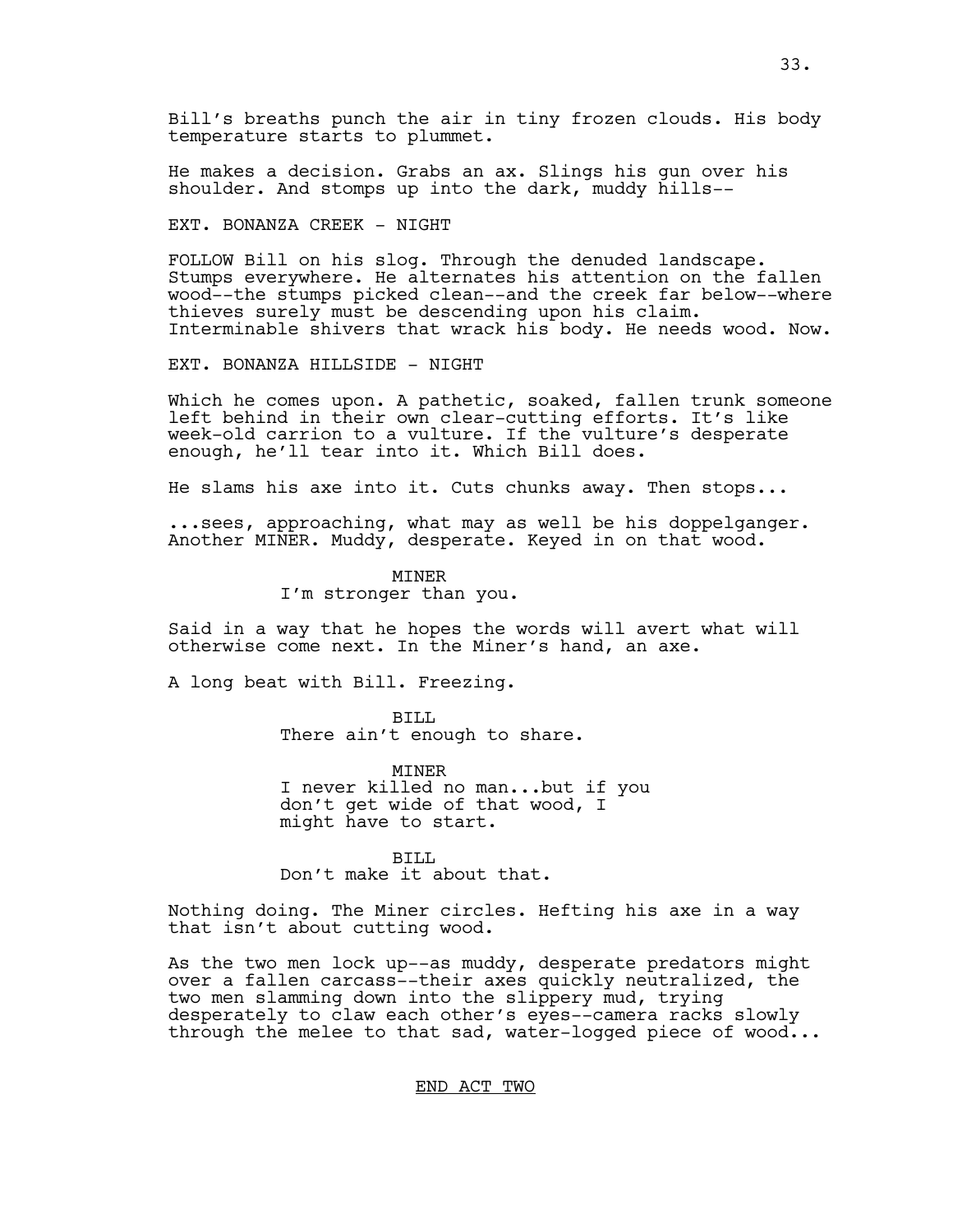#### ACT THREE

EXT. BONANZA HILLSIDE - CONTINUOUS

The struggle continues.

Bill comes out on top. But the desperate miner, with nothing left in the tank, persists. He's that distraught.

> MINER (GASPING, STILL FIGHTING) You...gonna have to split me wide open to stop me.

Bill, axe in hand, knows that for the most part, that's true. He hefts the axe. Then flips the head around.

And drills him in the temple with the flat of the axe.

The Miner--wham--out like a light.

Bill dithers, as if to go about his business. Then, you can see it on his face. *Son of a goddamn bitch. Can't just leave the guy up here in the mud to die*.

PRE-LAP:

FATHER JUDGE (O.S.) Fear's fear only so long as it makes you wanna run and you listen. But you wanna do the right thing, you do the opposite: you sit your ass down right in the middle of it.

INT. JUDGE'S CHURCH - NIGHT

Judge, ministering to Sabine. Looking up at the Cross.

FATHER JUDGE 'Tween us...I think Hell's bullshit. Ain't no fiery brimstone cave under our feet. No devil. (taps chest) If Hell's real, it's in here. When we're believin' that fear's something other than just a feeling. And that's all it is. A feeling. Your bones buzzing, your blood pumping. And once you see that--you're through the looking glass. It can't steer you no more. (meets her gaze) And if there's only 2 things in the world--love and fear--what's left?

She smiles, knowing the answer, but not necessarily buying--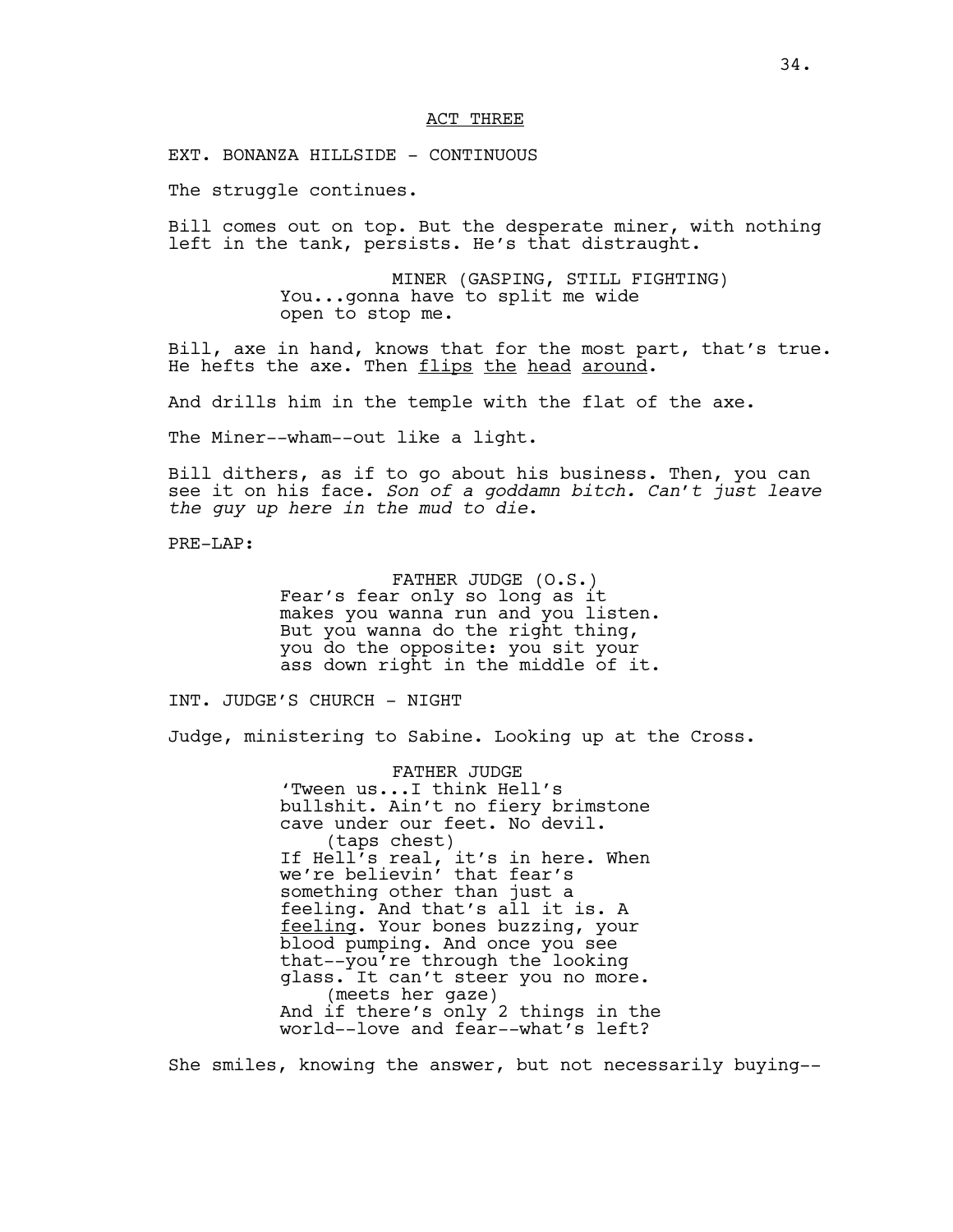SABINE Love. But I ain't seeing it.

FATHER JUDGE But maybe you do see the fear. Why people are doing the things they do. 'Cause they're scared. That they don't got enough. That they'll *lose*.

She shrugs. She'll buy that.

FATHER JUDGE (CONT'D) And if you see someone afraid, they ain't no different than seeing a kid that way, right? You can't have anything but love for them.

Sabine absorbs this. Wants to believe it. Judge eyes her:

FATHER JUDGE (CONT'D) What're *you* afraid of?

A genuine look of dread on her face.

SABINE That man finding me. Making me pay for making him look little. (polite, but frank) And for him, I'm <u>seeing</u> the fear, Father. Why he doesn't want to look that way in front of the others. But that doesn't mean he won't still slit my throat. And I have a tough time loving any man that wants that.

Judge nods. His prudence equal to his idealism.

FATHER JUDGE Understandable.

SABINE Then what am I gonna do?

Beat. Judge deciding.

FATHER JUDGE You're gonna stay here.

Off Sabine--getting her mind around the idea of staying with a man--albeit a priest--in his private space--

EXT. BONANZA HILLSIDE - NIGHT

Close on that LOG, now cut into pieces, being dragged on a tarp. The fallen, unconscious miner next to it.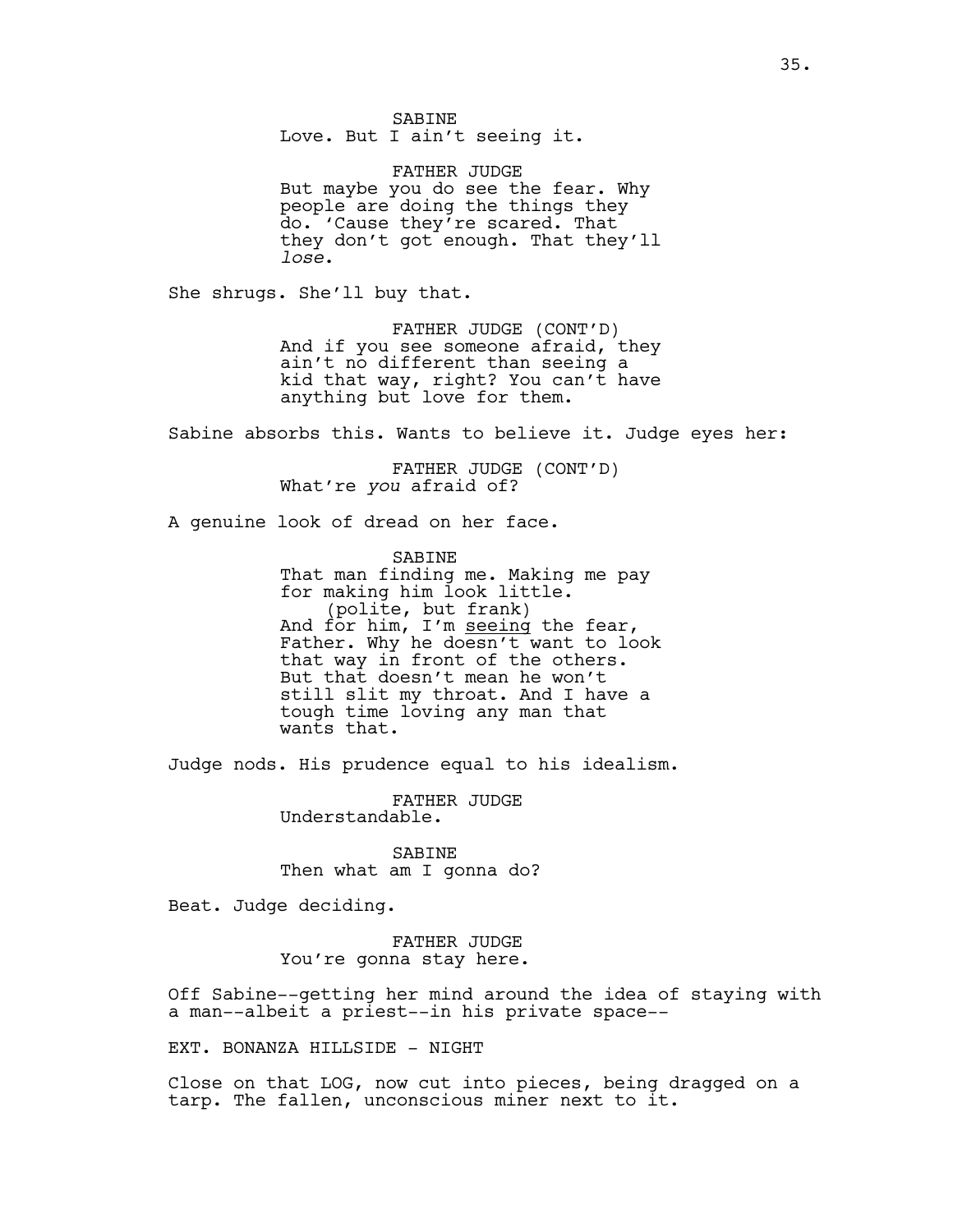Widen to Bill. Straining against the increasing rain and mud, trying to get this impossible payload down the hill.

He doesn't say anything. But his eyes do: *Goddamn me. No...Goddamn God. For given man a conscience. Gonna be the death of me*. As he perseveres--CUT TO--

# INT. MILL - NIGHT

Meekor, pale, sick, relaying Bill's need to Belinda:

MEEKOR He's expecting the wood.

BELINDA MULRONEY (looking out window) In this weather. (head shake) Half-wit's got way too much faith in fellow man. Thinkin' someone like me's just gonna saddle up and ride out into <u>that</u>. To deliver him wood. That he wants on credit.

MEEKOR

Was thinkin' the same thing. But I figured he didn't wanna hear it, and if I did say it, your ears'd be burning somewhere. So I didn't say it.

BELINDA MULRONEY (BEAT, DECIDING) I ain't doin' it.

#### MEEKOR

Plenty of men've died in the Yukon outta the wrong kinda courage. Be a shame, though. He's a good one.

BELINDA MULRONEY Don't you put this on me, Meekor.

MEEKOR I don't put nothing on no one. I just talk.

BELINDA MULRONEY How much firewood does he have?

#### MEEKOR

Not enough.

Belinda shakes her head. Eyes the storm. Knows this is all on her. She has every right to say no. And still. With quiet, knowing chagrin: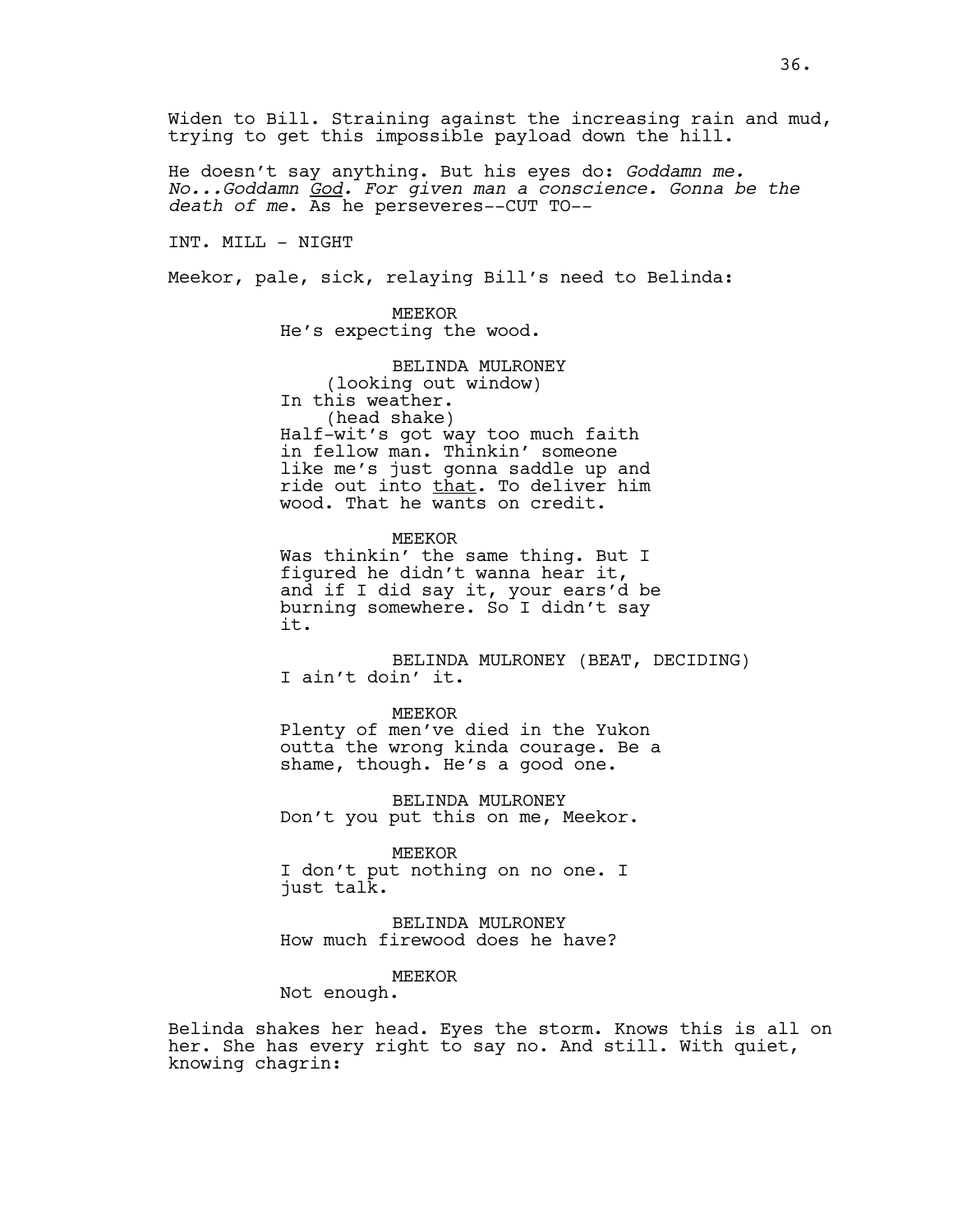BELINDA MULRONEY Why couldn't I have been in the goddamn rubber business?

EXT. MILL - NIGHT

Belinda, in the rain, prepping horse-and-wagon. The load of wood on the back. Meekor follows her:

> MEEKOR Reckon I oughta tell all those people that say you ain't got a heart...that you really do.

BELINDA MULRONEY (SMILES INWARDLY) Man do you got a way with words, Joe.

As she mounts the cart.

MEEKOR I'll come with you--

BELINDA MULRONEY Hell no, if that's typhoid on your breath, I don't wanna be sucking the same air as you. Get to the hospital. Do one thing smart. (snaps reins) HA!

The wagon lurches forward, heads out into the storm, leaving Meekor behind in the muddy street. As her wagon passes a window--lit up in the night--camera pushes in, find--

INT. CONSTABLE'S OFFICE - NIGHT

--Steele. Contemplative in the night. Looking at those sleeping Tlingit. He grabs his rifle. Awakens them.

> CONSTABLE STEELE We're going for a walk.

As the Tlingit awaken, mobilize uncertainly...

EXT. BONANZA CREEK - NIGHT

Bill struggles back to the creek with his last reserves. There's a shriek up ahead of him. A WOMAN coming out of her tent, recognizing the fallen man on Bill's tarp--

> WOMAN My husband--! What...what--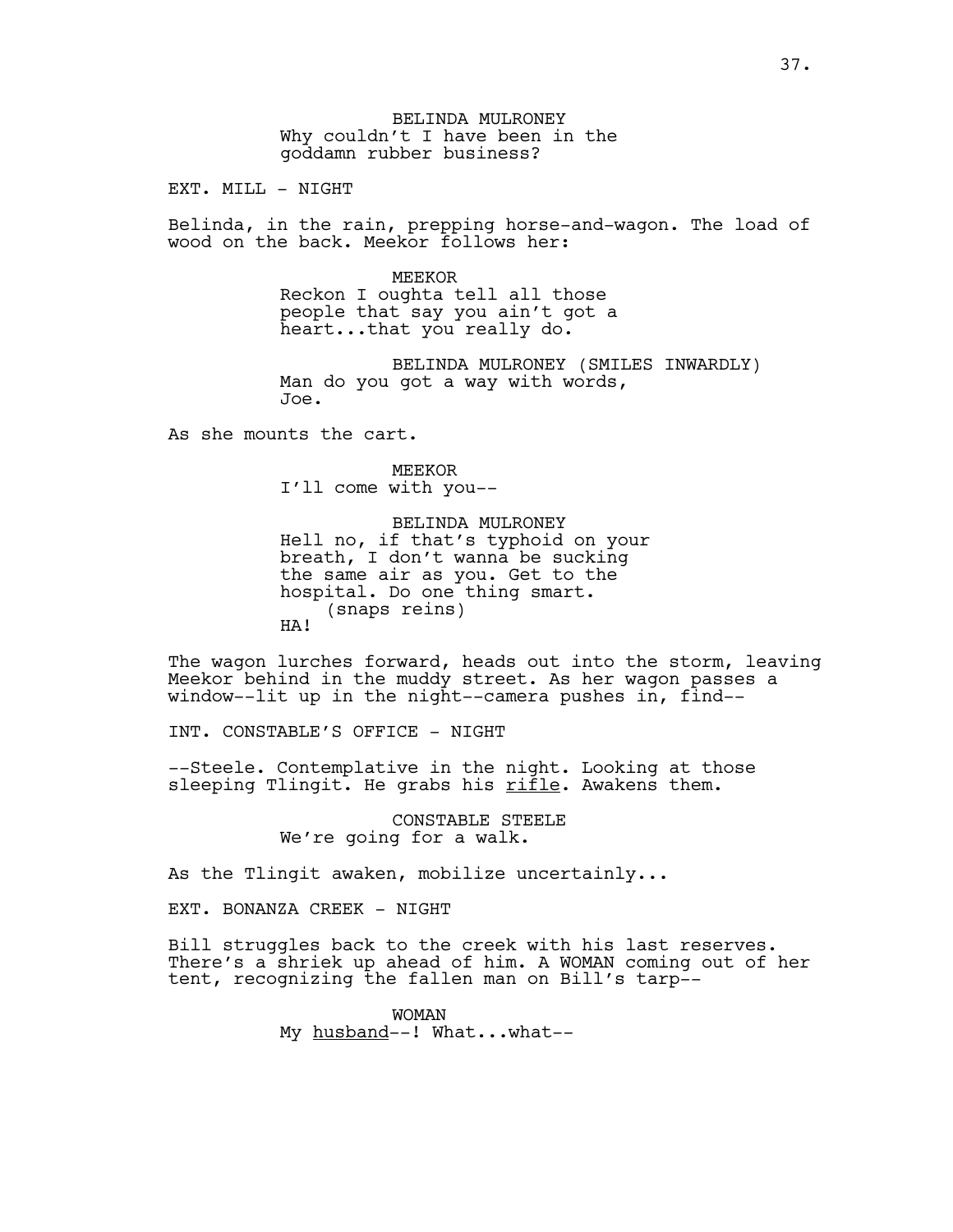Bill pauses. Sees beside her, 2 terrified <u>children</u>. Not your typical "frontier" family--but instead an 1897 version of suburban yuppies that have bit off more than they can chew in the wilderness.

Bill looks back to the fallen man with new eyes. He pulls the semi-lucid man to a sitting position.

> BILL He's still with us, ma'am. Don't you worry--

But the woman and the kids are already on him--hugging him, wiping away the blood--

> WOMAN (PANICKED) What *happened*? How'd he get *hurt*--? (to miner) You okay, baby? You okay?

Bill doesn't answer her, because no words serve. Instead, seeing the meager, fading embers of the fire inside their shelter...he pauses, separates out some of his newfound wood, crosses to the fire, and tosses them atop the dying flame.

The moment is not lost to the woman. The children. They look at him, somewhere between shocked and confused.

Then he takes his muddied, weary frame and disappears into the night, pulling the remainder of his wood behind him.

EXT. BILL'S CLAIM - NIGHT

Bill, thoroughly soaked, exhausted, gets back to his claim...

...and finds it's been looted. Some of the better equipment, gone. Yet...all that matters in this moment is fire.

As he vainly tries to ignite his "haul" from the hillside, it becomes clear that no matter what he tries--carving away the wet bark, etc.--it won't light. It just produces taunting swirls of smoke.

> BILL (FREEZING) Light...you son of a bitch...

But it will not. We've seen Bill in many a miserable state, but this: the worst. He sinks to the mud. Hope and will fading...then...

Someone appears at the edge of his claim. A wagon-load of dry, tarped wood behind her.

Bill looks up...and sees through the rain... Belinda.

# END ACT THREE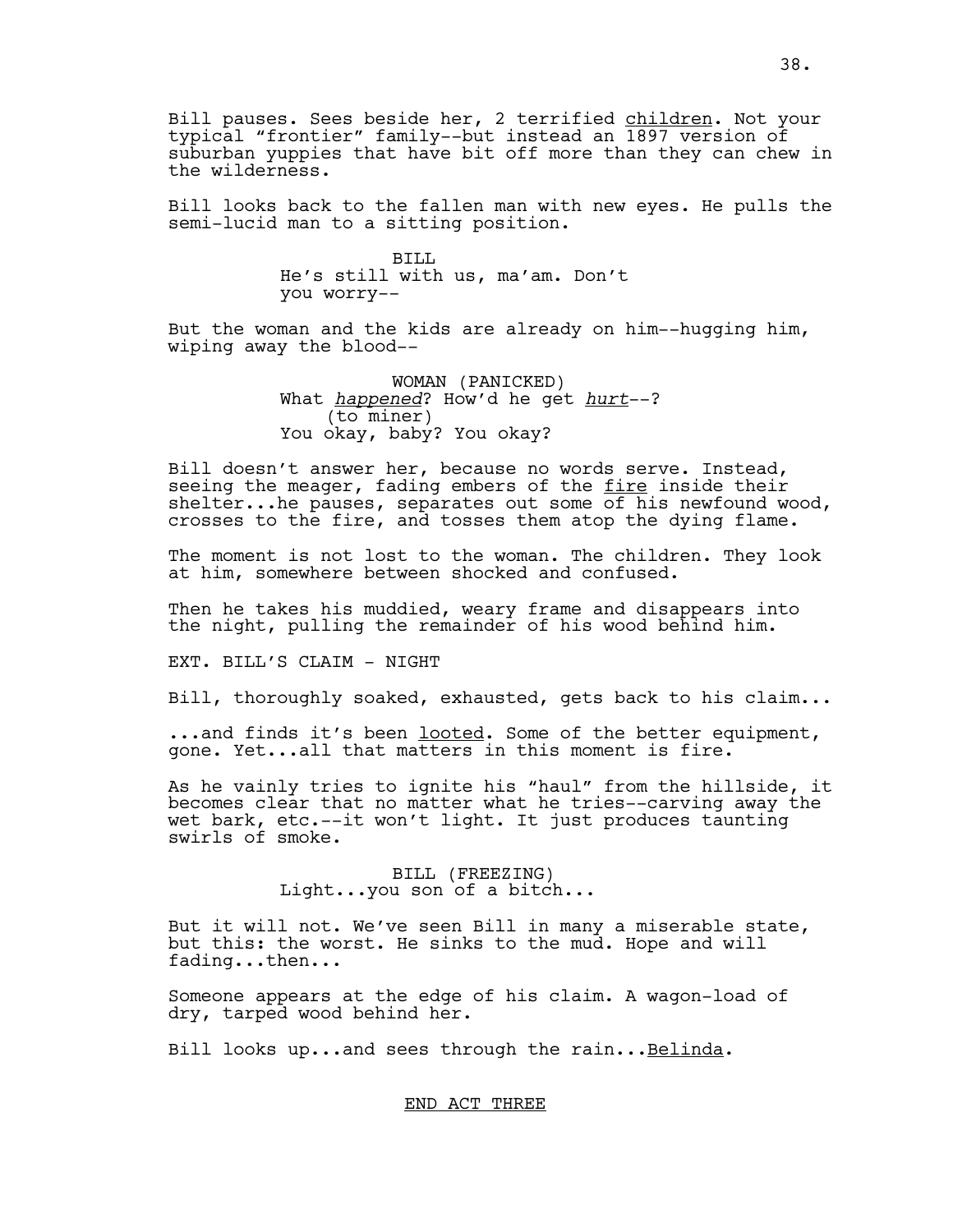## ACT FOUR

EXT. BILL'S CLAIM - NIGHT

As Bill and Belinda hurried shuttle the wood to his claim through the increasingly nasty weather--

> BILL If I were a bit more of a religious man, I'd say you were an angel.

BELINDA MULRONEY Been called a lot of things, but never that.

She looks surprised when Bill marches some of that dry wood down to the suburban couple's claim.

> BELINDA MULRONEY (CONT'D) What're you doing--

BILL Gave em wet wood before.

EXT. ADJACENT CLAIM - MOMENTS LATER

Bill drops a stack of wood at the feet of the suburbanites. The man--his erstwhile foe--looks up incredulously. Belinda observes from the periphery.

> BILL This oughta burn right.

MINER Can't believe...you'd do this...

BILL Need more, you come find me.

He's out the door. Off Belinda, lingering behind, ever so briefly--

EXT. BILL'S CLAIM - MOMENTS LATER

Belinda follows Bill through the rain as they move more wood--

BELINDA MULRONEY The man tried to take an *axe* to you?

BILL (CONTINUING TO WORK) Wasn't him swinging it. (beat; as much about himself) Was something inside of him. Something the weather put there and he'd rather not of seen.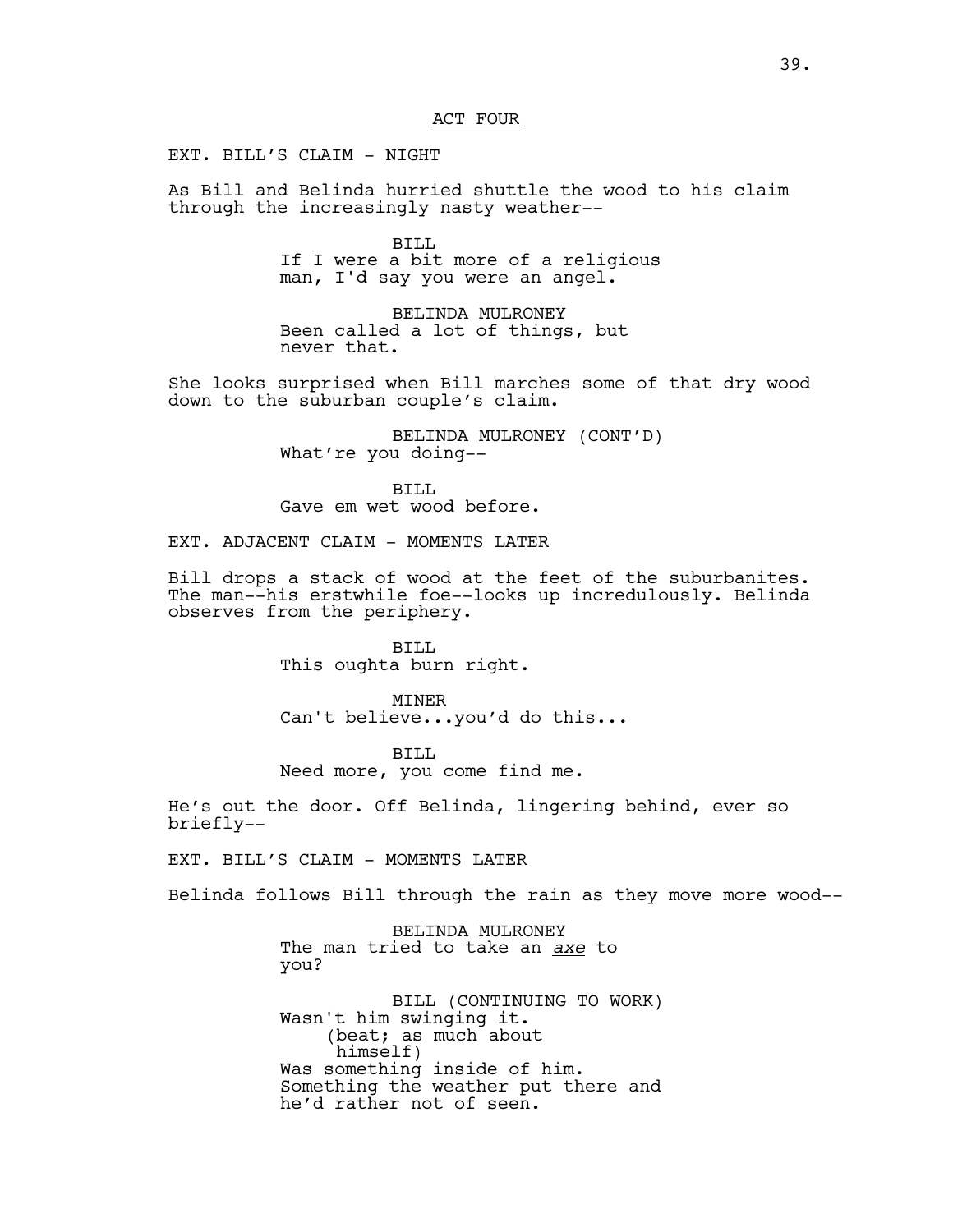They're interrupted by whinnying. Groaning wood. The wagon--<br>on the unsteady mud of the hillside, its cargo balance now shifted with the offloading of wood--starts to slide.

Bill & Belinda rush to it. Try to arrest it--

# BELINDA MULRONEY Oh no you don't--

But it's inexorable. Too much weight. The slope too muddy.

The horses snap free.

Bill and Belinda struggle to stop the cart's slide--their feet slipping in the mud--

The cart drives them downward, tipping, threatening to crush them--

*Bill yanks Belinda away just as the wood crashes over the edge of the cart*--

--and smashes down into the creek in a thunderous roar of splashing water, tumbling rocks, and splintering wood--the wheels and frame of the cart cracking, collapsing.

Beat. Bill & Belinda regard the broken vehicle in the rain. The wood strewn about the bank and stream. Not good. Not at all.

INT. BILL'S CLAIM / SHELTER - LATER

Belinda looks out at the weather. Both of them: wet, muddy.

BELINDA MULRONEY (PISSED) *Son of a goddamn. Goddamn son of a. Man, you are one stupid, stupid woman.*  (re weather) Thinking you could get back before it went 100% to shit.

BILL (EYES WEATHER) May be stupid, but like I said, you saved my ass. Wish I could offer you something.

Belinda looks around at the damp, rudimentary shelter that houses Bill and Meekor. Knowing full well the impossibility:

> BELINDA MULRONEY Hot shower'd be good. Dry bedding.

BILL (YEP, NO SHIT) Like I said: wish I could offer you something.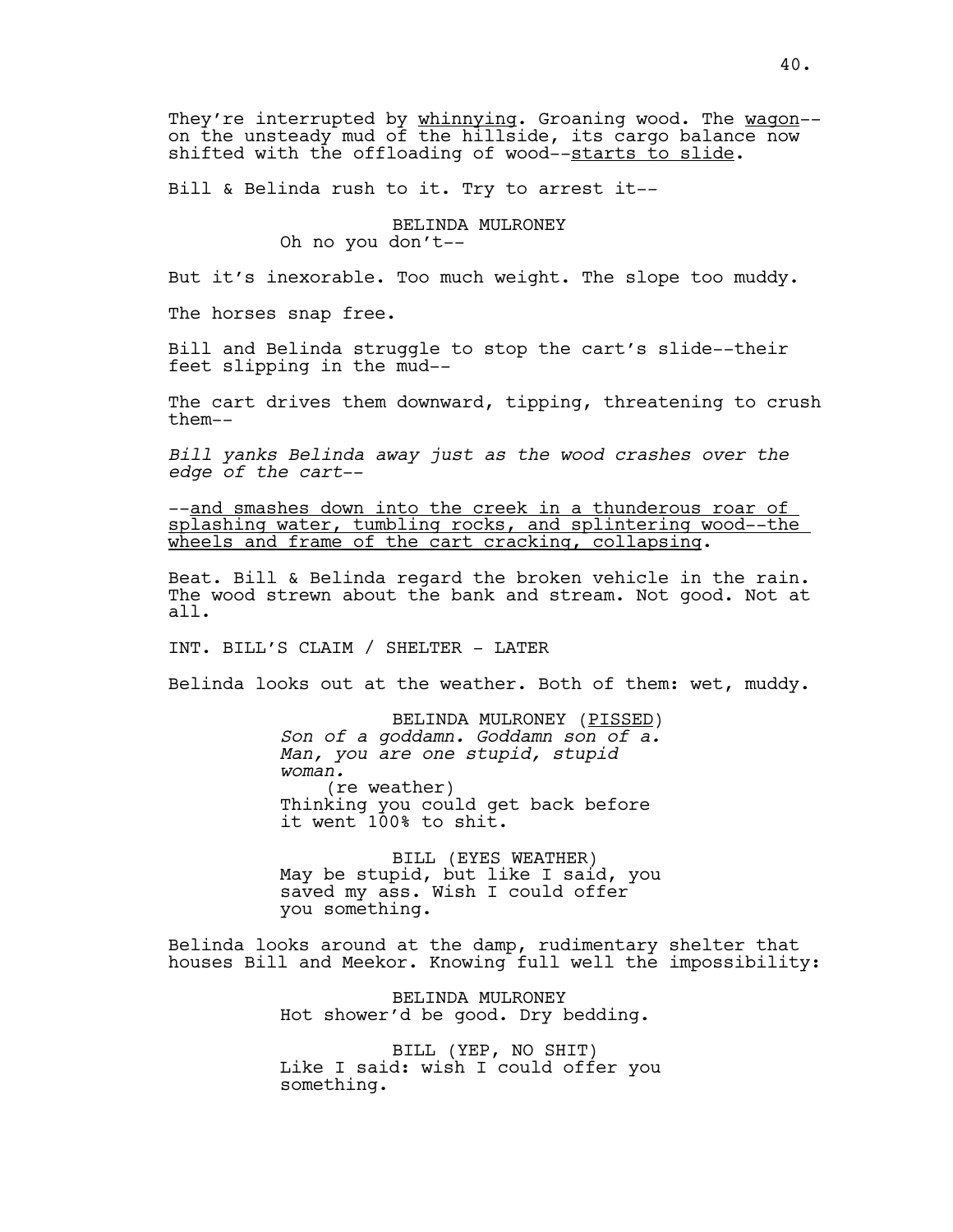BELINDA MULRONEY Remind me never to do anyone a solid. Dig someone outta a hole, all you end up doin' is throwing dirt on your own grave.

Bill smiles a 10% smile. This woman: dost always protest too much. As he considers a bottle of Meekor's rotgut:

> BILL Gettin' yourself in shit-state ain't gonna do nothing. You're in shit-state enough.

He offers her the bottle. She looks faintly amused:

BELINDA MULRONEY And 5-cent rotgut's gonna get me out?

BILL (RE BOOZE) Meekor's. Something just this side of rubbing alcohol. Drinks it when he wants to knock the sharp edges off the world.

He nods to the rain outside.

BILL (CONT'D) Gonna be that kinda night. Full of sharp edges. What do you say we knock em off together?

Long beat. Then, as she relents, brings the bottle to her lips--Bill eyeing her--

INT. CHAPEL - NIGHT

Judge, sleeping on a pew, awakens to a knock. He gets up, regards Sabine, still sleeping in his cot. Goes to the door to find: The Count. Re Sabine:

> COUNT You've got something of mine.

Beat. Judge deciding how to play this. He steps fully into view. Reveal: he's holding the  $ax$ . Leaning against it, balancing his fingertips on it. Calm. But it's there.

> FATHER JUDGE Show me a claim and I'll yield her to you. (off Judge's stink-eye) You claim ownership, I wanna see the paperwork.

Count: faintly bemused by the gall. Nearing, darkening: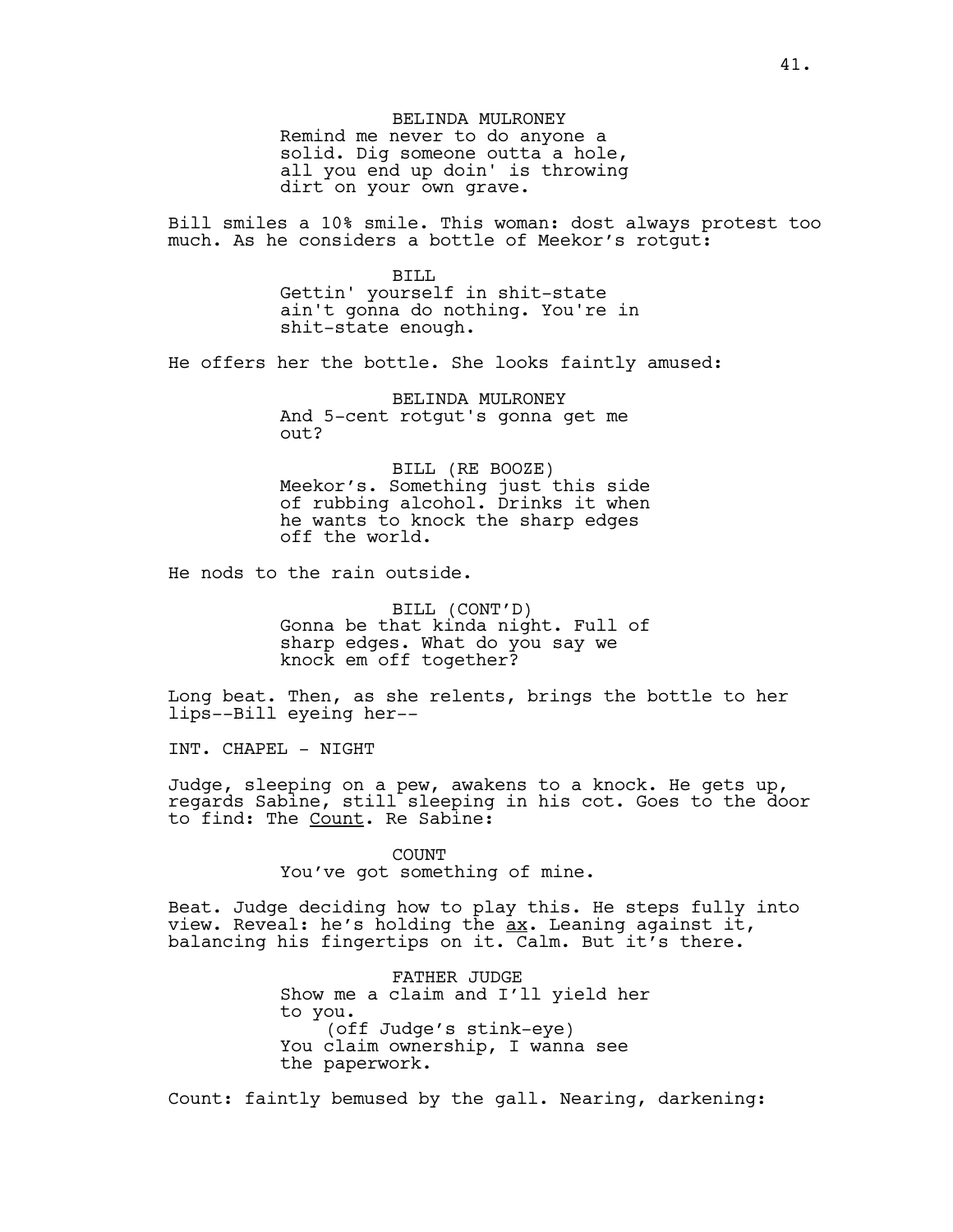COUNT I'm a bad individual, father. You know that don't you?

FATHER JUDGE Is that a threat, or a desire to join my flock?

COUNT A threat, most assuredly.

A tense beat.

COUNT (CONT'D) That's the second time you've denied me. (quiet menace) Don't think that collar will save you, Father.

Judge eyes him back--calm, defiant--

FATHER JUDGE Who says it's me it's saving?

Count smiles. Nods vaguely to the pistol at his hip.

COUNT Hate to tell you, Father, but a pistol's a whole lot more efficient than an ax--

And wham--lightning-fast--Judge drives him against the doorjamb--neutralizing the gun before Count can reach for it. He crowds Count, a death grip on that gun.

> FATHER JUDGE (WHISPERING HISS) *In the right hands maybe*.

Count--surprised into inaction for a half beat--

FATHER JUDGE (CONT'D) Funny thing is you're playing the bad guy and I'm playing the holy man. But both of us know only one of us has got to facility to kill.

Count looks at him in a sort of amazement. Half-titillated:

COUNT It's true, isn't it? What they're saying about you. (dark smile) That you're the killer-priest.

FATHER JUDGE Just priest now.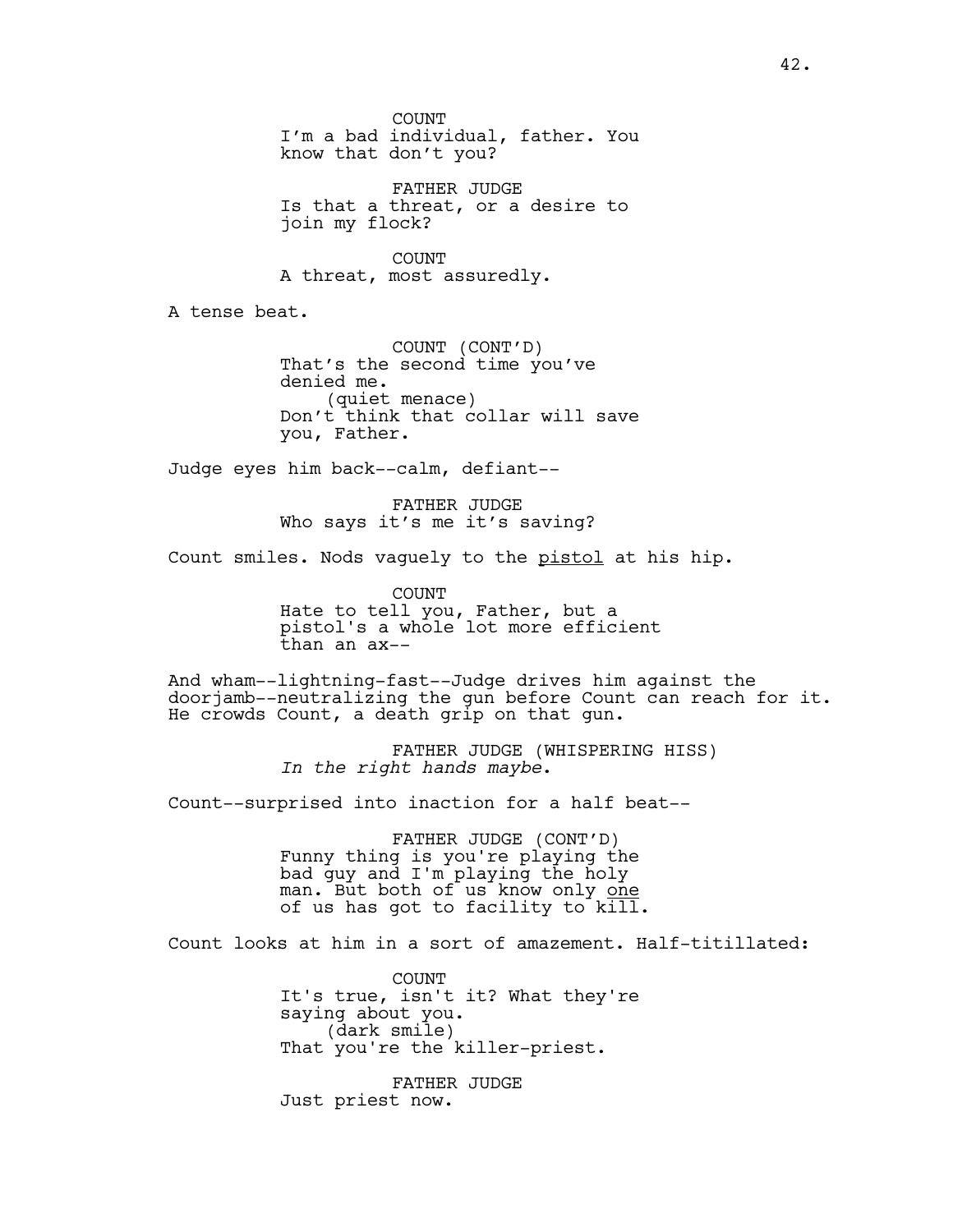Judge pulls away. With the pistol.

FATHER JUDGE There are plenty of other women in this world.

COUNT You gonna shoot me, holy man?

FATHER JUDGE Rather have you in my flock. (beat) But whichever one gets you off my doorstep and outta that woman's life...I'll take.

Count mulls a half beat. Complex feelings. Some fear. Some pride. But knows full well he's the physical inferior here. Especially without his pistol. He beats a strategic retreat. Ever feigning elegance:

> COUNT Difference between us is I don't need to kill you to win. (re Sabine) She'll spit the bit. Wild horse like that doesn't stay in the corral, even if it is a "house of God". Sooner or later, they hop the fence and run. And who do you think's gonna be waiting for her outside that fence, Father?

He lays the stink-eye on Judge, retreats into the night...

INT. BILL'S SHELTER - NIGHT

Rain. Pissing down outside. Bill & Belinda: well into Meekor's bottle collection. Belinda considers the handful of books Bill's brought along. Sir Walter Scott, etc.

> BELINDA MULRONEY Too damn smart to be digging in the dirt.

Bill: drying his shirt over the fire.

BILL You know, you keep talking to someone like they're a rookie, you're liable to alienate them.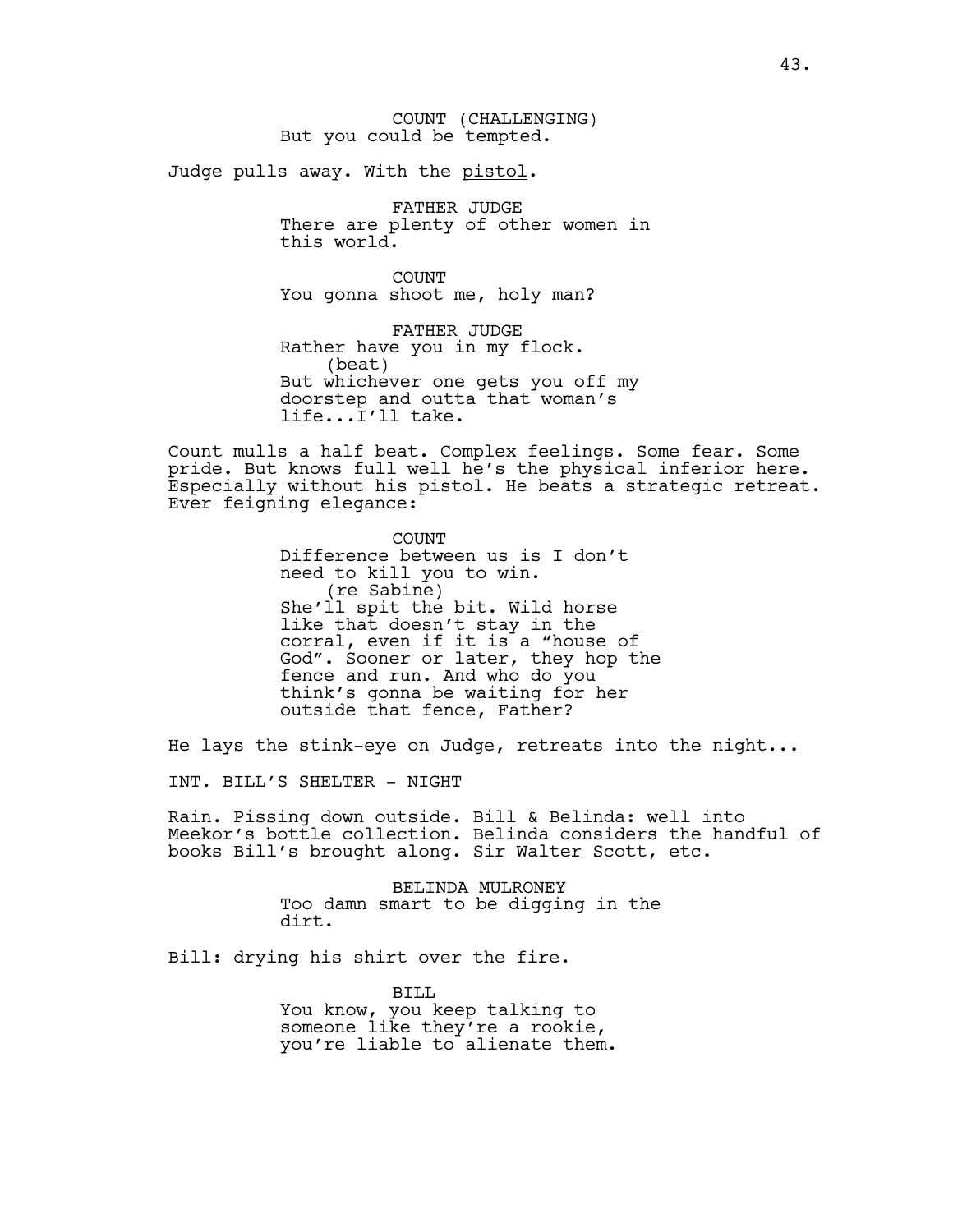BELINDA MULRONEY All the better. Then they don't get the wrong idea about things.

BILL You got, what, all of one season more up here than I do.

BELINDA MULRONEY Yeah, but all it *takes* is one season up here. (beat) To undo 5,000 years of civilization. (nods outside) Don't know if you noticed, but men up here aren't too far from the neanderthal. Huddled before fires.

Killing each other. Fighting over things Mother Nature randomly scattered on the land. Only difference, far as I can tell, is that cavemen weren't burdened with the idea of *money*. That digging shiny rocks outta the ground was somehow part of the equation.

Bill drinks whiskey. Has his own point of view. But holds it.

BELINDA MULRONEY (CONT'D) So in that sense, you'd have to say the species has actually regressed.

Bill surveys his attempts to dry his shirt. Likes what he sees. And surprises her by giving it to her so that she might kill off her shivers once and for all.

> BILL (SMALL SMILE) Oh, we come a ways.

Off her--touched--CUT TO--

EXT. LANDSCAPE - NIGHT

--Steele, marching the 2 Tlingit through the rain. The Tlingit: uneasy. Steele stops, surprises the elder, thrusts the rifle into his hand. Nods to a stump 40 feet distant.

> STEELE Stump over there. Put a hole in it.

The elder Tlingit dithers. Steele snaps. Pulls his <u>revolver</u>.

STEELE (CONT'D) Put. A. Hole. In. The. Stump.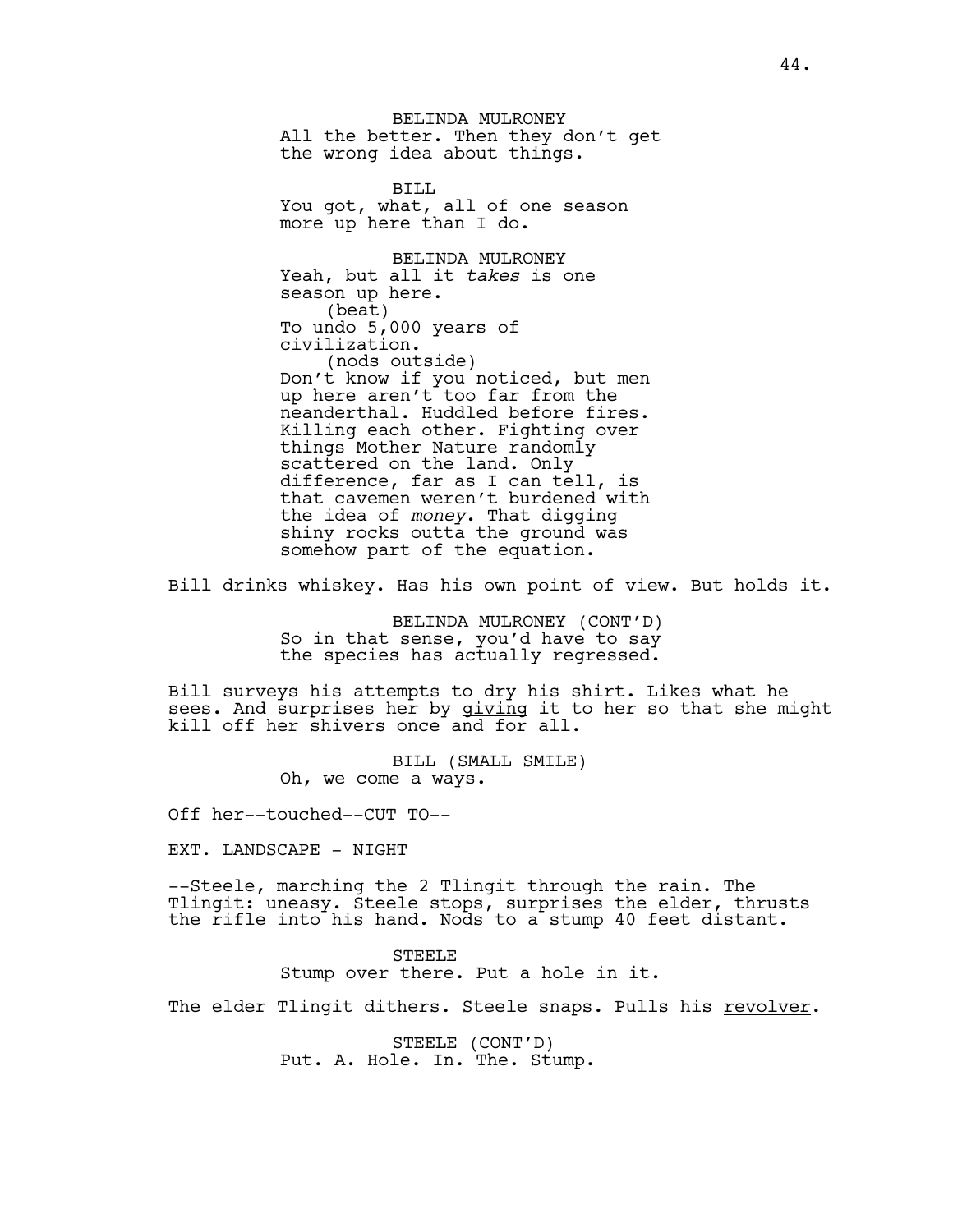The Tlingit, cowed, sights up the rifle after a beat. Takes a shot--and with his bad paw, *misses by a mile*.

STEELE (CONT'D)

Again.

Elder Tlingit dithers again. Why are they doing this-- Steele presses the revolver to Tlingit's head.

STEELE (CONT'D)

*Again*.

Tlingit sights again. Fires again. Misses horribly again.

STEELE (CONT'D) You're trying to fool me, aren't you? Know full well I'm testing you- -to see if you took that shot that night. If you were capable-- (beat) Maybe I've got to put some real stakes to it.

Steele turns the gun on the young Tlingit teenager.

STEELE (DARKLY) (CONT'D) Now make the shot. Just like you did that night.

The visibly shaken older Tlingit tries. Can't. Tries again. *Can't again*! Everything crescendoing--

> STEELE (CONT'D) Make it like you did that night or he dies!

Older Tlingit takes one more shot, misses worse than ever. His body begins to shake. With sobs. That he'd rather hide from his son. But cannot.

Steele has his answer.

He relieves the man of the rifle. Briefly offers the rifle to the younger Tlingit...but sees, in the tears in the latter's eyes, proof of what he already knows. The kid's too young and scared to know how to handle a gun.

Steele kneels in the mud beside the shaken, sobbing elder Tlingit. Assiduous.

> STEELE (CONT'D) It's okay. It's okay...

Off this tableau--lawman stoically consoling terrified native in the rain--CUT TO--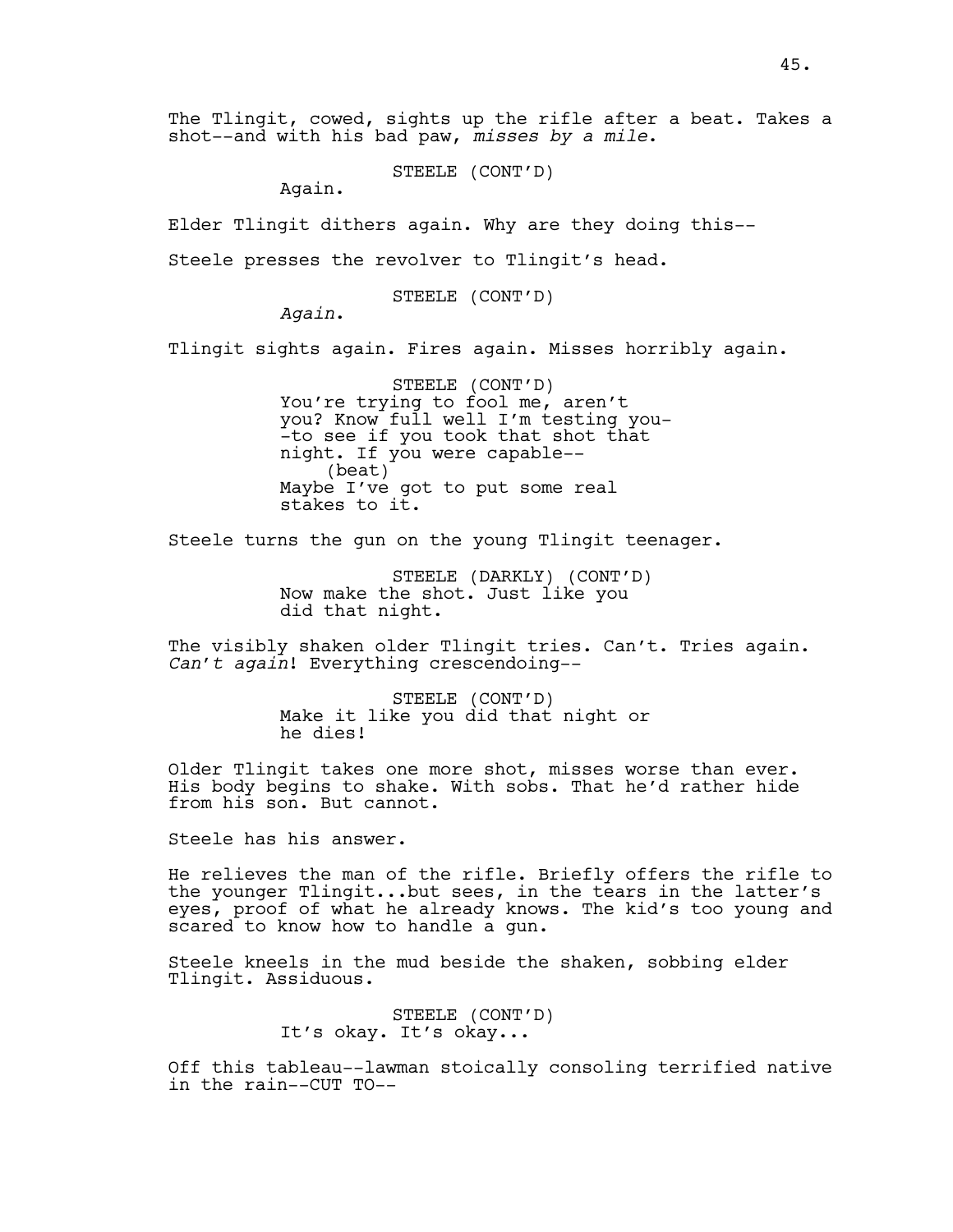## INT. BILL'S SHELTER - NIGHT

Bill & Belinda, Pressed close to conserve warmth.

BELINDA MULRONEY (WRY) You know you're not getting anywhere with any of this, don't you?

BILL (QUIET, CONFIDENT) Who says it's me that's trying to get somewhere.

Belinda sits back. Eyes Bill. Big moment.

BELINDA MULRONEY I didn't kill your friend.

BILL (CALM SMILE) Why the need to defend yourself?

BELINDA MULRONEY 'Cause I see that look in your eye. Torn between something you wanna like and something you don't trust.

She's radiant in the light. And knows it. Bill finally shakes his head.

#### BILL.

No, you didn't kill him. Otherwise you wouldn't be up here alone with me. Then again, maybe it's your twisted way of making amends. Or maybe, because you're sitting on the entirety of that claim now, you brought the wood to make sure your investment doesn't collapse on itself.

BELINDA MULRONEY (BEMUSED) You've worked all the angles, haven't you?

BILL Man sits alone in the wilderness long enough...he covers all the bases.

BELINDA MULRONEY(SHAKES HEAD) You are different, Haskell. I'll give you that. What makes you so different?

BILL (SHRUG) Try to bathe at least once a week.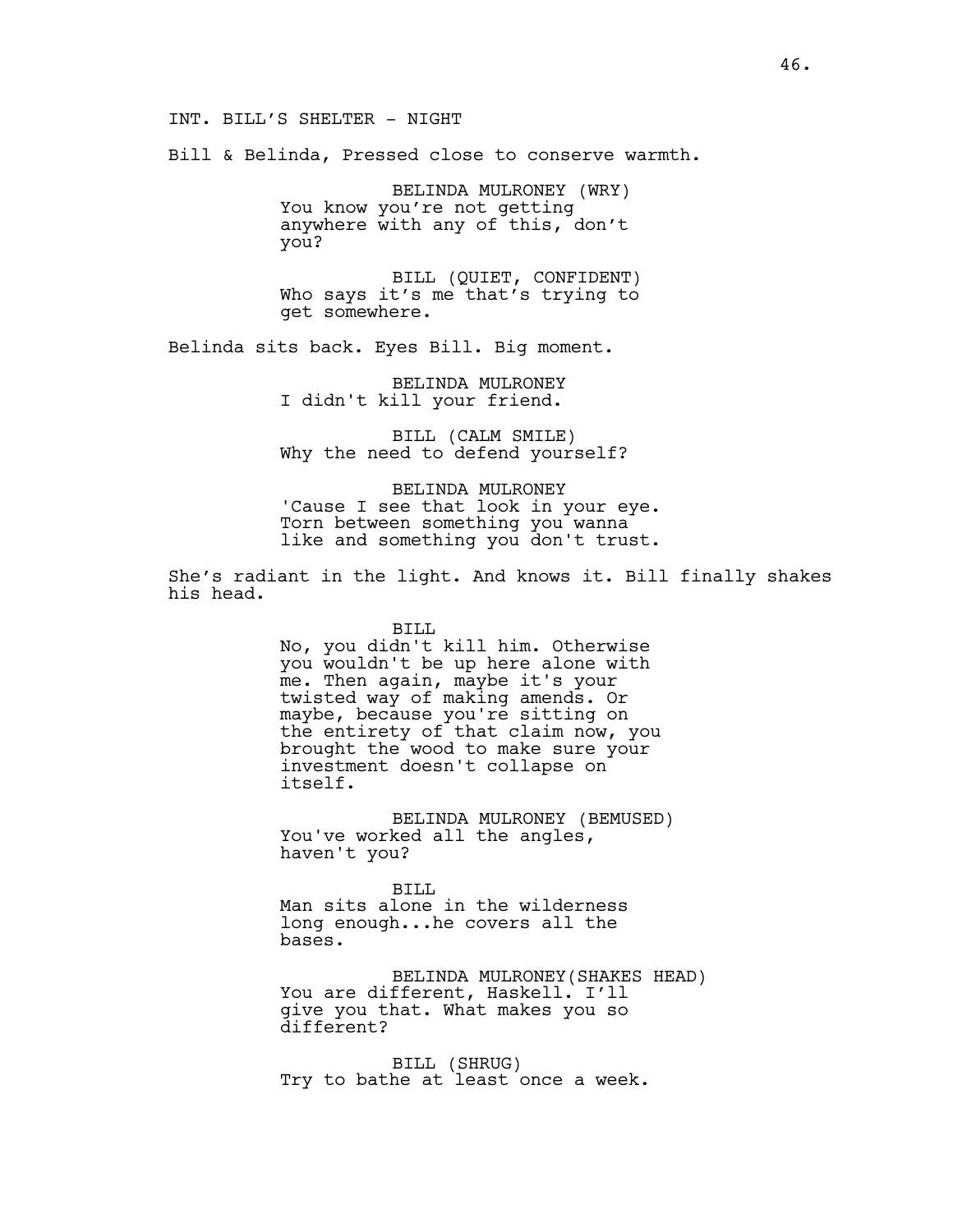She considers his damp body beside hers.

BELINDA MULRONEY Ain't doing you any favors.

He smiles. She surveys him as he does.

BELINDA MULRONEY (CONT'D) But you do still got some white in your mouth.

He looks at her. She continues to consider his teeth:

BELINDA MULRONEY (CONT'D) Still got the teeth of civilization. (beat) First thing that goes. Hygiene. Man's insides start showing up in his mouth. The malnourishment. The corruption. All the things he think he's hiding from the world, but ain't--

Bill takes the bottle. Drinks with a dismissive smile:

BILL Ah, civilization ain't gone up here. Not if you don't want--

BELINDA MULRONEY *It* ain't what *you* want. It's what Nature wants. She'll pull the animal out of you, even if you don't know it's there. Just takes time.

BILL. Nah. She can rage and piss and turn the world to mud all She wants...but way I see it, the world can only kill you once. Thing it can't do is take away what you don't want it to.

BELINDA MULRONEY And that's...

BILL Sense that tomorrow's got things in it that today don't. And they're better.

She rolls her eye. You goddamn, insufferable greenhorn.

They both smile. She surveys him as he returns his focus to the campfire. She eyes those relatively healthy teeth again.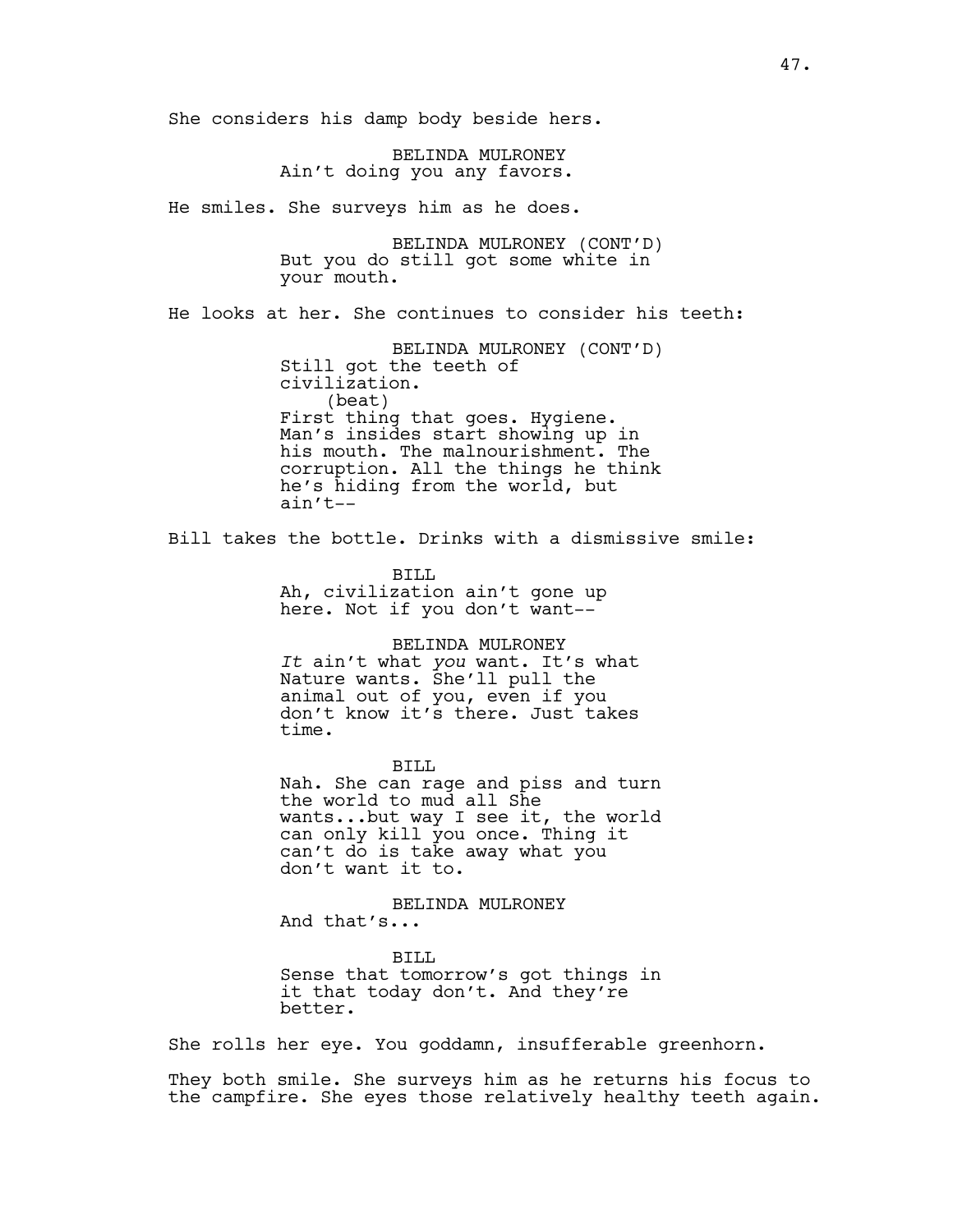The bottle letting loose her deeply-buried yearning. Wistfully, re teeth:

> BELINDA MULRONEY But damn if Civilization ain't a beautiful thing.

He looks to her. She leans in. Kisses him. Nothing serious. It just sort of happens. They regard each other. She shakes her head, knows she's a damn fool.

> BELINDA MULRONEY (CONT'D) You pass any of this on to town, I'll deny it.

She kisses him again.

BELINDA MULRONEY (CONT'D) I'm just drunk and cold...and in need of a little bit of civilization.

As they kiss--moving on to something possibly more--camera drifts outside, into that ominous autumn storm...

END ACT FOUR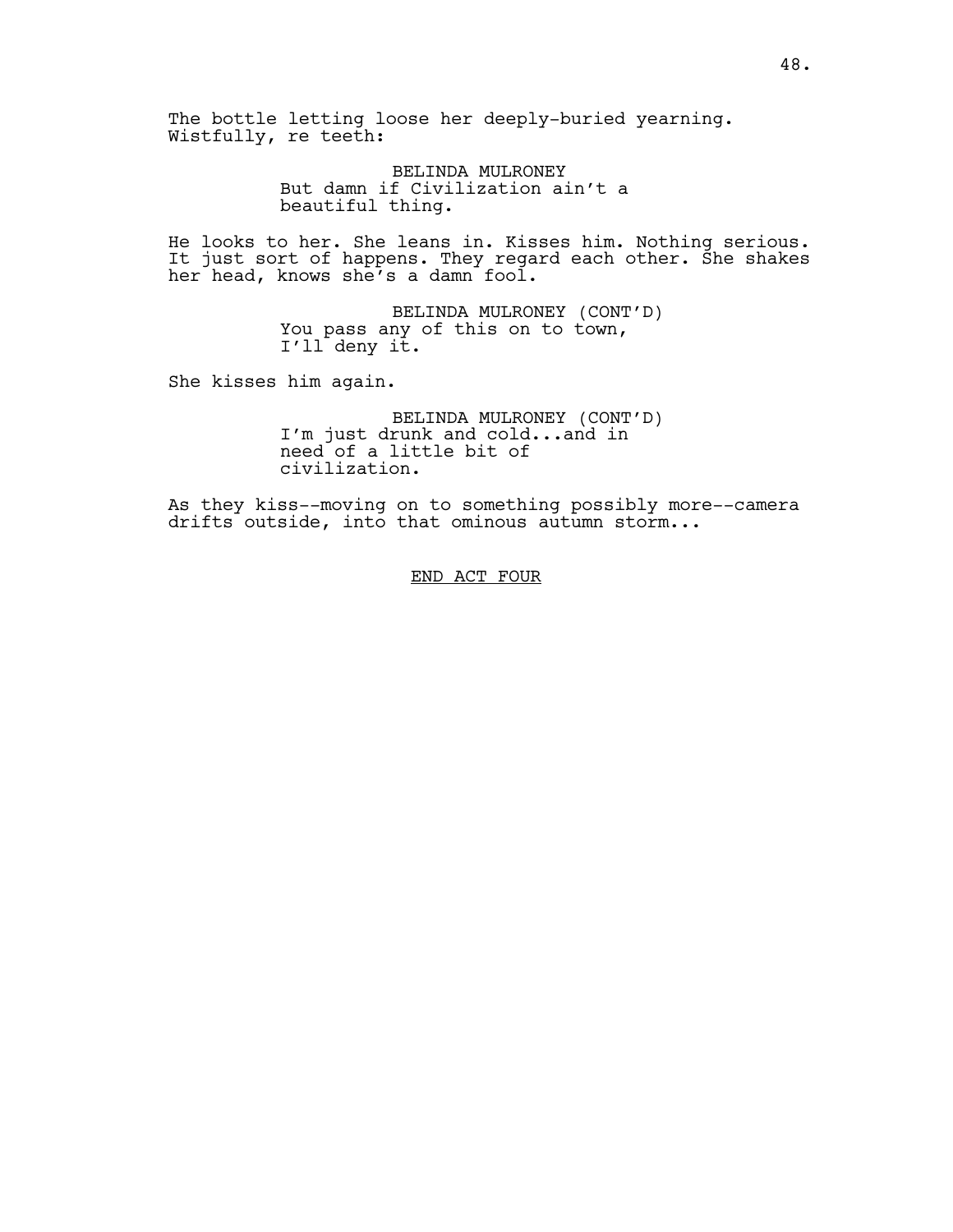49.

# ACT FIVE

EXT. BILL'S CLAIM - MORNING

Next morning. A window in the weather. No rain. Belinda preps to leave. At her horses, tethered under the eave of the shed:

> BELINDA MULRONEY Hangover, I'm used to. Two hangovers, that's a whole 'nother thing.

> > BILL (CURIOUS)

Two.

BELINDA MULRONEY Lot of intoxication in the air last night. More ways than one. It'll wear off. It always does.

Bill's surprised. She's getting ahead of it. Nipping any type of emotion in the bud before it can develop between them. She eyes him apologetically:

> BELINDA MULRONEY (CONT'D) I'm too far gone, Haskell. Too many closed up places in me that need to be open for something like this to work. Woman's got to be like that up here.

Bill nods gamely. Knows she's lying as much to herself as to him. She regards him one last time, appreciative.

> BELINDA MULRONEY (CONT'D) Keep that civilization burning bright, will you?

BILL You do the same.

As she preps her steed:

BELINDA MULRONEY Oh it's been beat outta me. Think I made dunthat pretty clear, with all that pontificating last night.

Bill subtly disagrees--nods to the wood she brought--

BILL And yet that wood's here and not at the mill. (off her look) It doesn't show up last night, I'm out there in the mud, dead. And I think you knew that.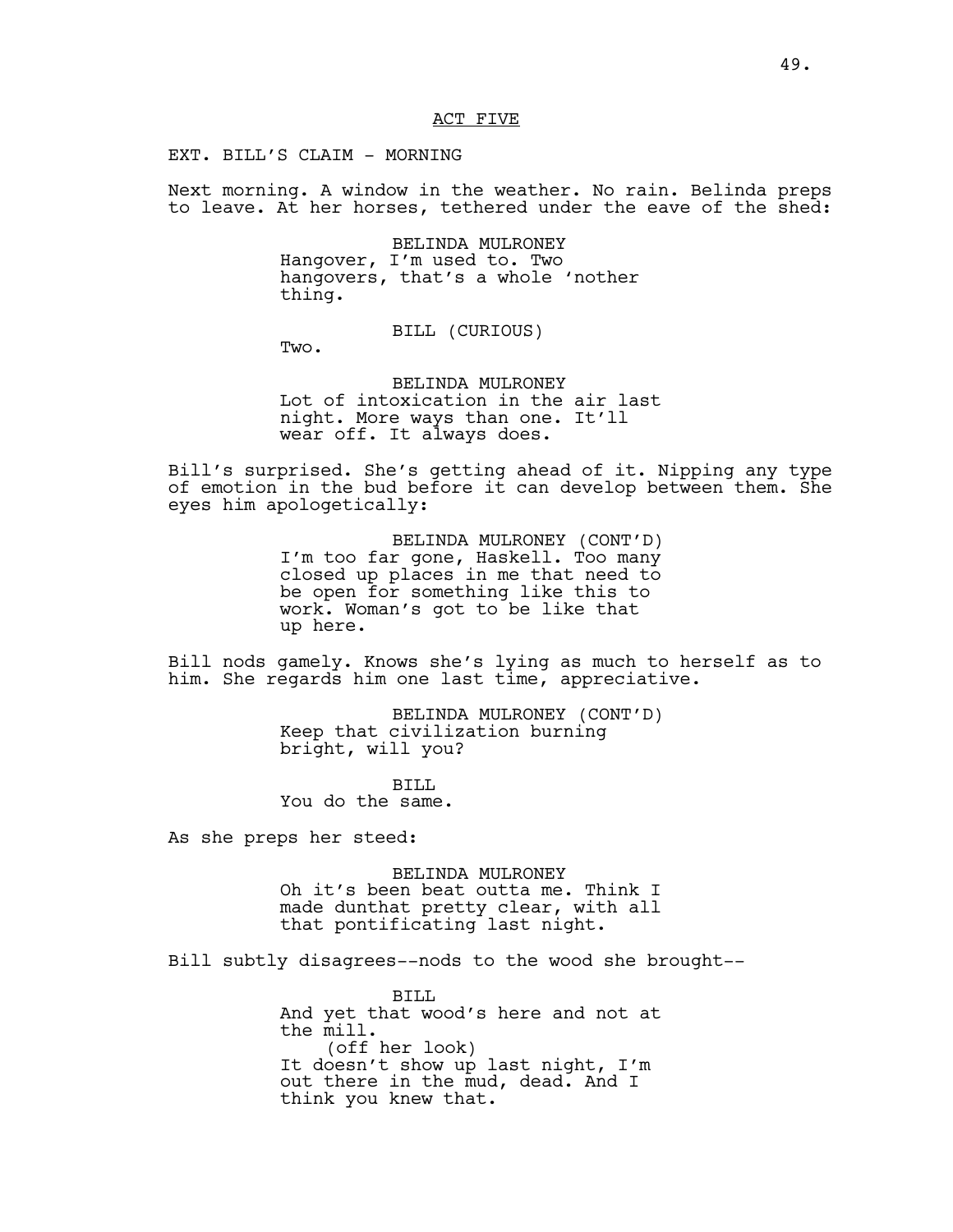He offers her a small grin.

BILL (CONT'D) So don't talk to me about civilization.

She smiles inwardly, mounts up. Splits without looking back.

EXT. DAWSON STREETS - DAY

Belinda. Returning to Dawson. Her face telling us she's still got the evening before on her mind. How to deal with it? Then she notices--visible in the saloon--Sabine, *dancing*--

Off Belinda, shaking her head--goddamn *wench*--

INT. SALOON - MOMENTS LATER

Belinda enters. Perturbed to see Sabine, apparently right back at it. Drinking. Laughing. Dancing.

Belinda's about to lay in to her--

BELINDA MULRONEY Halfwit's supposed to be on the straight and narrow--

BARTENDER Calm it, Belinda. She is. (off Belinda's confused look) She's just celebrating.

BELINDA MULRONEY (SUSPICIOUS) Celebrating what?

BARTENDER If I'm not mistaken...woman's in love.

He nods up the bar, where Judge enjoys a drink. Watching over Sabine. All innocence. At least from his end.

> BARTENDER (CONT'D) With the Divine, Holy light.

Belinda shakes her head.

BELINDA MULRONEY Something happen and I didn't notice last night? World flip on its head? I'm out there whoring...and she's found God.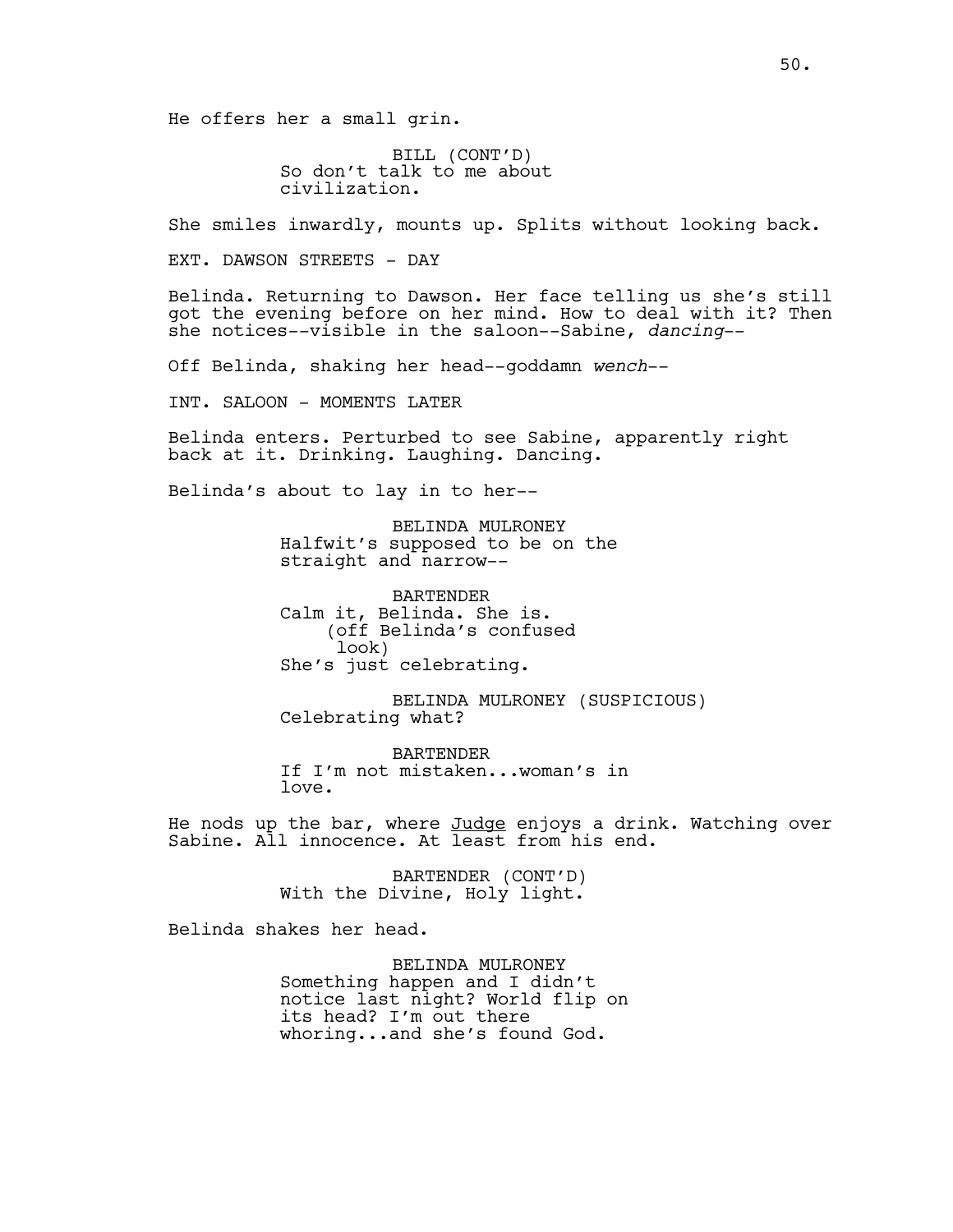# EXT. DAWSON CITY STREETS - LATER

Belinda, headed toward the mill--her accountant Dan Condon falling into line with a sheaf of paperwork--

> DAN CONDON There you are. Just need some signatures. (off her curious look) Liquidation papers. For all the claims on your books.

BELINDA MULRONEY Who's our buyer--

Condon shows her on the paperwork. She looks half-amused, half-about-to-wretch.

> DAN CONDON I know. But he's got cash on hand, and that's what we need right now.

Belinda stops at the sight of Bill's claim.

BELINDA MULRONEY (SUBTLE UNEASE)

152.

DAN CONDON We talked about it. Haskell's claim is crown jewel to the buyers in terms of speculative value. (beat) You want hard cash, to compete with that man...this is the way to do it.

Said with a nod up the block. Where the COUNT is visible, overseeing new construction on his newly acquired block.

> BELINDA MULRONEY He's building *already*? Where's he getting the *wood*?

DAN CONDON Bringing it in from upriver. And... (solemn) ...this last boat, he had milling equipment brought up as well.

BELINDA MULRONEY (SHOCKED) Milling equipment? Uh-uh. That is crossing the line. There is only one mill in Dawson, and that is mine.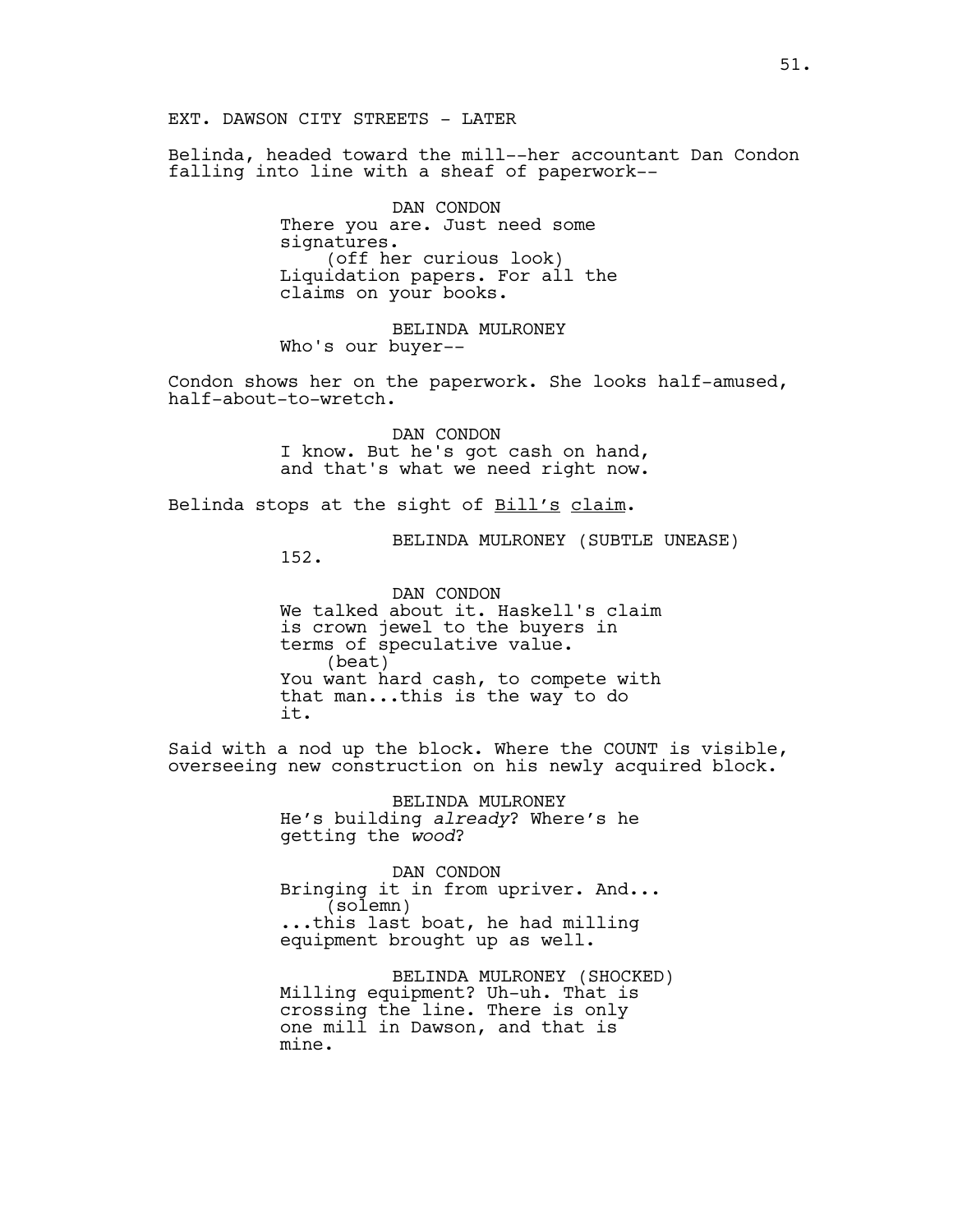DAN CONDON If he has his way, there will only be one. And it won't be yours.

Condon returns his attention to the paperwork. The claims.

DAN CONDON (CONT'D) Sign it. We've got to start turning some of these assets into cash. Now is the wrong time to be having a heart, Belinda.

Off Belinda--

EXT. DAWSON CITY STREETS - MOMENTS LATER

Belinda rounds the corner, spitting mad. Condon behind her.

BELINDA MULRONEY Don't ever pander to me about conscience, you ledger-lovin' sonof-a-bitch.

Condon stops her. For the first time fighting back.

DAN CONDON And don't you go that way with me, Belinda. I am this close to walking.

BELINDA MULRONEY Where you gonna go?

DAN CONDON Where do you think?

He looks back at the Count. Who nods to him--and Belinda- from afar. Like he's *enjoying* this. Belinda: shocked her archfoe has made inroads with her inner circle.

> DAN CONDON (SOTTO) (CONT'D) He's offering me twice what you're paying. But out of fidelity--out of heart, Belinda--I've been saying no.

Which stops Belinda briefly. Condon continues, dead serious:

DAN CONDON (CONT'D) You have hired me for a *reason*. To keep you on your business plan. I'm just a facilitator. If you don't want the things you told me you want, let me know, and I'll stand down. (beat) (MORE)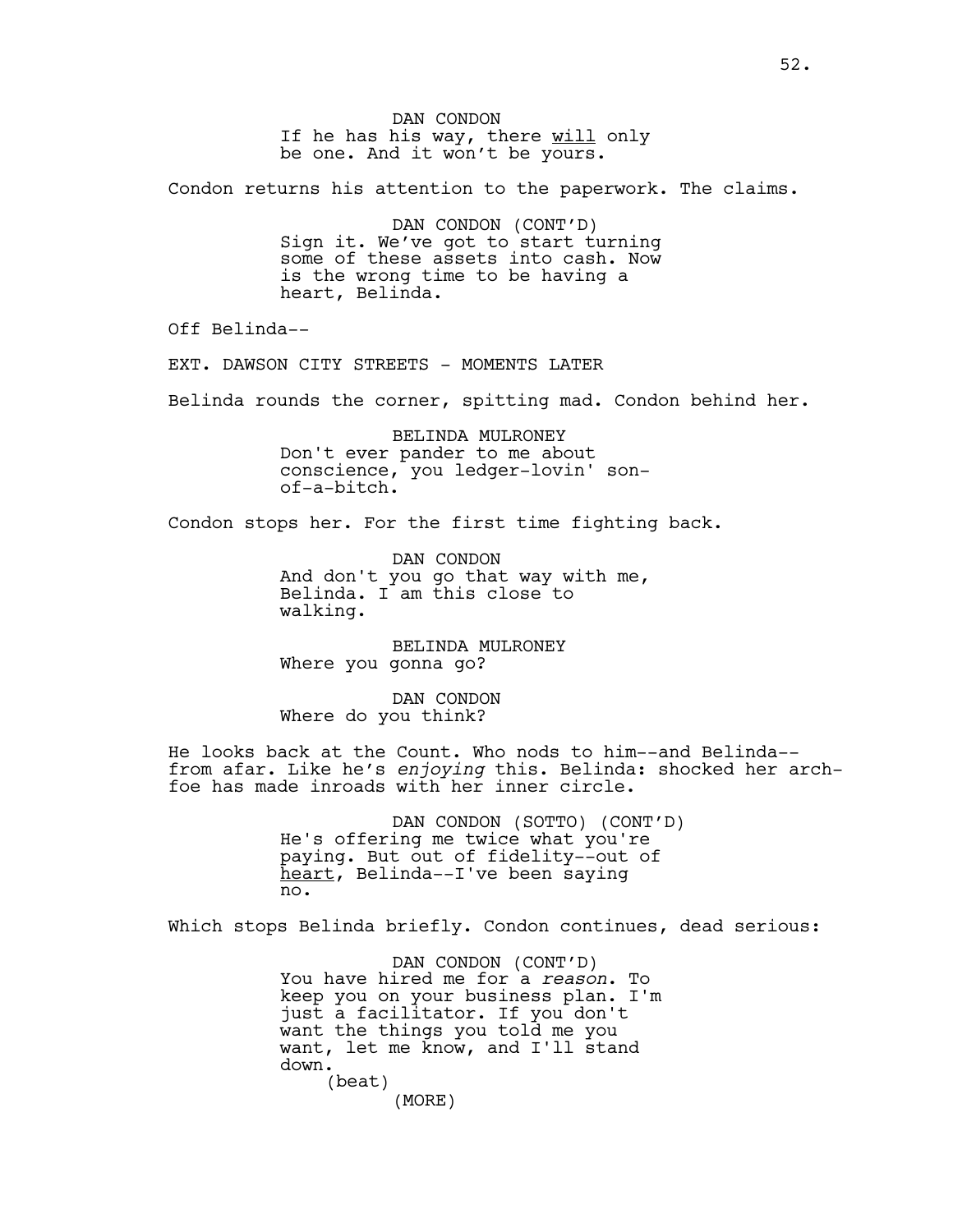But you're the one who told me in the very beginning, it isn't about the mines. Mines are just a bunch of mud with maybe a year's worth of payback in em. DAN CONDON (CONT'D)

He motions at all the construction. The commerce around them.

DAN CONDON (CONT'D) But Dawson--Dawson's a town. Beginning of a city. Paris of the North. Meant to last not a year...but *centuries*. That's where the money is. You know it and I know it. (re Miners) What those guys pull out of the ground just paves our streets.

INT. BOARDING HOUSE - DAY

Belinda & Condon, moving up a poorly-lit stairwell. Low-end whores pass. Someone's got morphine in their arm in an adjacent room--

> DAN CONDON Haskell can recover. Hell, hire him. Let him tend bar. Let him mill wood. I guarantee it'll be higher paying than that fool's errand he's currently on.

On the next landing, they push open a door--revealing Soapy Smith. He's got a young Tlingit girl with him. Enough booze and drugs to sedate an army.

> SOAPY SMITH Ms. Mulroney. I trust you've come to consummate the deal.

He approaches, half-clad. Sees the paperwork in Condon's hands. Trying to be amusing--

> SOAPY SMITH (CONT'D) Not 'consummate' in that way, but you do get my point--

BELINDA MULRONEY Shut it, Soap. Don't make this any more sordid than it already is.

Off Soapy, eyeing her, knowing he's on the verge of deal--

EXT. BILL'S CLAIM - DAY

CU: The new load of wood, having shorn up Bill's sagging bench mine. Widen.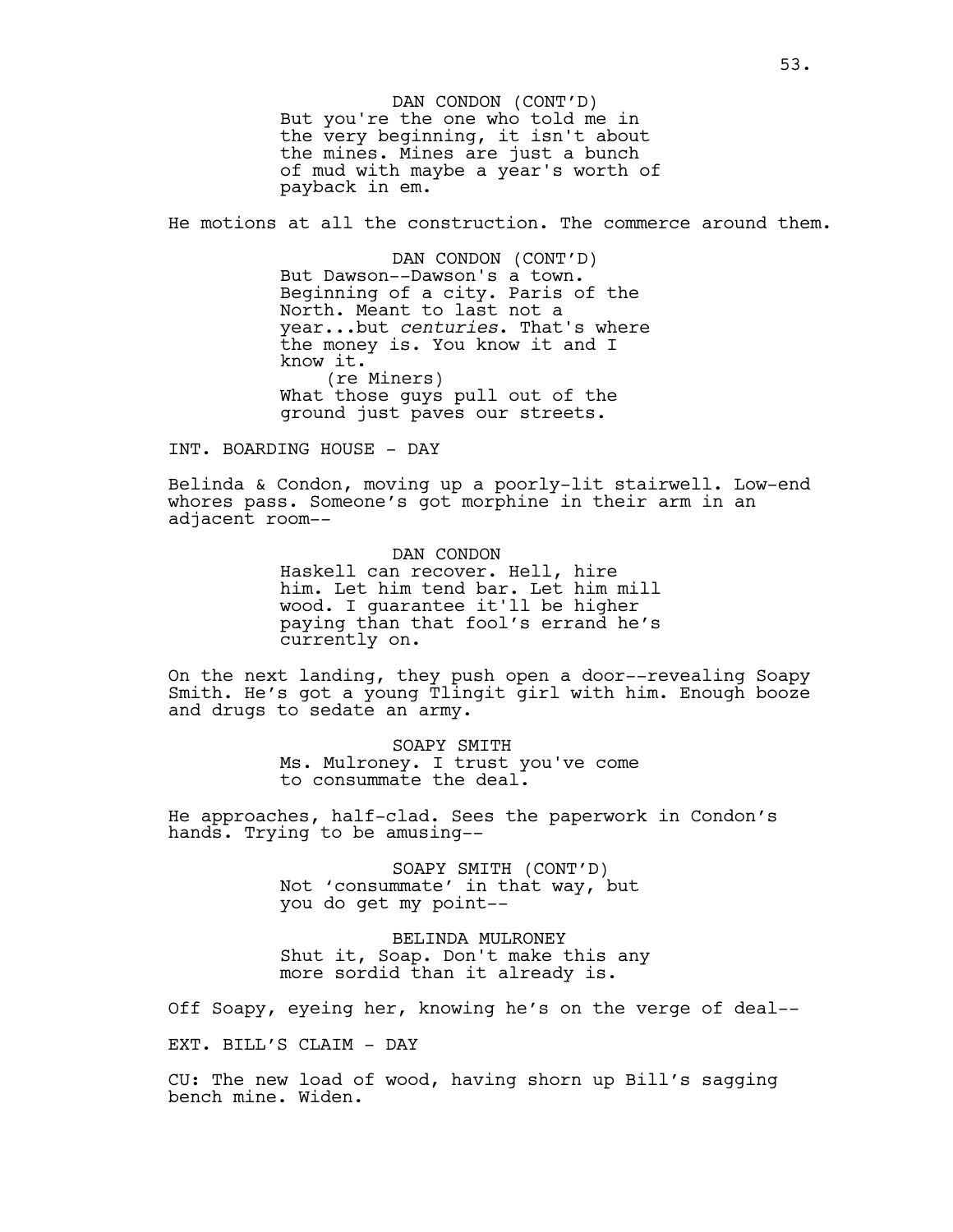Bill, the rebuilt superstructure above him. Pleased. Back in business. The superstructure's given the site stability. Now allows him to clear away the constant seep, the unstable, soupy mud on the mine's "floor". Below, a hollow space has been revealed. He puts his hand into it...feels a flow of water. Not stagnant, but a constant <u>flow</u>, unseen til now beneath the surface. Visible through that limpid water: placer. Gorgeous. Untouched for millenia. As he marvels at it-

--Meekor appears. A conflicted look on his face.

MEEKOR Goods news is I got walking pneumonia.

BILL Not a whole lot of people'd qualify that as *good* news--

MEEKOR When it means I don't got typhoid it is.

BILL (HONESTLY HAPPY) Well now, congratulations. (further excited) You'll also be elated to know...I figured out why the site's been fillin' in on itself. There's flow under the surface. Small subterranean creek, river. I don't know. Placer soft as clouds.

He takes a scoop of that beautiful, light gravel.

BILL (CONT'D) Meaning, if there's science to any of this...that...is optimum, goldbearing soil.

MEEKOR (STRANGELY RESERVED) Might want to hold up on that. I started with the good news.

Bill looks up at him. Sensing something bad's coming. Meekor takes a deep breath. Almost funereal:

> MEEKOR (CONT'D) Ready for the bad?

Off Bill, knowing another shoe's about to fall--CUT TO--

INT. MILL - DAY

--Bill, busting in on Belinda. Glares at her. She pretends to go about paperwork, unfazed.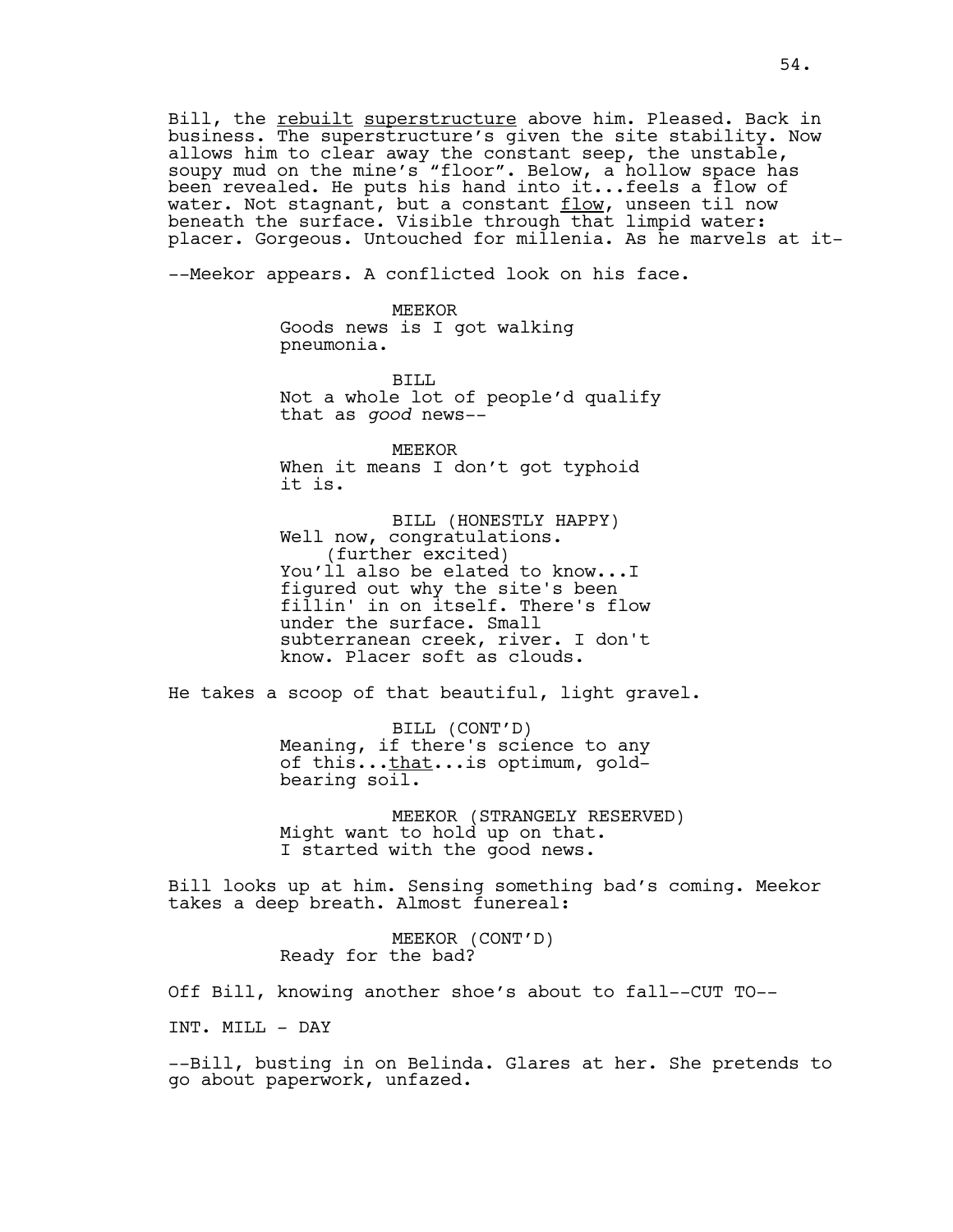BILL It true? You sell up that claim from beneath me?

Belinda shakes her head dolefully, finally looks up at him.

BELINDA MULRONEY Told you there weren't no civilization in me.

She gets up. Goes to the window. Matter-of-factly:

BELINDA MULRONEY (CONT'D) Sold your note to Soapy. He's not gonna give you the week I was to pay back the loan. He's gonna foreclose. Today.

She can't bear to look at him.

PRE-LAP: Over Bill--his dream shattered--

JACK LONDON (V.O.) Sometimes a man's dead on his feet and he doesn't know it.

DISSOLVE TO:

EXT. LANDSCAPE - DAY

--that desiccated corpse, a little further along in its decay-

INT. CONSTABLE'S OFFICE - DAY

--and the Tlingit in their cell, mournful, drained looks on their faces. Steele watching. Cavendesh entering, surprised to see the Tlingit still amongst the living.

> CAVENDESH Thought we had an understanding.

STEELE (MATTER OF FACT) I'm formally requesting a judge be sent up to Dawson. So a proper case can proceed. 'Cause if you want justice up here...then we're gonna need a justice.

Cavendesh: silently enraged.

CAVENDESH You don't want to do this.

STEELE (CALM RESISTANCE) Don't tell me what I want to do. (beat) (MORE)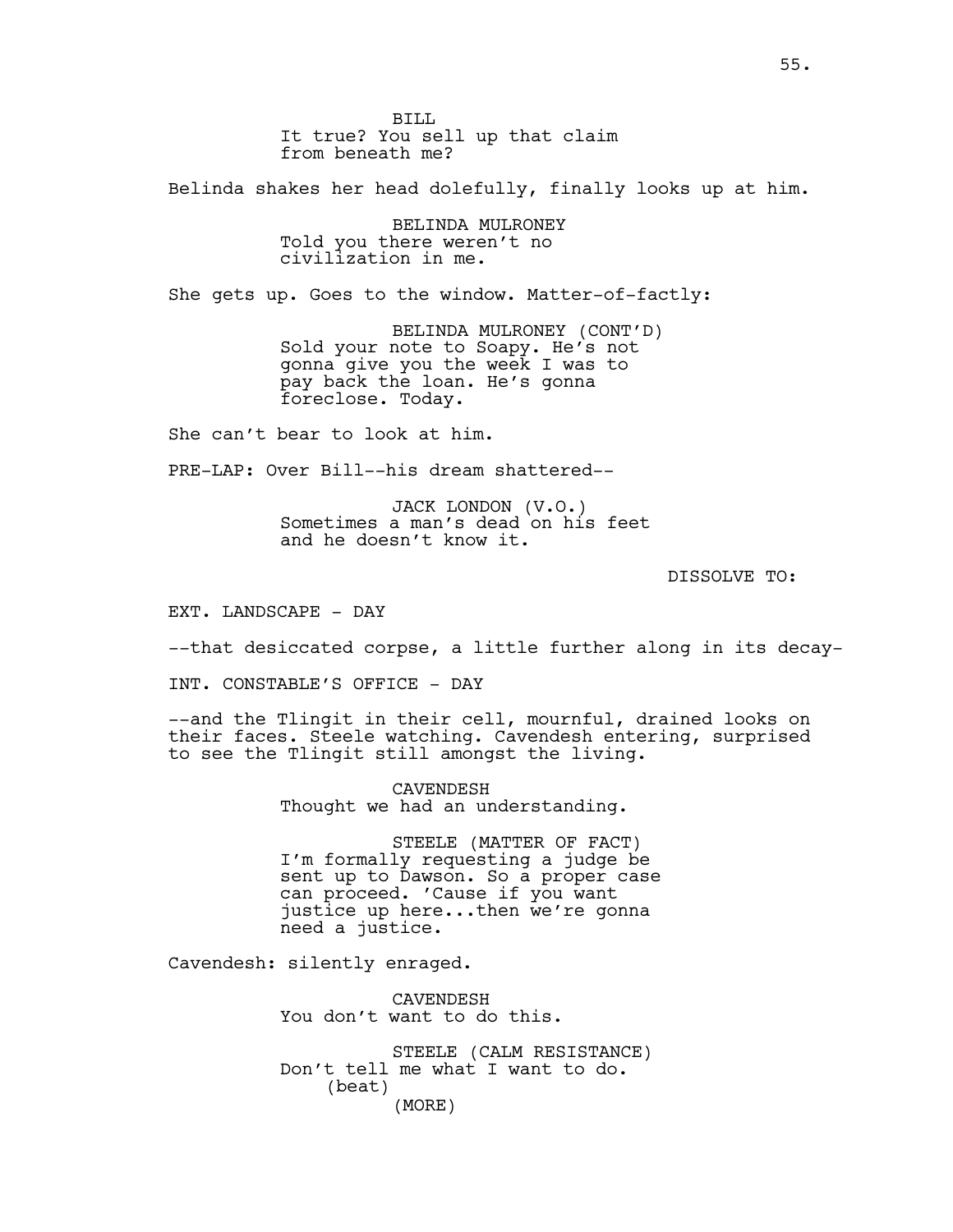I can call for the judge or you can. Up to you. STEELE (CALM RESISTANCE) (CONT'D)

Cavendesh: incredulous. You dumb son of a bitch!

CAVENDESH Government'll eat you for lunch, you know that don't you?

STEELE (NODS) Reckon it's likely. Still want the judge.

Cavendesh shakes his head with quiet ire.

CAVEDESH Wrong fight to pick, constable. Wrong fight. But you picked it.

He lays the stink-eye on Steele, departs. Off Steele, slowly looking back to the Tlingit...

EXT. BILL'S CLAIM - DAY

Meekor--rolling up his horrible painting of the polynesian dream girl. Getting ready to fold up shop.

> MEEKOR Man puts his shovel in the ground that many times, God's gotta reward him. Just got to.

Then, shifting to his labrador-optimism:

MEEKOR (CONT'D) We'll just find another one.

Bill shakes his head. Knows all the claims are staked. Knows he's broke. This one was the one. Meekor moves down the road to pack up the wagon.

Bill simmers. Finally snaps, rages with his shovel against the injustice of nature, of Belinda, of fate. He smashes the windlass. Smashes all his hard work. Beams and frames.

He drops in the mud in huffing frustration.

As he looks on at the muddy, collapsing mess of his mining operation--*something about his expression draws us in*...

ANGLE. MEEKOR. 70 yards away. Finishing packing up the wagon. Soapy approaching.

> SOAPY SMITH Don't give me that look. I gave you a chance. You coulda cashed in; (MORE)